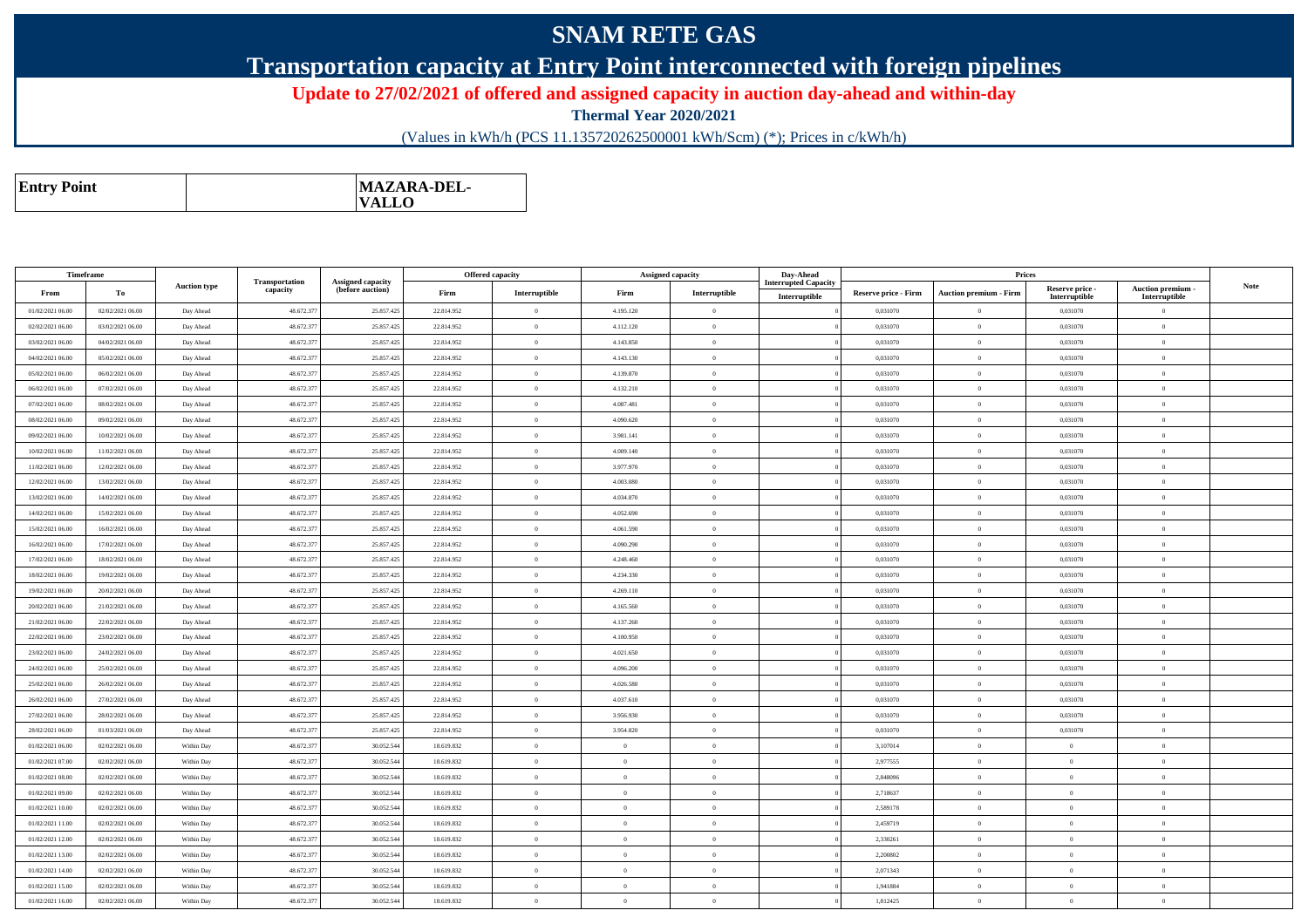| 01/02/2021 17.00                     | 02/02/2021 06:00                     | Within Day               | 48.672.377               | 30.052.544               | 18.619.832               | $\bf{0}$                   | $\overline{0}$                   | $\theta$                         |          | 1,682966             | $\bf{0}$                 | $\overline{0}$                   | $\,0\,$                          |  |
|--------------------------------------|--------------------------------------|--------------------------|--------------------------|--------------------------|--------------------------|----------------------------|----------------------------------|----------------------------------|----------|----------------------|--------------------------|----------------------------------|----------------------------------|--|
| 01/02/2021 18:00                     | 02/02/2021 06:00                     | Within Day               | 48.672.377               | 30.052.544               | 18.619.832               | $\overline{0}$             | $\overline{0}$                   | $\Omega$                         |          | 1,553507             | $\overline{0}$           | $\overline{0}$                   | $\theta$                         |  |
| 01/02/2021 19:00                     | 02/02/2021 06:00                     | Within Dav               | 48.672.377               | 30.052.544               | 18.619.832               | $\mathbf{0}$               | 262.100                          | $\overline{0}$                   |          | 1,424048             | $\mathbf{0}$             | $\overline{0}$                   | $\overline{0}$                   |  |
| 01/02/2021 20:00                     | 02/02/2021 06:00                     | Within Day               | 48.672.377               | 30.314.644               | 18.357.732               | $\bf{0}$                   | $\overline{0}$                   | $\bf{0}$                         |          | 1,294589             | $\bf{0}$                 | $\overline{0}$                   | $\bf{0}$                         |  |
| 01/02/2021 21:00                     | 02/02/2021 06:00                     | Within Day               | 48.672.377               | 30.314.644               | 18.357.732               | $\bf{0}$                   | $\overline{0}$                   | $\overline{0}$                   |          | 1,165130             | $\bf{0}$                 | $\theta$                         | $\,0\,$                          |  |
| 01/02/2021 22:00                     | 02/02/2021 06:00                     | Within Dav               | 48.672.377               | 30.314.644               | 18.357.732               | $\mathbf{0}$               | $\overline{0}$                   | $\overline{0}$                   |          | 1,035671             | $\mathbf{0}$             | $\overline{0}$                   | $\overline{0}$                   |  |
| 01/02/2021 23.00                     | 02/02/2021 06:00                     | Within Day               | 48.672.377               | 30.314.644               | 18.357.732               | $\bf{0}$                   | $\overline{0}$                   | $\overline{0}$                   |          | 0,906212             | $\bf{0}$                 | $\overline{0}$                   | $\,0\,$                          |  |
| 02/02/2021 00:00                     | 02/02/2021 06:00                     | Within Day               | 48.672.377               | 30.314.644               | 18.357.732               | $\overline{0}$             | $\overline{0}$                   | $\overline{0}$                   |          | 0,776754             | $\,$ 0 $\,$              | $\overline{0}$                   | $\theta$                         |  |
| 02/02/2021 01:00                     | 02/02/2021 06:00                     | Within Day               | 48.672.377               | 30.314.644               | 18.357.732               | $\mathbf{0}$               | $\overline{0}$                   | $\overline{0}$                   |          | 0,647295             | $\mathbf{0}$             | $\overline{0}$                   | $\overline{0}$                   |  |
| 02/02/2021 02:00                     | 02/02/2021 06:00                     | Within Day               | 48.672.377               | 30.314.644               | 18.357.732               | $\bf{0}$                   | $\overline{0}$                   | $\overline{0}$                   |          | 0,517836             | $\bf{0}$                 | $\overline{0}$                   | $\,0\,$                          |  |
| 02/02/2021 03:00                     | 02/02/2021 06:00                     | Within Day               | 48.672.377               | 30.314.644               | 18.357.732               | $\bf{0}$                   | $\overline{0}$                   | $\overline{0}$                   |          | 0.388377             | $\bf{0}$                 | $\mathbf{0}$                     | $\theta$                         |  |
| 02/02/2021 04:00                     | 02/02/2021 06:00                     | Within Dav               | 48.672.377               | 30.314.644               | 18.357.732               | $\mathbf{0}$               | $\overline{0}$                   | $\overline{0}$                   |          | 0,258918             | $\mathbf{0}$             | $\overline{0}$                   | $\overline{0}$                   |  |
| 02/02/2021 05:00                     | 02/02/2021 06:00                     | Within Day               | 48.672.377               | 30.314.644               | 18.357.732               | $\bf{0}$                   | $\overline{0}$                   | $\bf{0}$                         |          | 0,129459             | $\bf{0}$                 | $\overline{0}$                   | $\bf{0}$                         |  |
| 02/02/2021 06:00                     | 03/02/2021 06:00                     | Within Day               | 48.672.377               | 29.969.544               | 18.702.832               | $\bf{0}$                   | $\overline{0}$                   | $\overline{0}$                   |          | 3,107014             | $\bf{0}$                 | $\theta$                         | $\,0\,$                          |  |
| 02/02/2021 07:00                     | 03/02/2021 06:00                     | Within Dav               | 48.672.377               | 29.969.544               | 18.702.832               | $\overline{0}$             | $\overline{0}$                   | $\overline{0}$                   |          | 2,977555             | $\mathbf{0}$             | $\overline{0}$                   | $\overline{0}$                   |  |
| 02/02/2021 08:00                     | 03/02/2021 06:00                     | Within Day               | 48.672.377               | 29.969.544               | 18.702.832               | $\bf{0}$                   | $\overline{0}$                   | $\overline{0}$                   |          | 2,848096             | $\bf{0}$                 | $\overline{0}$                   | $\bf{0}$                         |  |
| 02/02/2021 09:00                     | 03/02/2021 06:00                     | Within Day               | 48.672.377               | 29.969.544               | 18.702.832               | $\overline{0}$             | $\overline{0}$                   | $\overline{0}$                   |          | 2,718637             | $\bf{0}$                 | $\overline{0}$                   | $\theta$                         |  |
| 02/02/2021 10:00                     | 03/02/2021 06:00                     | Within Day               | 48.672.377               | 29.969.544               | 18.702.832               | $\mathbf{0}$               | $\overline{0}$                   | $\overline{0}$                   |          | 2,589178             | $\mathbf{0}$             | $\overline{0}$                   | $\overline{0}$                   |  |
| 02/02/2021 11:00                     | 03/02/2021 06:00                     | Within Day               | 48.672.377               | 29.969.544               | 18.702.832               | $\bf{0}$                   | $\overline{0}$                   | $\overline{0}$                   |          | 2,459719             | $\bf{0}$                 | $\overline{0}$                   | $\,0\,$                          |  |
| 02/02/2021 12:00                     | 03/02/2021 06:00                     | Within Day               | 48.672.377               | 29.969.544               | 18.702.832               | $\bf{0}$                   | $\overline{0}$                   | $\overline{0}$                   |          | 2,330261             | $\bf{0}$                 | $\overline{0}$                   | $\overline{0}$                   |  |
| 02/02/2021 13:00                     | 03/02/2021 06:00                     | Within Dav               | 48.672.377               | 29.969.544               | 18.702.832               | $\mathbf{0}$               | $\overline{0}$                   | $\overline{0}$                   |          | 2,200802             | $\mathbf{0}$             | $\overline{0}$                   | $\overline{0}$                   |  |
| 02/02/2021 14:00                     | 03/02/2021 06:00                     | Within Day               | 48.672.377               | 29.969.544               | 18.702.832               | $\bf{0}$                   | $\bf{0}$                         | $\bf{0}$                         |          | 2,071343             | $\bf{0}$                 | $\overline{0}$                   | $\bf{0}$                         |  |
|                                      | 03/02/2021 06:00                     |                          | 48.672.377               |                          |                          | $\bf{0}$                   | $\bf{0}$                         | $\overline{0}$                   |          | 1,941884             | $\bf{0}$                 | $\bf{0}$                         | $\,0\,$                          |  |
| 02/02/2021 15:00<br>02/02/2021 16:00 | 03/02/2021 06:00                     | Within Day<br>Within Dav | 48.672.377               | 29.969.544<br>29.969.544 | 18.702.832<br>18.702.832 | $\mathbf{0}$               | $\overline{0}$                   | $\overline{0}$                   |          | 1,812425             | $\mathbf{0}$             | $\overline{0}$                   | $\overline{0}$                   |  |
| 02/02/2021 17:00                     | 03/02/2021 06:00                     | Within Day               | 48.672.377               | 29.969.544               | 18.702.832               | $\bf{0}$                   | $\bf{0}$                         | $\overline{0}$                   |          | 1,682966             | $\bf{0}$                 | $\overline{0}$                   | $\,0\,$                          |  |
|                                      |                                      |                          | 48.672.377               |                          |                          | $\overline{0}$             | $\overline{0}$                   | $\overline{0}$                   |          |                      | $\bf{0}$                 | $\overline{0}$                   | $\theta$                         |  |
| 02/02/2021 18:00<br>02/02/2021 19:00 | 03/02/2021 06:00<br>03/02/2021 06:00 | Within Day               |                          | 29.969.544               | 18.702.832               | $\mathbf{0}$               |                                  |                                  |          | 1,553507             | $\mathbf{0}$             |                                  | $\overline{0}$                   |  |
|                                      | 03/02/2021 06:00                     | Within Day               | 48.672.377               | 29.969.544               | 18.702.832               |                            | 204.000                          | $\overline{0}$<br>$\overline{0}$ |          | 1,424048             |                          | $\overline{0}$<br>$\overline{0}$ |                                  |  |
| 02/02/2021 20:00                     |                                      | Within Day               | 48.672.377               | 30.173.544               | 18.498.832               | $\bf{0}$                   | $\bf{0}$<br>$\overline{0}$       |                                  |          | 1,294589             | $\bf{0}$                 | $\mathbf{0}$                     | $\,0\,$<br>$\overline{0}$        |  |
| 02/02/2021 21:00<br>02/02/2021 22:00 | 03/02/2021 06:00<br>03/02/2021 06:00 | Within Day<br>Within Dav | 48.672.377<br>48.672.377 | 30.173.544<br>30.173.544 | 18.498.832<br>18.498.832 | $\bf{0}$<br>$\mathbf{0}$   | $\overline{0}$                   | $\overline{0}$<br>$\overline{0}$ |          | 1,165130<br>1,035671 | $\bf{0}$<br>$\mathbf{0}$ | $\overline{0}$                   | $\overline{0}$                   |  |
|                                      |                                      |                          |                          |                          |                          |                            |                                  |                                  |          |                      |                          |                                  | $\theta$                         |  |
| 02/02/2021 23:00                     | 03/02/2021 06:00                     | Within Day               | 48.672.377               | 30.173.544               | 18.498.832               | $\bf{0}$                   | $\overline{0}$                   | $\theta$                         |          | 0,906212             | $\,$ 0                   | $\overline{0}$<br>$\mathbf{0}$   |                                  |  |
| 03/02/2021 00:00                     | 03/02/2021 06:00                     | Within Day               | 48.672.377               | 30.173.544               | 18.498.832               | $\bf{0}$<br>$\overline{0}$ | $\bf{0}$                         | $\overline{0}$                   |          | 0,776754             | $\bf{0}$<br>$\mathbf{0}$ |                                  | $\overline{0}$<br>$\overline{0}$ |  |
| 03/02/2021 01:00                     | 03/02/2021 06:00                     | Within Dav               | 48.672.377               | 30.173.544               | 18.498.832               | $\bf{0}$                   | $\overline{0}$                   | $\overline{0}$                   |          | 0,647295             |                          | $\overline{0}$                   | $\theta$                         |  |
| 03/02/2021 02:00                     | 03/02/2021 06:00                     | Within Day               | 48.672.377               | 30.173.544               | 18.498.832               |                            | $\overline{0}$<br>$\overline{0}$ | $\theta$<br>$\overline{0}$       |          | 0,517836<br>0.388377 | $\,$ 0                   | $\overline{0}$<br>$\overline{0}$ | $\overline{0}$                   |  |
| 03/02/2021 03:00<br>03/02/2021 04:00 | 03/02/2021 06:00<br>03/02/2021 06:00 | Within Day<br>Within Day | 48.672.377<br>48.672.377 | 30.173.544<br>30.173.544 | 18.498.832<br>18.498.832 | $\bf{0}$<br>$\mathbf{0}$   | $\overline{0}$                   |                                  |          | 0,258918             | $\bf{0}$<br>$\mathbf{0}$ | $\overline{0}$                   | $\overline{0}$                   |  |
|                                      |                                      |                          |                          |                          |                          | $\bf{0}$                   |                                  | $\overline{0}$                   |          |                      |                          |                                  | $\theta$                         |  |
| 03/02/2021 05:00                     | 03/02/2021 06:00                     | Within Day               | 48.672.377               | 30.173.544               | 18.498.832               |                            | $\overline{0}$<br>$\overline{0}$ | $\theta$                         |          | 0,129459             | $\,$ 0                   | $\overline{0}$<br>$\mathbf{0}$   |                                  |  |
| 03/02/2021 06:00                     | 04/02/2021 06:00                     | Within Day               | 48.672.377               | 30.001.274               | 18.671.102               | $\bf{0}$<br>$\mathbf{0}$   |                                  | $\overline{0}$                   |          | 3,107014             | $\bf{0}$<br>$\mathbf{0}$ |                                  | $\bf{0}$<br>$\overline{0}$       |  |
| 03/02/2021 07:00                     | 04/02/2021 06:00                     | Within Dav               | 48.672.377               | 30.001.274               | 18.671.102               |                            | $\overline{0}$                   | $\overline{0}$                   |          | 2,977555             |                          | $\overline{0}$                   | $\theta$                         |  |
| 03/02/2021 08:00                     | 04/02/2021 06:00                     | Within Day               | 48.672.377               | 30.001.274               | 18.671.102               | $\bf{0}$                   | $\overline{0}$                   | $\theta$                         |          | 2,848096             | $\,$ 0                   | $\overline{0}$<br>$\overline{0}$ |                                  |  |
| 03/02/2021 09:00                     | 04/02/2021 06:00<br>04/02/2021 06:00 | Within Day               | 48.672.377               | 30.001.274               | 18.671.102               | $\bf{0}$<br>$\mathbf{0}$   | $\bf{0}$                         | $\overline{0}$                   |          | 2,718637             | $\bf{0}$<br>$\mathbf{0}$ |                                  | $\bf{0}$<br>$\overline{0}$       |  |
| 03/02/2021 10:00<br>03/02/2021 11:00 | 04/02/2021 06:00                     | Within Dav<br>Within Day | 48.672.377<br>48.672.377 | 30.001.274<br>30.001.274 | 18.671.102<br>18.671.102 | $\bf{0}$                   | $\overline{0}$<br>$\overline{0}$ | $\overline{0}$<br>$\theta$       |          | 2,589178<br>2,459719 | $\,$ 0                   | $\overline{0}$<br>$\overline{0}$ | $\theta$                         |  |
|                                      | 04/02/2021 06:00                     |                          | 48.672.377               |                          |                          | $\bf{0}$                   | $\overline{0}$                   | $\overline{0}$                   |          |                      | $\,$ 0 $\,$              | $\overline{0}$                   |                                  |  |
| 03/02/2021 12:00<br>03/02/2021 13:00 | 04/02/2021 06:00                     | Within Day<br>Within Day | 48.672.377               | 30.001.274<br>30.001.274 | 18.671.102<br>18.671.102 | $\bf{0}$                   | $\overline{0}$                   |                                  |          | 2,330261<br>2,200802 | $\overline{0}$           | $\theta$                         | $\bf{0}$<br>$\theta$             |  |
|                                      |                                      |                          |                          |                          |                          |                            |                                  |                                  |          |                      |                          |                                  | $\theta$                         |  |
| 03/02/2021 14:00                     | 04/02/2021 06:00<br>04/02/2021 06:00 | Within Day               | 48.672.377               | 30.001.274               | 18.671.102               | $\,0\,$                    | $\overline{0}$                   | $\theta$<br>$\overline{0}$       |          | 2,071343             | $\,$ 0 $\,$              | $\bf{0}$<br>$\overline{0}$       |                                  |  |
| 03/02/2021 15:00                     |                                      | Within Day               | 48.672.377               | 30.001.274               | 18.671.102               | $\overline{0}$             | $\overline{0}$                   |                                  |          | 1,941884             | $\overline{0}$           |                                  | $\overline{0}$                   |  |
| 03/02/2021 16:00                     | 04/02/2021 06:00                     | Within Day               | 48.672.377               | 30.001.274               | 18.671.102               | $\bf{0}$                   | $\overline{0}$                   | $\overline{0}$                   |          | 1,812425             | $\overline{0}$           | $\bf{0}$                         | $\mathbf{0}$                     |  |
| 03/02/2021 17:00                     | 04/02/2021 06:00                     | Within Day               | 48.672.377               | 30.001.274               | 18.671.102               | $\bf{0}$                   | $\overline{0}$                   | $\overline{0}$                   | $\theta$ | 1,682966             | $\mathbf{0}$             | $\bf{0}$                         | $\,$ 0 $\,$                      |  |
| 03/02/2021 18:00                     | 04/02/2021 06:00                     | Within Day               | 48.672.377               | 30.001.274               | 18.671.102               | $\overline{0}$             | $\overline{0}$                   | $\overline{0}$                   |          | 1,553507             | $\,$ 0 $\,$              | $\overline{0}$                   | $\overline{0}$                   |  |
| 03/02/2021 19:00                     | 04/02/2021 06:00                     | Within Day               | 48.672.377               | 30.001.274               | 18.671.102               | $\bf{0}$                   | 206.000                          | $\overline{0}$                   |          | 1,424048             | $\mathbf{0}$             | $\overline{0}$                   | $\overline{0}$                   |  |
| 03/02/2021 20:00                     | 04/02/2021 06:00                     | Within Day               | 48.672.377               | 30.207.274               | 18.465.102               | $\,$ 0 $\,$                | $\overline{0}$                   | $\overline{0}$                   | $\theta$ | 1,294589             | $\,$ 0 $\,$              | $\overline{0}$                   | $\overline{0}$                   |  |
| 03/02/2021 21:00                     | 04/02/2021 06:00                     | Within Day               | 48.672.377               | 30.207.274               | 18.465.102               | $\bf{0}$                   | $\overline{0}$                   | $\overline{0}$                   |          | 1,165130             | $\overline{0}$           | $\overline{0}$                   | $\overline{0}$                   |  |
| 03/02/2021 22:00                     | 04/02/2021 06:00                     | Within Day               | 48.672.377               | 30.207.274               | 18.465.102               | $\bf{0}$                   | $\overline{0}$                   | $\overline{0}$                   |          | 1,035671             | $\mathbf{0}$             | $\bf{0}$                         | $\overline{0}$                   |  |
| 03/02/2021 23:00                     | 04/02/2021 06:00                     | Within Day               | 48.672.377               | 30.207.274               | 18.465.102               | $\,0\,$                    | $\overline{0}$                   | $\overline{0}$                   |          | 0,906212             | $\,$ 0 $\,$              | $\overline{0}$                   | $\overline{0}$                   |  |
| 04/02/2021 00:00                     | 04/02/2021 06:00                     | Within Day               | 48.672.377               | 30.207.274               | 18.465.102               | $\bf{0}$                   | $\overline{0}$                   | $\overline{0}$                   |          | 0,776754             | $\mathbf 0$              | $\mathbf{0}$                     | $\overline{0}$                   |  |
| 04/02/2021 01:00                     | 04/02/2021 06:00                     | Within Day               | 48.672.377               | 30.207.274               | 18.465.102               | $\mathbf{0}$               | $\overline{0}$                   | $\overline{0}$                   |          | 0,647295             | $\mathbf{0}$             | $\overline{0}$                   | $\overline{0}$                   |  |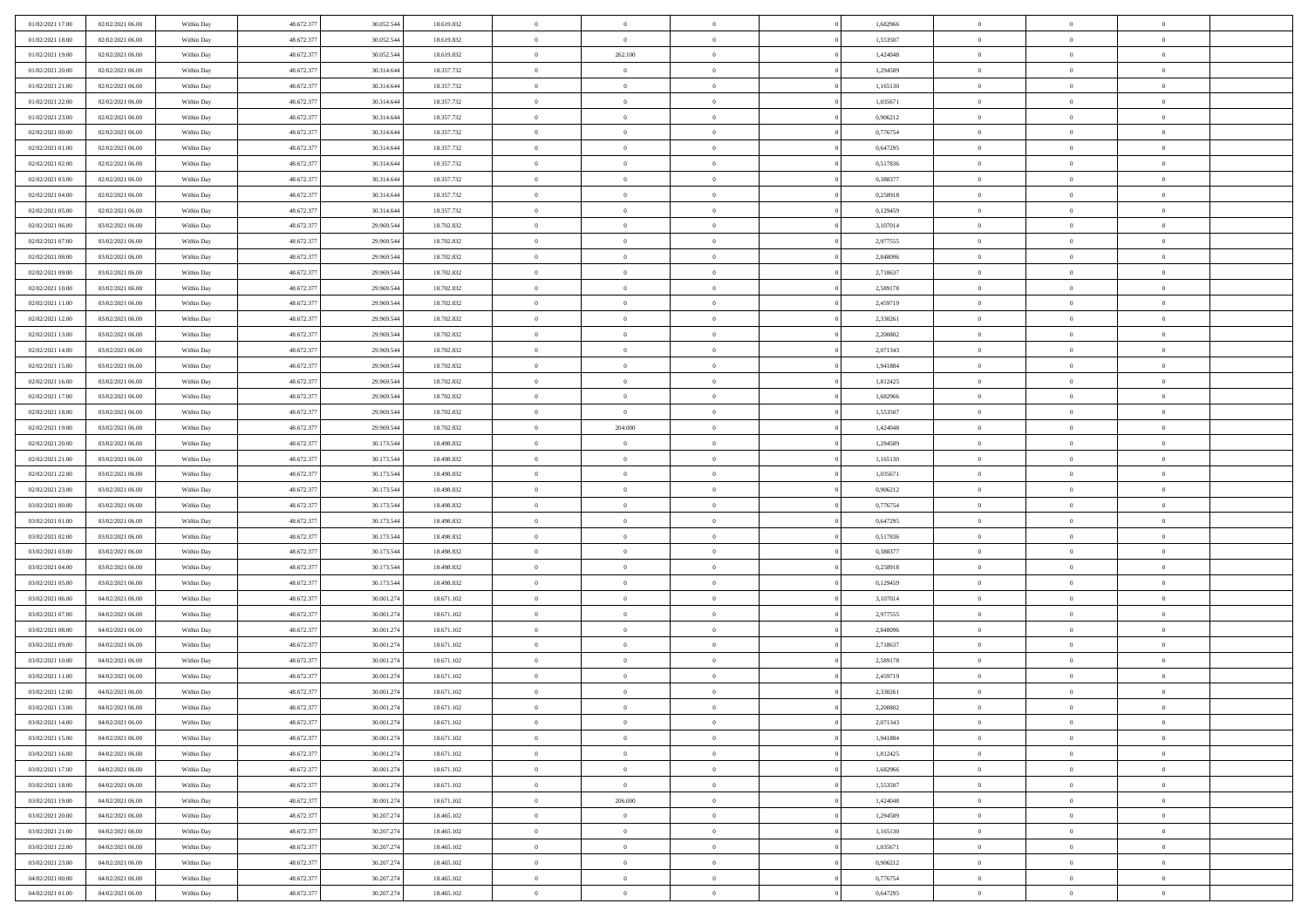| 04/02/2021 02.00                     | 04/02/2021 06:00 | Within Day               | 48.672.377 | 30.207.274 | 18.465.102               | $\,$ 0         | $\overline{0}$ | $\theta$       |          | 0,517836             | $\bf{0}$       | $\overline{0}$ | $\,0\,$        |  |
|--------------------------------------|------------------|--------------------------|------------|------------|--------------------------|----------------|----------------|----------------|----------|----------------------|----------------|----------------|----------------|--|
| 04/02/2021 03:00                     | 04/02/2021 06:00 | Within Day               | 48.672.377 | 30.207.274 | 18.465.102               | $\overline{0}$ | $\overline{0}$ | $\overline{0}$ |          | 0.388377             | $\overline{0}$ | $\overline{0}$ | $\theta$       |  |
| 04/02/2021 04:00                     | 04/02/2021 06:00 | Within Dav               | 48.672.377 | 30.207.274 | 18.465.102               | $\mathbf{0}$   | $\overline{0}$ | $\overline{0}$ |          | 0,258918             | $\mathbf{0}$   | $\overline{0}$ | $\overline{0}$ |  |
| 04/02/2021 05:00                     | 04/02/2021 06:00 | Within Day               | 48.672.377 | 30.207.274 | 18.465.102               | $\bf{0}$       | $\overline{0}$ | $\bf{0}$       |          | 0,129459             | $\bf{0}$       | $\overline{0}$ | $\bf{0}$       |  |
| 04/02/2021 06:00                     | 05/02/2021 06:00 | Within Day               | 48.672.377 | 30.000.554 | 18.671.822               | $\bf{0}$       | $\overline{0}$ | $\overline{0}$ |          | 3,107014             | $\bf{0}$       | $\theta$       | $\,0\,$        |  |
| 04/02/2021 07:00                     | 05/02/2021 06:00 | Within Dav               | 48.672.377 | 30.000.554 | 18.671.822               | $\mathbf{0}$   | $\overline{0}$ |                |          | 2,977555             | $\mathbf{0}$   | $\overline{0}$ | $\overline{0}$ |  |
|                                      |                  |                          |            |            |                          |                |                | $\overline{0}$ |          |                      |                |                |                |  |
| 04/02/2021 08:00                     | 05/02/2021 06:00 | Within Day               | 48.672.377 | 30.000.554 | 18.671.822               | $\bf{0}$       | $\overline{0}$ | $\overline{0}$ |          | 2,848096             | $\bf{0}$       | $\overline{0}$ | $\,0\,$        |  |
| 04/02/2021 09:00                     | 05/02/2021 06:00 | Within Day               | 48.672.377 | 30,000.554 | 18.671.822               | $\overline{0}$ | $\overline{0}$ | $\overline{0}$ |          | 2,718637             | $\,$ 0 $\,$    | $\overline{0}$ | $\theta$       |  |
| 04/02/2021 10:00                     | 05/02/2021 06:00 | Within Day               | 48.672.377 | 30.000.554 | 18.671.822               | $\mathbf{0}$   | $\overline{0}$ | $\overline{0}$ |          | 2,589178             | $\mathbf{0}$   | $\overline{0}$ | $\overline{0}$ |  |
| 04/02/2021 11:00                     | 05/02/2021 06:00 | Within Day               | 48.672.377 | 30.000.554 | 18.671.822               | $\bf{0}$       | $\overline{0}$ | $\overline{0}$ |          | 2,459719             | $\bf{0}$       | $\overline{0}$ | $\,0\,$        |  |
| 04/02/2021 12:00                     | 05/02/2021 06:00 | Within Day               | 48.672.377 | 30.000.554 | 18.671.822               | $\overline{0}$ | $\overline{0}$ | $\overline{0}$ |          | 2,330261             | $\bf{0}$       | $\mathbf{0}$   | $\theta$       |  |
| 04/02/2021 13:00                     | 05/02/2021 06:00 | Within Dav               | 48.672.377 | 30.000.554 | 18.671.822               | $\mathbf{0}$   | $\overline{0}$ | $\overline{0}$ |          | 2,200802             | $\mathbf{0}$   | $\overline{0}$ | $\overline{0}$ |  |
| 04/02/2021 14:00                     | 05/02/2021 06:00 | Within Day               | 48.672.377 | 30.000.554 | 18.671.822               | $\bf{0}$       | $\overline{0}$ | $\bf{0}$       |          | 2,071343             | $\bf{0}$       | $\overline{0}$ | $\,0\,$        |  |
| 04/02/2021 15:00                     | 05/02/2021 06:00 | Within Day               | 48.672.377 | 30.000.554 | 18.671.822               | $\bf{0}$       | $\overline{0}$ | $\overline{0}$ |          | 1,941884             | $\bf{0}$       | $\theta$       | $\,0\,$        |  |
| 04/02/2021 16:00                     | 05/02/2021 06:00 | Within Dav               | 48.672.377 | 30.000.554 | 18.671.822               | $\mathbf{0}$   | $\overline{0}$ | $\overline{0}$ |          | 1,812425             | $\mathbf{0}$   | $\overline{0}$ | $\overline{0}$ |  |
| 04/02/2021 17.00                     | 05/02/2021 06:00 | Within Day               | 48.672.377 | 30.000.554 | 18.671.822               | $\bf{0}$       | $\bf{0}$       | $\overline{0}$ |          | 1,682966             | $\bf{0}$       | $\overline{0}$ | $\bf{0}$       |  |
| 04/02/2021 18:00                     | 05/02/2021 06:00 | Within Day               | 48.672.377 | 30,000.554 | 18.671.822               | $\overline{0}$ | $\overline{0}$ | $\overline{0}$ |          | 1,553507             | $\bf{0}$       | $\overline{0}$ | $\theta$       |  |
| 04/02/2021 19:00                     | 05/02/2021 06:00 | Within Day               | 48.672.377 | 30.000.554 | 18.671.822               | $\mathbf{0}$   | $\overline{0}$ | $\overline{0}$ |          | 1,424048             | $\mathbf{0}$   | $\overline{0}$ | $\overline{0}$ |  |
| 04/02/2021 20:00                     | 05/02/2021 06:00 | Within Day               | 48.672.377 | 30.000.554 | 18.671.822               | $\bf{0}$       | 226.000        | $\overline{0}$ |          | 1,294589             | $\bf{0}$       | $\overline{0}$ | $\,0\,$        |  |
| 04/02/2021 21:00                     | 05/02/2021 06:00 | Within Day               | 48.672.377 | 30.226.554 | 18.445.822               | $\bf{0}$       | $\bf{0}$       | $\overline{0}$ |          | 1,165130             | $\bf{0}$       | $\overline{0}$ | $\overline{0}$ |  |
| 04/02/2021 22:00                     | 05/02/2021 06:00 | Within Dav               | 48.672.377 | 30.226.554 | 18.445.822               | $\mathbf{0}$   | $\overline{0}$ | $\overline{0}$ |          | 1,035671             | $\mathbf{0}$   | $\overline{0}$ | $\overline{0}$ |  |
| 04/02/2021 23.00                     | 05/02/2021 06:00 | Within Day               | 48.672.377 | 30.226.554 | 18.445.822               | $\bf{0}$       | $\overline{0}$ | $\bf{0}$       |          | 0,906212             | $\bf{0}$       | $\overline{0}$ | $\bf{0}$       |  |
| 05/02/2021 00:00                     | 05/02/2021 06:00 | Within Day               | 48.672.377 | 30.226.554 | 18.445.822               | $\bf{0}$       | $\bf{0}$       | $\overline{0}$ |          | 0,776754             | $\bf{0}$       | $\bf{0}$       | $\,0\,$        |  |
| 05/02/2021 01:00                     | 05/02/2021 06:00 | Within Dav               | 48.672.377 | 30.226.554 | 18.445.822               | $\mathbf{0}$   | $\overline{0}$ | $\overline{0}$ |          | 0,647295             | $\mathbf{0}$   | $\overline{0}$ | $\overline{0}$ |  |
| 05/02/2021 02:00                     | 05/02/2021 06:00 | Within Day               | 48.672.377 | 30.226.554 | 18.445.822               | $\bf{0}$       | $\bf{0}$       | $\overline{0}$ |          | 0,517836             | $\bf{0}$       | $\overline{0}$ | $\,0\,$        |  |
| 05/02/2021 03:00                     | 05/02/2021 06:00 | Within Day               | 48.672.377 | 30.226.554 | 18.445.822               | $\overline{0}$ | $\overline{0}$ | $\overline{0}$ |          | 0.388377             | $\bf{0}$       | $\overline{0}$ | $\overline{0}$ |  |
| 05/02/2021 04:00                     | 05/02/2021 06:00 | Within Dav               | 48.672.377 | 30.226.554 | 18.445.822               | $\mathbf{0}$   | $\overline{0}$ | $\overline{0}$ |          | 0,258918             | $\mathbf{0}$   | $\overline{0}$ | $\overline{0}$ |  |
| 05/02/2021 05:00                     | 05/02/2021 06:00 | Within Day               | 48.672.377 | 30.226.554 | 18.445.822               | $\bf{0}$       | $\bf{0}$       | $\overline{0}$ |          | 0,129459             | $\bf{0}$       | $\overline{0}$ | $\,0\,$        |  |
| 05/02/2021 06:00                     | 06/02/2021 06:00 | Within Day               | 48.672.377 | 29.997.294 | 18.675.082               | $\bf{0}$       | $\bf{0}$       | $\overline{0}$ |          | 3,107014             | $\bf{0}$       | $\mathbf{0}$   | $\overline{0}$ |  |
| 05/02/2021 07:00                     | 06/02/2021 06:00 | Within Dav               | 48.672.377 | 29.997.294 | 18.675.082               | $\mathbf{0}$   | $\overline{0}$ | $\overline{0}$ |          | 2,977555             | $\mathbf{0}$   | $\overline{0}$ | $\overline{0}$ |  |
| 05/02/2021 08:00                     | 06/02/2021 06:00 |                          | 48.672.377 | 29.997.294 | 18.675.082               | $\bf{0}$       | $\overline{0}$ | $\theta$       |          | 2,848096             | $\,$ 0         | $\overline{0}$ | $\theta$       |  |
|                                      | 06/02/2021 06:00 | Within Day               | 48.672.377 | 29.997.294 |                          | $\bf{0}$       | $\bf{0}$       | $\overline{0}$ |          |                      | $\bf{0}$       | $\mathbf{0}$   | $\bf{0}$       |  |
| 05/02/2021 09:00<br>05/02/2021 10:00 | 06/02/2021 06:00 | Within Day<br>Within Dav | 48.672.377 | 29.997.294 | 18.675.082<br>18.675.082 | $\mathbf{0}$   | $\overline{0}$ |                |          | 2,718637<br>2,589178 | $\mathbf{0}$   | $\overline{0}$ | $\overline{0}$ |  |
|                                      |                  |                          |            |            |                          |                |                | $\overline{0}$ |          |                      |                |                |                |  |
| 05/02/2021 11:00                     | 06/02/2021 06:00 | Within Day               | 48.672.377 | 29.997.294 | 18.675.082               | $\bf{0}$       | $\overline{0}$ | $\theta$       |          | 2,459719             | $\,$ 0         | $\overline{0}$ | $\theta$       |  |
| 05/02/2021 12:00                     | 06/02/2021 06:00 | Within Day               | 48.672.377 | 29.997.294 | 18.675.082               | $\overline{0}$ | $\overline{0}$ | $\overline{0}$ |          | 2,330261             | $\bf{0}$       | $\overline{0}$ | $\overline{0}$ |  |
| 05/02/2021 13:00                     | 06/02/2021 06:00 | Within Day               | 48.672.377 | 29.997.294 | 18.675.082               | $\mathbf{0}$   | $\overline{0}$ | $\overline{0}$ |          | 2,200802             | $\mathbf{0}$   | $\overline{0}$ | $\overline{0}$ |  |
| 05/02/2021 14:00                     | 06/02/2021 06:00 | Within Day               | 48.672.377 | 29.997.294 | 18.675.082               | $\bf{0}$       | $\overline{0}$ | $\theta$       |          | 2,071343             | $\,$ 0         | $\overline{0}$ | $\theta$       |  |
| 05/02/2021 15:00                     | 06/02/2021 06:00 | Within Day               | 48.672.377 | 29.997.294 | 18.675.082               | $\bf{0}$       | $\bf{0}$       | $\overline{0}$ |          | 1,941884             | $\bf{0}$       | $\mathbf{0}$   | $\bf{0}$       |  |
| 05/02/2021 16:00                     | 06/02/2021 06:00 | Within Dav               | 48.672.377 | 29.997.294 | 18.675.082               | $\mathbf{0}$   | $\overline{0}$ | $\overline{0}$ |          | 1,812425             | $\mathbf{0}$   | $\overline{0}$ | $\overline{0}$ |  |
| 05/02/2021 17:00                     | 06/02/2021 06:00 | Within Day               | 48.672.377 | 29.997.294 | 18.675.082               | $\,0\,$        | $\overline{0}$ | $\theta$       |          | 1,682966             | $\,$ 0         | $\overline{0}$ | $\theta$       |  |
| 05/02/2021 18:00                     | 06/02/2021 06:00 | Within Day               | 48.672.377 | 29.997.294 | 18.675.082               | $\bf{0}$       | $\overline{0}$ | $\overline{0}$ |          | 1,553507             | $\bf{0}$       | $\overline{0}$ | $\bf{0}$       |  |
| 05/02/2021 19:00                     | 06/02/2021 06:00 | Within Dav               | 48.672.377 | 29.997.294 | 18.675.082               | $\mathbf{0}$   | 204.000        | $\overline{0}$ |          | 1,424048             | $\mathbf{0}$   | $\overline{0}$ | $\overline{0}$ |  |
| 05/02/2021 20:00                     | 06/02/2021 06:00 | Within Day               | 48.672.377 | 30.201.294 | 18.471.082               | $\bf{0}$       | $\overline{0}$ | $\theta$       |          | 1,294589             | $\,$ 0         | $\overline{0}$ | $\theta$       |  |
| 05/02/2021 21:00                     | 06/02/2021 06:00 | Within Day               | 48.672.377 | 30.201.294 | 18.471.082               | $\bf{0}$       | $\overline{0}$ | $\overline{0}$ |          | 1,165130             | $\,$ 0 $\,$    | $\overline{0}$ | $\overline{0}$ |  |
| 05/02/2021 22:00                     | 06/02/2021 06:00 | Within Day               | 48.672.377 | 30.201.294 | 18.471.082               | $\bf{0}$       | $\overline{0}$ |                |          | 1,035671             | $\overline{0}$ | $\theta$       | $\theta$       |  |
| 05/02/2021 23:00                     | 06/02/2021 06:00 | Within Day               | 48.672.377 | 30.201.294 | 18.471.082               | $\,0\,$        | $\overline{0}$ | $\theta$       |          | 0,906212             | $\,$ 0 $\,$    | $\overline{0}$ | $\theta$       |  |
| 06/02/2021 00:00                     | 06/02/2021 06:00 | Within Day               | 48.672.377 | 30.201.294 | 18.471.082               | $\overline{0}$ | $\overline{0}$ | $\overline{0}$ |          | 0,776754             | $\overline{0}$ | $\overline{0}$ | $\overline{0}$ |  |
| 06/02/2021 01:00                     | 06/02/2021 06:00 | Within Day               | 48.672.377 | 30.201.294 | 18.471.082               | $\bf{0}$       | $\overline{0}$ | $\overline{0}$ |          | 0,647295             | $\overline{0}$ | $\bf{0}$       | $\mathbf{0}$   |  |
| 06/02/2021 02:00                     | 06/02/2021 06:00 | Within Day               | 48.672.377 | 30.201.294 | 18.471.082               | $\bf{0}$       | $\overline{0}$ | $\overline{0}$ | $\theta$ | 0,517836             | $\,$ 0 $\,$    | $\bf{0}$       | $\,$ 0 $\,$    |  |
| 06/02/2021 03:00                     | 06/02/2021 06:00 | Within Day               | 48.672.377 | 30.201.294 | 18.471.082               | $\bf{0}$       | $\overline{0}$ | $\overline{0}$ |          | 0,388377             | $\,$ 0 $\,$    | $\overline{0}$ | $\overline{0}$ |  |
| 06/02/2021 04:00                     | 06/02/2021 06:00 | Within Day               | 48.672.377 | 30.201.294 | 18.471.082               | $\bf{0}$       | $\overline{0}$ | $\overline{0}$ |          | 0,258918             | $\mathbf{0}$   | $\overline{0}$ | $\overline{0}$ |  |
| 06/02/2021 05:00                     | 06/02/2021 06:00 | Within Day               | 48.672.377 | 30.201.294 | 18.471.082               | $\,0\,$        | $\overline{0}$ | $\overline{0}$ | $\theta$ | 0,129459             | $\,$ 0 $\,$    | $\overline{0}$ | $\overline{0}$ |  |
| 06/02/2021 06:00                     | 07/02/2021 06:00 | Within Day               | 48.672.377 | 29.989.634 | 18.682.742               | $\bf{0}$       | $\overline{0}$ | $\overline{0}$ |          | 3,107014             | $\overline{0}$ | $\overline{0}$ | $\overline{0}$ |  |
| 06/02/2021 07:00                     | 07/02/2021 06:00 | Within Day               | 48.672.377 | 29.989.634 | 18.682.742               | $\bf{0}$       | $\overline{0}$ | $\overline{0}$ |          | 2,977555             | $\mathbf{0}$   | $\overline{0}$ | $\mathbf{0}$   |  |
| 06/02/2021 08:00                     | 07/02/2021 06:00 | Within Day               | 48.672.377 | 29.989.634 | 18.682.742               | $\,0\,$        | $\overline{0}$ | $\overline{0}$ |          | 2,848096             | $\,$ 0 $\,$    | $\overline{0}$ | $\theta$       |  |
| 06/02/2021 09:00                     | 07/02/2021 06:00 | Within Day               | 48.672.377 | 29.989.634 | 18.682.742               | $\bf{0}$       | $\overline{0}$ | $\overline{0}$ |          | 2,718637             | $\bf{0}$       | $\mathbf{0}$   | $\overline{0}$ |  |
| 06/02/2021 10:00                     | 07/02/2021 06:00 | Within Day               | 48.672.377 | 29.989.634 | 18.682.742               | $\overline{0}$ | $\overline{0}$ | $\overline{0}$ |          | 2,589178             | $\mathbf{0}$   | $\overline{0}$ | $\overline{0}$ |  |
|                                      |                  |                          |            |            |                          |                |                |                |          |                      |                |                |                |  |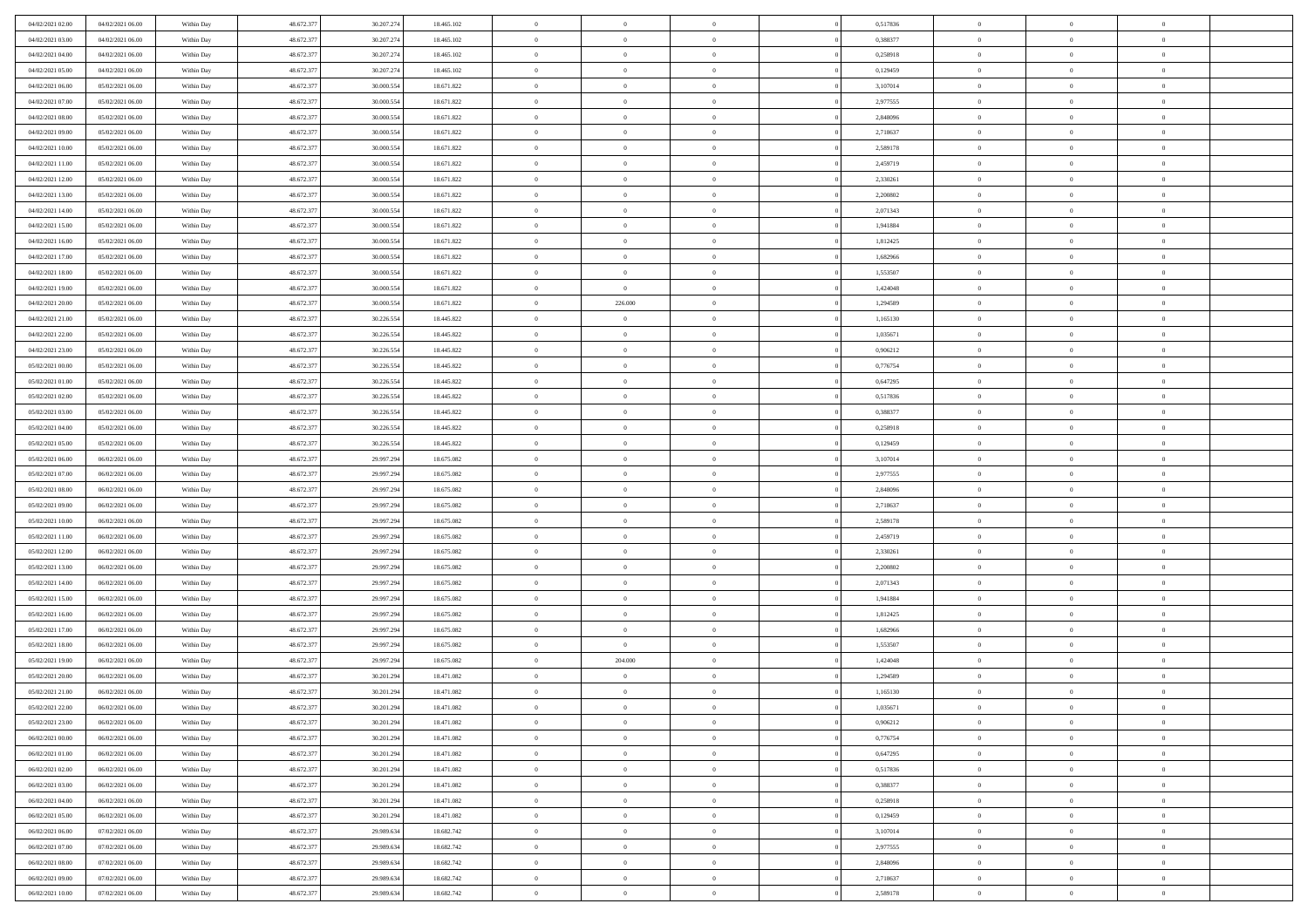| 06/02/2021 11:00                     | 07/02/2021 06:00 | Within Day | 48.672.377 | 29.989.634 | 18.682.742 | $\bf{0}$                 | $\overline{0}$ | $\theta$       |          | 2,459719 | $\bf{0}$                 | $\overline{0}$ | $\,0\,$        |  |
|--------------------------------------|------------------|------------|------------|------------|------------|--------------------------|----------------|----------------|----------|----------|--------------------------|----------------|----------------|--|
| 06/02/2021 12:00                     | 07/02/2021 06:00 | Within Day | 48.672.377 | 29.989.634 | 18.682.742 | $\overline{0}$           | $\overline{0}$ | $\overline{0}$ |          | 2,330261 | $\overline{0}$           | $\overline{0}$ | $\theta$       |  |
| 06/02/2021 13:00                     | 07/02/2021 06:00 | Within Dav | 48.672.377 | 29.989.634 | 18.682.742 | $\mathbf{0}$             | $\overline{0}$ | $\overline{0}$ |          | 2,200802 | $\mathbf{0}$             | $\overline{0}$ | $\overline{0}$ |  |
| 06/02/2021 14:00                     | 07/02/2021 06:00 | Within Day | 48.672.377 | 29.989.634 | 18.682.742 | $\bf{0}$                 | $\overline{0}$ | $\bf{0}$       |          | 2,071343 | $\bf{0}$                 | $\overline{0}$ | $\bf{0}$       |  |
| 06/02/2021 15:00                     | 07/02/2021 06:00 | Within Day | 48.672.377 | 29.989.634 | 18.682.742 | $\bf{0}$                 | $\overline{0}$ | $\overline{0}$ |          | 1,941884 | $\bf{0}$                 | $\theta$       | $\,0\,$        |  |
| 06/02/2021 16:00                     | 07/02/2021 06:00 | Within Dav | 48.672.377 | 29.989.634 | 18.682.742 | $\mathbf{0}$             | $\overline{0}$ | $\overline{0}$ |          | 1,812425 | $\mathbf{0}$             | $\overline{0}$ | $\overline{0}$ |  |
| 06/02/2021 17:00                     | 07/02/2021 06:00 | Within Day | 48.672.377 | 29.989.634 | 18.682.742 | $\bf{0}$                 | $\bf{0}$       | $\overline{0}$ |          | 1,682966 | $\bf{0}$                 | $\overline{0}$ | $\,0\,$        |  |
| 06/02/2021 18:00                     | 07/02/2021 06:00 | Within Day | 48.672.377 | 29.989.634 | 18.682.742 | $\overline{0}$           | $\overline{0}$ | $\overline{0}$ |          | 1,553507 | $\,$ 0 $\,$              | $\overline{0}$ | $\theta$       |  |
| 06/02/2021 19:00                     | 07/02/2021 06:00 | Within Day | 48.672.377 | 29.989.634 | 18.682.742 | $\mathbf{0}$             | 201.000        | $\overline{0}$ |          | 1,424048 | $\mathbf{0}$             | $\overline{0}$ | $\overline{0}$ |  |
| 06/02/2021 20:00                     | 07/02/2021 06:00 |            | 48.672.377 | 30.190.634 | 18.481.742 | $\bf{0}$                 | $\bf{0}$       | $\overline{0}$ |          | 1,294589 | $\bf{0}$                 | $\overline{0}$ | $\,0\,$        |  |
|                                      |                  | Within Day |            |            |            |                          | $\overline{0}$ |                |          |          |                          | $\mathbf{0}$   | $\theta$       |  |
| 06/02/2021 21:00<br>06/02/2021 22:00 | 07/02/2021 06:00 | Within Day | 48.672.377 | 30.190.634 | 18.481.742 | $\bf{0}$<br>$\mathbf{0}$ |                | $\overline{0}$ |          | 1,165130 | $\bf{0}$<br>$\mathbf{0}$ |                | $\overline{0}$ |  |
|                                      | 07/02/2021 06:00 | Within Dav | 48.672.377 | 30.190.634 | 18.481.742 |                          | $\overline{0}$ | $\overline{0}$ |          | 1,035671 |                          | $\overline{0}$ |                |  |
| 06/02/2021 23:00                     | 07/02/2021 06:00 | Within Day | 48.672.377 | 30.190.634 | 18.481.742 | $\bf{0}$                 | $\overline{0}$ | $\bf{0}$       |          | 0,906212 | $\bf{0}$                 | $\overline{0}$ | $\bf{0}$       |  |
| 07/02/2021 00:00                     | 07/02/2021 06:00 | Within Day | 48.672.377 | 30.190.634 | 18.481.742 | $\bf{0}$                 | $\overline{0}$ | $\overline{0}$ |          | 0,776754 | $\bf{0}$                 | $\theta$       | $\,0\,$        |  |
| 07/02/2021 01:00                     | 07/02/2021 06:00 | Within Dav | 48.672.377 | 30.190.634 | 18.481.742 | $\overline{0}$           | $\overline{0}$ | $\overline{0}$ |          | 0,647295 | $\mathbf{0}$             | $\overline{0}$ | $\overline{0}$ |  |
| 07/02/2021 02:00                     | 07/02/2021 06:00 | Within Day | 48.672.377 | 30.190.634 | 18.481.742 | $\bf{0}$                 | $\bf{0}$       | $\overline{0}$ |          | 0,517836 | $\bf{0}$                 | $\overline{0}$ | $\bf{0}$       |  |
| 07/02/2021 03:00                     | 07/02/2021 06:00 | Within Day | 48.672.377 | 30.190.634 | 18.481.742 | $\overline{0}$           | $\overline{0}$ | $\overline{0}$ |          | 0.388377 | $\bf{0}$                 | $\overline{0}$ | $\theta$       |  |
| 07/02/2021 04:00                     | 07/02/2021 06:00 | Within Day | 48.672.377 | 30.190.634 | 18.481.742 | $\mathbf{0}$             | $\overline{0}$ | $\overline{0}$ |          | 0,258918 | $\mathbf{0}$             | $\overline{0}$ | $\overline{0}$ |  |
| 07/02/2021 05:00                     | 07/02/2021 06:00 | Within Day | 48.672.377 | 30.190.634 | 18.481.742 | $\bf{0}$                 | $\bf{0}$       | $\overline{0}$ |          | 0,129459 | $\bf{0}$                 | $\overline{0}$ | $\,0\,$        |  |
| 07/02/2021 06:00                     | 08/02/2021 06:00 | Within Day | 48.672.377 | 29.944.905 | 18.727.471 | $\overline{0}$           | $\overline{0}$ | $\overline{0}$ |          | 3,107014 | $\bf{0}$                 | $\overline{0}$ | $\overline{0}$ |  |
| 07/02/2021 07:00                     | 08/02/2021 06:00 | Within Dav | 48.672.377 | 29.944.905 | 18.727.471 | $\mathbf{0}$             | $\overline{0}$ | $\overline{0}$ |          | 2,977555 | $\mathbf{0}$             | $\overline{0}$ | $\overline{0}$ |  |
| 07/02/2021 08:00                     | 08/02/2021 06:00 | Within Day | 48.672.377 | 29.944.905 | 18.727.471 | $\bf{0}$                 | $\overline{0}$ | $\bf{0}$       |          | 2,848096 | $\bf{0}$                 | $\overline{0}$ | $\bf{0}$       |  |
| 07/02/2021 09:00                     | 08/02/2021 06:00 | Within Day | 48.672.377 | 29.944.905 | 18.727.471 | $\bf{0}$                 | $\bf{0}$       | $\overline{0}$ |          | 2,718637 | $\bf{0}$                 | $\bf{0}$       | $\,0\,$        |  |
| 07/02/2021 11:00                     | 08/02/2021 06:00 | Within Dav | 48.672.377 | 29.944.905 | 18.727.471 | $\mathbf{0}$             | $\overline{0}$ | $\overline{0}$ |          | 2,459719 | $\mathbf{0}$             | $\overline{0}$ | $\overline{0}$ |  |
| 07/02/2021 12:00                     | 08/02/2021 06:00 | Within Day | 48.672.377 | 29.944.905 | 18.727.471 | $\bf{0}$                 | $\bf{0}$       | $\overline{0}$ |          | 2,330261 | $\bf{0}$                 | $\overline{0}$ | $\,0\,$        |  |
| 07/02/2021 13:00                     | 08/02/2021 06:00 | Within Day | 48.672.377 | 29.944.905 | 18.727.471 | $\overline{0}$           | $\overline{0}$ | $\overline{0}$ |          | 2,200802 | $\bf{0}$                 | $\overline{0}$ | $\overline{0}$ |  |
| 07/02/2021 14:00                     | 08/02/2021 06:00 | Within Day | 48.672.377 | 29.944.905 | 18.727.471 | $\mathbf{0}$             | $\overline{0}$ | $\overline{0}$ |          | 2,071343 | $\mathbf{0}$             | $\overline{0}$ | $\overline{0}$ |  |
| 07/02/2021 15:00                     | 08/02/2021 06:00 | Within Day | 48.672.377 | 29.944.905 | 18.727.471 | $\bf{0}$                 | $\bf{0}$       | $\overline{0}$ |          | 1,941884 | $\bf{0}$                 | $\overline{0}$ | $\,0\,$        |  |
| 07/02/2021 16:00                     | 08/02/2021 06:00 | Within Day | 48.672.377 | 29.944.905 | 18.727.471 | $\bf{0}$                 | $\overline{0}$ | $\overline{0}$ |          | 1,812425 | $\bf{0}$                 | $\mathbf{0}$   | $\overline{0}$ |  |
| 07/02/2021 17:00                     | 08/02/2021 06:00 | Within Dav | 48.672.377 | 29.944.905 | 18.727.471 | $\mathbf{0}$             | $\overline{0}$ | $\overline{0}$ |          | 1,682966 | $\mathbf{0}$             | $\overline{0}$ | $\overline{0}$ |  |
| 07/02/2021 18:00                     | 08/02/2021 06:00 | Within Day | 48.672.377 | 29.944.905 | 18.727.471 | $\bf{0}$                 | $\overline{0}$ | $\theta$       |          | 1,553507 | $\,$ 0                   | $\overline{0}$ | $\theta$       |  |
| 07/02/2021 19:00                     | 08/02/2021 06:00 | Within Day | 48.672.377 | 29.944.905 | 18.727.471 | $\bf{0}$                 | 490.080        | $\overline{0}$ |          | 1,424048 | $\bf{0}$                 | $\mathbf{0}$   | $\bf{0}$       |  |
| 07/02/2021 20:00                     | 08/02/2021 06:00 | Within Dav | 48.672.377 | 30.434.985 | 18.237.391 | $\mathbf{0}$             | $\overline{0}$ | $\overline{0}$ |          | 1,294589 | $\mathbf{0}$             | $\overline{0}$ | $\overline{0}$ |  |
| 07/02/2021 21:00                     | 08/02/2021 06:00 | Within Day | 48.672.377 | 30.434.985 | 18.237.391 | $\bf{0}$                 | $\overline{0}$ | $\theta$       |          | 1,165130 | $\,$ 0                   | $\overline{0}$ | $\theta$       |  |
| 07/02/2021 22:00                     | 08/02/2021 06:00 | Within Day | 48.672.377 | 30.434.985 | 18.237.391 | $\bf{0}$                 | $\overline{0}$ | $\overline{0}$ |          | 1,035671 | $\bf{0}$                 | $\overline{0}$ | $\overline{0}$ |  |
| 07/02/2021 23:00                     | 08/02/2021 06:00 | Within Day | 48.672.377 | 30.434.985 | 18.237.391 | $\mathbf{0}$             | $\overline{0}$ | $\overline{0}$ |          | 0,906212 | $\mathbf{0}$             | $\overline{0}$ | $\overline{0}$ |  |
| 08/02/2021 00:00                     | 08/02/2021 06:00 | Within Day | 48.672.377 | 30.434.985 | 18.237.391 | $\bf{0}$                 | $\overline{0}$ | $\theta$       |          | 0,776754 | $\,$ 0                   | $\overline{0}$ | $\theta$       |  |
| 08/02/2021 01:00                     | 08/02/2021 06:00 | Within Day | 48.672.377 | 30.434.985 | 18.237.391 | $\bf{0}$                 | $\overline{0}$ | $\overline{0}$ |          | 0,647295 | $\bf{0}$                 | $\mathbf{0}$   | $\bf{0}$       |  |
| 08/02/2021 02:00                     | 08/02/2021 06:00 | Within Dav | 48.672.377 | 30.434.985 | 18.237.391 | $\mathbf{0}$             | $\overline{0}$ | $\overline{0}$ |          | 0,517836 | $\mathbf{0}$             | $\overline{0}$ | $\overline{0}$ |  |
| 08/02/2021 03:00                     | 08/02/2021 06:00 | Within Day | 48.672.377 | 30.434.985 | 18.237.391 | $\,0\,$                  | $\overline{0}$ | $\theta$       |          | 0,388377 | $\,$ 0                   | $\overline{0}$ | $\theta$       |  |
| 08/02/2021 04:00                     | 08/02/2021 06:00 | Within Day | 48.672.377 | 30.434.985 | 18.237.391 | $\bf{0}$                 | $\overline{0}$ | $\overline{0}$ |          | 0,258918 | $\bf{0}$                 | $\overline{0}$ | $\overline{0}$ |  |
| 08/02/2021 05:00                     | 08/02/2021 06:00 | Within Dav | 48.672.377 | 30.434.985 | 18.237.391 | $\mathbf{0}$             | $\overline{0}$ | $\overline{0}$ |          | 0,129459 | $\mathbf{0}$             | $\overline{0}$ | $\overline{0}$ |  |
| 08/02/2021 06:00                     | 09/02/2021 06:00 | Within Day | 48.672.377 | 29.948.044 | 18.724.332 | $\bf{0}$                 | $\overline{0}$ | $\theta$       |          | 3,107014 | $\,$ 0                   | $\overline{0}$ | $\theta$       |  |
| 08/02/2021 07:00                     | 09/02/2021 06:00 | Within Day | 48.672.377 | 29.948.044 | 18.724.332 | $\bf{0}$                 | $\overline{0}$ | $\overline{0}$ |          | 2,977555 | $\,$ 0 $\,$              | $\overline{0}$ | $\overline{0}$ |  |
| 08/02/2021 08:00                     | 09/02/2021 06:00 | Within Day | 48.672.377 | 29.948.044 | 18.724.332 | $\bf{0}$                 | $\overline{0}$ |                |          | 2,848096 | $\overline{0}$           | $\theta$       | $\theta$       |  |
| 08/02/2021 09:00                     | 09/02/2021 06:00 | Within Day | 48.672.377 | 29.948.044 | 18.724.332 | $\,0\,$                  | $\overline{0}$ | $\theta$       |          | 2,718637 | $\,$ 0 $\,$              | $\bf{0}$       | $\theta$       |  |
| 08/02/2021 10:00                     | 09/02/2021 06:00 | Within Day | 48.672.377 | 29.948.044 | 18.724.332 | $\overline{0}$           | $\overline{0}$ | $\overline{0}$ |          | 2,589178 | $\overline{0}$           | $\overline{0}$ | $\overline{0}$ |  |
| 08/02/2021 11:00                     | 09/02/2021 06:00 | Within Day | 48.672.377 | 29.948.044 | 18.724.332 | $\bf{0}$                 | $\overline{0}$ | $\overline{0}$ |          | 2,459719 | $\overline{0}$           | $\bf{0}$       | $\mathbf{0}$   |  |
|                                      |                  |            |            |            |            |                          |                |                |          |          |                          |                |                |  |
| 08/02/2021 12:00                     | 09/02/2021 06:00 | Within Day | 48.672.377 | 29.948.044 | 18.724.332 | $\bf{0}$                 | $\overline{0}$ | $\overline{0}$ | $\theta$ | 2,330261 | $\,$ 0 $\,$              | $\bf{0}$       | $\,$ 0 $\,$    |  |
| 08/02/2021 13:00                     | 09/02/2021 06:00 | Within Day | 48.672.377 | 29.948.044 | 18.724.332 | $\bf{0}$                 | $\overline{0}$ | $\overline{0}$ |          | 2,200802 | $\,$ 0 $\,$              | $\overline{0}$ | $\overline{0}$ |  |
| 08/02/2021 14:00                     | 09/02/2021 06:00 | Within Day | 48.672.377 | 29.948.044 | 18.724.332 | $\bf{0}$                 | $\overline{0}$ | $\overline{0}$ |          | 2,071343 | $\mathbf{0}$             | $\overline{0}$ | $\overline{0}$ |  |
| 08/02/2021 15:00                     | 09/02/2021 06:00 | Within Day | 48.672.377 | 29.948.044 | 18.724.332 | $\,0\,$                  | $\overline{0}$ | $\mathbf{0}$   | $\theta$ | 1,941884 | $\,$ 0 $\,$              | $\overline{0}$ | $\overline{0}$ |  |
| 08/02/2021 16:00                     | 09/02/2021 06:00 | Within Day | 48.672.377 | 29.948.044 | 18.724.332 | $\bf{0}$                 | $\overline{0}$ | $\overline{0}$ |          | 1,812425 | $\overline{0}$           | $\overline{0}$ | $\overline{0}$ |  |
| 08/02/2021 17:00                     | 09/02/2021 06:00 | Within Day | 48.672.377 | 29.948.044 | 18.724.332 | $\bf{0}$                 | $\overline{0}$ | $\overline{0}$ |          | 1,682966 | $\mathbf{0}$             | $\overline{0}$ | $\mathbf{0}$   |  |
| 08/02/2021 18:00                     | 09/02/2021 06:00 | Within Day | 48.672.377 | 29.948.044 | 18.724.332 | $\,0\,$                  | $\overline{0}$ | $\theta$       |          | 1,553507 | $\,$ 0 $\,$              | $\mathbf{0}$   | $\overline{0}$ |  |
| 08/02/2021 19:00                     | 09/02/2021 06:00 | Within Day | 48.672.377 | 29.948.044 | 18.724.332 | $\overline{0}$           | 188,000        | $\overline{0}$ |          | 1,424048 | $\bf{0}$                 | $\mathbf{0}$   | $\overline{0}$ |  |
| 08/02/2021 20:00                     | 09/02/2021 06:00 | Within Day | 48.672.377 | 30.136.044 | 18.536.332 | $\bf{0}$                 | 245.306        | $\overline{0}$ |          | 1,294589 | $\mathbf{0}$             | $\overline{0}$ | $\overline{0}$ |  |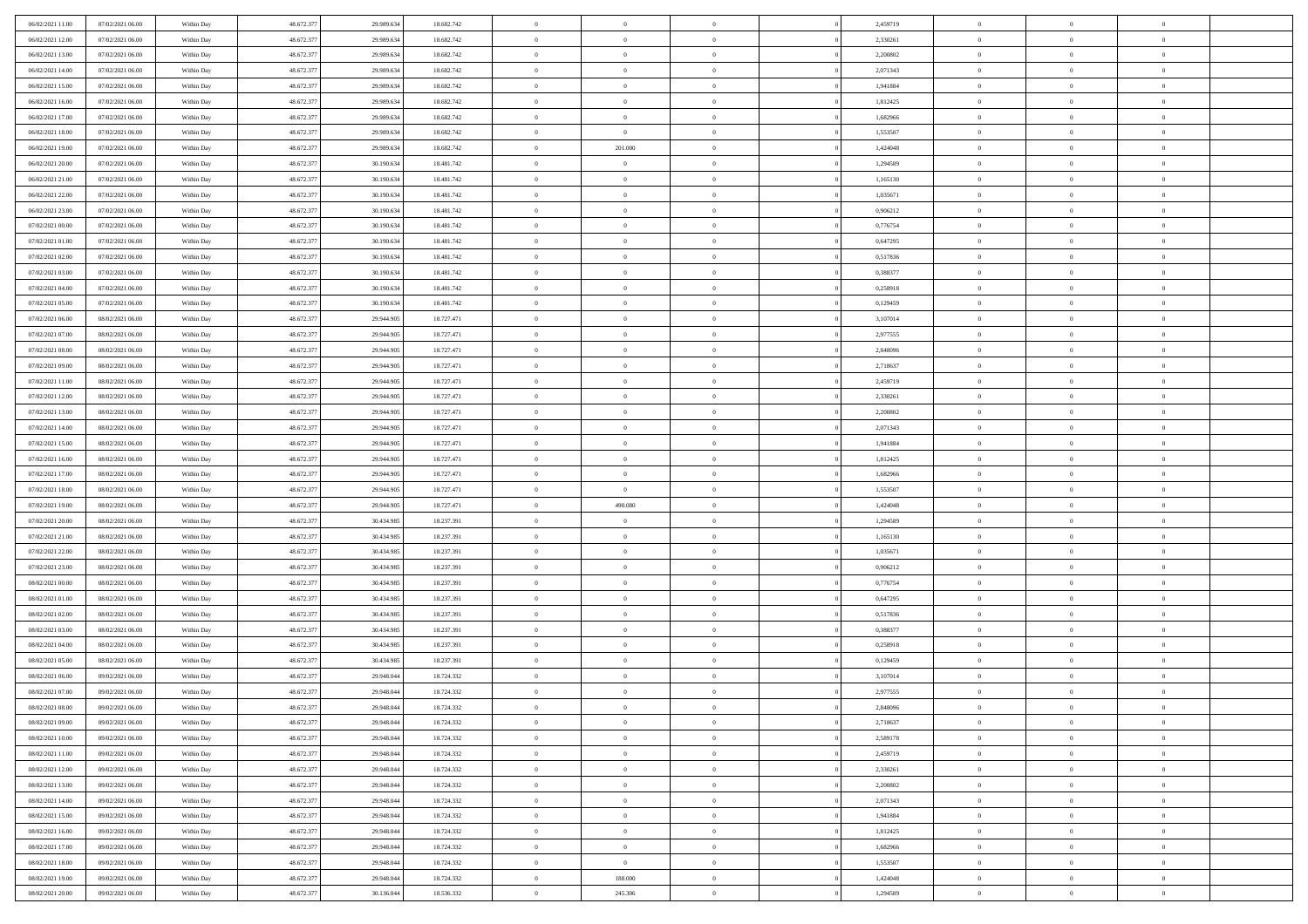| 08/02/2021 21:00 | 09/02/2021 06:00 | Within Day | 48.672.377 | 30.381.350 | 18.291.026 | $\,$ 0                   | $\bf{0}$       | $\theta$       |          | 1,165130 | $\bf{0}$                 | $\overline{0}$ | $\,0\,$        |  |
|------------------|------------------|------------|------------|------------|------------|--------------------------|----------------|----------------|----------|----------|--------------------------|----------------|----------------|--|
| 08/02/2021 22:00 | 09/02/2021 06:00 | Within Day | 48.672.377 | 30.381.350 | 18.291.026 | $\overline{0}$           | $\overline{0}$ | $\overline{0}$ |          | 1.035671 | $\overline{0}$           | $\overline{0}$ | $\theta$       |  |
| 08/02/2021 23:00 | 09/02/2021 06:00 | Within Dav | 48.672.377 | 30.381.350 | 18.291.026 | $\mathbf{0}$             | $\overline{0}$ | $\overline{0}$ |          | 0,906212 | $\mathbf{0}$             | $\overline{0}$ | $\overline{0}$ |  |
| 09/02/2021 00:00 | 09/02/2021 06:00 | Within Day | 48.672.377 | 30.381.350 | 18.291.026 | $\bf{0}$                 | $\overline{0}$ | $\bf{0}$       |          | 0,776754 | $\bf{0}$                 | $\overline{0}$ | $\bf{0}$       |  |
| 09/02/2021 01:00 | 09/02/2021 06:00 | Within Day | 48.672.377 | 30.381.350 | 18.291.026 | $\bf{0}$                 | $\bf{0}$       | $\overline{0}$ |          | 0,647295 | $\bf{0}$                 | $\theta$       | $\,0\,$        |  |
| 09/02/2021 02:00 | 09/02/2021 06:00 | Within Dav | 48.672.377 | 30.381.350 | 18.291.026 | $\mathbf{0}$             | $\overline{0}$ | $\overline{0}$ |          | 0,517836 | $\mathbf{0}$             | $\overline{0}$ | $\overline{0}$ |  |
| 09/02/2021 03:00 | 09/02/2021 06:00 | Within Day | 48.672.377 | 30.381.350 | 18.291.026 | $\bf{0}$                 | $\bf{0}$       | $\overline{0}$ |          | 0,388377 | $\bf{0}$                 | $\overline{0}$ | $\,0\,$        |  |
| 09/02/2021 04:00 | 09/02/2021 06:00 | Within Day | 48.672.377 | 30.381.350 | 18.291.026 | $\theta$                 | $\overline{0}$ | $\overline{0}$ |          | 0,258918 | $\,$ 0 $\,$              | $\overline{0}$ | $\theta$       |  |
| 09/02/2021 05:00 | 09/02/2021 06:00 | Within Day | 48.672.377 | 30.381.350 | 18.291.026 | $\mathbf{0}$             | $\overline{0}$ | $\overline{0}$ |          | 0,129459 | $\mathbf{0}$             | $\overline{0}$ | $\overline{0}$ |  |
| 09/02/2021 06:00 | 10/02/2021 06:00 |            | 48.672.377 | 29.838.565 | 18.833.811 | $\bf{0}$                 | $\bf{0}$       | $\overline{0}$ |          | 3,107014 | $\bf{0}$                 | $\overline{0}$ | $\,0\,$        |  |
|                  |                  | Within Day |            |            |            |                          | $\overline{0}$ |                |          |          |                          | $\mathbf{0}$   | $\theta$       |  |
| 09/02/2021 07:00 | 10/02/2021 06:00 | Within Day | 48.672.377 | 29.838.565 | 18.833.811 | $\bf{0}$<br>$\mathbf{0}$ |                | $\overline{0}$ |          | 2,977555 | $\bf{0}$<br>$\mathbf{0}$ |                | $\overline{0}$ |  |
| 09/02/2021 08:00 | 10/02/2021 06:00 | Within Dav | 48.672.377 | 29.838.565 | 18.833.811 |                          | $\overline{0}$ | $\overline{0}$ |          | 2,848096 |                          | $\overline{0}$ |                |  |
| 09/02/2021 09:00 | 10/02/2021 06:00 | Within Day | 48.672.377 | 29.838.565 | 18.833.811 | $\bf{0}$                 | $\overline{0}$ | $\bf{0}$       |          | 2,718637 | $\bf{0}$                 | $\overline{0}$ | $\bf{0}$       |  |
| 09/02/2021 10:00 | 10/02/2021 06:00 | Within Day | 48.672.377 | 29.838.565 | 18.833.811 | $\bf{0}$                 | $\overline{0}$ | $\overline{0}$ |          | 2,589178 | $\bf{0}$                 | $\theta$       | $\,0\,$        |  |
| 09/02/2021 11:00 | 10/02/2021 06:00 | Within Dav | 48.672.377 | 29.838.565 | 18.833.811 | $\overline{0}$           | $\overline{0}$ | $\overline{0}$ |          | 2,459719 | $\mathbf{0}$             | $\overline{0}$ | $\overline{0}$ |  |
| 09/02/2021 12:00 | 10/02/2021 06:00 | Within Day | 48.672.377 | 29.838.565 | 18.833.811 | $\bf{0}$                 | $\bf{0}$       | $\overline{0}$ |          | 2,330261 | $\bf{0}$                 | $\overline{0}$ | $\bf{0}$       |  |
| 09/02/2021 13:00 | 10/02/2021 06:00 | Within Day | 48.672.377 | 29.838.565 | 18.833.811 | $\overline{0}$           | $\overline{0}$ | $\overline{0}$ |          | 2,200802 | $\bf{0}$                 | $\overline{0}$ | $\theta$       |  |
| 09/02/2021 14:00 | 10/02/2021 06:00 | Within Day | 48.672.377 | 29.838.565 | 18.833.811 | $\mathbf{0}$             | $\overline{0}$ | $\overline{0}$ |          | 2,071343 | $\mathbf{0}$             | $\overline{0}$ | $\overline{0}$ |  |
| 09/02/2021 15:00 | 10/02/2021 06:00 | Within Day | 48.672.377 | 29.838.565 | 18.833.811 | $\bf{0}$                 | $\bf{0}$       | $\overline{0}$ |          | 1,941884 | $\bf{0}$                 | $\overline{0}$ | $\,0\,$        |  |
| 09/02/2021 16:00 | 10/02/2021 06:00 | Within Day | 48.672.377 | 29.838.565 | 18.833.811 | $\bf{0}$                 | $\overline{0}$ | $\overline{0}$ |          | 1,812425 | $\bf{0}$                 | $\overline{0}$ | $\overline{0}$ |  |
| 09/02/2021 17:00 | 10/02/2021 06:00 | Within Dav | 48.672.377 | 29.838.565 | 18.833.811 | $\mathbf{0}$             | $\overline{0}$ | $\overline{0}$ |          | 1,682966 | $\mathbf{0}$             | $\overline{0}$ | $\overline{0}$ |  |
| 09/02/2021 18:00 | 10/02/2021 06:00 | Within Day | 48.672.377 | 29.838.565 | 18.833.811 | $\bf{0}$                 | $\overline{0}$ | $\overline{0}$ |          | 1,553507 | $\bf{0}$                 | $\overline{0}$ | $\bf{0}$       |  |
| 09/02/2021 19:00 | 10/02/2021 06:00 | Within Day | 48.672.377 | 29.838.565 | 18.833.811 | $\bf{0}$                 | $\bf{0}$       | $\overline{0}$ |          | 1,424048 | $\bf{0}$                 | $\bf{0}$       | $\,0\,$        |  |
| 09/02/2021 20:00 | 10/02/2021 06:00 | Within Dav | 48.672.377 | 29.838.565 | 18.833.811 | $\mathbf{0}$             | 207.000        | $\overline{0}$ |          | 1,294589 | $\mathbf{0}$             | $\overline{0}$ | $\theta$       |  |
| 09/02/2021 21:00 | 10/02/2021 06:00 | Within Day | 48.672.377 | 30.045.565 | 18.626.811 | $\bf{0}$                 | $\bf{0}$       | $\overline{0}$ |          | 1,165130 | $\bf{0}$                 | $\overline{0}$ | $\,0\,$        |  |
| 09/02/2021 22.00 | 10/02/2021 06:00 | Within Day | 48.672.377 | 30.045.565 | 18.626.811 | $\bf{0}$                 | $\overline{0}$ | $\overline{0}$ |          | 1,035671 | $\bf{0}$                 | $\overline{0}$ | $\overline{0}$ |  |
| 09/02/2021 23:00 | 10/02/2021 06:00 | Within Dav | 48.672.377 | 30.045.565 | 18.626.811 | $\mathbf{0}$             | $\overline{0}$ | $\overline{0}$ |          | 0,906212 | $\mathbf{0}$             | $\overline{0}$ | $\overline{0}$ |  |
| 10/02/2021 00:00 | 10/02/2021 06:00 | Within Day | 48.672.377 | 30.045.565 | 18.626.811 | $\bf{0}$                 | $\bf{0}$       | $\overline{0}$ |          | 0,776754 | $\bf{0}$                 | $\overline{0}$ | $\,0\,$        |  |
| 10/02/2021 01:00 | 10/02/2021 06:00 | Within Day | 48.672.377 | 30.045.565 | 18.626.811 | $\bf{0}$                 | $\bf{0}$       | $\overline{0}$ |          | 0,647295 | $\bf{0}$                 | $\mathbf{0}$   | $\overline{0}$ |  |
| 10/02/2021 02:00 | 10/02/2021 06:00 | Within Dav | 48.672.377 | 30.045.565 | 18.626.811 | $\mathbf{0}$             | $\overline{0}$ | $\overline{0}$ |          | 0,517836 | $\mathbf{0}$             | $\overline{0}$ | $\overline{0}$ |  |
| 10/02/2021 03:00 | 10/02/2021 06:00 | Within Day | 48.672.377 | 30.045.565 | 18.626.811 | $\bf{0}$                 | $\overline{0}$ | $\overline{0}$ |          | 0,388377 | $\,$ 0                   | $\overline{0}$ | $\theta$       |  |
| 10/02/2021 04:00 | 10/02/2021 06:00 | Within Day | 48.672.377 | 30.045.565 | 18.626.811 | $\bf{0}$                 | $\bf{0}$       | $\overline{0}$ |          | 0,258918 | $\bf{0}$                 | $\mathbf{0}$   | $\bf{0}$       |  |
| 10/02/2021 05:00 | 10/02/2021 06:00 | Within Dav | 48.672.377 | 30.045.565 | 18.626.811 | $\mathbf{0}$             | $\overline{0}$ | $\overline{0}$ |          | 0,129459 | $\mathbf{0}$             | $\overline{0}$ | $\overline{0}$ |  |
| 10/02/2021 06:00 | 11/02/2021 06:00 | Within Day | 48.672.377 | 29.866.564 | 18.805.812 | $\bf{0}$                 | $\overline{0}$ | $\overline{0}$ |          | 3,107014 | $\,$ 0                   | $\overline{0}$ | $\theta$       |  |
| 10/02/2021 07:00 | 11/02/2021 06:00 | Within Day | 48.672.377 | 29.866.564 | 18.805.812 | $\bf{0}$                 | $\overline{0}$ | $\overline{0}$ |          | 2,977555 | $\bf{0}$                 | $\overline{0}$ | $\overline{0}$ |  |
| 10/02/2021 08:00 | 11/02/2021 06:00 | Within Day | 48.672.377 | 29.866.564 | 18.805.812 | $\mathbf{0}$             | $\overline{0}$ | $\overline{0}$ |          | 2,848096 | $\mathbf{0}$             | $\overline{0}$ | $\overline{0}$ |  |
| 10/02/2021 09:00 | 11/02/2021 06:00 | Within Day | 48.672.377 | 29.866.564 | 18.805.812 | $\bf{0}$                 | $\overline{0}$ | $\overline{0}$ |          | 2,718637 | $\,$ 0                   | $\overline{0}$ | $\theta$       |  |
| 10/02/2021 10:00 | 11/02/2021 06:00 | Within Day | 48.672.377 | 29.866.564 | 18.805.812 | $\bf{0}$                 | $\overline{0}$ | $\overline{0}$ |          | 2,589178 | $\bf{0}$                 | $\mathbf{0}$   | $\overline{0}$ |  |
| 10/02/2021 11:00 | 11/02/2021 06:00 | Within Dav | 48.672.377 | 29.866.564 | 18.805.812 | $\mathbf{0}$             | $\overline{0}$ | $\overline{0}$ |          | 2,459719 | $\mathbf{0}$             | $\overline{0}$ | $\overline{0}$ |  |
| 10/02/2021 12:00 | 11/02/2021 06:00 | Within Day | 48.672.377 | 29.866.564 | 18.805.812 | $\bf{0}$                 | $\overline{0}$ | $\overline{0}$ |          | 2,330261 | $\,$ 0                   | $\overline{0}$ | $\theta$       |  |
| 10/02/2021 13:00 | 11/02/2021 06:00 | Within Day | 48.672.377 | 29.866.564 | 18.805.812 | $\bf{0}$                 | $\overline{0}$ | $\overline{0}$ |          | 2,200802 | $\bf{0}$                 | $\overline{0}$ | $\overline{0}$ |  |
| 10/02/2021 14:00 | 11/02/2021 06:00 | Within Dav | 48.672.377 | 29.866.564 | 18.805.812 | $\mathbf{0}$             | $\overline{0}$ | $\overline{0}$ |          | 2,071343 | $\mathbf{0}$             | $\overline{0}$ | $\overline{0}$ |  |
| 10/02/2021 15:00 | 11/02/2021 06:00 | Within Day | 48.672.377 | 29.866.564 | 18.805.812 | $\bf{0}$                 | $\overline{0}$ | $\overline{0}$ |          | 1,941884 | $\,$ 0                   | $\overline{0}$ | $\theta$       |  |
| 10/02/2021 16:00 | 11/02/2021 06:00 | Within Day | 48.672.377 | 29.866.564 | 18.805.812 | $\bf{0}$                 | $\overline{0}$ | $\overline{0}$ |          | 1,812425 | $\,$ 0 $\,$              | $\overline{0}$ | $\overline{0}$ |  |
| 10/02/2021 17:00 | 11/02/2021 06:00 | Within Day | 48.672.377 | 29.866.564 | 18.805.812 | $\bf{0}$                 | $\overline{0}$ |                |          | 1,682966 | $\overline{0}$           | $\theta$       | $\theta$       |  |
| 10/02/2021 18:00 | 11/02/2021 06:00 | Within Day | 48.672.377 | 29.866.564 | 18.805.812 | $\,0\,$                  | $\overline{0}$ | $\overline{0}$ |          | 1,553507 | $\,$ 0 $\,$              | $\bf{0}$       | $\theta$       |  |
| 10/02/2021 19:00 | 11/02/2021 06:00 | Within Day | 48.672.377 | 29.866.564 | 18.805.812 | $\overline{0}$           | 175.000        | $\overline{0}$ |          | 1,424048 | $\overline{0}$           | $\overline{0}$ | $\overline{0}$ |  |
| 10/02/2021 20:00 | 11/02/2021 06:00 | Within Day | 48.672.377 | 30.041.564 | 18.630.812 | $\bf{0}$                 | $\overline{0}$ | $\overline{0}$ |          | 1,294589 | $\overline{0}$           | $\bf{0}$       | $\mathbf{0}$   |  |
| 10/02/2021 21:00 | 11/02/2021 06:00 | Within Day | 48.672.377 | 30.041.564 | 18.630.812 | $\bf{0}$                 | $\overline{0}$ | $\overline{0}$ | $\theta$ | 1,165130 | $\mathbf{0}$             | $\bf{0}$       | $\,$ 0 $\,$    |  |
| 10/02/2021 22:00 | 11/02/2021 06:00 | Within Day | 48.672.377 | 30.041.564 | 18.630.812 | $\bf{0}$                 | $\overline{0}$ | $\overline{0}$ |          | 1,035671 | $\,$ 0 $\,$              | $\overline{0}$ | $\overline{0}$ |  |
| 10/02/2021 23:00 | 11/02/2021 06:00 | Within Day | 48.672.377 | 30.041.564 | 18.630.812 | $\bf{0}$                 | $\overline{0}$ | $\overline{0}$ |          | 0,906212 | $\mathbf{0}$             | $\overline{0}$ | $\overline{0}$ |  |
|                  |                  |            |            |            |            | $\,$ 0 $\,$              |                | $\overline{0}$ | $\theta$ |          | $\,$ 0 $\,$              | $\mathbf{0}$   | $\,$ 0 $\,$    |  |
| 11/02/2021 00:00 | 11/02/2021 06:00 | Within Day | 48.672.377 | 30.041.564 | 18.630.812 |                          | $\overline{0}$ |                |          | 0,776754 |                          |                |                |  |
| 11/02/2021 01:00 | 11/02/2021 06:00 | Within Day | 48.672.377 | 30.041.564 | 18.630.812 | $\bf{0}$                 | $\overline{0}$ | $\overline{0}$ |          | 0,647295 | $\overline{0}$           | $\overline{0}$ | $\overline{0}$ |  |
| 11/02/2021 02:00 | 11/02/2021 06:00 | Within Day | 48.672.377 | 30.041.564 | 18.630.812 | $\bf{0}$                 | $\overline{0}$ | $\overline{0}$ |          | 0,517836 | $\mathbf{0}$             | $\bf{0}$       | $\overline{0}$ |  |
| 11/02/2021 03:00 | 11/02/2021 06:00 | Within Day | 48.672.377 | 30.041.564 | 18.630.812 | $\,0\,$                  | $\overline{0}$ | $\overline{0}$ |          | 0,388377 | $\,$ 0 $\,$              | $\mathbf{0}$   | $\overline{0}$ |  |
| 11/02/2021 04:00 | 11/02/2021 06:00 | Within Day | 48.672.377 | 30.041.564 | 18.630.812 | $\overline{0}$           | $\bf{0}$       | $\overline{0}$ |          | 0,258918 | $\mathbf 0$              | $\overline{0}$ | $\overline{0}$ |  |
| 11/02/2021 05:00 | 11/02/2021 06:00 | Within Day | 48.672.377 | 30.041.564 | 18.630.812 | $\bf{0}$                 | $\overline{0}$ | $\overline{0}$ |          | 0,129459 | $\mathbf{0}$             | $\overline{0}$ | $\overline{0}$ |  |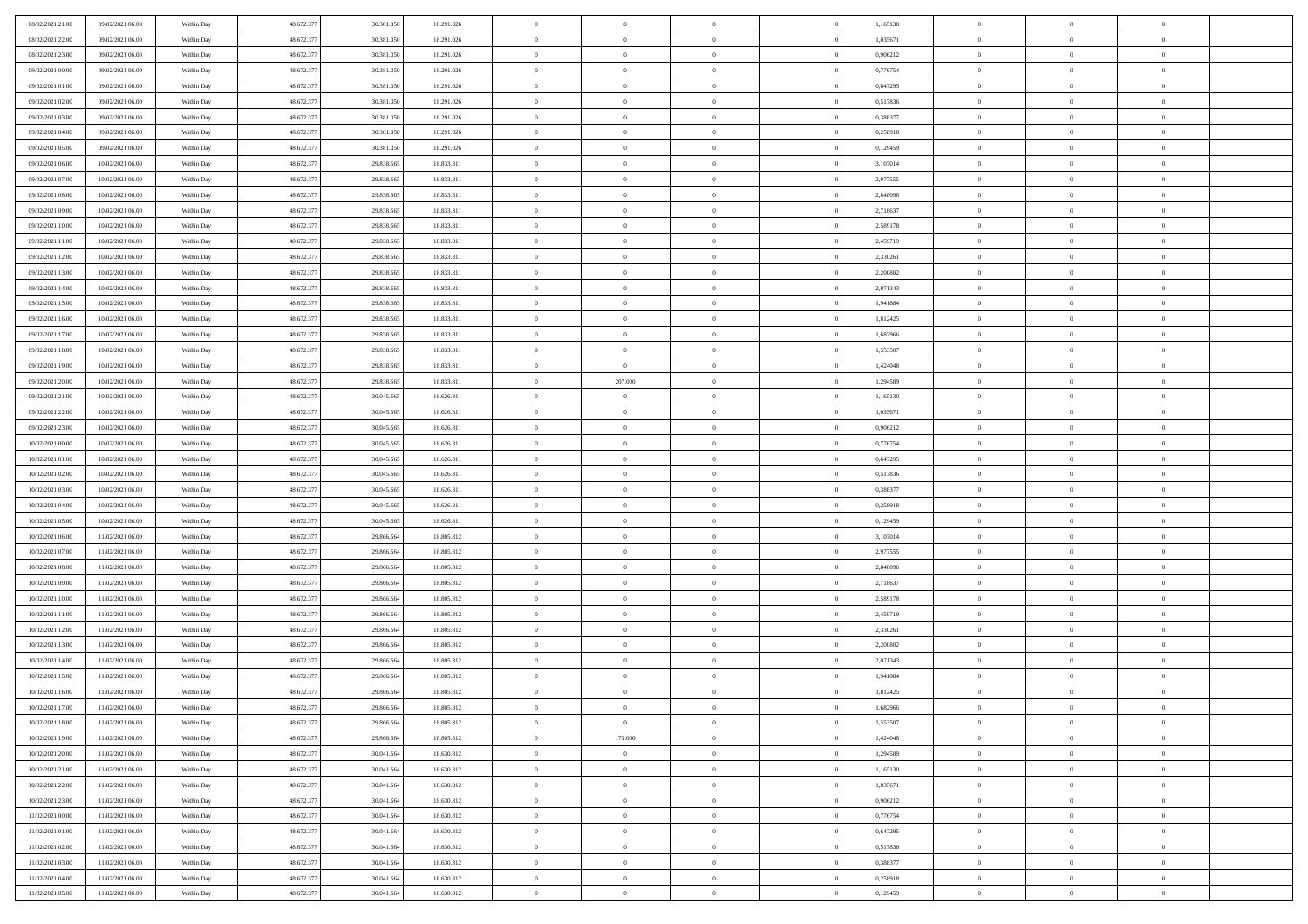| 11/02/2021 06:00 | 12/02/2021 06:00 | Within Day               | 48.672.377 | 29.835.394 | 18.836.982 | $\bf{0}$       | $\bf{0}$       | $\overline{0}$ |          | 3,107014 | $\bf{0}$       | $\overline{0}$ | $\,0\,$        |  |
|------------------|------------------|--------------------------|------------|------------|------------|----------------|----------------|----------------|----------|----------|----------------|----------------|----------------|--|
| 11/02/2021 07:00 | 12/02/2021 06:00 | Within Day               | 48.672.377 | 29.835.394 | 18.836.982 | $\overline{0}$ | $\overline{0}$ | $\overline{0}$ |          | 2,977555 | $\theta$       | $\overline{0}$ | $\theta$       |  |
| 11/02/2021 08:00 | 12/02/2021 06:00 | Within Dav               | 48.672.377 | 29.835.394 | 18.836.982 | $\mathbf{0}$   | $\overline{0}$ | $\overline{0}$ |          | 2,848096 | $\mathbf{0}$   | $\overline{0}$ | $\overline{0}$ |  |
| 11/02/2021 09:00 | 12/02/2021 06:00 | Within Day               | 48.672.377 | 29.835.394 | 18.836.982 | $\bf{0}$       | $\overline{0}$ | $\overline{0}$ |          | 2,718637 | $\bf{0}$       | $\overline{0}$ | $\bf{0}$       |  |
| 11/02/2021 10:00 | 12/02/2021 06:00 | Within Day               | 48.672.377 | 29.835.394 | 18.836.982 | $\bf{0}$       | $\bf{0}$       | $\overline{0}$ |          | 2,589178 | $\bf{0}$       | $\bf{0}$       | $\,0\,$        |  |
| 11/02/2021 11:00 | 12/02/2021 06:00 | Within Dav               | 48.672.377 | 29.835.394 | 18.836.982 | $\mathbf{0}$   | $\overline{0}$ | $\overline{0}$ |          | 2,459719 | $\mathbf{0}$   | $\overline{0}$ | $\overline{0}$ |  |
|                  |                  |                          |            |            |            |                |                |                |          |          |                |                |                |  |
| 11/02/2021 12:00 | 12/02/2021 06:00 | Within Day               | 48.672.377 | 29.835.394 | 18.836.982 | $\bf{0}$       | $\bf{0}$       | $\overline{0}$ |          | 2,330261 | $\bf{0}$       | $\overline{0}$ | $\,0\,$        |  |
| 11/02/2021 13:00 | 12/02/2021 06:00 | Within Day               | 48.672.377 | 29.835.394 | 18.836.982 | $\overline{0}$ | $\overline{0}$ | $\overline{0}$ |          | 2,200802 | $\,$ 0 $\,$    | $\overline{0}$ | $\overline{0}$ |  |
| 11/02/2021 14:00 | 12/02/2021 06:00 | Within Dav               | 48.672.377 | 29.835.394 | 18.836.982 | $\mathbf{0}$   | $\overline{0}$ | $\overline{0}$ |          | 2,071343 | $\mathbf{0}$   | $\overline{0}$ | $\overline{0}$ |  |
| 11/02/2021 15:00 | 12/02/2021 06:00 | Within Day               | 48.672.377 | 29.835.394 | 18.836.982 | $\bf{0}$       | $\bf{0}$       | $\overline{0}$ |          | 1,941884 | $\bf{0}$       | $\overline{0}$ | $\,0\,$        |  |
| 11/02/2021 16:00 | 12/02/2021 06:00 | Within Day               | 48.672.377 | 29.835.394 | 18.836.982 | $\bf{0}$       | $\overline{0}$ | $\overline{0}$ |          | 1,812425 | $\bf{0}$       | $\overline{0}$ | $\theta$       |  |
| 11/02/2021 17:00 | 12/02/2021 06:00 | Within Dav               | 48.672.377 | 29.835.394 | 18.836.982 | $\mathbf{0}$   | $\overline{0}$ | $\overline{0}$ |          | 1,682966 | $\mathbf{0}$   | $\overline{0}$ | $\overline{0}$ |  |
| 11/02/2021 18:00 | 12/02/2021 06:00 | Within Day               | 48.672.377 | 29.835.394 | 18.836.982 | $\bf{0}$       | $\overline{0}$ | $\bf{0}$       |          | 1,553507 | $\bf{0}$       | $\overline{0}$ | $\bf{0}$       |  |
| 11/02/2021 19:00 | 12/02/2021 06:00 | Within Day               | 48.672.377 | 29.835.394 | 18.836.982 | $\bf{0}$       | 180.000        | $\overline{0}$ |          | 1,424048 | $\bf{0}$       | $\mathbf{0}$   | $\,0\,$        |  |
| 11/02/2021 20:00 | 12/02/2021 06:00 | Within Dav               | 48.672.377 | 30.015.394 | 18.656.982 | $\overline{0}$ | 345.286        | $\overline{0}$ |          | 1,294589 | $\mathbf{0}$   | $\overline{0}$ | $\overline{0}$ |  |
| 11/02/2021 21:00 | 12/02/2021 06:00 | Within Day               | 48.672.377 | 30.360.680 | 18.311.696 | $\bf{0}$       | $\bf{0}$       | $\overline{0}$ |          | 1,165130 | $\bf{0}$       | $\overline{0}$ | $\bf{0}$       |  |
| 11/02/2021 22:00 | 12/02/2021 06:00 | Within Day               | 48.672.377 | 30.360.680 | 18.311.696 | $\bf{0}$       | $\overline{0}$ | $\overline{0}$ |          | 1,035671 | $\bf{0}$       | $\overline{0}$ | $\theta$       |  |
| 11/02/2021 23:00 | 12/02/2021 06:00 | Within Day               | 48.672.377 | 30.360.680 | 18.311.696 | $\mathbf{0}$   | $\overline{0}$ | $\overline{0}$ |          | 0,906212 | $\mathbf{0}$   | $\overline{0}$ | $\overline{0}$ |  |
| 12/02/2021 00:00 | 12/02/2021 06:00 | Within Day               | 48.672.377 | 30.360.680 | 18.311.696 | $\bf{0}$       | $\bf{0}$       | $\overline{0}$ |          | 0,776754 | $\bf{0}$       | $\overline{0}$ | $\,0\,$        |  |
| 12/02/2021 01:00 | 12/02/2021 06:00 | Within Day               | 48.672.377 | 30.360.680 | 18.311.696 | $\bf{0}$       | $\overline{0}$ | $\overline{0}$ |          | 0,647295 | $\bf{0}$       | $\overline{0}$ | $\overline{0}$ |  |
| 12/02/2021 02:00 | 12/02/2021 06:00 | Within Dav               | 48.672.377 | 30.360.680 | 18.311.696 | $\mathbf{0}$   | $\overline{0}$ | $\overline{0}$ |          | 0,517836 | $\mathbf{0}$   | $\overline{0}$ | $\overline{0}$ |  |
| 12/02/2021 03:00 | 12/02/2021 06:00 | Within Day               | 48.672.377 | 30.360.680 | 18.311.696 | $\bf{0}$       | $\overline{0}$ | $\overline{0}$ |          | 0,388377 | $\bf{0}$       | $\overline{0}$ | $\bf{0}$       |  |
| 12/02/2021 04:00 | 12/02/2021 06:00 | Within Day               | 48.672.377 | 30,360,680 | 18.311.696 | $\bf{0}$       | $\bf{0}$       | $\overline{0}$ |          | 0,258918 | $\bf{0}$       | $\overline{0}$ | $\,0\,$        |  |
| 12/02/2021 05:00 | 12/02/2021 06:00 | Within Dav               | 48.672.377 | 30.360.680 | 18.311.696 | $\mathbf{0}$   | $\overline{0}$ | $\overline{0}$ |          | 0,129459 | $\mathbf{0}$   | $\overline{0}$ | $\overline{0}$ |  |
| 12/02/2021 06:00 | 13/02/2021 06:00 | Within Day               | 48.672.377 | 29.860.504 | 18.811.872 | $\bf{0}$       | $\overline{0}$ | $\overline{0}$ |          | 3,107014 | $\bf{0}$       | $\overline{0}$ | $\bf{0}$       |  |
| 12/02/2021 07:00 | 13/02/2021 06:00 |                          | 48.672.377 | 29.860.504 | 18.811.872 | $\bf{0}$       | $\overline{0}$ | $\overline{0}$ |          | 2,977555 | $\bf{0}$       | $\mathbf{0}$   | $\overline{0}$ |  |
| 12/02/2021 08:00 | 13/02/2021 06:00 | Within Day<br>Within Dav | 48.672.377 | 29.860.504 | 18.811.872 | $\mathbf{0}$   | $\overline{0}$ | $\overline{0}$ |          | 2,848096 | $\mathbf{0}$   | $\overline{0}$ | $\overline{0}$ |  |
|                  | 13/02/2021 06:00 |                          |            |            |            |                |                | $\overline{0}$ |          |          |                | $\overline{0}$ |                |  |
| 12/02/2021 09:00 |                  | Within Day               | 48.672.377 | 29.860.504 | 18.811.872 | $\bf{0}$       | $\overline{0}$ |                |          | 2,718637 | $\bf{0}$       |                | $\,0\,$        |  |
| 12/02/2021 10:00 | 13/02/2021 06:00 | Within Day               | 48.672.377 | 29.860.504 | 18.811.872 | $\bf{0}$       | $\overline{0}$ | $\overline{0}$ |          | 2,589178 | $\bf{0}$       | $\overline{0}$ | $\overline{0}$ |  |
| 12/02/2021 11:00 | 13/02/2021 06:00 | Within Dav               | 48.672.377 | 29.860.504 | 18.811.872 | $\mathbf{0}$   | $\overline{0}$ | $\overline{0}$ |          | 2,459719 | $\mathbf{0}$   | $\overline{0}$ | $\overline{0}$ |  |
| 12/02/2021 12:00 | 13/02/2021 06:00 | Within Day               | 48.672.377 | 29.860.504 | 18.811.872 | $\bf{0}$       | $\overline{0}$ | $\overline{0}$ |          | 2,330261 | $\,$ 0         | $\overline{0}$ | $\theta$       |  |
| 12/02/2021 13:00 | 13/02/2021 06:00 | Within Day               | 48.672.377 | 29.860.504 | 18.811.872 | $\bf{0}$       | $\overline{0}$ | $\overline{0}$ |          | 2,200802 | $\bf{0}$       | $\overline{0}$ | $\overline{0}$ |  |
| 12/02/2021 14:00 | 13/02/2021 06:00 | Within Dav               | 48.672.377 | 29.860.504 | 18.811.872 | $\overline{0}$ | $\overline{0}$ | $\overline{0}$ |          | 2,071343 | $\mathbf{0}$   | $\overline{0}$ | $\overline{0}$ |  |
| 12/02/2021 15:00 | 13/02/2021 06:00 | Within Day               | 48.672.377 | 29.860.504 | 18.811.872 | $\bf{0}$       | $\overline{0}$ | $\overline{0}$ |          | 1,941884 | $\,$ 0         | $\overline{0}$ | $\theta$       |  |
| 12/02/2021 16:00 | 13/02/2021 06:00 | Within Day               | 48.672.377 | 29.860.504 | 18.811.872 | $\overline{0}$ | $\overline{0}$ | $\overline{0}$ |          | 1,812425 | $\bf{0}$       | $\overline{0}$ | $\overline{0}$ |  |
| 12/02/2021 17:00 | 13/02/2021 06:00 | Within Day               | 48.672.377 | 29.860.504 | 18.811.872 | $\mathbf{0}$   | $\overline{0}$ | $\overline{0}$ |          | 1,682966 | $\mathbf{0}$   | $\overline{0}$ | $\overline{0}$ |  |
| 12/02/2021 18:00 | 13/02/2021 06:00 | Within Day               | 48.672.377 | 29.860.504 | 18.811.872 | $\bf{0}$       | $\overline{0}$ | $\overline{0}$ |          | 1,553507 | $\,$ 0         | $\overline{0}$ | $\theta$       |  |
| 12/02/2021 19:00 | 13/02/2021 06:00 | Within Day               | 48.672.377 | 29.860.504 | 18.811.872 | $\bf{0}$       | $\overline{0}$ | $\overline{0}$ |          | 1,424048 | $\bf{0}$       | $\bf{0}$       | $\overline{0}$ |  |
| 12/02/2021 20:00 | 13/02/2021 06:00 | Within Dav               | 48.672.377 | 29.860.504 | 18.811.872 | $\mathbf{0}$   | 201.000        | $\overline{0}$ |          | 1,294589 | $\mathbf{0}$   | $\overline{0}$ | $\overline{0}$ |  |
| 12/02/2021 21:00 | 13/02/2021 06:00 | Within Day               | 48.672.377 | 30.061.504 | 18.610.872 | $\,0\,$        | $\overline{0}$ | $\overline{0}$ |          | 1,165130 | $\,$ 0         | $\overline{0}$ | $\theta$       |  |
| 12/02/2021 22:00 | 13/02/2021 06:00 | Within Day               | 48.672.377 | 30.061.504 | 18.610.872 | $\bf{0}$       | $\overline{0}$ | $\overline{0}$ |          | 1,035671 | $\bf{0}$       | $\overline{0}$ | $\overline{0}$ |  |
| 12/02/2021 23:00 | 13/02/2021 06:00 | Within Dav               | 48.672.377 | 30.061.504 | 18.610.872 | $\mathbf{0}$   | $\overline{0}$ | $\overline{0}$ |          | 0,906212 | $\mathbf{0}$   | $\overline{0}$ | $\overline{0}$ |  |
| 13/02/2021 00:00 | 13/02/2021 06:00 | Within Day               | 48.672.377 | 30.061.504 | 18.610.872 | $\bf{0}$       | $\overline{0}$ | $\overline{0}$ |          | 0,776754 | $\,$ 0         | $\overline{0}$ | $\theta$       |  |
| 13/02/2021 01:00 | 13/02/2021 06:00 | Within Day               | 48.672.377 | 30.061.504 | 18.610.872 | $\bf{0}$       | $\overline{0}$ | $\overline{0}$ |          | 0,647295 | $\,$ 0 $\,$    | $\overline{0}$ | $\overline{0}$ |  |
| 13/02/2021 02:00 | 13/02/2021 06:00 | Within Day               | 48.672.377 | 30.061.504 | 18.610.872 | $\bf{0}$       | $\overline{0}$ |                |          | 0,517836 | $\overline{0}$ | $\theta$       | $\theta$       |  |
| 13/02/2021 03:00 | 13/02/2021 06:00 | Within Day               | 48.672.377 | 30.061.504 | 18.610.872 | $\,0\,$        | $\overline{0}$ | $\overline{0}$ |          | 0,388377 | $\,$ 0 $\,$    | $\bf{0}$       | $\theta$       |  |
| 13/02/2021 04:00 | 13/02/2021 06:00 | Within Day               | 48.672.377 | 30.061.504 | 18.610.872 | $\overline{0}$ | $\overline{0}$ | $\overline{0}$ |          | 0,258918 | $\overline{0}$ | $\overline{0}$ | $\overline{0}$ |  |
| 13/02/2021 05:00 | 13/02/2021 06:00 | Within Day               | 48.672.377 | 30.061.504 | 18.610.872 | $\bf{0}$       | $\overline{0}$ | $\overline{0}$ |          | 0,129459 | $\overline{0}$ | $\bf{0}$       | $\mathbf{0}$   |  |
| 13/02/2021 06:00 | 14/02/2021 06:00 | Within Day               | 48.672.377 | 29.892.294 | 18.780.082 | $\bf{0}$       | $\overline{0}$ | $\overline{0}$ | $\theta$ | 3,107014 | $\,$ 0 $\,$    | $\bf{0}$       | $\,$ 0 $\,$    |  |
| 13/02/2021 07:00 | 14/02/2021 06:00 | Within Day               | 48.672.377 | 29.892.294 | 18.780.082 | $\bf{0}$       | $\overline{0}$ | $\overline{0}$ |          | 2,977555 | $\,$ 0 $\,$    | $\overline{0}$ | $\overline{0}$ |  |
| 13/02/2021 08:00 | 14/02/2021 06:00 | Within Day               | 48.672.377 | 29.892.294 | 18.780.082 | $\bf{0}$       | $\overline{0}$ | $\overline{0}$ |          | 2,848096 | $\mathbf{0}$   | $\overline{0}$ | $\overline{0}$ |  |
| 13/02/2021 09:00 | 14/02/2021 06:00 | Within Day               | 48.672.377 | 29.892.294 | 18.780.082 | $\,0\,$        | $\overline{0}$ | $\overline{0}$ | $\theta$ | 2,718637 | $\,$ 0 $\,$    | $\overline{0}$ | $\overline{0}$ |  |
| 13/02/2021 10:00 | 14/02/2021 06:00 | Within Day               | 48.672.377 | 29.892.294 | 18.780.082 | $\bf{0}$       | $\overline{0}$ | $\overline{0}$ |          | 2,589178 | $\overline{0}$ | $\overline{0}$ | $\overline{0}$ |  |
| 13/02/2021 11:00 | 14/02/2021 06:00 | Within Day               | 48.672.377 | 29.892.294 | 18.780.082 | $\bf{0}$       | $\overline{0}$ | $\overline{0}$ |          | 2,459719 | $\mathbf{0}$   | $\bf{0}$       | $\overline{0}$ |  |
| 13/02/2021 12:00 | 14/02/2021 06:00 | Within Day               | 48.672.377 | 29.892.294 | 18.780.082 | $\,0\,$        | $\overline{0}$ | $\overline{0}$ |          | 2,330261 | $\,$ 0 $\,$    | $\mathbf{0}$   | $\overline{0}$ |  |
| 13/02/2021 13:00 | 14/02/2021 06:00 | Within Day               | 48.672.377 | 29.892.294 | 18.780.082 | $\bf{0}$       | $\bf{0}$       | $\overline{0}$ |          | 2,200802 | $\mathbf 0$    | $\mathbf{0}$   | $\overline{0}$ |  |
|                  |                  |                          |            |            |            |                |                |                |          |          |                |                |                |  |
| 13/02/2021 14:00 | 14/02/2021 06:00 | Within Day               | 48.672.377 | 29.892.294 | 18.780.082 | $\bf{0}$       | $\overline{0}$ | $\overline{0}$ |          | 2,071343 | $\mathbf{0}$   | $\overline{0}$ | $\overline{0}$ |  |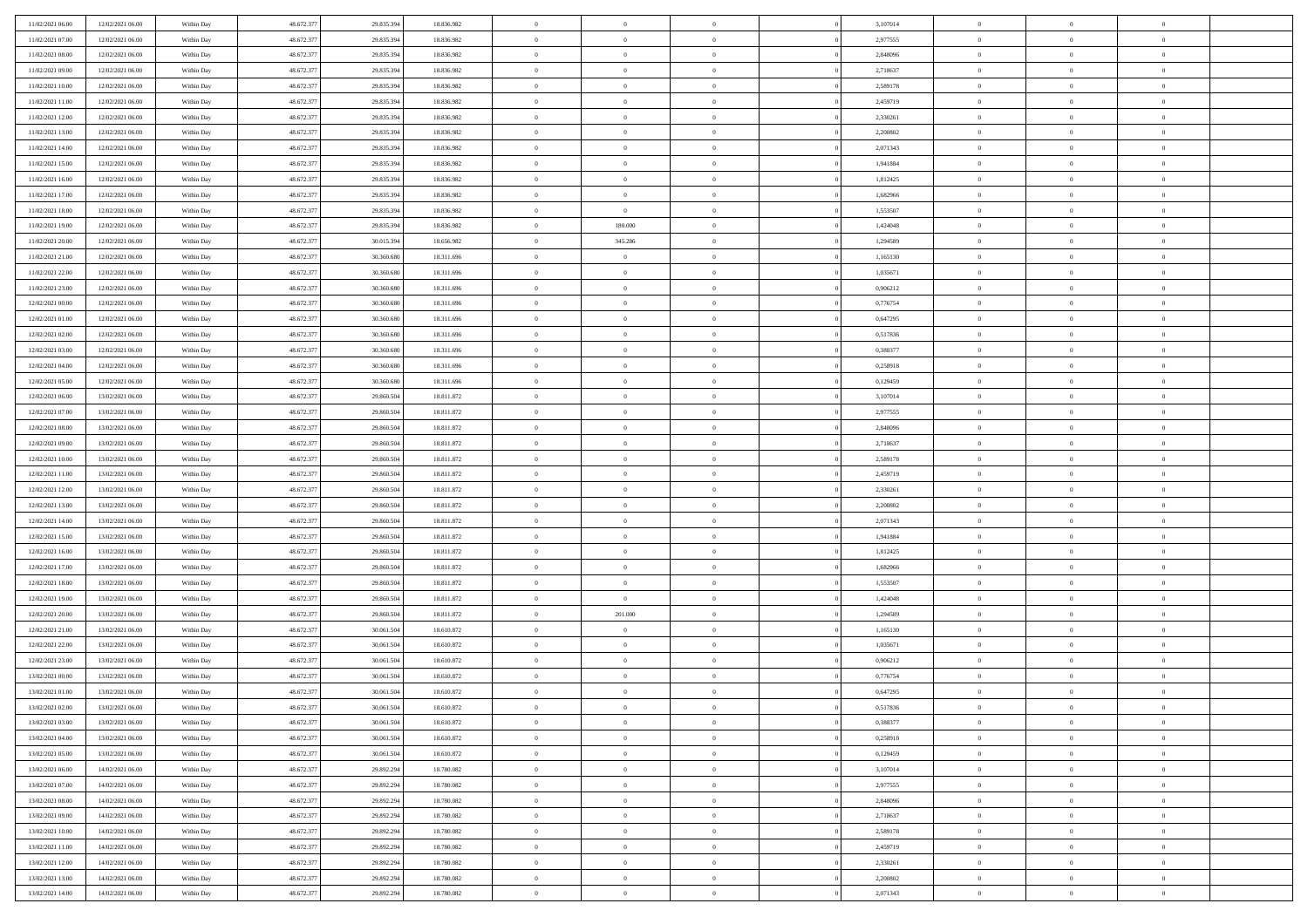| 13/02/2021 15:00                     | 14/02/2021 06:00 | Within Day               | 48.672.377 | 29.892.294 | 18.780.082 | $\bf{0}$                 | $\bf{0}$       | $\theta$       |          | 1,941884 | $\bf{0}$                 | $\overline{0}$ | $\,0\,$        |  |
|--------------------------------------|------------------|--------------------------|------------|------------|------------|--------------------------|----------------|----------------|----------|----------|--------------------------|----------------|----------------|--|
| 13/02/2021 16:00                     | 14/02/2021 06:00 | Within Day               | 48.672.377 | 29.892.294 | 18.780.082 | $\overline{0}$           | $\overline{0}$ | $\overline{0}$ |          | 1,812425 | $\overline{0}$           | $\overline{0}$ | $\theta$       |  |
| 13/02/2021 17:00                     | 14/02/2021 06:00 | Within Dav               | 48.672.377 | 29.892.294 | 18.780.082 | $\mathbf{0}$             | $\overline{0}$ | $\overline{0}$ |          | 1,682966 | $\mathbf{0}$             | $\overline{0}$ | $\overline{0}$ |  |
| 13/02/2021 18:00                     | 14/02/2021 06:00 | Within Day               | 48.672.377 | 29.892.294 | 18.780.082 | $\bf{0}$                 | $\overline{0}$ | $\bf{0}$       |          | 1,553507 | $\bf{0}$                 | $\overline{0}$ | $\bf{0}$       |  |
| 13/02/2021 19:00                     | 14/02/2021 06:00 | Within Day               | 48.672.377 | 29.892.294 | 18.780.082 | $\bf{0}$                 | $\overline{0}$ | $\overline{0}$ |          | 1,424048 | $\bf{0}$                 | $\bf{0}$       | $\,0\,$        |  |
| 13/02/2021 20:00                     | 14/02/2021 06:00 | Within Dav               | 48.672.377 | 29.892.294 | 18.780.082 | $\mathbf{0}$             | 205.003        | $\overline{0}$ |          | 1,294589 | $\mathbf{0}$             | $\overline{0}$ | $\overline{0}$ |  |
| 13/02/2021 21:00                     | 14/02/2021 06:00 | Within Day               | 48.672.377 | 30.097.297 | 18.575.079 | $\bf{0}$                 | $\bf{0}$       | $\overline{0}$ |          | 1,165130 | $\bf{0}$                 | $\overline{0}$ | $\,0\,$        |  |
| 13/02/2021 22:00                     | 14/02/2021 06:00 | Within Day               | 48.672.377 | 30.097.297 | 18.575.079 | $\overline{0}$           | $\overline{0}$ | $\overline{0}$ |          | 1,035671 | $\,$ 0 $\,$              | $\overline{0}$ | $\overline{0}$ |  |
| 13/02/2021 23:00                     | 14/02/2021 06:00 | Within Day               | 48.672.377 | 30.097.297 | 18.575.079 | $\mathbf{0}$             | $\overline{0}$ | $\overline{0}$ |          | 0,906212 | $\mathbf{0}$             | $\overline{0}$ | $\overline{0}$ |  |
| 14/02/2021 00:00                     | 14/02/2021 06:00 |                          | 48.672.377 | 30.097.297 | 18.575.079 | $\bf{0}$                 | $\bf{0}$       | $\overline{0}$ |          | 0,776754 | $\bf{0}$                 | $\overline{0}$ | $\,0\,$        |  |
|                                      |                  | Within Day               |            |            |            |                          | $\overline{0}$ |                |          |          |                          | $\overline{0}$ | $\theta$       |  |
| 14/02/2021 01:00<br>14/02/2021 02:00 | 14/02/2021 06:00 | Within Day               | 48.672.377 | 30.097.297 | 18.575.079 | $\bf{0}$<br>$\mathbf{0}$ |                | $\overline{0}$ |          | 0,647295 | $\bf{0}$<br>$\mathbf{0}$ |                | $\overline{0}$ |  |
|                                      | 14/02/2021 06:00 | Within Dav               | 48.672.377 | 30.097.297 | 18.575.079 |                          | $\overline{0}$ | $\overline{0}$ |          | 0,517836 |                          | $\overline{0}$ |                |  |
| 14/02/2021 03:00                     | 14/02/2021 06:00 | Within Day               | 48.672.377 | 30.097.297 | 18.575.079 | $\bf{0}$                 | $\overline{0}$ | $\bf{0}$       |          | 0,388377 | $\bf{0}$                 | $\overline{0}$ | $\bf{0}$       |  |
| 14/02/2021 04:00                     | 14/02/2021 06:00 | Within Day               | 48.672.377 | 30.097.297 | 18.575.079 | $\bf{0}$                 | $\overline{0}$ | $\overline{0}$ |          | 0,258918 | $\bf{0}$                 | $\theta$       | $\,0\,$        |  |
| 14/02/2021 05:00                     | 14/02/2021 06:00 | Within Dav               | 48.672.377 | 30.097.297 | 18.575.079 | $\overline{0}$           | $\overline{0}$ | $\overline{0}$ |          | 0,129459 | $\mathbf{0}$             | $\overline{0}$ | $\overline{0}$ |  |
| 14/02/2021 06:00                     | 15/02/2021 06:00 | Within Day               | 48.672.377 | 29.910.114 | 18.762.262 | $\bf{0}$                 | $\overline{0}$ | $\overline{0}$ |          | 3,107014 | $\bf{0}$                 | $\overline{0}$ | $\bf{0}$       |  |
| 14/02/2021 07:00                     | 15/02/2021 06:00 | Within Day               | 48.672.377 | 29.910.114 | 18.762.262 | $\bf{0}$                 | $\overline{0}$ | $\overline{0}$ |          | 2,977555 | $\,$ 0 $\,$              | $\overline{0}$ | $\theta$       |  |
| 14/02/2021 08:00                     | 15/02/2021 06:00 | Within Day               | 48.672.377 | 29.910.114 | 18.762.262 | $\mathbf{0}$             | $\overline{0}$ | $\overline{0}$ |          | 2,848096 | $\mathbf{0}$             | $\overline{0}$ | $\overline{0}$ |  |
| 14/02/2021 09:00                     | 15/02/2021 06:00 | Within Day               | 48.672.377 | 29.910.114 | 18.762.262 | $\bf{0}$                 | $\overline{0}$ | $\overline{0}$ |          | 2,718637 | $\bf{0}$                 | $\overline{0}$ | $\,0\,$        |  |
| 14/02/2021 11:00                     | 15/02/2021 06:00 | Within Day               | 48.672.377 | 29.910.114 | 18.762.262 | $\bf{0}$                 | $\overline{0}$ | $\overline{0}$ |          | 2,459719 | $\bf{0}$                 | $\overline{0}$ | $\overline{0}$ |  |
| 14/02/2021 12:00                     | 15/02/2021 06:00 | Within Dav               | 48.672.377 | 29.910.114 | 18.762.262 | $\overline{0}$           | $\overline{0}$ | $\overline{0}$ |          | 2,330261 | $\mathbf{0}$             | $\overline{0}$ | $\overline{0}$ |  |
| 14/02/2021 13:00                     | 15/02/2021 06:00 | Within Day               | 48.672.377 | 29.910.114 | 18.762.262 | $\bf{0}$                 | $\overline{0}$ | $\overline{0}$ |          | 2,200802 | $\bf{0}$                 | $\overline{0}$ | $\bf{0}$       |  |
| 14/02/2021 14:00                     | 15/02/2021 06:00 | Within Day               | 48.672.377 | 29.910.114 | 18.762.262 | $\bf{0}$                 | $\overline{0}$ | $\overline{0}$ |          | 2,071343 | $\bf{0}$                 | $\bf{0}$       | $\,0\,$        |  |
| 14/02/2021 15:00                     | 15/02/2021 06:00 | Within Dav               | 48.672.377 | 29.910.114 | 18.762.262 | $\mathbf{0}$             | $\overline{0}$ | $\overline{0}$ |          | 1,941884 | $\mathbf{0}$             | $\overline{0}$ | $\overline{0}$ |  |
| 14/02/2021 16:00                     | 15/02/2021 06:00 | Within Day               | 48.672.377 | 29.910.114 | 18.762.262 | $\bf{0}$                 | $\overline{0}$ | $\overline{0}$ |          | 1,812425 | $\bf{0}$                 | $\overline{0}$ | $\,0\,$        |  |
| 14/02/2021 17.00                     | 15/02/2021 06:00 | Within Day               | 48.672.377 | 29.910.114 | 18.762.262 | $\bf{0}$                 | $\overline{0}$ | $\overline{0}$ |          | 1,682966 | $\bf{0}$                 | $\overline{0}$ | $\overline{0}$ |  |
| 14/02/2021 18:00                     | 15/02/2021 06:00 | Within Dav               | 48.672.377 | 29.910.114 | 18.762.262 | $\overline{0}$           | $\overline{0}$ | $\overline{0}$ |          | 1,553507 | $\mathbf{0}$             | $\overline{0}$ | $\overline{0}$ |  |
| 14/02/2021 19:00                     | 15/02/2021 06:00 | Within Day               | 48.672.377 | 29.910.114 | 18.762.262 | $\bf{0}$                 | $\overline{0}$ | $\overline{0}$ |          | 1,424048 | $\bf{0}$                 | $\overline{0}$ | $\,0\,$        |  |
| 14/02/2021 20:00                     | 15/02/2021 06:00 | Within Day               | 48.672.377 | 29.910.114 | 18.762.262 | $\bf{0}$                 | $\overline{0}$ | $\overline{0}$ |          | 1,294589 | $\bf{0}$                 | $\bf{0}$       | $\overline{0}$ |  |
| 14/02/2021 21:00                     | 15/02/2021 06:00 | Within Dav               | 48.672.377 | 29.910.114 | 18.762.262 | $\mathbf{0}$             | 234.795        | $\overline{0}$ |          | 1,165130 | $\mathbf{0}$             | $\overline{0}$ | $\overline{0}$ |  |
| 14/02/2021 22.00                     | 15/02/2021 06:00 | Within Day               | 48.672.377 | 30.144.909 | 18.527.467 | $\bf{0}$                 | $\overline{0}$ | $\theta$       |          | 1,035671 | $\,$ 0                   | $\overline{0}$ | $\theta$       |  |
| 14/02/2021 23:00                     | 15/02/2021 06:00 | Within Day               | 48.672.377 | 30.144.909 | 18.527.467 | $\bf{0}$                 | $\overline{0}$ | $\overline{0}$ |          | 0,906212 | $\bf{0}$                 | $\bf{0}$       | $\overline{0}$ |  |
| 15/02/2021 00:00                     | 15/02/2021 06:00 | Within Dav               | 48.672.377 | 30.144.909 | 18.527.467 | $\overline{0}$           | $\overline{0}$ | $\overline{0}$ |          | 0,776754 | $\mathbf{0}$             | $\overline{0}$ | $\overline{0}$ |  |
| 15/02/2021 01:00                     | 15/02/2021 06:00 | Within Day               | 48.672.377 | 30.144.909 | 18.527.467 | $\bf{0}$                 | $\overline{0}$ | $\theta$       |          | 0,647295 | $\,$ 0                   | $\overline{0}$ | $\theta$       |  |
| 15/02/2021 02:00                     | 15/02/2021 06:00 | Within Day               | 48.672.377 | 30.144.909 | 18.527.467 | $\bf{0}$                 | $\overline{0}$ | $\overline{0}$ |          | 0,517836 | $\bf{0}$                 | $\overline{0}$ | $\overline{0}$ |  |
| 15/02/2021 03:00                     | 15/02/2021 06:00 | Within Day               | 48.672.377 | 30.144.909 | 18.527.467 | $\mathbf{0}$             | $\overline{0}$ | $\overline{0}$ |          | 0,388377 | $\mathbf{0}$             | $\overline{0}$ | $\overline{0}$ |  |
| 15/02/2021 04:00                     | 15/02/2021 06:00 | Within Day               | 48.672.377 | 30.144.909 | 18.527.467 | $\bf{0}$                 | $\overline{0}$ | $\theta$       |          | 0,258918 | $\,$ 0                   | $\overline{0}$ | $\theta$       |  |
| 15/02/2021 05:00                     | 15/02/2021 06:00 | Within Day               | 48.672.377 | 30.144.909 | 18.527.467 | $\bf{0}$                 | $\overline{0}$ | $\overline{0}$ |          | 0,129459 | $\bf{0}$                 | $\overline{0}$ | $\overline{0}$ |  |
| 15/02/2021 06:00                     | 16/02/2021 06:00 | Within Dav               | 48.672.377 | 29.919.014 | 18.753.362 | $\mathbf{0}$             | $\overline{0}$ | $\overline{0}$ |          | 3,107014 | $\mathbf{0}$             | $\overline{0}$ | $\overline{0}$ |  |
| 15/02/2021 07:00                     | 16/02/2021 06:00 | Within Day               | 48.672.377 | 29.919.014 | 18.753.362 | $\,0\,$                  | $\overline{0}$ | $\theta$       |          | 2,977555 | $\,$ 0                   | $\overline{0}$ | $\theta$       |  |
| 15/02/2021 08:00                     | 16/02/2021 06:00 | Within Day               | 48.672.377 | 29.919.014 | 18.753.362 | $\bf{0}$                 | $\overline{0}$ | $\overline{0}$ |          | 2,848096 | $\bf{0}$                 | $\overline{0}$ | $\overline{0}$ |  |
| 15/02/2021 09:00                     | 16/02/2021 06:00 | Within Dav               | 48.672.377 | 29.919.014 | 18.753.362 | $\mathbf{0}$             | $\overline{0}$ | $\overline{0}$ |          | 2,718637 | $\mathbf{0}$             | $\overline{0}$ | $\overline{0}$ |  |
| 15/02/2021 10:00                     | 16/02/2021 06:00 | Within Day               | 48.672.377 | 29.919.014 | 18.753.362 | $\bf{0}$                 | $\overline{0}$ | $\theta$       |          | 2,589178 | $\,$ 0                   | $\overline{0}$ | $\theta$       |  |
| 15/02/2021 11:00                     | 16/02/2021 06:00 | Within Day               | 48.672.377 | 29.919.014 | 18.753.362 | $\bf{0}$                 | $\overline{0}$ | $\overline{0}$ |          | 2,459719 | $\,$ 0 $\,$              | $\overline{0}$ | $\overline{0}$ |  |
| 15/02/2021 12:00                     | 16/02/2021 06:00 | Within Day               | 48.672.377 | 29.919.014 | 18.753.362 | $\bf{0}$                 | $\overline{0}$ |                |          | 2,330261 | $\overline{0}$           | $\theta$       | $\theta$       |  |
| 15/02/2021 13:00                     | 16/02/2021 06:00 | Within Day               | 48.672.377 | 29.919.014 | 18.753.362 | $\,0\,$                  | $\overline{0}$ | $\theta$       |          | 2,200802 | $\,$ 0 $\,$              | $\bf{0}$       | $\theta$       |  |
| 15/02/2021 14:00                     | 16/02/2021 06:00 | Within Day               | 48.672.377 | 29.919.014 | 18.753.362 | $\overline{0}$           | 130.500        | $\overline{0}$ |          | 2,071343 | $\overline{0}$           | $\overline{0}$ | $\overline{0}$ |  |
| 15/02/2021 15:00                     | 16/02/2021 06:00 | Within Day               | 48.672.377 | 30.049.514 | 18.622.862 | $\bf{0}$                 | $\overline{0}$ | $\overline{0}$ |          | 1,941884 | $\overline{0}$           | $\bf{0}$       | $\overline{0}$ |  |
| 15/02/2021 16:00                     | 16/02/2021 06:00 | Within Day               | 48.672.377 | 30.049.514 | 18.622.862 | $\bf{0}$                 | $\overline{0}$ | $\overline{0}$ | $\theta$ | 1,812425 | $\mathbf{0}$             | $\bf{0}$       | $\,$ 0 $\,$    |  |
|                                      | 16/02/2021 06:00 |                          | 48.672.377 | 30.049.514 | 18.622.862 | $\bf{0}$                 | $\overline{0}$ | $\overline{0}$ |          | 1,682966 | $\,$ 0 $\,$              | $\overline{0}$ | $\overline{0}$ |  |
| 15/02/2021 17:00<br>15/02/2021 18:00 | 16/02/2021 06:00 | Within Day<br>Within Day | 48.672.377 | 30.049.514 | 18.622.862 | $\bf{0}$                 | $\overline{0}$ | $\overline{0}$ |          | 1,553507 | $\mathbf{0}$             | $\overline{0}$ | $\overline{0}$ |  |
|                                      |                  |                          |            |            |            |                          |                |                |          |          |                          |                |                |  |
| 15/02/2021 19:00                     | 16/02/2021 06:00 | Within Day               | 48.672.377 | 30.049.514 | 18.622.862 | $\,$ 0 $\,$              | $\overline{0}$ | $\overline{0}$ | $\theta$ | 1,424048 | $\,$ 0 $\,$              | $\mathbf{0}$   | $\overline{0}$ |  |
| 15/02/2021 20:00                     | 16/02/2021 06:00 | Within Day               | 48.672.377 | 30.049.514 | 18.622.862 | $\bf{0}$                 | $\overline{0}$ | $\overline{0}$ |          | 1,294589 | $\overline{0}$           | $\overline{0}$ | $\overline{0}$ |  |
| 15/02/2021 21:00                     | 16/02/2021 06:00 | Within Day               | 48.672.377 | 30.049.514 | 18.622.862 | $\bf{0}$                 | $\overline{0}$ | $\overline{0}$ |          | 1,165130 | $\mathbf{0}$             | $\bf{0}$       | $\overline{0}$ |  |
| 15/02/2021 22:00                     | 16/02/2021 06:00 | Within Day               | 48.672.377 | 30.049.514 | 18.622.862 | $\,0\,$                  | $\overline{0}$ | $\overline{0}$ |          | 1,035671 | $\mathbf{0}$             | $\mathbf{0}$   | $\overline{0}$ |  |
| 15/02/2021 23.00                     | 16/02/2021 06:00 | Within Day               | 48.672.377 | 30.049.514 | 18.622.862 | $\overline{0}$           | $\bf{0}$       | $\overline{0}$ |          | 0,906212 | $\bf{0}$                 | $\overline{0}$ | $\overline{0}$ |  |
| 16/02/2021 00:00                     | 16/02/2021 06:00 | Within Day               | 48.672.377 | 30.049.514 | 18.622.862 | $\bf{0}$                 | $\overline{0}$ | $\overline{0}$ |          | 0,776754 | $\mathbf{0}$             | $\overline{0}$ | $\overline{0}$ |  |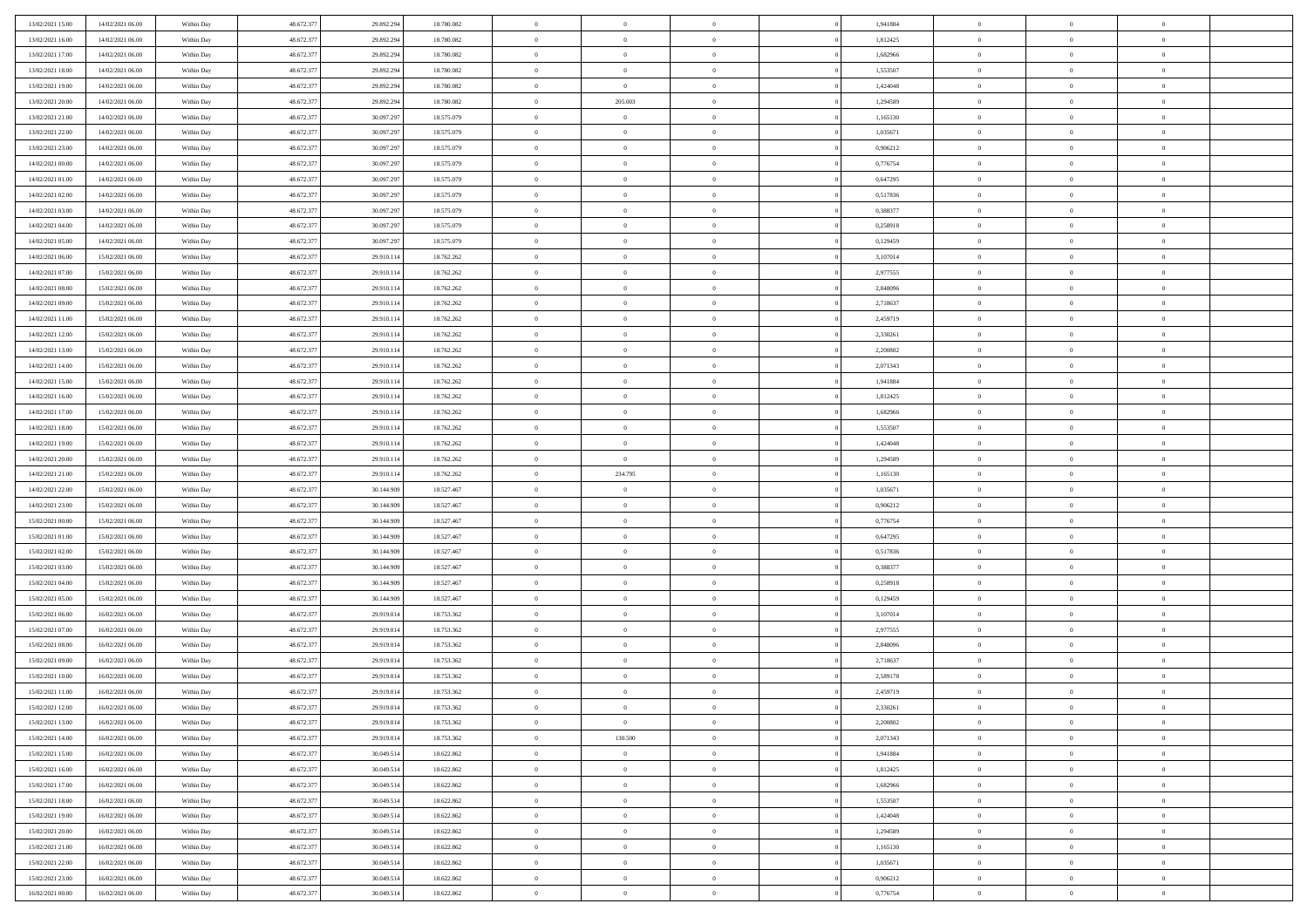| 16/02/2021 01:00                     | 16/02/2021 06:00 | Within Day | 48.672.377 | 30.049.514 | 18.622.862 | $\bf{0}$       | $\bf{0}$       | $\theta$       |          | 0,647295 | $\bf{0}$       | $\overline{0}$ | $\,0\,$        |  |
|--------------------------------------|------------------|------------|------------|------------|------------|----------------|----------------|----------------|----------|----------|----------------|----------------|----------------|--|
| 16/02/2021 02:00                     | 16/02/2021 06:00 | Within Day | 48.672.377 | 30.049.514 | 18.622.862 | $\overline{0}$ | $\overline{0}$ | $\overline{0}$ |          | 0,517836 | $\overline{0}$ | $\overline{0}$ | $\theta$       |  |
| 16/02/2021 03:00                     | 16/02/2021 06:00 | Within Dav | 48.672.377 | 30.049.514 | 18.622.862 | $\mathbf{0}$   | $\overline{0}$ | $\overline{0}$ |          | 0,388377 | $\mathbf{0}$   | $\overline{0}$ | $\overline{0}$ |  |
| 16/02/2021 04:00                     | 16/02/2021 06:00 | Within Day | 48.672.377 | 30.049.514 | 18.622.862 | $\bf{0}$       | $\overline{0}$ | $\overline{0}$ |          | 0,258918 | $\bf{0}$       | $\overline{0}$ | $\bf{0}$       |  |
| 16/02/2021 05:00                     | 16/02/2021 06:00 | Within Day | 48.672.377 | 30.049.514 | 18.622.862 | $\bf{0}$       | $\bf{0}$       | $\overline{0}$ |          | 0,129459 | $\bf{0}$       | $\bf{0}$       | $\,0\,$        |  |
| 16/02/2021 06:00                     | 17/02/2021 06:00 | Within Dav | 48.672.377 | 29.947.714 | 18.724.662 | $\mathbf{0}$   | $\overline{0}$ |                |          | 3,107014 | $\mathbf{0}$   | $\overline{0}$ | $\overline{0}$ |  |
|                                      |                  |            |            |            |            |                |                | $\overline{0}$ |          |          |                |                |                |  |
| 16/02/2021 07:00                     | 17/02/2021 06:00 | Within Day | 48.672.377 | 29.947.714 | 18.724.662 | $\bf{0}$       | $\bf{0}$       | $\overline{0}$ |          | 2,977555 | $\bf{0}$       | $\overline{0}$ | $\,0\,$        |  |
| 16/02/2021 08:00                     | 17/02/2021 06:00 | Within Day | 48.672.377 | 29.947.714 | 18.724.662 | $\overline{0}$ | $\overline{0}$ | $\overline{0}$ |          | 2,848096 | $\,$ 0 $\,$    | $\overline{0}$ | $\overline{0}$ |  |
| 16/02/2021 09:00                     | 17/02/2021 06:00 | Within Dav | 48.672.377 | 29.947.714 | 18.724.662 | $\mathbf{0}$   | $\overline{0}$ | $\overline{0}$ |          | 2,718637 | $\mathbf{0}$   | $\overline{0}$ | $\overline{0}$ |  |
| 16/02/2021 10:00                     | 17/02/2021 06:00 | Within Day | 48.672.377 | 29.947.714 | 18.724.662 | $\bf{0}$       | $\overline{0}$ | $\overline{0}$ |          | 2,589178 | $\bf{0}$       | $\overline{0}$ | $\,0\,$        |  |
| 16/02/2021 11:00                     | 17/02/2021 06:00 | Within Day | 48.672.377 | 29.947.714 | 18.724.662 | $\bf{0}$       | $\overline{0}$ | $\overline{0}$ |          | 2,459719 | $\bf{0}$       | $\overline{0}$ | $\theta$       |  |
| 16/02/2021 12:00                     | 17/02/2021 06:00 | Within Dav | 48.672.377 | 29.947.714 | 18.724.662 | $\mathbf{0}$   | $\overline{0}$ | $\overline{0}$ |          | 2,330261 | $\mathbf{0}$   | $\overline{0}$ | $\overline{0}$ |  |
| 16/02/2021 13:00                     | 17/02/2021 06:00 | Within Day | 48.672.377 | 29.947.714 | 18.724.662 | $\bf{0}$       | $\overline{0}$ | $\bf{0}$       |          | 2,200802 | $\bf{0}$       | $\overline{0}$ | $\bf{0}$       |  |
| 16/02/2021 14:00                     | 17/02/2021 06:00 | Within Day | 48.672.377 | 29.947.714 | 18.724.662 | $\bf{0}$       | $\overline{0}$ | $\overline{0}$ |          | 2,071343 | $\bf{0}$       | $\theta$       | $\,0\,$        |  |
| 16/02/2021 15:00                     | 17/02/2021 06:00 | Within Dav | 48.672.377 | 29.947.714 | 18.724.662 | $\overline{0}$ | $\overline{0}$ | $\overline{0}$ |          | 1,941884 | $\mathbf{0}$   | $\overline{0}$ | $\overline{0}$ |  |
| 16/02/2021 16:00                     | 17/02/2021 06:00 | Within Day | 48.672.377 | 29.947.714 | 18.724.662 | $\bf{0}$       | 228.715        | $\overline{0}$ |          | 1,812425 | $\bf{0}$       | $\overline{0}$ | $\bf{0}$       |  |
| 16/02/2021 17:00                     | 17/02/2021 06:00 | Within Day | 48.672.377 | 30.176.429 | 18.495.947 | $\bf{0}$       | $\overline{0}$ | $\overline{0}$ |          | 1,682966 | $\bf{0}$       | $\overline{0}$ | $\theta$       |  |
| 16/02/2021 18:00                     | 17/02/2021 06:00 | Within Day | 48.672.377 | 30.176.429 | 18.495.947 | $\mathbf{0}$   | 182.500        | $\overline{0}$ |          | 1,553507 | $\mathbf{0}$   | $\overline{0}$ | $\overline{0}$ |  |
| 16/02/2021 19:00                     | 17/02/2021 06:00 | Within Day | 48.672.377 | 30.358.929 | 18.313.447 | $\bf{0}$       | $\overline{0}$ | $\overline{0}$ |          | 1,424048 | $\bf{0}$       | $\overline{0}$ | $\,0\,$        |  |
| 16/02/2021 20:00                     | 17/02/2021 06:00 | Within Day | 48.672.377 | 30.358.929 | 18.313.447 | $\bf{0}$       | $\overline{0}$ | $\overline{0}$ |          | 1,294589 | $\bf{0}$       | $\overline{0}$ | $\overline{0}$ |  |
| 16/02/2021 21:00                     | 17/02/2021 06:00 | Within Dav | 48.672.377 | 30.358.929 | 18.313.447 | $\mathbf{0}$   | $\overline{0}$ | $\overline{0}$ |          | 1,165130 | $\mathbf{0}$   | $\overline{0}$ | $\overline{0}$ |  |
| 16/02/2021 22.00                     | 17/02/2021 06:00 | Within Day | 48.672.377 | 30.358.929 | 18.313.447 | $\bf{0}$       | $\overline{0}$ | $\overline{0}$ |          | 1,035671 | $\bf{0}$       | $\overline{0}$ | $\bf{0}$       |  |
|                                      |                  |            | 48.672.377 | 30.358.929 |            | $\bf{0}$       |                |                |          |          | $\bf{0}$       | $\overline{0}$ | $\,0\,$        |  |
| 16/02/2021 23:00<br>17/02/2021 00:00 | 17/02/2021 06:00 | Within Day |            |            | 18.313.447 |                | $\overline{0}$ | $\overline{0}$ |          | 0,906212 |                |                |                |  |
|                                      | 17/02/2021 06:00 | Within Dav | 48.672.377 | 30.358.929 | 18.313.447 | $\mathbf{0}$   | $\overline{0}$ | $\overline{0}$ |          | 0,776754 | $\mathbf{0}$   | $\overline{0}$ | $\overline{0}$ |  |
| 17/02/2021 01:00                     | 17/02/2021 06:00 | Within Day | 48.672.377 | 30.358.929 | 18.313.447 | $\bf{0}$       | $\overline{0}$ | $\overline{0}$ |          | 0,647295 | $\bf{0}$       | $\overline{0}$ | $\,0\,$        |  |
| 17/02/2021 02:00                     | 17/02/2021 06:00 | Within Day | 48.672.377 | 30.358.929 | 18.313.447 | $\overline{0}$ | $\overline{0}$ | $\overline{0}$ |          | 0,517836 | $\bf{0}$       | $\overline{0}$ | $\overline{0}$ |  |
| 17/02/2021 03:00                     | 17/02/2021 06:00 | Within Dav | 48.672.377 | 30.358.929 | 18.313.447 | $\mathbf{0}$   | $\overline{0}$ | $\overline{0}$ |          | 0,388377 | $\mathbf{0}$   | $\overline{0}$ | $\overline{0}$ |  |
| 17/02/2021 04:00                     | 17/02/2021 06:00 | Within Day | 48.672.377 | 30.358.929 | 18.313.447 | $\bf{0}$       | $\overline{0}$ | $\overline{0}$ |          | 0,258918 | $\bf{0}$       | $\overline{0}$ | $\,0\,$        |  |
| 17/02/2021 05:00                     | 17/02/2021 06:00 | Within Day | 48.672.377 | 30.358.929 | 18.313.447 | $\bf{0}$       | $\overline{0}$ | $\overline{0}$ |          | 0,129459 | $\bf{0}$       | $\mathbf{0}$   | $\overline{0}$ |  |
| 17/02/2021 06:00                     | 18/02/2021 06:00 | Within Dav | 48.672.377 | 30.105.884 | 18.566.492 | $\mathbf{0}$   | $\overline{0}$ | $\overline{0}$ |          | 3,107014 | $\mathbf{0}$   | $\overline{0}$ | $\overline{0}$ |  |
| 17/02/2021 07:00                     | 18/02/2021 06:00 | Within Day | 48.672.377 | 30.105.884 | 18.566.492 | $\bf{0}$       | $\overline{0}$ | $\overline{0}$ |          | 2,977555 | $\,$ 0         | $\overline{0}$ | $\theta$       |  |
| 17/02/2021 08:00                     | 18/02/2021 06:00 | Within Day | 48.672.377 | 30.105.884 | 18.566.492 | $\bf{0}$       | $\bf{0}$       | $\overline{0}$ |          | 2,848096 | $\bf{0}$       | $\mathbf{0}$   | $\overline{0}$ |  |
| 17/02/2021 09:00                     | 18/02/2021 06:00 | Within Dav | 48.672.377 | 30.105.884 | 18.566.492 | $\overline{0}$ | $\overline{0}$ | $\overline{0}$ |          | 2,718637 | $\mathbf{0}$   | $\overline{0}$ | $\overline{0}$ |  |
| 17/02/2021 10:00                     | 18/02/2021 06:00 | Within Day | 48.672.377 | 30.105.884 | 18.566.492 | $\bf{0}$       | $\overline{0}$ | $\overline{0}$ |          | 2,589178 | $\,$ 0         | $\overline{0}$ | $\theta$       |  |
| 17/02/2021 11:00                     | 18/02/2021 06:00 | Within Day | 48.672.377 | 30.105.884 | 18.566.492 | $\bf{0}$       | $\overline{0}$ | $\overline{0}$ |          | 2,459719 | $\bf{0}$       | $\overline{0}$ | $\overline{0}$ |  |
| 17/02/2021 12:00                     | 18/02/2021 06:00 | Within Day | 48.672.377 | 30.105.884 | 18.566.492 | $\mathbf{0}$   | $\overline{0}$ | $\overline{0}$ |          | 2,330261 | $\mathbf{0}$   | $\overline{0}$ | $\overline{0}$ |  |
| 17/02/2021 13:00                     | 18/02/2021 06:00 | Within Day | 48.672.377 | 30.105.884 | 18.566.492 | $\bf{0}$       | $\overline{0}$ | $\overline{0}$ |          | 2,200802 | $\,$ 0         | $\overline{0}$ | $\theta$       |  |
| 17/02/2021 14:00                     | 18/02/2021 06:00 | Within Day | 48.672.377 | 30.105.884 | 18.566.492 | $\bf{0}$       | $\overline{0}$ | $\overline{0}$ |          | 2,071343 | $\bf{0}$       | $\overline{0}$ | $\overline{0}$ |  |
| 17/02/2021 15:00                     | 18/02/2021 06:00 | Within Dav | 48.672.377 | 30.105.884 | 18.566.492 | $\mathbf{0}$   | $\overline{0}$ | $\overline{0}$ |          | 1,941884 | $\mathbf{0}$   | $\overline{0}$ | $\overline{0}$ |  |
| 17/02/2021 16:00                     | 18/02/2021 06:00 | Within Day | 48.672.377 | 30.105.884 | 18.566.492 | $\,0\,$        | $\overline{0}$ | $\overline{0}$ |          | 1,812425 | $\,$ 0         | $\overline{0}$ | $\theta$       |  |
| 17/02/2021 17:00                     | 18/02/2021 06:00 | Within Day | 48.672.377 | 30.105.884 | 18.566.492 | $\bf{0}$       | $\bf{0}$       | $\overline{0}$ |          | 1,682966 | $\bf{0}$       | $\overline{0}$ | $\bf{0}$       |  |
| 17/02/2021 18:00                     | 18/02/2021 06:00 | Within Dav | 48.672.377 | 30.105.884 | 18.566.492 | $\mathbf{0}$   | $\overline{0}$ | $\overline{0}$ |          | 1,553507 | $\mathbf{0}$   | $\overline{0}$ | $\overline{0}$ |  |
| 17/02/2021 19:00                     | 18/02/2021 06:00 | Within Day | 48.672.377 | 30.105.884 | 18.566.492 | $\bf{0}$       | 195.000        | $\overline{0}$ |          | 1,424048 | $\,$ 0         | $\overline{0}$ | $\theta$       |  |
| 17/02/2021 20:00                     | 18/02/2021 06:00 |            | 48.672.377 | 30.300.884 |            | $\bf{0}$       | $\bf{0}$       | $\overline{0}$ |          | 1,294589 | $\,$ 0 $\,$    | $\overline{0}$ | $\bf{0}$       |  |
|                                      |                  | Within Day |            |            | 18.371.492 |                |                |                |          |          |                |                |                |  |
| 17/02/2021 21:00                     | 18/02/2021 06:00 | Within Day | 48.672.377 | 30.300.884 | 18.371.492 | $\bf{0}$       | $\overline{0}$ | $\Omega$       |          | 1,165130 | $\overline{0}$ | $\theta$       | $\theta$       |  |
| 17/02/2021 22.00                     | 18/02/2021 06:00 | Within Day | 48.672.377 | 30.300.884 | 18.371.492 | $\,0\,$        | $\overline{0}$ | $\overline{0}$ |          | 1,035671 | $\,$ 0 $\,$    | $\bf{0}$       | $\theta$       |  |
| 17/02/2021 23.00                     | 18/02/2021 06:00 | Within Day | 48.672.377 | 30.300.884 | 18.371.492 | $\overline{0}$ | $\overline{0}$ | $\overline{0}$ |          | 0,906212 | $\overline{0}$ | $\overline{0}$ | $\overline{0}$ |  |
| 18/02/2021 00:00                     | 18/02/2021 06:00 | Within Day | 48.672.377 | 30.300.884 | 18.371.492 | $\bf{0}$       | $\overline{0}$ | $\overline{0}$ |          | 0,776754 | $\overline{0}$ | $\bf{0}$       | $\mathbf{0}$   |  |
| 18/02/2021 01:00                     | 18/02/2021 06:00 | Within Day | 48.672.377 | 30.300.884 | 18.371.492 | $\bf{0}$       | $\overline{0}$ | $\overline{0}$ | $\theta$ | 0,647295 | $\mathbf{0}$   | $\bf{0}$       | $\,$ 0 $\,$    |  |
| 18/02/2021 02:00                     | 18/02/2021 06:00 | Within Day | 48.672.377 | 30.300.884 | 18.371.492 | $\bf{0}$       | $\overline{0}$ | $\overline{0}$ |          | 0,517836 | $\,$ 0 $\,$    | $\overline{0}$ | $\overline{0}$ |  |
| 18/02/2021 03:00                     | 18/02/2021 06:00 | Within Day | 48.672.377 | 30.300.884 | 18.371.492 | $\bf{0}$       | $\overline{0}$ | $\overline{0}$ |          | 0,388377 | $\mathbf{0}$   | $\overline{0}$ | $\overline{0}$ |  |
| 18/02/2021 04:00                     | 18/02/2021 06:00 | Within Day | 48.672.377 | 30.300.884 | 18.371.492 | $\,$ 0 $\,$    | $\overline{0}$ | $\overline{0}$ | $\theta$ | 0,258918 | $\,$ 0 $\,$    | $\overline{0}$ | $\overline{0}$ |  |
| 18/02/2021 05:00                     | 18/02/2021 06:00 | Within Day | 48.672.377 | 30.300,884 | 18.371.492 | $\bf{0}$       | $\overline{0}$ | $\overline{0}$ |          | 0,129459 | $\overline{0}$ | $\overline{0}$ | $\overline{0}$ |  |
| 18/02/2021 06:00                     | 19/02/2021 06:00 | Within Day | 48.672.377 | 30.091.754 | 18.580.622 | $\bf{0}$       | $\overline{0}$ | $\overline{0}$ |          | 3,107014 | $\mathbf{0}$   | $\bf{0}$       | $\overline{0}$ |  |
| 18/02/2021 07:00                     | 19/02/2021 06:00 | Within Day | 48.672.377 | 30.091.754 | 18.580.622 | $\,0\,$        | $\overline{0}$ | $\overline{0}$ |          | 2,977555 | $\,$ 0 $\,$    | $\mathbf{0}$   | $\overline{0}$ |  |
| 18/02/2021 08:00                     | 19/02/2021 06:00 | Within Day | 48.672.377 | 30.091.754 | 18.580.622 | $\bf{0}$       | $\bf{0}$       | $\overline{0}$ |          | 2,848096 | $\mathbf{0}$   | $\mathbf{0}$   | $\overline{0}$ |  |
| 18/02/2021 09:00                     | 19/02/2021 06:00 | Within Day | 48.672.377 | 30.091.754 | 18.580.622 | $\bf{0}$       | $\overline{0}$ | $\overline{0}$ |          | 2,718637 | $\mathbf{0}$   | $\overline{0}$ | $\overline{0}$ |  |
|                                      |                  |            |            |            |            |                |                |                |          |          |                |                |                |  |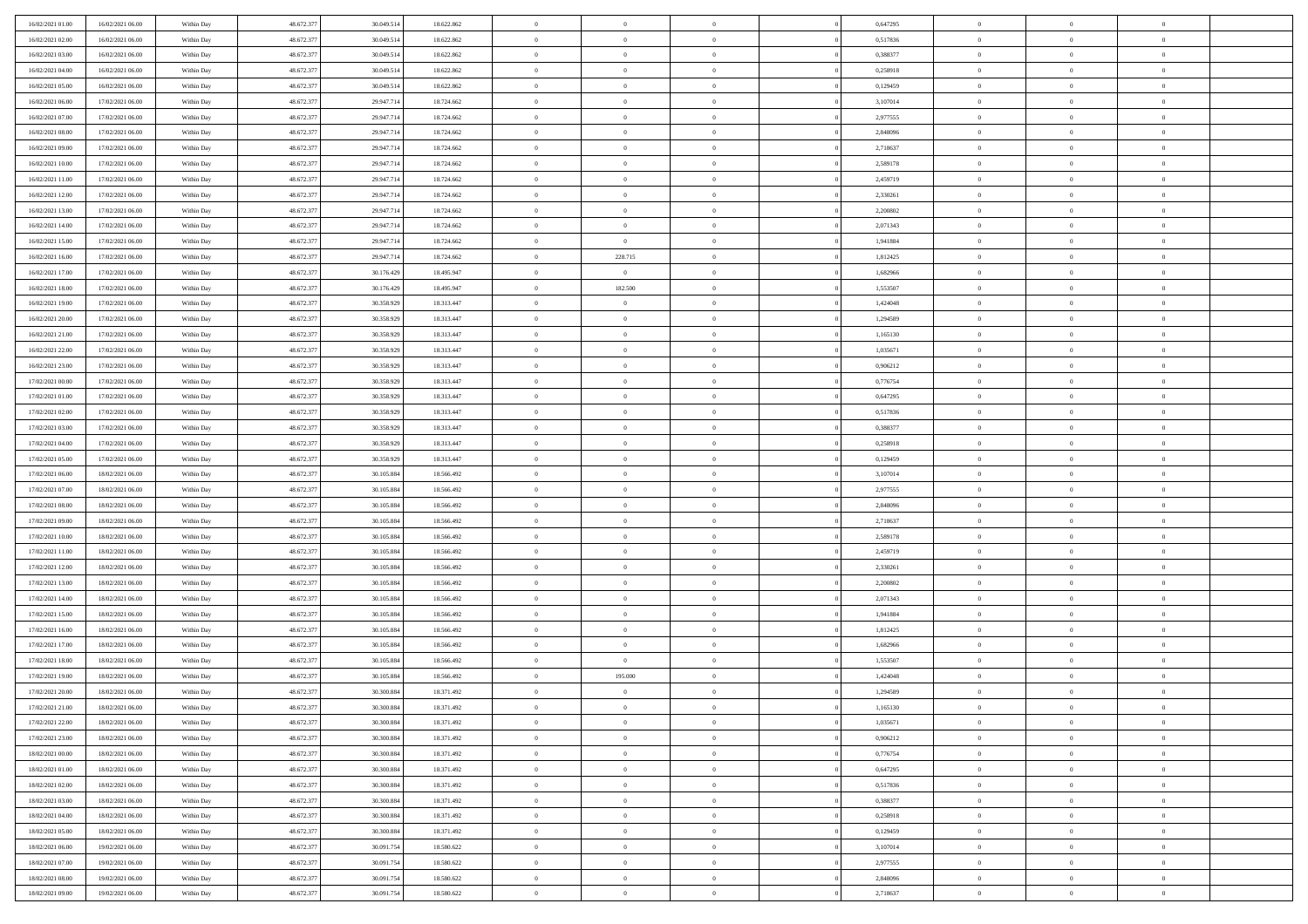| 48.672.377<br>$\overline{0}$<br>18/02/2021 11:00<br>19/02/2021 06:00<br>30.091.754<br>18.580.622<br>$\overline{0}$<br>2,459719<br>$\overline{0}$<br>Within Day<br>$\overline{0}$                             | $\overline{0}$ | $\theta$       |
|--------------------------------------------------------------------------------------------------------------------------------------------------------------------------------------------------------------|----------------|----------------|
| 18/02/2021 12:00<br>48.672.377<br>30.091.754<br>18.580.622<br>$\mathbf{0}$<br>$\overline{0}$<br>2,330261<br>$\mathbf{0}$<br>19/02/2021 06:00<br>Within Dav<br>$\overline{0}$                                 | $\overline{0}$ | $\overline{0}$ |
| 18/02/2021 13:00<br>19/02/2021 06:00<br>Within Day<br>48.672.377<br>30.091.754<br>18.580.622<br>$\bf{0}$<br>$\overline{0}$<br>$\bf{0}$<br>2,200802<br>$\bf{0}$                                               | $\overline{0}$ | $\bf{0}$       |
| 48.672.377<br>30.091.754<br>2,071343<br>18/02/2021 14:00<br>19/02/2021 06:00<br>18.580.622<br>$\bf{0}$<br>$\overline{0}$<br>$\bf{0}$<br>Within Day<br>$\overline{0}$                                         | $\bf{0}$       | $\,0\,$        |
| 18/02/2021 15:00<br>48.672.377<br>30.091.754<br>18.580.622<br>$\mathbf{0}$<br>$\overline{0}$<br>1,941884<br>$\mathbf{0}$<br>19/02/2021 06:00<br>Within Dav                                                   | $\overline{0}$ | $\overline{0}$ |
| $\overline{0}$                                                                                                                                                                                               |                |                |
| 18/02/2021 16:00<br>19/02/2021 06:00<br>Within Day<br>48.672.377<br>30.091.754<br>18.580.622<br>$\bf{0}$<br>$\overline{0}$<br>$\overline{0}$<br>1,812425<br>$\bf{0}$                                         | $\overline{0}$ | $\,0\,$        |
| 48.672.377<br>$\overline{0}$<br>$\,$ 0 $\,$<br>18/02/2021 17:00<br>19/02/2021 06:00<br>30.091.754<br>18.580.622<br>$\overline{0}$<br>1,682966<br>Within Day<br>$\overline{0}$                                | $\overline{0}$ | $\overline{0}$ |
| 18/02/2021 18:00<br>19/02/2021 06:00<br>48.672.377<br>30.091.754<br>18.580.622<br>$\mathbf{0}$<br>182.000<br>1,553507<br>$\mathbf{0}$<br>Within Dav<br>$\overline{0}$                                        | $\overline{0}$ | $\overline{0}$ |
| 48.672.377<br>18/02/2021 19:00<br>19/02/2021 06:00<br>Within Day<br>30.273.754<br>18.398.622<br>$\bf{0}$<br>$\overline{0}$<br>$\theta$<br>1,424048<br>$\bf{0}$                                               | $\overline{0}$ | $\,0\,$        |
| 48.672.377<br>30.273.754<br>1.000<br>18/02/2021 20:00<br>19/02/2021 06:00<br>18.398.622<br>$\bf{0}$<br>1,294589<br>$\bf{0}$<br>Within Day<br>$\overline{0}$                                                  | $\overline{0}$ | $\theta$       |
| 18/02/2021 21:00<br>48.672.377<br>30.274.754<br>18.397.622<br>$\mathbf{0}$<br>$\overline{0}$<br>1,165130<br>$\mathbf{0}$<br>19/02/2021 06:00<br>Within Dav<br>$\overline{0}$                                 | $\overline{0}$ | $\overline{0}$ |
| 18/02/2021 22:00<br>19/02/2021 06:00<br>Within Day<br>48.672.377<br>30.274.754<br>18.397.622<br>$\bf{0}$<br>$\overline{0}$<br>$\bf{0}$<br>1,035671<br>$\bf{0}$                                               | $\overline{0}$ | $\bf{0}$       |
| 48.672.377<br>30.274.754<br>18.397.622<br>18/02/2021 23:00<br>19/02/2021 06:00<br>$\bf{0}$<br>$\overline{0}$<br>0,906212<br>$\bf{0}$<br>Within Day<br>$\overline{0}$                                         | $\theta$       | $\,0\,$        |
| 19/02/2021 00:00<br>48.672.377<br>30.274.754<br>18.397.622<br>$\overline{0}$<br>$\overline{0}$<br>0,776754<br>$\mathbf{0}$<br>19/02/2021 06:00<br>Within Dav<br>$\overline{0}$                               | $\overline{0}$ | $\overline{0}$ |
| 19/02/2021 01:00<br>19/02/2021 06:00<br>Within Day<br>48.672.377<br>30.274.754<br>18.397.622<br>$\bf{0}$<br>$\overline{0}$<br>$\overline{0}$<br>0,647295<br>$\bf{0}$                                         | $\overline{0}$ | $\bf{0}$       |
| 48.672.377<br>30.274.754<br>$\overline{0}$<br>19/02/2021 02:00<br>19/02/2021 06:00<br>18.397.622<br>$\overline{0}$<br>0,517836<br>$\bf{0}$<br>Within Day<br>$\overline{0}$                                   | $\overline{0}$ | $\theta$       |
| 19/02/2021 03:00<br>19/02/2021 06:00<br>Within Day<br>48.672.377<br>30.274.754<br>18.397.622<br>$\mathbf{0}$<br>$\overline{0}$<br>0,388377<br>$\mathbf{0}$<br>$\overline{0}$                                 | $\overline{0}$ | $\overline{0}$ |
| 48.672.377<br>19/02/2021 04:00<br>19/02/2021 06:00<br>Within Day<br>30.274.754<br>18.397.622<br>$\bf{0}$<br>$\overline{0}$<br>$\overline{0}$<br>0,258918<br>$\bf{0}$                                         | $\overline{0}$ | $\,0\,$        |
| 48.672.377<br>18.397.622<br>19/02/2021 05:00<br>19/02/2021 06:00<br>30.274.754<br>$\bf{0}$<br>$\overline{0}$<br>0,129459<br>$\bf{0}$<br>Within Day<br>$\overline{0}$                                         | $\overline{0}$ | $\overline{0}$ |
| 19/02/2021 06:00<br>48.672.377<br>30.126.534<br>18.545.842<br>$\overline{0}$<br>$\overline{0}$<br>3,107014<br>$\mathbf{0}$<br>20/02/2021 06:00<br>Within Dav<br>$\overline{0}$                               | $\overline{0}$ | $\overline{0}$ |
| 19/02/2021 07:00<br>20/02/2021 06:00<br>Within Day<br>48.672.377<br>30.126.534<br>18.545.842<br>$\bf{0}$<br>$\overline{0}$<br>$\overline{0}$<br>2,977555<br>$\bf{0}$                                         | $\overline{0}$ | $\bf{0}$       |
| 48.672.377<br>19/02/2021 08:00<br>20/02/2021 06:00<br>30.126.534<br>18.545.842<br>$\bf{0}$<br>$\overline{0}$<br>2,848096<br>$\bf{0}$<br>Within Day<br>$\overline{0}$                                         | $\bf{0}$       | $\,0\,$        |
| 19/02/2021 09:00<br>48.672.377<br>30.126.534<br>18.545.842<br>$\mathbf{0}$<br>$\overline{0}$<br>2,718637<br>$\mathbf{0}$<br>20/02/2021 06:00<br>Within Dav<br>$\overline{0}$                                 | $\overline{0}$ | $\theta$       |
| 19/02/2021 10:00<br>20/02/2021 06:00<br>Within Day<br>48.672.377<br>30.126.534<br>18.545.842<br>$\bf{0}$<br>$\bf{0}$<br>$\overline{0}$<br>2,589178<br>$\bf{0}$                                               | $\overline{0}$ | $\,0\,$        |
| 48.672.377<br>$\overline{0}$<br>19/02/2021 11:00<br>20/02/2021 06:00<br>30.126.534<br>18.545.842<br>$\bf{0}$<br>2,459719<br>$\bf{0}$<br>Within Day<br>$\overline{0}$                                         | $\overline{0}$ | $\overline{0}$ |
| 19/02/2021 12:00<br>48.672.377<br>30.126.534<br>18.545.842<br>$\mathbf{0}$<br>$\overline{0}$<br>2,330261<br>$\mathbf{0}$<br>20/02/2021 06:00<br>Within Dav<br>$\overline{0}$                                 | $\overline{0}$ | $\overline{0}$ |
| 19/02/2021 13:00<br>20/02/2021 06:00<br>Within Day<br>48.672.377<br>30.126.534<br>18.545.842<br>$\bf{0}$<br>$\bf{0}$<br>$\overline{0}$<br>2,200802<br>$\bf{0}$                                               | $\overline{0}$ | $\,0\,$        |
| 48.672.377<br>19/02/2021 14:00<br>20/02/2021 06:00<br>30.126.534<br>18.545.842<br>$\bf{0}$<br>$\bf{0}$<br>2,071343<br>$\bf{0}$<br>Within Day<br>$\overline{0}$                                               | $\mathbf{0}$   | $\overline{0}$ |
| 19/02/2021 15:00<br>48.672.377<br>30.126.534<br>18.545.842<br>$\mathbf{0}$<br>$\overline{0}$<br>1,941884<br>$\mathbf{0}$<br>20/02/2021 06:00<br>Within Dav<br>$\overline{0}$                                 | $\overline{0}$ | $\overline{0}$ |
| 19/02/2021 16:00<br>48.672.377<br>30.126.534<br>$\bf{0}$<br>$\overline{0}$<br>1,812425<br>$\,$ 0<br>$\theta$                                                                                                 | $\overline{0}$ | $\theta$       |
| 20/02/2021 06:00<br>Within Day<br>18.545.842<br>48.672.377<br>30.126.534<br>20/02/2021 06:00<br>$\bf{0}$<br>$\bf{0}$<br>1,682966<br>$\bf{0}$<br>$\overline{0}$                                               | $\mathbf{0}$   | $\overline{0}$ |
| 19/02/2021 17:00<br>18.545.842<br>Within Day<br>19/02/2021 18:00<br>48.672.377<br>30.126.534<br>18.545.842<br>$\overline{0}$<br>$\overline{0}$<br>1,553507<br>$\mathbf{0}$<br>20/02/2021 06:00<br>Within Dav | $\overline{0}$ | $\overline{0}$ |
| $\overline{0}$                                                                                                                                                                                               |                |                |
| 48.672.377<br>30.126.534<br>$\bf{0}$<br>205.000<br>1,424048<br>$\,$ 0<br>19/02/2021 19:00<br>20/02/2021 06:00<br>Within Day<br>18.545.842<br>$\theta$                                                        | $\overline{0}$ | $\theta$       |
| 48.672.377<br>30.331.534<br>19/02/2021 20:00<br>20/02/2021 06:00<br>18.340.842<br>$\bf{0}$<br>$\overline{0}$<br>$\overline{0}$<br>1,294589<br>$\bf{0}$<br>Within Day                                         | $\overline{0}$ | $\overline{0}$ |
| 19/02/2021 21:00<br>20/02/2021 06:00<br>Within Day<br>48.672.377<br>30.331.534<br>18.340.842<br>$\mathbf{0}$<br>$\overline{0}$<br>1,165130<br>$\mathbf{0}$<br>$\overline{0}$                                 | $\overline{0}$ | $\overline{0}$ |
| 19/02/2021 22:00<br>48.672.377<br>30.331.534<br>$\bf{0}$<br>$\overline{0}$<br>1,035671<br>$\,$ 0<br>20/02/2021 06:00<br>Within Day<br>18.340.842<br>$\theta$                                                 | $\overline{0}$ | $\theta$       |
| 48.672.377<br>30.331.534<br>19/02/2021 23:00<br>20/02/2021 06:00<br>18.340.842<br>$\bf{0}$<br>$\overline{0}$<br>0,906212<br>$\bf{0}$<br>Within Day<br>$\overline{0}$                                         | $\bf{0}$       | $\bf{0}$       |
| 20/02/2021 00:00<br>48.672.377<br>30.331.534<br>18.340.842<br>$\mathbf{0}$<br>$\overline{0}$<br>0,776754<br>$\mathbf{0}$<br>20/02/2021 06:00<br>Within Dav<br>$\overline{0}$                                 | $\overline{0}$ | $\overline{0}$ |
| 20/02/2021 01:00<br>20/02/2021 06:00<br>Within Day<br>48.672.377<br>30.331.534<br>18.340.842<br>$\,0\,$<br>$\overline{0}$<br>0,647295<br>$\,$ 0<br>$\theta$                                                  | $\overline{0}$ | $\theta$       |
| 48.672.377<br>30.331.534<br>$\overline{0}$<br>20/02/2021 02:00<br>20/02/2021 06:00<br>18.340.842<br>$\bf{0}$<br>0,517836<br>$\bf{0}$<br>Within Day<br>$\overline{0}$                                         | $\overline{0}$ | $\bf{0}$       |
| 20/02/2021 03:00<br>48.672.377<br>30.331.534<br>18.340.842<br>$\mathbf{0}$<br>$\overline{0}$<br>0,388377<br>$\mathbf{0}$<br>20/02/2021 06:00<br>Within Dav<br>$\overline{0}$                                 | $\overline{0}$ | $\overline{0}$ |
| 48.672.377<br>30.331.534<br>$\bf{0}$<br>$\overline{0}$<br>0,258918<br>$\,$ 0<br>20/02/2021 04:00<br>20/02/2021 06:00<br>Within Day<br>18.340.842<br>$\theta$                                                 | $\overline{0}$ | $\theta$       |
| 48.672.377<br>$\overline{0}$<br>$\,$ 0 $\,$<br>20/02/2021 05:00<br>20/02/2021 06:00<br>30.331.534<br>18.340.842<br>$\bf{0}$<br>$\overline{0}$<br>0,129459<br>Within Day                                      | $\overline{0}$ | $\bf{0}$       |
| 20/02/2021 06:00<br>48.672.377<br>30.022.984<br>18.649.392<br>3,107014<br>21/02/2021 06:00<br>Within Day<br>$\bf{0}$<br>$\overline{0}$<br>$\overline{0}$                                                     | $\theta$       | $\theta$       |
| 20/02/2021 07:00<br>21/02/2021 06:00<br>48.672.377<br>30.022.984<br>18.649.392<br>$\,0\,$<br>$\overline{0}$<br>2,977555<br>$\,$ 0 $\,$<br>Within Day<br>$\theta$                                             | $\bf{0}$       | $\theta$       |
| 48.672.377<br>30.022.984<br>$\overline{0}$<br>$\overline{0}$<br>20/02/2021 08:00<br>21/02/2021 06:00<br>Within Day<br>18.649.392<br>$\overline{0}$<br>$\overline{0}$<br>2,848096                             | $\overline{0}$ | $\overline{0}$ |
| $\overline{0}$<br>20/02/2021 09:00<br>21/02/2021 06:00<br>Within Day<br>48.672.377<br>30.022.984<br>18.649.392<br>$\bf{0}$<br>$\overline{0}$<br>$\overline{0}$<br>2,718637                                   | $\bf{0}$       | $\mathbf{0}$   |
| 20/02/2021 10:00<br>21/02/2021 06:00<br>Within Day<br>48.672.377<br>30.022.984<br>18.649.392<br>$\bf{0}$<br>$\overline{0}$<br>$\overline{0}$<br>2,589178<br>$\mathbf{0}$<br>$\theta$                         | $\bf{0}$       | $\,$ 0 $\,$    |
| 48.672.377<br>30.022.984<br>$\bf{0}$<br>$\overline{0}$<br>$\,$ 0 $\,$<br>20/02/2021 11:00<br>21/02/2021 06:00<br>Within Day<br>18.649.392<br>$\overline{0}$<br>2,459719                                      | $\overline{0}$ | $\overline{0}$ |
| 20/02/2021 12:00<br>21/02/2021 06:00<br>Within Day<br>48.672.377<br>30.022.984<br>18.649.392<br>$\bf{0}$<br>$\overline{0}$<br>2,330261<br>$\mathbf{0}$<br>$\overline{0}$                                     | $\overline{0}$ | $\overline{0}$ |
| 20/02/2021 13:00<br>21/02/2021 06:00<br>48.672.377<br>30.022.984<br>18.649.392<br>$\,0\,$<br>$\overline{0}$<br>$\overline{0}$<br>2,200802<br>$\,$ 0 $\,$<br>Within Day<br>$\theta$                           | $\mathbf{0}$   | $\overline{0}$ |
| 48.672.377<br>30.022.984<br>$\bf{0}$<br>$\overline{0}$<br>$\overline{0}$<br>20/02/2021 14:00<br>21/02/2021 06:00<br>18.649.392<br>$\overline{0}$<br>2,071343<br>Within Day                                   | $\overline{0}$ | $\overline{0}$ |
| 48.672.377<br>20/02/2021 15:00<br>21/02/2021 06:00<br>Within Day<br>30.022.984<br>18.649.392<br>$\bf{0}$<br>$\overline{0}$<br>1,941884<br>$\mathbf{0}$<br>$\overline{0}$                                     | $\bf{0}$       | $\overline{0}$ |
| 20/02/2021 16:00<br>21/02/2021 06:00<br>Within Day<br>48.672.377<br>30.022.984<br>18.649.392<br>$\,0\,$<br>$\overline{0}$<br>1,812425<br>$\mathbf{0}$<br>$\overline{0}$                                      | $\overline{0}$ | $\overline{0}$ |
| 48.672.377<br>$\mathbf{0}$<br>20/02/2021 17:00<br>21/02/2021 06:00<br>Within Day<br>30.022.984<br>18.649.392<br>$\bf{0}$<br>$\overline{0}$<br>$\overline{0}$<br>1,682966                                     | $\mathbf{0}$   | $\overline{0}$ |
| 48.672.377<br>30.022.984<br>183.044<br>20/02/2021 18:00<br>21/02/2021 06:00<br>Within Day<br>18.649.392<br>$\bf{0}$<br>$\overline{0}$<br>1,553507<br>$\mathbf{0}$                                            | $\overline{0}$ | $\overline{0}$ |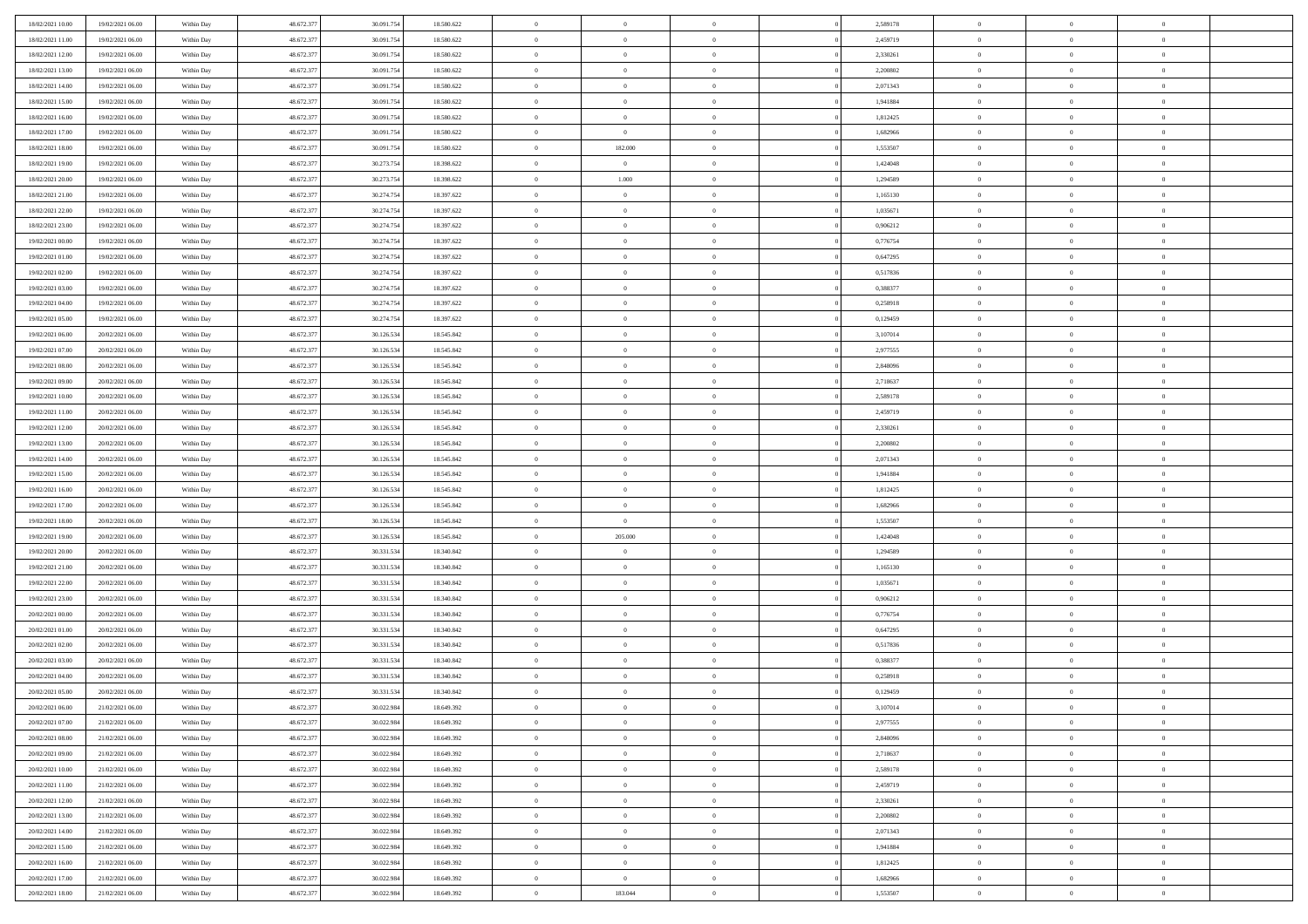| 20/02/2021 19:00 | 21/02/2021 06:00 | Within Day | 48.672.377 | 30.206.02  | 18.466.348 | $\theta$       | $\overline{0}$ | $\overline{0}$ | 1,424048 | $\bf{0}$       | $\overline{0}$ | $\bf{0}$       |  |
|------------------|------------------|------------|------------|------------|------------|----------------|----------------|----------------|----------|----------------|----------------|----------------|--|
| 20/02/2021 20:00 | 21/02/2021 06:00 | Within Day | 48.672.377 | 30.206.028 | 18.466.348 | $\overline{0}$ | $\overline{0}$ | $\overline{0}$ | 1,294589 | $\theta$       | $\overline{0}$ | $\theta$       |  |
| 20/02/2021 21:00 | 21/02/2021 06:00 | Within Day | 48.672.377 | 30.206.028 | 18.466.348 | $\,0\,$        | $\overline{0}$ | $\bf{0}$       | 1,165130 | $\,$ 0 $\,$    | $\overline{0}$ | $\,$ 0 $\,$    |  |
| 20/02/2021 22:00 | 21/02/2021 06:00 | Within Day | 48.672.377 | 30.206.02  | 18,466,348 | $\bf{0}$       | $\Omega$       | $\overline{0}$ | 1.035671 | $\theta$       | $\mathbf{0}$   | $\theta$       |  |
| 20/02/2021 23:00 | 21/02/2021 06:00 | Within Day | 48.672.377 | 30.206.028 | 18.466.348 | $\bf{0}$       | $\overline{0}$ | $\overline{0}$ | 0,906212 | $\overline{0}$ | $\overline{0}$ | $\overline{0}$ |  |
| 21/02/2021 00:00 | 21/02/2021 06:00 | Within Day | 48.672.377 | 30.206.028 | 18.466.348 | $\,$ 0 $\,$    | $\overline{0}$ | $\bf{0}$       | 0,776754 | $\,$ 0 $\,$    | $\overline{0}$ | $\,$ 0 $\,$    |  |
| 21/02/2021 01:00 | 21/02/2021 06:00 | Within Day | 48.672.377 | 30.206.02  | 18.466.348 | $\bf{0}$       | $\overline{0}$ | $\overline{0}$ | 0,647295 | $\bf{0}$       | $\bf{0}$       | $\theta$       |  |
| 21/02/2021 02:00 | 21/02/2021 06:00 | Within Day | 48.672.377 | 30.206.028 | 18.466.348 | $\overline{0}$ | $\overline{0}$ | $\overline{0}$ | 0,517836 | $\overline{0}$ | $\overline{0}$ | $\overline{0}$ |  |
| 21/02/2021 03:00 | 21/02/2021 06:00 | Within Day | 48.672.377 | 30.206.028 | 18.466.348 | $\,$ 0 $\,$    | $\overline{0}$ | $\bf{0}$       | 0,388377 | $\,$ 0 $\,$    | $\overline{0}$ | $\,$ 0 $\,$    |  |
| 21/02/2021 04:00 | 21/02/2021 06:00 | Within Day | 48.672.377 | 30.206.028 | 18,466,348 | $\bf{0}$       | $\mathbf{0}$   | $\overline{0}$ | 0,258918 | $\theta$       | $\mathbf{0}$   | $\theta$       |  |
| 21/02/2021 05:00 | 21/02/2021 06:00 | Within Day | 48.672.377 | 30.206.028 | 18.466.348 | $\mathbf{0}$   | $\overline{0}$ | $\overline{0}$ | 0,129459 | $\overline{0}$ | $\overline{0}$ | $\overline{0}$ |  |
| 21/02/2021 06:00 | 22/02/2021 06:00 | Within Day | 48.672.377 | 29.994.684 | 18.677.692 | $\,$ 0 $\,$    | $\overline{0}$ | $\bf{0}$       | 3,107014 | $\,$ 0 $\,$    | $\overline{0}$ | $\,$ 0 $\,$    |  |
| 21/02/2021 07:00 | 22/02/2021 06:00 | Within Day | 48.672.377 | 29.994.68  | 18.677.692 | $\bf{0}$       | $\overline{0}$ | $\overline{0}$ | 2,977555 | $\bf{0}$       | $\bf{0}$       | $\theta$       |  |
| 21/02/2021 08:00 | 22/02/2021 06:00 | Within Day | 48.672.377 | 29.994.684 | 18.677.692 | $\overline{0}$ | $\overline{0}$ | $\overline{0}$ | 2,848096 | $\overline{0}$ | $\overline{0}$ | $\overline{0}$ |  |
| 21/02/2021 09:00 | 22/02/2021 06:00 | Within Day | 48.672.377 | 29.994.684 | 18.677.692 | $\,$ 0 $\,$    | $\overline{0}$ | $\bf{0}$       | 2,718637 | $\,$ 0 $\,$    | $\overline{0}$ | $\,$ 0 $\,$    |  |
| 21/02/2021 11:00 | 22/02/2021 06:00 | Within Day | 48.672.377 | 29.994.68  | 18.677.692 | $\mathbf{0}$   | $\mathbf{0}$   | $\overline{0}$ | 2,459719 | $\theta$       | $\mathbf{0}$   | $\theta$       |  |
| 21/02/2021 12:00 | 22/02/2021 06:00 | Within Day | 48.672.377 | 29.994.684 | 18.677.692 | $\overline{0}$ | $\overline{0}$ | $\overline{0}$ | 2,330261 | $\overline{0}$ | $\overline{0}$ | $\overline{0}$ |  |
| 21/02/2021 13:00 | 22/02/2021 06:00 | Within Day | 48.672.377 | 29.994.684 | 18.677.692 | $\,$ 0 $\,$    | $\overline{0}$ | $\bf{0}$       | 2,200802 | $\,$ 0 $\,$    | $\overline{0}$ | $\,$ 0 $\,$    |  |
| 21/02/2021 14:00 | 22/02/2021 06:00 | Within Day | 48.672.377 | 29.994.68  | 18.677.692 | $\mathbf{0}$   | $\Omega$       | $\overline{0}$ | 2.071343 | $\theta$       | $\theta$       | $\theta$       |  |
| 21/02/2021 15:00 | 22/02/2021 06:00 | Within Day | 48.672.377 | 29.994.684 | 18.677.692 | $\overline{0}$ | $\overline{0}$ | $\overline{0}$ | 1,941884 | $\overline{0}$ | $\overline{0}$ | $\overline{0}$ |  |
| 21/02/2021 16:00 | 22/02/2021 06:00 | Within Day | 48.672.377 | 29.994.684 | 18.677.692 | $\,$ 0 $\,$    | $\overline{0}$ | $\bf{0}$       | 1,812425 | $\,$ 0 $\,$    | $\overline{0}$ | $\,$ 0 $\,$    |  |
| 21/02/2021 17:00 | 22/02/2021 06:00 | Within Day | 48.672.377 | 29.994.68  | 18.677.692 | $\overline{0}$ | $\overline{0}$ | $\overline{0}$ | 1,682966 | $\bf{0}$       | $\overline{0}$ | $\theta$       |  |
| 21/02/2021 18:00 | 22/02/2021 06:00 | Within Day | 48.672.377 | 29.994.684 | 18.677.692 | $\overline{0}$ | 177.255        | $\overline{0}$ | 1,553507 | $\mathbf{0}$   | $\overline{0}$ | $\overline{0}$ |  |
| 21/02/2021 19:00 | 22/02/2021 06:00 | Within Day | 48.672.377 | 30.171.939 | 18.500.437 | $\,$ 0 $\,$    | $\overline{0}$ | $\bf{0}$       | 1,424048 | $\,$ 0 $\,$    | $\overline{0}$ | $\bf{0}$       |  |
| 21/02/2021 20:00 | 22/02/2021 06:00 | Within Day | 48.672.377 | 30.171.93  | 18.500.437 | $\overline{0}$ | $\overline{0}$ | $\overline{0}$ | 1,294589 | $\theta$       | $\mathbf{0}$   | $\theta$       |  |
| 21/02/2021 21:00 | 22/02/2021 06:00 | Within Day | 48.672.377 | 30.171.939 | 18.500.437 | $\overline{0}$ | $\overline{0}$ | $\overline{0}$ | 1,165130 | $\mathbf{0}$   | $\overline{0}$ | $\overline{0}$ |  |
| 21/02/2021 22:00 | 22/02/2021 06:00 | Within Day | 48.672.377 | 30.171.939 | 18.500.437 | $\,$ 0 $\,$    | $\overline{0}$ | $\bf{0}$       | 1,035671 | $\,$ 0 $\,$    | $\overline{0}$ | $\,$ 0 $\,$    |  |
| 21/02/2021 23:00 | 22/02/2021 06:00 | Within Day | 48.672.377 | 30.171.939 | 18.500.437 | $\bf{0}$       | $\overline{0}$ | $\overline{0}$ | 0,906212 | $\bf{0}$       | $\overline{0}$ | $\bf{0}$       |  |
| 22/02/2021 00:00 | 22/02/2021 06:00 | Within Day | 48.672.377 | 30.171.939 | 18.500.437 | $\overline{0}$ | $\overline{0}$ | $\overline{0}$ | 0,776754 | $\mathbf{0}$   | $\overline{0}$ | $\overline{0}$ |  |
| 22/02/2021 01:00 | 22/02/2021 06:00 | Within Day | 48.672.377 | 30.171.939 | 18.500.437 | $\,$ 0 $\,$    | $\overline{0}$ | $\bf{0}$       | 0,647295 | $\,$ 0 $\,$    | $\overline{0}$ | $\,$ 0 $\,$    |  |
| 22/02/2021 02:00 | 22/02/2021 06:00 | Within Day | 48.672.377 | 30.171.939 | 18.500.437 | $\,0\,$        | $\overline{0}$ | $\bf{0}$       | 0,517836 | $\bf{0}$       | $\overline{0}$ | $\bf{0}$       |  |
| 22/02/2021 03:00 | 22/02/2021 06:00 | Within Day | 48.672.377 | 30.171.939 | 18.500.437 | $\overline{0}$ | $\overline{0}$ | $\overline{0}$ | 0,388377 | $\mathbf{0}$   | $\overline{0}$ | $\overline{0}$ |  |
| 22/02/2021 04:00 | 22/02/2021 06:00 | Within Day | 48.672.377 | 30.171.939 | 18.500.437 | $\,$ 0 $\,$    | $\overline{0}$ | $\bf{0}$       | 0,258918 | $\,$ 0 $\,$    | $\overline{0}$ | $\,$ 0 $\,$    |  |
| 22/02/2021 05:00 | 22/02/2021 06:00 | Within Day | 48.672.377 | 30.171.939 | 18.500.437 | $\,0\,$        | $\overline{0}$ | $\bf{0}$       | 0,129459 | $\bf{0}$       | $\overline{0}$ | $\bf{0}$       |  |
| 22/02/2021 06:00 | 23/02/2021 06:00 | Within Day | 48.672.377 | 29.958.374 | 18.714.002 | $\overline{0}$ | $\overline{0}$ | $\overline{0}$ | 3,107014 | $\theta$       | $\overline{0}$ | $\overline{0}$ |  |
| 22/02/2021 07:00 | 23/02/2021 06:00 | Within Day | 48.672.377 | 29.958.374 | 18.714.002 | $\,$ 0 $\,$    | $\overline{0}$ | $\bf{0}$       | 2,977555 | $\,$ 0 $\,$    | $\overline{0}$ | $\,$ 0 $\,$    |  |
| 22/02/2021 08:00 | 23/02/2021 06:00 | Within Day | 48.672.377 | 29.958.374 | 18.714.002 | $\bf{0}$       | $\overline{0}$ | $\bf{0}$       | 2,848096 | $\bf{0}$       | $\overline{0}$ | $\bf{0}$       |  |
| 22/02/2021 09:00 | 23/02/2021 06:00 | Within Day | 48.672.377 | 29.958.374 | 18.714.002 | $\overline{0}$ | $\overline{0}$ | $\overline{0}$ | 2,718637 | $\mathbf{0}$   | $\overline{0}$ | $\overline{0}$ |  |
| 22/02/2021 10:00 | 23/02/2021 06:00 | Within Day | 48.672.377 | 29.958.374 | 18.714.002 | $\,$ 0 $\,$    | $\overline{0}$ | $\bf{0}$       | 2,589178 | $\,$ 0 $\,$    | $\overline{0}$ | $\,$ 0 $\,$    |  |
| 22/02/2021 11:00 | 23/02/2021 06:00 | Within Day | 48.672.377 | 29.958.374 | 18.714.002 | $\,0\,$        | $\overline{0}$ | $\overline{0}$ | 2,459719 | $\bf{0}$       | $\overline{0}$ | $\bf{0}$       |  |
| 22/02/2021 12:00 | 23/02/2021 06:00 | Within Day | 48.672.377 | 29.958.374 | 18.714.002 | $\mathbf{0}$   | $\overline{0}$ | $\overline{0}$ | 2,330261 | $\mathbf{0}$   | $\overline{0}$ | $\overline{0}$ |  |
| 22/02/2021 13:00 | 23/02/2021 06:00 | Within Day | 48.672.377 | 29.958.374 | 18.714.002 | $\,$ 0 $\,$    | $\overline{0}$ | $\bf{0}$       | 2,200802 | $\,$ 0 $\,$    | $\overline{0}$ | $\,$ 0 $\,$    |  |
| 22/02/2021 14:00 | 23/02/2021 06:00 | Within Day | 48.672.377 | 29.958.37  | 18.714.002 | $\bf{0}$       | $\overline{0}$ | $\bf{0}$       | 2,071343 | $\bf{0}$       | $\overline{0}$ | $\bf{0}$       |  |
| 22/02/2021 15:00 | 23/02/2021 06:00 | Within Day | 48.672.377 | 29.958.374 | 18.714.002 | $\mathbf{0}$   | 137.000        | $\overline{0}$ | 1,941884 | $\theta$       | $\overline{0}$ | $\overline{0}$ |  |
| 22/02/2021 16:00 | 23/02/2021 06:00 | Within Day | 48.672.377 | 30.095.374 | 18.577.002 | $\mathbf{0}$   | $\overline{0}$ | $\theta$       | 1,812425 | $\overline{0}$ | $\overline{0}$ | $\theta$       |  |
| 22/02/2021 17:00 | 23/02/2021 06:00 | Within Day | 48.672.377 | 30.095.374 | 18.577.002 | $\bf{0}$       | $\overline{0}$ | $\bf{0}$       | 1,682966 | $\bf{0}$       | $\overline{0}$ | $\bf{0}$       |  |
| 22/02/2021 18:00 | 23/02/2021 06:00 | Within Day | 48.672.377 | 30.095.374 | 18.577.002 | $\overline{0}$ | $\overline{0}$ | $\overline{0}$ | 1,553507 | $\overline{0}$ | $\overline{0}$ | $\overline{0}$ |  |
| 22/02/2021 19:00 | 23/02/2021 06:00 | Within Day | 48.672.377 | 30.095.374 | 18.577.002 | $\,$ 0 $\,$    | $\overline{0}$ | $\overline{0}$ | 1,424048 | $\,$ 0 $\,$    | $\,$ 0 $\,$    | $\,$ 0 $\,$    |  |
| 22/02/2021 20:00 | 23/02/2021 06:00 | Within Day | 48.672.377 | 30.095.374 | 18.577.002 | $\bf{0}$       | $\overline{0}$ | $\overline{0}$ | 1,294589 | $\mathbf{0}$   | $\overline{0}$ | $\bf{0}$       |  |
| 22/02/2021 21:00 | 23/02/2021 06:00 | Within Day | 48.672.377 | 30.095.374 | 18.577.002 | $\overline{0}$ | $\overline{0}$ | $\overline{0}$ | 1,165130 | $\mathbf{0}$   | $\overline{0}$ | $\overline{0}$ |  |
| 22/02/2021 22:00 | 23/02/2021 06:00 | Within Day | 48.672.377 | 30.095.374 | 18.577.002 | $\,$ 0         | $\overline{0}$ | $\overline{0}$ | 1,035671 | $\,$ 0 $\,$    | $\overline{0}$ | $\,$ 0 $\,$    |  |
| 22/02/2021 23:00 | 23/02/2021 06:00 | Within Day | 48.672.377 | 30.095.374 | 18.577.002 | $\overline{0}$ | $\overline{0}$ | $\overline{0}$ | 0,906212 | $\overline{0}$ | $\overline{0}$ | $\bf{0}$       |  |
| 23/02/2021 00:00 | 23/02/2021 06:00 | Within Day | 48.672.377 | 30.095.374 | 18.577.002 | $\mathbf{0}$   | $\overline{0}$ | $\overline{0}$ | 0,776754 | $\overline{0}$ | $\overline{0}$ | $\overline{0}$ |  |
| 23/02/2021 01:00 | 23/02/2021 06:00 | Within Day | 48.672.377 | 30.095.374 | 18.577.002 | $\,$ 0         | $\overline{0}$ | $\overline{0}$ | 0,647295 | $\,$ 0 $\,$    | $\,$ 0 $\,$    | $\,$ 0 $\,$    |  |
| 23/02/2021 02:00 | 23/02/2021 06:00 | Within Day | 48.672.377 | 30.095.374 | 18.577.002 | $\bf{0}$       | $\overline{0}$ | $\overline{0}$ | 0,517836 | $\mathbf{0}$   | $\overline{0}$ | $\bf{0}$       |  |
| 23/02/2021 03:00 | 23/02/2021 06:00 | Within Day | 48.672.377 | 30.095.374 | 18.577.002 | $\mathbf{0}$   | $\overline{0}$ | $\overline{0}$ | 0,388377 | $\overline{0}$ | $\overline{0}$ | $\overline{0}$ |  |
| 23/02/2021 04:00 | 23/02/2021 06:00 | Within Day | 48.672.377 | 30.095.374 | 18.577.002 | $\,$ 0         | $\overline{0}$ | $\overline{0}$ | 0,258918 | $\,$ 0 $\,$    | $\overline{0}$ | $\,$ 0 $\,$    |  |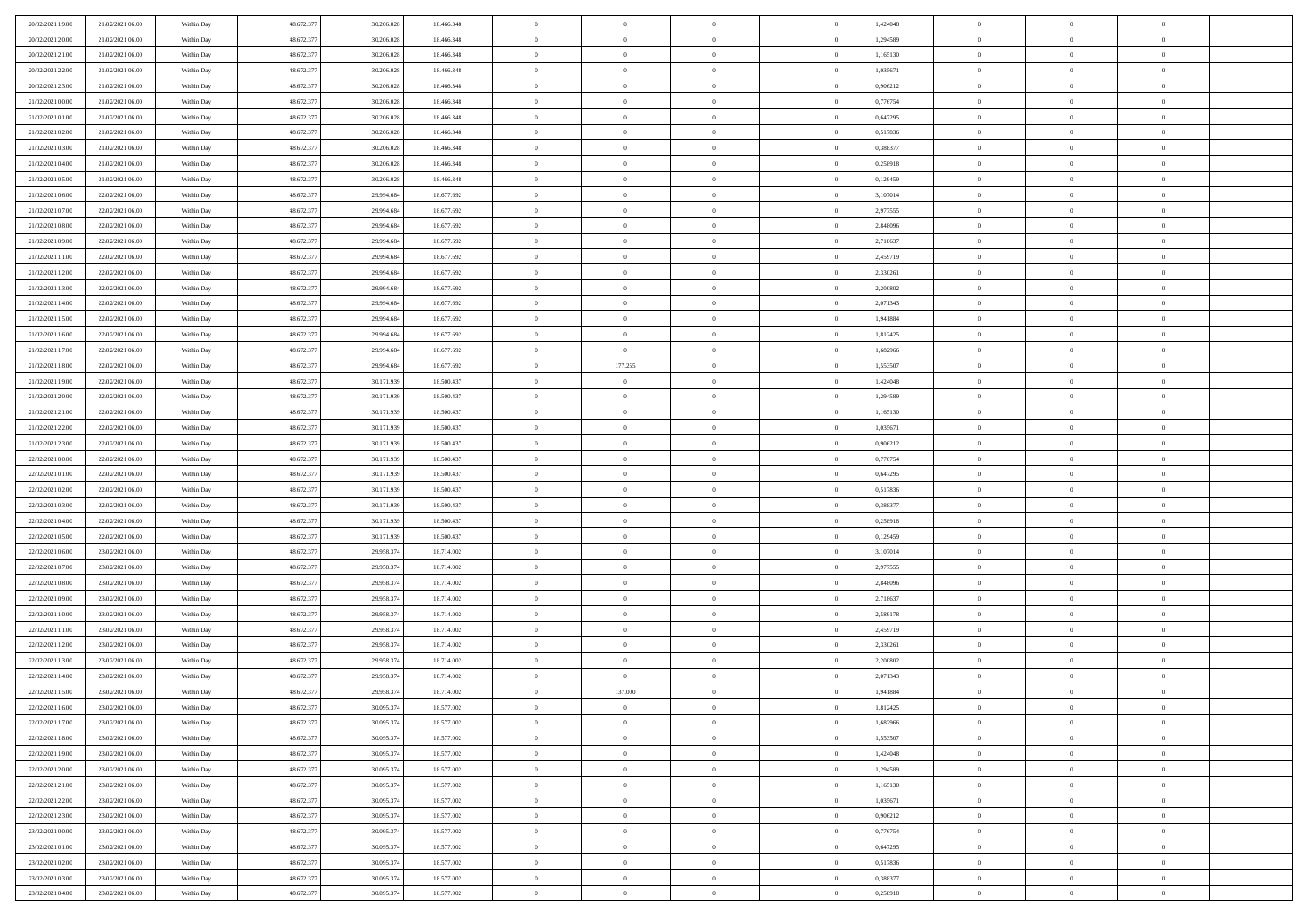| 23/02/2021 05:00                     | 23/02/2021 06:00                     | Within Day               | 48.672.377 | 30.095.374 | 18.577.002               | $\,$ 0         | $\overline{0}$ | $\overline{0}$ |          | 0,129459             | $\bf{0}$          | $\overline{0}$ | $\,0\,$        |  |
|--------------------------------------|--------------------------------------|--------------------------|------------|------------|--------------------------|----------------|----------------|----------------|----------|----------------------|-------------------|----------------|----------------|--|
| 23/02/2021 06:00                     | 24/02/2021 06:00                     | Within Day               | 48.672.377 | 29.879.074 | 18.793.302               | $\overline{0}$ | $\overline{0}$ | $\overline{0}$ |          | 3,107014             | $\overline{0}$    | $\overline{0}$ | $\theta$       |  |
| 23/02/2021 07:00                     | 24/02/2021 06:00                     | Within Dav               | 48.672.377 | 29.879.074 | 18.793.302               | $\mathbf{0}$   | $\overline{0}$ | $\overline{0}$ |          | 2,977555             | $\mathbf{0}$      | $\overline{0}$ | $\overline{0}$ |  |
| 23/02/2021 08:00                     | 24/02/2021 06:00                     | Within Day               | 48.672.377 | 29.879.074 | 18.793.302               | $\bf{0}$       | $\overline{0}$ | $\bf{0}$       |          | 2,848096             | $\bf{0}$          | $\overline{0}$ | $\bf{0}$       |  |
| 23/02/2021 09:00                     | 24/02/2021 06:00                     | Within Day               | 48.672.377 | 29.879.074 | 18.793.302               | $\bf{0}$       | $\overline{0}$ | $\overline{0}$ |          | 2,718637             | $\bf{0}$          | $\bf{0}$       | $\,0\,$        |  |
| 23/02/2021 10:00                     | 24/02/2021 06:00                     | Within Dav               | 48.672.377 | 29.879.074 | 18.793.302               | $\mathbf{0}$   | $\overline{0}$ |                |          | 2,589178             | $\mathbf{0}$      | $\overline{0}$ | $\overline{0}$ |  |
|                                      |                                      |                          |            |            |                          |                |                | $\overline{0}$ |          |                      |                   |                |                |  |
| 23/02/2021 11:00                     | 24/02/2021 06:00                     | Within Day               | 48.672.377 | 29.879.074 | 18.793.302               | $\bf{0}$       | $\overline{0}$ | $\overline{0}$ |          | 2,459719             | $\bf{0}$          | $\overline{0}$ | $\,0\,$        |  |
| 23/02/2021 12:00                     | 24/02/2021 06:00                     | Within Day               | 48.672.377 | 29.879.074 | 18.793.302               | $\overline{0}$ | $\overline{0}$ | $\overline{0}$ |          | 2,330261             | $\,$ 0 $\,$       | $\overline{0}$ | $\overline{0}$ |  |
| 23/02/2021 13:00                     | 24/02/2021 06:00                     | Within Dav               | 48.672.377 | 29.879.074 | 18.793.302               | $\mathbf{0}$   | $\overline{0}$ | $\overline{0}$ |          | 2,200802             | $\mathbf{0}$      | $\overline{0}$ | $\overline{0}$ |  |
| 23/02/2021 14:00                     | 24/02/2021 06:00                     | Within Day               | 48.672.377 | 29.879.074 | 18.793.302               | $\bf{0}$       | $\overline{0}$ | $\overline{0}$ |          | 2,071343             | $\bf{0}$          | $\overline{0}$ | $\,0\,$        |  |
| 23/02/2021 15:00                     | 24/02/2021 06:00                     | Within Day               | 48.672.377 | 29.879.074 | 18.793.302               | $\bf{0}$       | $\overline{0}$ | $\overline{0}$ |          | 1,941884             | $\bf{0}$          | $\overline{0}$ | $\theta$       |  |
| 23/02/2021 16:00                     | 24/02/2021 06:00                     | Within Dav               | 48.672.377 | 29.879.074 | 18.793.302               | $\mathbf{0}$   | $\overline{0}$ | $\overline{0}$ |          | 1,812425             | $\mathbf{0}$      | $\overline{0}$ | $\overline{0}$ |  |
| 23/02/2021 17:00                     | 24/02/2021 06:00                     | Within Day               | 48.672.377 | 29.879.074 | 18.793.302               | $\bf{0}$       | 155.000        | $\bf{0}$       |          | 1,682966             | $\bf{0}$          | $\overline{0}$ | $\bf{0}$       |  |
| 23/02/2021 18:00                     | 24/02/2021 06:00                     | Within Day               | 48.672.377 | 30.034.074 | 18.638.302               | $\bf{0}$       | $\overline{0}$ | $\overline{0}$ |          | 1,553507             | $\bf{0}$          | $\theta$       | $\,0\,$        |  |
| 23/02/2021 19:00                     | 24/02/2021 06:00                     | Within Dav               | 48.672.377 | 30.034.074 | 18.638.302               | $\overline{0}$ | $\overline{0}$ | $\overline{0}$ |          | 1,424048             | $\mathbf{0}$      | $\overline{0}$ | $\overline{0}$ |  |
| 23/02/2021 20:00                     | 24/02/2021 06:00                     | Within Day               | 48.672.377 | 30.034.074 | 18.638.302               | $\bf{0}$       | $\overline{0}$ | $\overline{0}$ |          | 1,294589             | $\bf{0}$          | $\overline{0}$ | $\bf{0}$       |  |
| 23/02/2021 21:00                     | 24/02/2021 06:00                     | Within Day               | 48.672.377 | 30.034.074 | 18.638.302               | $\bf{0}$       | $\overline{0}$ | $\overline{0}$ |          | 1,165130             | $\hspace{0.1cm}0$ | $\overline{0}$ | $\theta$       |  |
| 23/02/2021 22:00                     | 24/02/2021 06:00                     | Within Day               | 48.672.377 | 30.034.074 | 18.638.302               | $\mathbf{0}$   | $\overline{0}$ | $\overline{0}$ |          | 1,035671             | $\mathbf{0}$      | $\overline{0}$ | $\overline{0}$ |  |
| 23/02/2021 23:00                     | 24/02/2021 06:00                     | Within Day               | 48.672.377 | 30.034.074 | 18.638.302               | $\bf{0}$       | $\bf{0}$       | $\overline{0}$ |          | 0,906212             | $\bf{0}$          | $\overline{0}$ | $\,0\,$        |  |
| 24/02/2021 00:00                     | 24/02/2021 06:00                     | Within Day               | 48.672.377 | 30.034.074 | 18.638.302               | $\bf{0}$       | $\overline{0}$ | $\overline{0}$ |          | 0,776754             | $\bf{0}$          | $\overline{0}$ | $\overline{0}$ |  |
| 24/02/2021 01:00                     | 24/02/2021 06:00                     | Within Dav               | 48.672.377 | 30.034.074 | 18.638.302               | $\mathbf{0}$   | $\overline{0}$ | $\overline{0}$ |          | 0,647295             | $\mathbf{0}$      | $\overline{0}$ | $\overline{0}$ |  |
| 24/02/2021 02.00                     | 24/02/2021 06:00                     | Within Day               | 48.672.377 | 30.034.074 | 18.638.302               | $\bf{0}$       | $\bf{0}$       | $\overline{0}$ |          | 0,517836             | $\bf{0}$          | $\overline{0}$ | $\bf{0}$       |  |
| 24/02/2021 03:00                     | 24/02/2021 06:00                     | Within Day               | 48.672.377 | 30.034.074 | 18.638.302               | $\bf{0}$       | $\bf{0}$       | $\overline{0}$ |          | 0,388377             | $\bf{0}$          | $\overline{0}$ | $\,0\,$        |  |
| 24/02/2021 04:00                     | 24/02/2021 06:00                     | Within Dav               | 48.672.377 | 30.034.074 | 18.638.302               | $\mathbf{0}$   | $\overline{0}$ | $\overline{0}$ |          | 0,258918             | $\mathbf{0}$      | $\overline{0}$ | $\overline{0}$ |  |
| 24/02/2021 05:00                     | 24/02/2021 06:00                     | Within Day               | 48.672.377 | 30.034.074 | 18.638.302               | $\bf{0}$       | $\bf{0}$       | $\overline{0}$ |          | 0,129459             | $\bf{0}$          | $\overline{0}$ | $\,0\,$        |  |
| 24/02/2021 06:00                     | 25/02/2021 06:00                     | Within Day               | 48.672.377 | 29.953.624 | 18.718.752               | $\bf{0}$       | $\overline{0}$ | $\overline{0}$ |          | 3,107014             | $\bf{0}$          | $\mathbf{0}$   | $\overline{0}$ |  |
| 24/02/2021 07:00                     | 25/02/2021 06:00                     | Within Dav               | 48.672.377 | 29.953.624 | 18.718.752               | $\overline{0}$ | $\overline{0}$ | $\overline{0}$ |          | 2,977555             | $\mathbf{0}$      | $\overline{0}$ | $\overline{0}$ |  |
| 24/02/2021 08:00                     | 25/02/2021 06:00                     | Within Day               | 48.672.377 | 29.953.624 | 18.718.752               | $\bf{0}$       | $\bf{0}$       | $\overline{0}$ |          | 2,848096             | $\bf{0}$          | $\overline{0}$ | $\,0\,$        |  |
| 24/02/2021 09:00                     | 25/02/2021 06:00                     | Within Day               | 48.672.377 | 29.953.624 | 18.718.752               | $\bf{0}$       | $\bf{0}$       | $\overline{0}$ |          | 2,718637             | $\bf{0}$          | $\overline{0}$ | $\overline{0}$ |  |
| 24/02/2021 10:00                     | 25/02/2021 06:00                     | Within Dav               | 48.672.377 | 29.953.624 | 18.718.752               | $\mathbf{0}$   | $\overline{0}$ | $\overline{0}$ |          | 2,589178             | $\mathbf{0}$      | $\overline{0}$ | $\overline{0}$ |  |
| 24/02/2021 11:00                     |                                      |                          | 48.672.377 | 29.953.624 | 18.718.752               | $\bf{0}$       | $\overline{0}$ | $\theta$       |          | 2,459719             | $\,$ 0            | $\overline{0}$ | $\theta$       |  |
|                                      | 25/02/2021 06:00<br>25/02/2021 06:00 | Within Day               | 48.672.377 | 29.953.624 |                          | $\bf{0}$       | $\bf{0}$       | $\overline{0}$ |          |                      | $\bf{0}$          | $\overline{0}$ | $\bf{0}$       |  |
| 24/02/2021 12:00<br>24/02/2021 13:00 | 25/02/2021 06:00                     | Within Day<br>Within Dav | 48.672.377 | 29.953.624 | 18.718.752<br>18.718.752 | $\overline{0}$ | $\overline{0}$ |                |          | 2,330261<br>2,200802 | $\mathbf{0}$      | $\overline{0}$ | $\overline{0}$ |  |
|                                      |                                      |                          |            |            |                          |                |                | $\overline{0}$ |          |                      |                   |                |                |  |
| 24/02/2021 14:00                     | 25/02/2021 06:00                     | Within Day               | 48.672.377 | 29.953.624 | 18.718.752               | $\bf{0}$       | $\overline{0}$ | $\theta$       |          | 2,071343             | $\,$ 0            | $\overline{0}$ | $\theta$       |  |
| 24/02/2021 15:00                     | 25/02/2021 06:00                     | Within Day               | 48.672.377 | 29.953.624 | 18.718.752               | $\overline{0}$ | $\overline{0}$ | $\overline{0}$ |          | 1,941884             | $\bf{0}$          | $\overline{0}$ | $\overline{0}$ |  |
| 24/02/2021 16:00                     | 25/02/2021 06:00                     | Within Day               | 48.672.377 | 29.953.624 | 18.718.752               | $\mathbf{0}$   | $\overline{0}$ | $\overline{0}$ |          | 1,812425             | $\mathbf{0}$      | $\overline{0}$ | $\overline{0}$ |  |
| 24/02/2021 17:00                     | 25/02/2021 06:00                     | Within Day               | 48.672.377 | 29.953.624 | 18.718.752               | $\bf{0}$       | $\overline{0}$ | $\theta$       |          | 1,682966             | $\,$ 0            | $\overline{0}$ | $\theta$       |  |
| 24/02/2021 18:00                     | 25/02/2021 06:00                     | Within Day               | 48.672.377 | 29.953.624 | 18.718.752               | $\bf{0}$       | $\overline{0}$ | $\overline{0}$ |          | 1,553507             | $\bf{0}$          | $\overline{0}$ | $\bf{0}$       |  |
| 24/02/2021 19:00                     | 25/02/2021 06:00                     | Within Dav               | 48.672.377 | 29.953.624 | 18.718.752               | $\mathbf{0}$   | $\overline{0}$ | $\overline{0}$ |          | 1,424048             | $\mathbf{0}$      | $\overline{0}$ | $\overline{0}$ |  |
| 24/02/2021 20:00                     | 25/02/2021 06:00                     | Within Day               | 48.672.377 | 29.953.624 | 18.718.752               | $\,0\,$        | $\overline{0}$ | $\theta$       |          | 1,294589             | $\,$ 0            | $\overline{0}$ | $\theta$       |  |
| 24/02/2021 21:00                     | 25/02/2021 06:00                     | Within Day               | 48.672.377 | 29.953.624 | 18.718.752               | $\bf{0}$       | $\overline{0}$ | $\overline{0}$ |          | 1,165130             | $\bf{0}$          | $\overline{0}$ | $\bf{0}$       |  |
| 24/02/2021 22:00                     | 25/02/2021 06:00                     | Within Dav               | 48.672.377 | 29.953.624 | 18.718.752               | $\mathbf{0}$   | $\overline{0}$ | $\overline{0}$ |          | 1,035671             | $\mathbf{0}$      | $\overline{0}$ | $\overline{0}$ |  |
| 24/02/2021 23:00                     | 25/02/2021 06:00                     | Within Day               | 48.672.377 | 29.953.624 | 18.718.752               | $\bf{0}$       | $\overline{0}$ | $\theta$       |          | 0,906212             | $\,$ 0            | $\overline{0}$ | $\theta$       |  |
| 25/02/2021 00:00                     | 25/02/2021 06:00                     | Within Day               | 48.672.377 | 29.953.624 | 18.718.752               | $\bf{0}$       | $\overline{0}$ | $\overline{0}$ |          | 0,776754             | $\,$ 0 $\,$       | $\overline{0}$ | $\overline{0}$ |  |
| 25/02/2021 01:00                     | 25/02/2021 06:00                     | Within Day               | 48.672.377 | 29.953.624 | 18.718.752               | $\bf{0}$       | $\overline{0}$ |                |          | 0,647295             | $\overline{0}$    | $\theta$       | $\theta$       |  |
| 25/02/2021 02:00                     | 25/02/2021 06:00                     | Within Day               | 48.672.377 | 29.953.624 | 18.718.752               | $\,0\,$        | $\overline{0}$ | $\theta$       |          | 0,517836             | $\,$ 0 $\,$       | $\bf{0}$       | $\theta$       |  |
| 25/02/2021 03:00                     | 25/02/2021 06:00                     | Within Day               | 48.672.377 | 29.953.624 | 18.718.752               | $\overline{0}$ | $\overline{0}$ | $\overline{0}$ |          | 0.388377             | $\overline{0}$    | $\overline{0}$ | $\overline{0}$ |  |
| 25/02/2021 04:00                     | 25/02/2021 06:00                     | Within Day               | 48.672.377 | 29.953.624 | 18.718.752               | $\bf{0}$       | $\overline{0}$ | $\overline{0}$ |          | 0,258918             | $\overline{0}$    | $\bf{0}$       | $\mathbf{0}$   |  |
| 25/02/2021 05:00                     | 25/02/2021 06:00                     | Within Day               | 48.672.377 | 29.953.624 | 18.718.752               | $\bf{0}$       | $\overline{0}$ | $\overline{0}$ | $\theta$ | 0,129459             | $\mathbf{0}$      | $\bf{0}$       | $\,$ 0 $\,$    |  |
| 25/02/2021 06:00                     | 26/02/2021 06:00                     | Within Day               | 48.672.377 | 29.884.004 | 18.788.372               | $\,$ 0 $\,$    | $\overline{0}$ | $\overline{0}$ |          | 3,107014             | $\,$ 0 $\,$       | $\overline{0}$ | $\overline{0}$ |  |
| 25/02/2021 07:00                     | 26/02/2021 06:00                     | Within Day               | 48.672.377 | 29.884.004 | 18.788.372               | $\bf{0}$       | $\overline{0}$ | $\overline{0}$ |          | 2,977555             | $\mathbf{0}$      | $\overline{0}$ | $\overline{0}$ |  |
| 25/02/2021 08:00                     | 26/02/2021 06:00                     | Within Day               | 48.672.377 | 29.884.004 | 18.788.372               | $\,$ 0 $\,$    | $\overline{0}$ | $\overline{0}$ | $\theta$ | 2,848096             | $\,$ 0 $\,$       | $\overline{0}$ | $\overline{0}$ |  |
| 25/02/2021 09:00                     | 26/02/2021 06:00                     | Within Day               | 48.672.377 | 29.884.004 | 18.788.372               | $\bf{0}$       | $\overline{0}$ | $\overline{0}$ |          | 2,718637             | $\overline{0}$    | $\overline{0}$ | $\overline{0}$ |  |
| 25/02/2021 10:00                     | 26/02/2021 06:00                     | Within Day               | 48.672.377 | 29.884.004 | 18.788.372               | $\bf{0}$       | $\overline{0}$ | $\overline{0}$ |          | 2,589178             | $\mathbf{0}$      | $\overline{0}$ | $\overline{0}$ |  |
| 25/02/2021 11:00                     | 26/02/2021 06:00                     | Within Day               | 48.672.377 | 29.884.004 | 18.788.372               | $\,0\,$        | $\overline{0}$ | $\overline{0}$ |          | 2,459719             | $\,$ 0 $\,$       | $\overline{0}$ | $\overline{0}$ |  |
| 25/02/2021 12:00                     | 26/02/2021 06:00                     | Within Day               | 48.672.377 | 29.884.004 | 18.788.372               | $\bf{0}$       | $\overline{0}$ | $\overline{0}$ |          | 2,330261             | $\bf{0}$          | $\mathbf{0}$   | $\overline{0}$ |  |
| 25/02/2021 13:00                     | 26/02/2021 06:00                     | Within Day               | 48.672.377 | 29.884.004 | 18.788.372               | $\bf{0}$       | $\overline{0}$ | $\overline{0}$ |          | 2,200802             | $\mathbf{0}$      | $\overline{0}$ | $\overline{0}$ |  |
|                                      |                                      |                          |            |            |                          |                |                |                |          |                      |                   |                |                |  |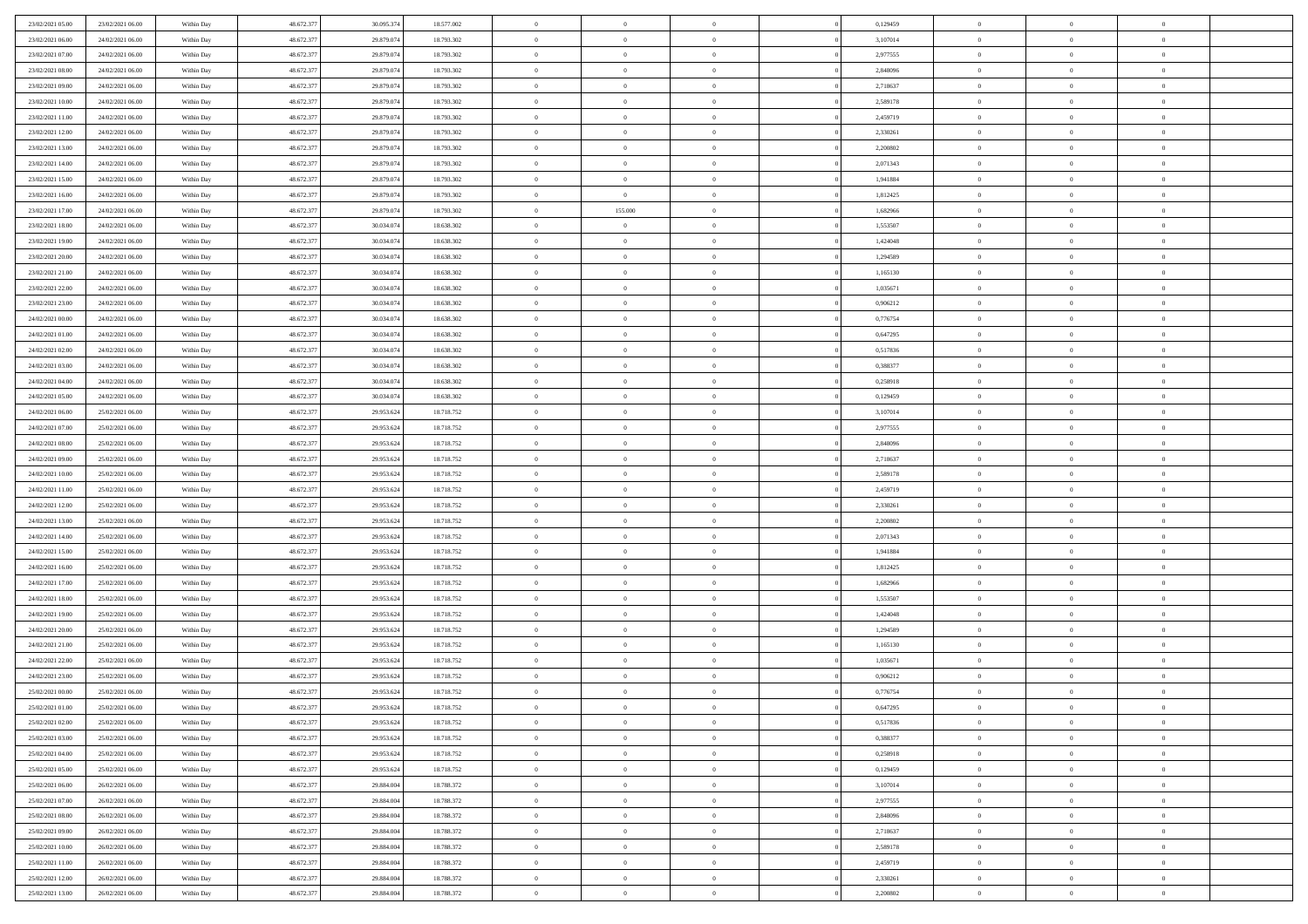| 25/02/2021 14:00                     | 26/02/2021 06:00                     | Within Day               | 48.672.377 | 29.884.004 | 18.788.372 | $\bf{0}$       | $\overline{0}$ | $\theta$       |          | 2,071343 | $\bf{0}$          | $\overline{0}$ | $\,0\,$        |  |
|--------------------------------------|--------------------------------------|--------------------------|------------|------------|------------|----------------|----------------|----------------|----------|----------|-------------------|----------------|----------------|--|
| 25/02/2021 15:00                     | 26/02/2021 06:00                     | Within Day               | 48.672.377 | 29.884.004 | 18.788.372 | $\overline{0}$ | $\overline{0}$ | $\overline{0}$ |          | 1,941884 | $\theta$          | $\overline{0}$ | $\theta$       |  |
| 25/02/2021 16:00                     | 26/02/2021 06:00                     | Within Dav               | 48.672.377 | 29.884.004 | 18.788.372 | $\mathbf{0}$   | $\overline{0}$ | $\overline{0}$ |          | 1,812425 | $\mathbf{0}$      | $\overline{0}$ | $\overline{0}$ |  |
| 25/02/2021 17:00                     | 26/02/2021 06:00                     | Within Day               | 48.672.377 | 29.884.004 | 18.788.372 | $\bf{0}$       | $\overline{0}$ | $\bf{0}$       |          | 1,682966 | $\bf{0}$          | $\overline{0}$ | $\bf{0}$       |  |
| 25/02/2021 18:00                     | 26/02/2021 06:00                     | Within Day               | 48.672.377 | 29.884.004 | 18.788.372 | $\bf{0}$       | 168.000        | $\overline{0}$ |          | 1,553507 | $\bf{0}$          | $\bf{0}$       | $\,0\,$        |  |
| 25/02/2021 19:00                     | 26/02/2021 06:00                     | Within Dav               | 48.672.377 | 30.052.004 | 18.620.372 | $\mathbf{0}$   | $\overline{0}$ | $\overline{0}$ |          | 1,424048 | $\mathbf{0}$      | $\overline{0}$ | $\overline{0}$ |  |
| 25/02/2021 20:00                     | 26/02/2021 06:00                     | Within Day               | 48.672.377 | 30.052.004 | 18.620.372 | $\bf{0}$       | $\bf{0}$       | $\overline{0}$ |          | 1,294589 | $\bf{0}$          | $\overline{0}$ | $\,0\,$        |  |
| 25/02/2021 21:00                     | 26/02/2021 06:00                     | Within Day               | 48.672.377 | 30.052.004 | 18.620.372 | $\overline{0}$ | $\overline{0}$ | $\overline{0}$ |          | 1,165130 | $\,$ 0 $\,$       | $\overline{0}$ | $\theta$       |  |
| 25/02/2021 22:00                     | 26/02/2021 06:00                     | Within Dav               | 48.672.377 | 30.052.004 | 18.620.372 | $\mathbf{0}$   | $\overline{0}$ | $\overline{0}$ |          | 1,035671 | $\mathbf{0}$      | $\overline{0}$ | $\overline{0}$ |  |
| 25/02/2021 23:00                     | 26/02/2021 06:00                     | Within Day               | 48.672.377 | 30.052.004 | 18.620.372 | $\bf{0}$       | $\bf{0}$       | $\overline{0}$ |          | 0,906212 | $\bf{0}$          | $\overline{0}$ | $\,0\,$        |  |
| 26/02/2021 00:00                     | 26/02/2021 06:00                     | Within Day               | 48.672.377 | 30.052.004 | 18.620.372 | $\bf{0}$       | $\overline{0}$ | $\overline{0}$ |          | 0,776754 | $\bf{0}$          | $\overline{0}$ | $\theta$       |  |
| 26/02/2021 01:00                     | 26/02/2021 06:00                     | Within Dav               | 48.672.377 | 30.052.004 | 18.620.372 | $\mathbf{0}$   | $\overline{0}$ | $\overline{0}$ |          | 0,647295 | $\mathbf{0}$      | $\overline{0}$ | $\overline{0}$ |  |
| 26/02/2021 02:00                     | 26/02/2021 06:00                     | Within Day               | 48.672.377 | 30.052.004 | 18.620.372 | $\bf{0}$       | $\overline{0}$ | $\bf{0}$       |          | 0,517836 | $\bf{0}$          | $\overline{0}$ | $\bf{0}$       |  |
| 26/02/2021 03:00                     | 26/02/2021 06:00                     | Within Day               | 48.672.377 | 30.052.004 | 18.620.372 | $\bf{0}$       | $\overline{0}$ | $\overline{0}$ |          | 0,388377 | $\bf{0}$          | $\theta$       | $\,0\,$        |  |
| 26/02/2021 04:00                     | 26/02/2021 06:00                     | Within Dav               | 48.672.377 | 30.052.004 | 18.620.372 | $\overline{0}$ | $\overline{0}$ | $\overline{0}$ |          | 0,258918 | $\mathbf{0}$      | $\overline{0}$ | $\overline{0}$ |  |
| 26/02/2021 05:00                     | 26/02/2021 06:00                     | Within Day               | 48.672.377 | 30.052.004 | 18.620.372 | $\bf{0}$       | $\bf{0}$       | $\overline{0}$ |          | 0,129459 | $\bf{0}$          | $\overline{0}$ | $\bf{0}$       |  |
| 26/02/2021 06:00                     | 27/02/2021 06:00                     |                          | 48.672.377 | 29.895.034 | 18.777.342 | $\bf{0}$       | $\overline{0}$ | $\overline{0}$ |          | 3,107014 | $\hspace{0.1cm}0$ | $\overline{0}$ | $\theta$       |  |
| 26/02/2021 07:00                     | 27/02/2021 06:00                     | Within Day<br>Within Day | 48.672.377 | 29.895.034 | 18.777.342 | $\mathbf{0}$   | $\overline{0}$ | $\overline{0}$ |          | 2,977555 | $\mathbf{0}$      | $\overline{0}$ | $\overline{0}$ |  |
| 26/02/2021 08:00                     | 27/02/2021 06:00                     | Within Day               | 48.672.377 | 29.895.034 | 18.777.342 | $\bf{0}$       | $\bf{0}$       | $\overline{0}$ |          | 2,848096 | $\bf{0}$          | $\overline{0}$ | $\,0\,$        |  |
| 26/02/2021 09:00                     | 27/02/2021 06:00                     |                          | 48.672.377 | 29.895.034 | 18.777.342 | $\bf{0}$       | $\overline{0}$ | $\overline{0}$ |          | 2,718637 | $\bf{0}$          | $\overline{0}$ | $\overline{0}$ |  |
| 26/02/2021 10:00                     | 27/02/2021 06:00                     | Within Day<br>Within Dav | 48.672.377 | 29.895.034 | 18.777.342 | $\mathbf{0}$   | $\overline{0}$ | $\overline{0}$ |          | 2,589178 | $\mathbf{0}$      | $\overline{0}$ | $\overline{0}$ |  |
|                                      | 27/02/2021 06:00                     |                          |            |            |            | $\bf{0}$       |                |                |          |          | $\bf{0}$          |                | $\bf{0}$       |  |
| 26/02/2021 11:00                     |                                      | Within Day               | 48.672.377 | 29.895.034 | 18.777.342 |                | $\overline{0}$ | $\overline{0}$ |          | 2,459719 |                   | $\overline{0}$ |                |  |
| 26/02/2021 12:00<br>26/02/2021 13:00 | 27/02/2021 06:00<br>27/02/2021 06:00 | Within Day               | 48.672.377 | 29.895.034 | 18.777.342 | $\bf{0}$       | $\bf{0}$       | $\overline{0}$ |          | 2,330261 | $\bf{0}$          | $\bf{0}$       | $\,0\,$        |  |
|                                      |                                      | Within Dav               | 48.672.377 | 29.895.034 | 18.777.342 | $\mathbf{0}$   | $\overline{0}$ | $\overline{0}$ |          | 2,200802 | $\mathbf{0}$      | $\overline{0}$ | $\overline{0}$ |  |
| 26/02/2021 14:00                     | 27/02/2021 06:00                     | Within Day               | 48.672.377 | 29.895.034 | 18.777.342 | $\bf{0}$       | $\bf{0}$       | $\overline{0}$ |          | 2,071343 | $\bf{0}$          | $\overline{0}$ | $\,0\,$        |  |
| 26/02/2021 15:00                     | 27/02/2021 06:00                     | Within Day               | 48.672.377 | 29.895.034 | 18.777.342 | $\bf{0}$       | $\overline{0}$ | $\overline{0}$ |          | 1,941884 | $\bf{0}$          | $\mathbf{0}$   | $\overline{0}$ |  |
| 26/02/2021 16:00                     | 27/02/2021 06:00                     | Within Dav               | 48.672.377 | 29.895.034 | 18.777.342 | $\overline{0}$ | 145.000        | $\overline{0}$ |          | 1,812425 | $\mathbf{0}$      | $\overline{0}$ | $\overline{0}$ |  |
| 26/02/2021 17:00                     | 27/02/2021 06:00                     | Within Day               | 48.672.377 | 30.040.034 | 18.632.342 | $\bf{0}$       | $\bf{0}$       | $\overline{0}$ |          | 1,682966 | $\bf{0}$          | $\overline{0}$ | $\,0\,$        |  |
| 26/02/2021 18:00                     | 27/02/2021 06:00                     | Within Day               | 48.672.377 | 30.040.034 | 18.632.342 | $\bf{0}$       | $\overline{0}$ | $\overline{0}$ |          | 1,553507 | $\bf{0}$          | $\bf{0}$       | $\overline{0}$ |  |
| 26/02/2021 19:00                     | 27/02/2021 06:00                     | Within Dav               | 48.672.377 | 30.040.034 | 18.632.342 | $\mathbf{0}$   | $\overline{0}$ | $\overline{0}$ |          | 1,424048 | $\mathbf{0}$      | $\overline{0}$ | $\overline{0}$ |  |
| 26/02/2021 20:00                     | 27/02/2021 06:00                     | Within Day               | 48.672.377 | 30.040.034 | 18.632.342 | $\bf{0}$       | $\overline{0}$ | $\theta$       |          | 1,294589 | $\,$ 0            | $\overline{0}$ | $\theta$       |  |
| 26/02/2021 21:00                     | 27/02/2021 06:00                     | Within Day               | 48.672.377 | 30.040.034 | 18.632.342 | $\bf{0}$       | $\bf{0}$       | $\overline{0}$ |          | 1,165130 | $\bf{0}$          | $\bf{0}$       | $\bf{0}$       |  |
| 26/02/2021 22:00                     | 27/02/2021 06:00                     | Within Dav               | 48.672.377 | 30.040.034 | 18.632.342 | $\overline{0}$ | $\overline{0}$ | $\overline{0}$ |          | 1,035671 | $\mathbf{0}$      | $\overline{0}$ | $\overline{0}$ |  |
| 26/02/2021 23:00                     | 27/02/2021 06:00                     | Within Day               | 48.672.377 | 30.040.034 | 18.632.342 | $\bf{0}$       | $\overline{0}$ | $\theta$       |          | 0,906212 | $\,$ 0            | $\overline{0}$ | $\theta$       |  |
| 27/02/2021 00:00                     | 27/02/2021 06:00                     | Within Day               | 48.672.377 | 30.040.034 | 18.632.342 | $\overline{0}$ | $\overline{0}$ | $\overline{0}$ |          | 0,776754 | $\bf{0}$          | $\overline{0}$ | $\overline{0}$ |  |
| 27/02/2021 01:00                     | 27/02/2021 06:00                     | Within Day               | 48.672.377 | 30.040.034 | 18.632.342 | $\mathbf{0}$   | $\overline{0}$ | $\overline{0}$ |          | 0,647295 | $\mathbf{0}$      | $\overline{0}$ | $\overline{0}$ |  |
| 27/02/2021 02:00                     | 27/02/2021 06:00                     | Within Day               | 48.672.377 | 30.040.034 | 18.632.342 | $\bf{0}$       | $\overline{0}$ | $\theta$       |          | 0,517836 | $\,$ 0            | $\overline{0}$ | $\theta$       |  |
| 27/02/2021 03:00                     | 27/02/2021 06:00                     | Within Day               | 48.672.377 | 30.040.034 | 18.632.342 | $\bf{0}$       | $\overline{0}$ | $\overline{0}$ |          | 0,388377 | $\bf{0}$          | $\bf{0}$       | $\overline{0}$ |  |
| 27/02/2021 04:00                     | 27/02/2021 06:00                     | Within Dav               | 48.672.377 | 30.040.034 | 18.632.342 | $\mathbf{0}$   | $\overline{0}$ | $\overline{0}$ |          | 0,258918 | $\mathbf{0}$      | $\overline{0}$ | $\overline{0}$ |  |
| 27/02/2021 05:00                     | 27/02/2021 06:00                     | Within Day               | 48.672.377 | 30.040.034 | 18.632.342 | $\,0\,$        | $\overline{0}$ | $\theta$       |          | 0,129459 | $\,$ 0            | $\overline{0}$ | $\theta$       |  |
| 27/02/2021 06:00                     | 28/02/2021 06:00                     | Within Day               | 48.672.377 | 29.814.354 | 18.858.022 | $\bf{0}$       | $\overline{0}$ | $\overline{0}$ |          | 3,107014 | $\bf{0}$          | $\overline{0}$ | $\overline{0}$ |  |
| 27/02/2021 07:00                     | 28/02/2021 06:00                     | Within Dav               | 48.672.377 | 29.814.354 | 18.858.022 | $\mathbf{0}$   | $\overline{0}$ | $\overline{0}$ |          | 2,977555 | $\mathbf{0}$      | $\overline{0}$ | $\overline{0}$ |  |
| 27/02/2021 08:00                     | 28/02/2021 06:00                     | Within Day               | 48.672.377 | 29.814.354 | 18.858.022 | $\bf{0}$       | $\overline{0}$ | $\theta$       |          | 2,848096 | $\,$ 0            | $\overline{0}$ | $\theta$       |  |
| 27/02/2021 09:00                     | 28/02/2021 06:00                     | Within Day               | 48.672.377 | 29.814.354 | 18.858.022 | $\bf{0}$       | $\overline{0}$ | $\overline{0}$ |          | 2,718637 | $\,$ 0 $\,$       | $\overline{0}$ | $\overline{0}$ |  |
| 27/02/2021 10:00                     | 28/02/2021 06:00                     | Within Day               | 48.672.377 | 29.814.354 | 18.858.022 | $\bf{0}$       | $\overline{0}$ |                |          | 2,589178 | $\overline{0}$    | $\theta$       | $\theta$       |  |
| 27/02/2021 11:00                     | 28/02/2021 06:00                     | Within Day               | 48.672.377 | 29.814.354 | 18.858.022 | $\,0\,$        | $\overline{0}$ | $\theta$       |          | 2,459719 | $\,$ 0 $\,$       | $\bf{0}$       | $\theta$       |  |
| 27/02/2021 12:00                     | 28/02/2021 06:00                     | Within Day               | 48.672.377 | 29.814.354 | 18.858.022 | $\overline{0}$ | $\overline{0}$ | $\overline{0}$ |          | 2,330261 | $\overline{0}$    | $\overline{0}$ | $\overline{0}$ |  |
| 27/02/2021 13:00                     | 28/02/2021 06:00                     | Within Day               | 48.672.377 | 29.814.354 | 18.858.022 | $\bf{0}$       | $\overline{0}$ | $\overline{0}$ |          | 2,200802 | $\overline{0}$    | $\bf{0}$       | $\overline{0}$ |  |
| 27/02/2021 14:00                     | 28/02/2021 06:00                     | Within Day               | 48.672.377 | 29.814.354 | 18.858.022 | $\bf{0}$       | $\overline{0}$ | $\overline{0}$ | $\theta$ | 2,071343 | $\mathbf{0}$      | $\bf{0}$       | $\,$ 0 $\,$    |  |
| 27/02/2021 15:00                     | 28/02/2021 06:00                     | Within Day               | 48.672.377 | 29.814.354 | 18.858.022 | $\,$ 0 $\,$    | $\overline{0}$ | $\overline{0}$ |          | 1,941884 | $\,$ 0 $\,$       | $\overline{0}$ | $\overline{0}$ |  |
| 27/02/2021 16:00                     | 28/02/2021 06:00                     | Within Day               | 48.672.377 | 29.814.354 | 18.858.022 | $\bf{0}$       | $\overline{0}$ | $\overline{0}$ |          | 1,812425 | $\mathbf{0}$      | $\overline{0}$ | $\overline{0}$ |  |
| 27/02/2021 17:00                     | 28/02/2021 06:00                     | Within Day               | 48.672.377 | 29.814.354 | 18.858.022 | $\,0\,$        | $\overline{0}$ | $\overline{0}$ | $\theta$ | 1,682966 | $\,$ 0 $\,$       | $\overline{0}$ | $\overline{0}$ |  |
| 27/02/2021 18:00                     | 28/02/2021 06:00                     | Within Day               | 48.672.377 | 29.814.354 | 18.858.022 | $\bf{0}$       | 86.352         | $\overline{0}$ |          | 1,553507 | $\overline{0}$    | $\overline{0}$ | $\overline{0}$ |  |
| 27/02/2021 19:00                     | 28/02/2021 06:00                     | Within Day               | 48.672.377 | 29.900.706 | 18.771.670 | $\bf{0}$       | 94.203         | $\overline{0}$ |          | 1,424048 | $\mathbf{0}$      | $\bf{0}$       | $\overline{0}$ |  |
| 27/02/2021 20:00                     | 28/02/2021 06:00                     | Within Day               | 48.672.377 | 29.994.909 | 18.677.467 | $\,0\,$        | $\overline{0}$ | $\overline{0}$ |          | 1,294589 | $\,$ 0 $\,$       | $\overline{0}$ | $\overline{0}$ |  |
|                                      |                                      |                          |            |            |            |                |                |                |          |          |                   |                |                |  |
| 27/02/2021 21:00                     | 28/02/2021 06:00                     | Within Day               | 48.672.377 | 29.994.909 | 18.677.467 | $\overline{0}$ | $\bf{0}$       | $\overline{0}$ |          | 1,165130 | $\mathbf 0$       | $\mathbf{0}$   | $\overline{0}$ |  |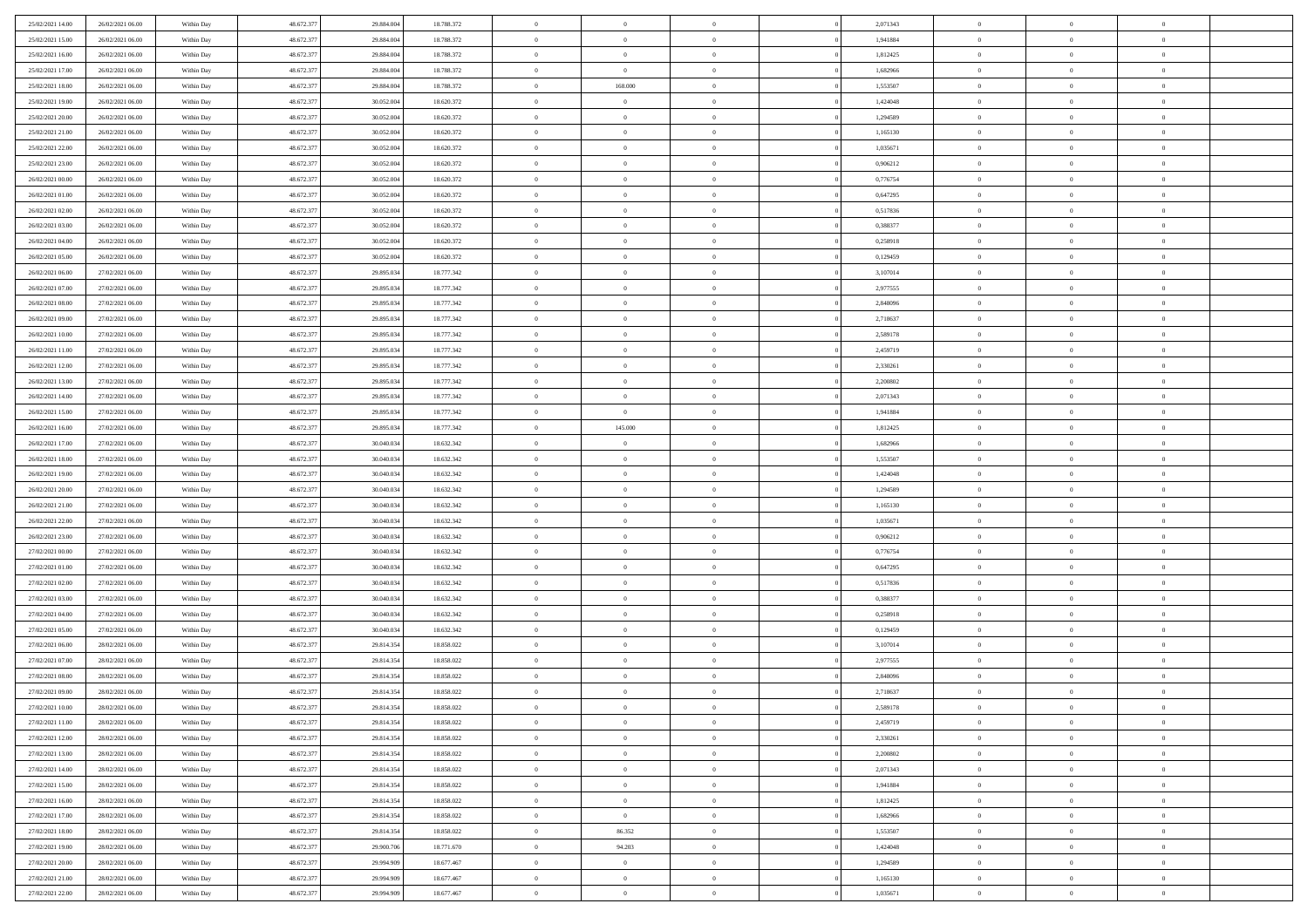| 27/02/2021 23:00 | 28/02/2021 06:00 | Within Day | 48.672.377 | 29.994.909 | 18.677.467 |  |  | 0,906212 |  |  |
|------------------|------------------|------------|------------|------------|------------|--|--|----------|--|--|
| 28/02/2021 00:00 | 28/02/2021 06:00 | Within Day | 48.672.377 | 29.994.909 | 18.677.467 |  |  | 0,776754 |  |  |
| 28/02/2021 01:00 | 28/02/2021 06:00 | Within Day | 48.672.377 | 29.994.909 | 18.677.467 |  |  | 0,647295 |  |  |
| 28/02/2021 02:00 | 28/02/2021 06:00 | Within Day | 48.672.377 | 29.994.909 | 18.677.467 |  |  | 0,517836 |  |  |
| 28/02/2021 03:00 | 28/02/2021 06:00 | Within Day | 48.672.377 | 29.994.909 | 18.677.467 |  |  | 0,388377 |  |  |
| 28/02/2021 04:00 | 28/02/2021 06:00 | Within Day | 48.672.377 | 29.994.909 | 18.677.467 |  |  | 0,258918 |  |  |
| 28/02/2021 06:00 | 01/03/2021 06:00 | Within Day | 48.672.377 | 29.812.244 | 18.860.132 |  |  | 3,107014 |  |  |

(\*) GCV used for the purpose of the conversion does not corresponding to the actual GCV of the Gas Day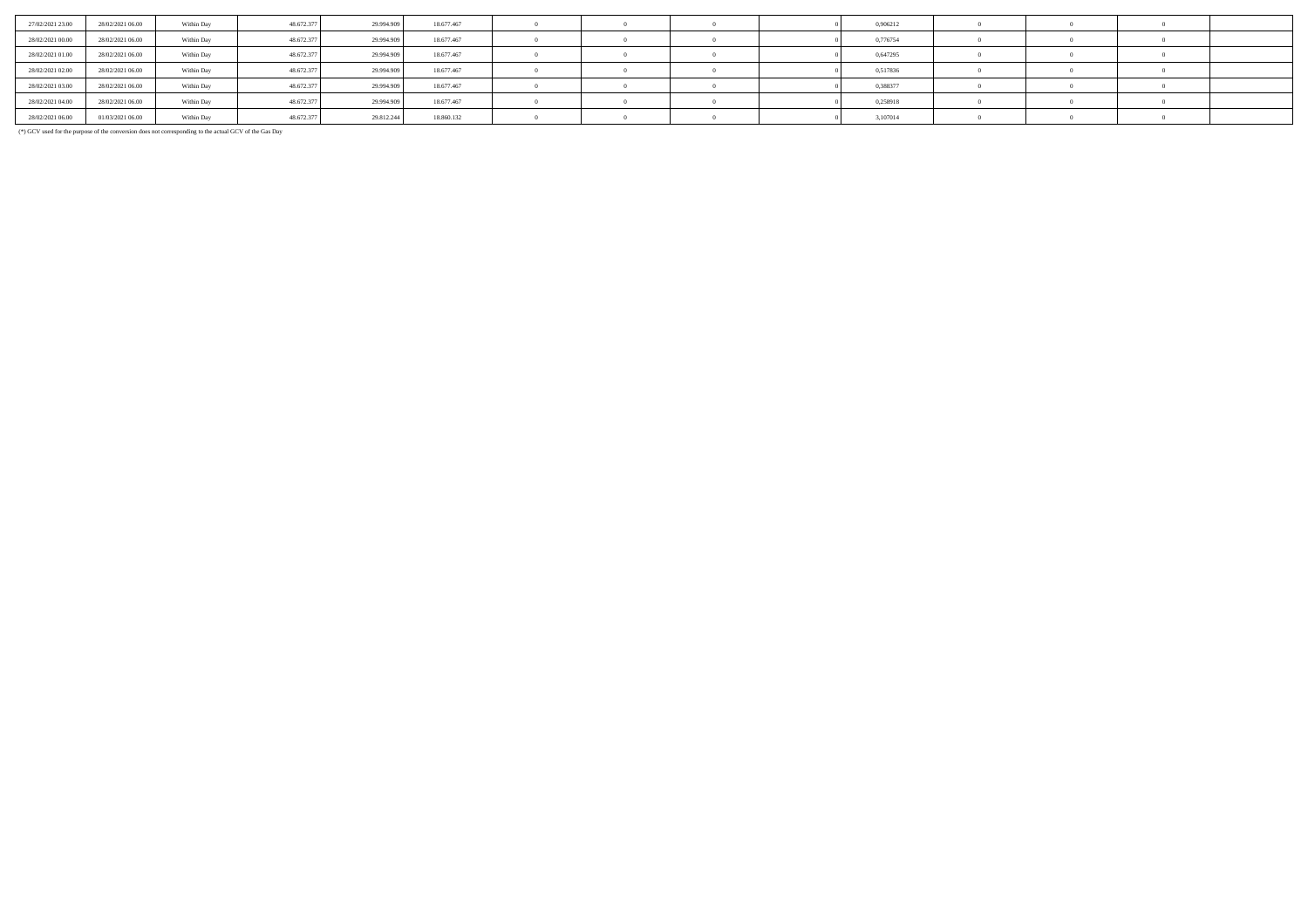## **SNAM RETE GAS**

**Transportation capacity at Entry Point interconnected with foreign pipelines**

**Update to 27/02/2021 of offered and assigned capacity in auction day-ahead and within-day**

**Thermal Year 2020/2021**

(Values in Scm/day (15° C; 1,01325 bar); Prices in c/Scm)

| <b>Entry Point</b> | MAZARA-DEL-<br>$\mathbf{VALLO}$ |
|--------------------|---------------------------------|
|--------------------|---------------------------------|

| Timeframe        |                  |                     |                            |                                              |            | <b>Offered capacity</b> |                | Assigned capacity | Day-Ahead                   |                             | Prices                          |                           |                                 |             |
|------------------|------------------|---------------------|----------------------------|----------------------------------------------|------------|-------------------------|----------------|-------------------|-----------------------------|-----------------------------|---------------------------------|---------------------------|---------------------------------|-------------|
| From             | To               | <b>Auction type</b> | Transportation<br>capacity | <b>Assigned capacity</b><br>(before auction) | Firm       | Interruptible           | Firm           | Interruptible     | <b>Interrupted Capacity</b> | <b>Reserve price - Firm</b> | <b>Auction premium - Firm</b>   | Reserve price -           | Auction premium -               | <b>Note</b> |
| 01/02/2021 06:00 | 02/02/2021 06:00 | Day Ahead           | 104.900.000                | 55.728.608                                   | 49.171.390 | $\overline{0}$          | 9.041.434      | $\overline{0}$    | Interruptible               | 0,014416                    | $\theta$                        | Interruptible<br>0,014416 | Interruptible<br>$\overline{0}$ |             |
| 02/02/2021 06:00 | 03/02/2021 06:00 | Day Ahead           | 104,900,000                | 55.728.608                                   | 49.171.390 | $\overline{0}$          | 8.862.550      | $\Omega$          |                             | 0.014416                    | $\theta$                        | 0.014416                  | $\overline{0}$                  |             |
| 03/02/2021 06:00 | 04/02/2021 06:00 | Day Ahead           | 104.900.00                 | 55.728.608                                   | 49.171.390 | $\overline{0}$          | 8.930.936      | $\overline{0}$    |                             | 0,014416                    | $\overline{0}$                  | 0,014416                  | $\overline{0}$                  |             |
| 04/02/2021 06:00 | 05/02/2021 06:00 | Day Ahead           | 104,900,000                | 55.728.608                                   | 49.171.390 | $\alpha$                | 8.929.384      | $\Omega$          |                             | 0,014416                    | $\overline{0}$                  | 0,014416                  | $\theta$                        |             |
| 05/02/2021 06:00 | 06/02/2021 06:00 | Day Ahead           | 104.900.000                | 55.728.608                                   | 49.171.390 | $\overline{0}$          | 8.922.358      | $\theta$          |                             | 0,014416                    | $\overline{0}$                  | 0,014416                  | $\overline{0}$                  |             |
| 06/02/2021 06:00 | 07/02/2021 06:00 | Day Ahead           | 104,900,000                | 55.728.608                                   | 49.171.390 | $\overline{0}$          | 8.905.849      | $\theta$          |                             | 0.014416                    | $\bf{0}$                        | 0.014416                  | $\overline{0}$                  |             |
| 07/02/2021 06:00 | 08/02/2021 06:00 | Day Ahead           | 104.900.000                | 55.728.608                                   | 49.171.390 | $\theta$                | 8.809.448      | $\overline{0}$    |                             | 0,014416                    | $\overline{0}$                  | 0,014416                  | $\overline{0}$                  |             |
| 08/02/2021 06:00 | 09/02/2021 06:00 | Day Ahead           | 104,900,000                | 55.728.608                                   | 49.171.390 | $\overline{0}$          | 8.816.213      | $\overline{0}$    |                             | 0.014416                    | $\bf{0}$                        | 0,014416                  | $\theta$                        |             |
| 09/02/2021 06:00 | 10/02/2021 06:00 | Day Ahead           | 104.900.000                | 55.728.608                                   | 49.171.390 | $\theta$                | 8.580.261      | $\theta$          |                             | 0,014416                    | $\overline{0}$                  | 0,014416                  | $\overline{0}$                  |             |
| 10/02/2021 06:00 | 11/02/2021 06:00 | Day Ahead           | 104.900.000                | 55.728.608                                   | 49.171.390 | $\overline{0}$          | 8.640.605      | $\theta$          |                             | 0,014416                    | $\overline{0}$                  | 0,014416                  | $\overline{0}$                  |             |
| 11/02/2021 06:00 | 12/02/2021 06:00 | Day Ahead           | 104,900,000                | 55.728.608                                   | 49.171.390 | $\theta$                | 8.573.427      | $\Omega$          |                             | 0.014416                    | $\theta$                        | 0,014416                  | $\overline{0}$                  |             |
| 12/02/2021 06:00 | 13/02/2021 06:00 | Day Ahead           | 104.900.000                | 55.728.608                                   | 49.171.390 | $\theta$                | 8.627.544      | $\overline{0}$    |                             | 0,014416                    | $\bf{0}$                        | 0,014416                  | $\overline{0}$                  |             |
| 13/02/2021 06:00 | 14/02/2021 06:00 | Day Ahead           | 104,900,000                | 55.728.608                                   | 49.171.390 | $\overline{0}$          | 8.696.059      | $\theta$          |                             | 0,014416                    | $\hspace{0.1mm}0\hspace{0.1mm}$ | 0,014416                  | $\overline{0}$                  |             |
| 14/02/2021 06:00 | 15/02/2021 06:00 | Day Ahead           | 104.900.000                | 55.728.608                                   | 49.171.390 | $\overline{0}$          | 8.734.465      | $\Omega$          |                             | 0,014416                    | $\overline{0}$                  | 0,014416                  | $\overline{0}$                  |             |
| 15/02/2021 06:00 | 16/02/2021 06:00 | Day Ahead           | 104,900,000                | 55.728.608                                   | 49.171.390 | $\overline{0}$          | 8.753.647      | $\Omega$          |                             | 0.014416                    | $\overline{0}$                  | 0.014416                  | $\overline{0}$                  |             |
| 16/02/2021 06:00 | 17/02/2021 06:00 | Day Ahead           | 104.900.00                 | 55.728.608                                   | 49.171.390 | $\overline{0}$          | 8.815.502      | $\overline{0}$    |                             | 0,014416                    | $\theta$                        | 0,014416                  | $\overline{0}$                  |             |
| 17/02/2021 06:00 | 18/02/2021 06:00 | Day Ahead           | 104.900.000                | 55.728.608                                   | 49.171.390 | $\overline{0}$          | 9.156.394      | $\mathbf{0}$      |                             | 0,014416                    | $\,$ 0 $\,$                     | 0,014416                  | $\overline{0}$                  |             |
| 18/02/2021 06:00 | 19/02/2021 06:00 | Day Ahead           | 104.900.000                | 55.728.608                                   | 49.171.390 | $\overline{0}$          | 9.125.940      | $\overline{0}$    |                             | 0,014416                    | $\theta$                        | 0,014416                  | $\overline{0}$                  |             |
| 19/02/2021 06:00 | 20/02/2021 06:00 | Day Ahead           | 104,900,000                | 55.728.608                                   | 49.171.390 | $\alpha$                | 9.200.899      | $\Omega$          |                             | 0.014416                    | $\theta$                        | 0.014416                  | $\overline{0}$                  |             |
| 20/02/2021 06:00 | 21/02/2021 06:00 | Day Ahead           | 104.900.000                | 55.728.608                                   | 49.171.390 | $\theta$                | 8.977.726      | $\overline{0}$    |                             | 0,014416                    | $\theta$                        | 0,014416                  | $\Omega$                        |             |
| 21/02/2021 06:00 | 22/02/2021 06:00 | Day Ahead           | 104,900,000                | 55.728.608                                   | 49.171.390 | $\alpha$                | 8.916.733      | $\Omega$          |                             | 0.014416                    | $\bf{0}$                        | 0,014416                  | $\theta$                        |             |
| 22/02/2021 06:00 | 23/02/2021 06:00 | Day Ahead           | 104.900.000                | 55.728.608                                   | 49.171.390 | $\overline{0}$          | 8.838.476      | $\theta$          |                             | 0,014416                    | $\bf{0}$                        | 0,014416                  | $\overline{0}$                  |             |
| 23/02/2021 06:00 | 24/02/2021 06:00 | Day Ahead           | 104.900.000                | 55.728.608                                   | 49.171.390 | $\overline{0}$          | 8.667.567      | $\theta$          |                             | 0,014416                    | $\bf{0}$                        | 0,014416                  | $\overline{0}$                  |             |
| 24/02/2021 06:00 | 25/02/2021 06:00 | Day Ahead           | 104.900.000                | 55.728.608                                   | 49.171.390 | $\theta$                | 8.828.239      | $\overline{0}$    |                             | 0,014416                    | $\overline{0}$                  | 0,014416                  | $\theta$                        |             |
| 25/02/2021 06:00 | 26/02/2021 06:00 | Day Ahead           | 104.900.000                | 55.728.608                                   | 49.171.390 | $\theta$                | 8.678.192      | $\overline{0}$    |                             | 0,014416                    | $\overline{0}$                  | 0,014416                  | $\overline{0}$                  |             |
| 26/02/2021 06:00 | 27/02/2021 06:00 | Day Ahead           | 104.900.000                | 55.728.608                                   | 49.171.390 | $\theta$                | 8.701.964      | $\overline{0}$    |                             | 0,014416                    | $\hspace{0.1mm}$ 0              | 0,014416                  | $\overline{0}$                  |             |
| 27/02/2021 06:00 | 28/02/2021 06:00 | Day Ahead           | 104.900.000                | 55.728.608                                   | 49.171.390 | $\overline{0}$          | 8.528.081      | $\theta$          |                             | 0,014416                    | $\overline{0}$                  | 0,014416                  | $\overline{0}$                  |             |
| 28/02/2021 06:00 | 01/03/2021 06:00 | Day Ahead           | 104,900,000                | 55.728.608                                   | 49.171.390 | $\theta$                | 8.523.533      | $\Omega$          |                             | 0.014416                    | $\theta$                        | 0.014416                  | $\overline{0}$                  |             |
| 01/02/2021 06:00 | 02/02/2021 06:00 | Within Day          | 104.900.000                | 64,770,042                                   | 40.129.956 | $\theta$                | $\Omega$       | $\Omega$          |                             | 1.441618                    | $\theta$                        | $\Omega$                  | $\Omega$                        |             |
| 01/02/2021 07:00 | 02/02/2021 06:00 | Within Day          | 104,900,000                | 64.770.042                                   | 38.457.874 | $\overline{0}$          | $\overline{0}$ | $\Omega$          |                             | 1.441618                    | $\overline{0}$                  | $\theta$                  | $\overline{0}$                  |             |
| 01/02/2021 08:00 | 02/02/2021 06:00 | Within Day          | 104,900,000                | 64.770.042                                   | 36.785.793 | $\overline{0}$          | $\overline{0}$ | $\theta$          |                             | 1.441618                    | $\overline{0}$                  | $\overline{0}$            | $\overline{0}$                  |             |
| 01/02/2021 09:00 | 02/02/2021 06:00 | Within Day          | 104,900,000                | 64.770.042                                   | 35.113.711 | $\overline{0}$          | $\Omega$       | $\theta$          |                             | 1,441618                    | $\mathbf{0}$                    | $\overline{0}$            | $\overline{0}$                  |             |
| 01/02/2021 10:00 | 02/02/2021 06:00 | Within Day          | 104.900.00                 | 64.770.042                                   | 33.441.630 | $\overline{0}$          | $\overline{0}$ | $\overline{0}$    |                             | 1,441618                    | $\bf{0}$                        | $\overline{0}$            | $\overline{0}$                  |             |
| 01/02/2021 11:00 | 02/02/2021 06:00 | Within Day          | 104,900,000                | 64.770.042                                   | 31.769.548 | $\alpha$                | $\theta$       | $\Omega$          |                             | 1,441618                    | $\overline{0}$                  | $\overline{0}$            | $\overline{0}$                  |             |
| 01/02/2021 12:00 | 02/02/2021 06:00 | Within Day          | 104.900.000                | 64.770.042                                   | 30.097.467 | $\theta$                | $\theta$       | $\theta$          |                             | 1,441619                    | $\overline{0}$                  | $\overline{0}$            | $\overline{0}$                  |             |
| 01/02/2021 13:00 | 02/02/2021 06:00 | Within Day          | 104,900,000                | 64.770.042                                   | 28.425.385 | $\overline{0}$          | $\theta$       | $\Omega$          |                             | 1.441619                    | $\theta$                        | $\theta$                  | $\overline{0}$                  |             |
| 01/02/2021 14:00 | 02/02/2021 06:00 | Within Day          | 104.900.000                | 64.770.042                                   | 26.753.304 | $\theta$                | $\Omega$       | $\overline{0}$    |                             | 1,441619                    | $\Omega$                        | $\overline{0}$            | $\Omega$                        |             |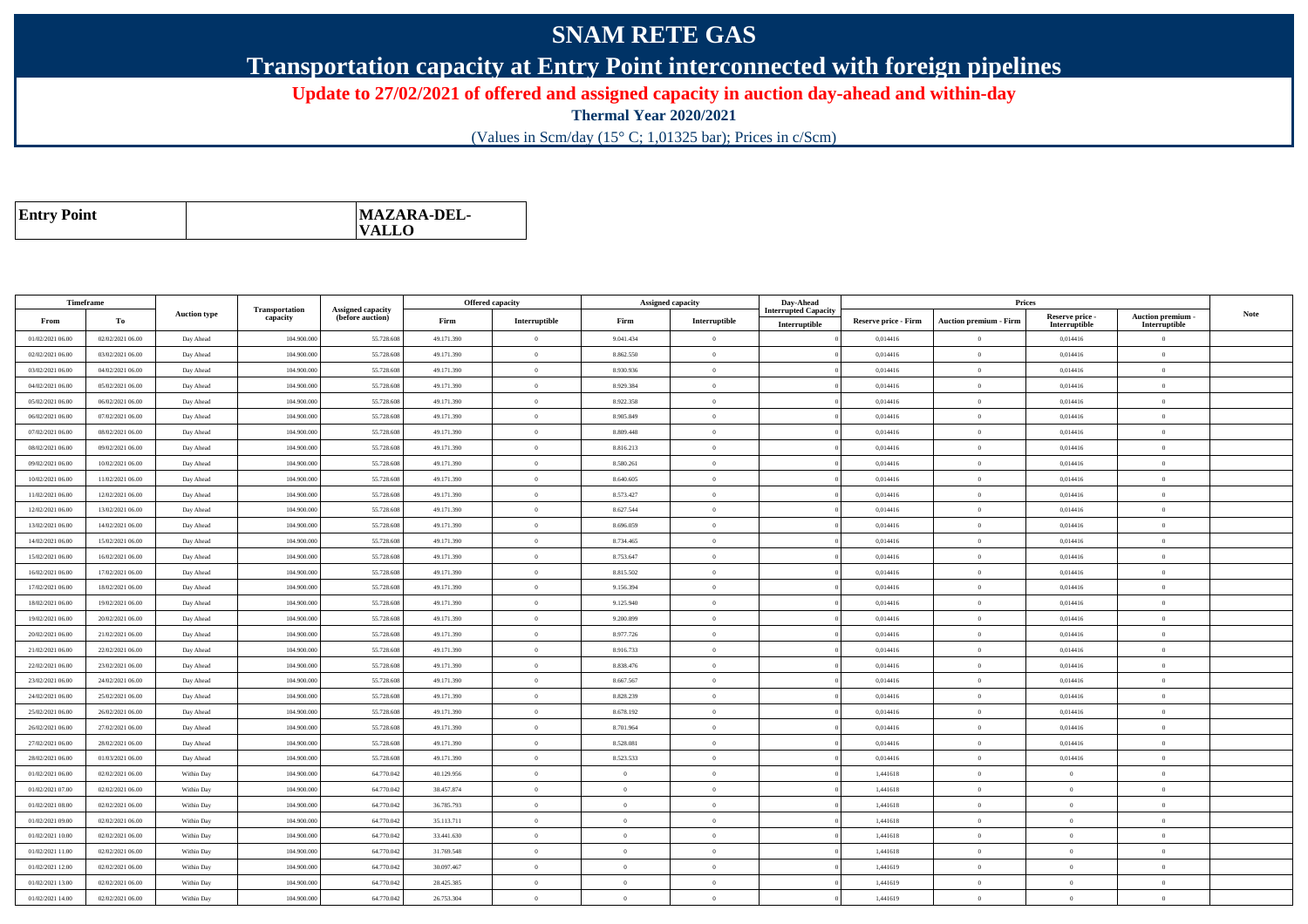| 01/02/2021 15:00                     | 02/02/2021 06:00 | Within Day | 104.900.000 | 64.770.042 | 25.081.222 | $\,$ 0         | $\overline{0}$ | $\theta$       |          | 1,441618 | $\bf{0}$                 | $\overline{0}$ | $\,0\,$        |  |
|--------------------------------------|------------------|------------|-------------|------------|------------|----------------|----------------|----------------|----------|----------|--------------------------|----------------|----------------|--|
| 01/02/2021 16:00                     | 02/02/2021 06:00 | Within Day | 104,900,000 | 64,770,043 | 23.409.141 | $\overline{0}$ | $\overline{0}$ | $\overline{0}$ |          | 1,441618 | $\overline{0}$           | $\overline{0}$ | $\theta$       |  |
| 01/02/2021 17:00                     | 02/02/2021 06:00 | Within Dav | 104.900.000 | 64.770.042 | 21.737.059 | $\mathbf{0}$   | $\overline{0}$ | $\overline{0}$ |          | 1,441618 | $\mathbf{0}$             | $\overline{0}$ | $\overline{0}$ |  |
| 01/02/2021 18:00                     | 02/02/2021 06:00 | Within Day | 104.900.000 | 64.770.042 | 20.064.978 | $\bf{0}$       | $\overline{0}$ | $\bf{0}$       |          | 1,441618 | $\bf{0}$                 | $\overline{0}$ | $\bf{0}$       |  |
| 01/02/2021 19:00                     | 02/02/2021 06:00 | Within Day | 104,900,000 | 64.770.042 | 18.392.896 | $\bf{0}$       | 258.906        | $\overline{0}$ |          | 1,441618 | $\bf{0}$                 | $\bf{0}$       | $\,0\,$        |  |
| 01/02/2021 20:00                     | 02/02/2021 06:00 | Within Dav | 104.900.000 | 65.028.947 | 16.485.446 | $\mathbf{0}$   | $\overline{0}$ | $\overline{0}$ |          | 1,441618 | $\mathbf{0}$             | $\overline{0}$ | $\overline{0}$ |  |
| 01/02/2021 21:00                     | 02/02/2021 06:00 | Within Day | 104.900.000 | 65.028.947 | 14.836.901 | $\bf{0}$       | $\overline{0}$ | $\overline{0}$ |          | 1,441618 | $\bf{0}$                 | $\overline{0}$ | $\,0\,$        |  |
| 01/02/2021 22:00                     | 02/02/2021 06:00 | Within Day | 104,900,000 | 65.028.947 | 13.188.357 | $\overline{0}$ | $\overline{0}$ | $\overline{0}$ |          | 1,441618 | $\,$ 0 $\,$              | $\overline{0}$ | $\theta$       |  |
| 01/02/2021 23:00                     | 02/02/2021 06:00 | Within Dav | 104.900.000 | 65.028.947 | 11.539.812 | $\mathbf{0}$   | $\overline{0}$ | $\overline{0}$ |          | 1,441618 | $\mathbf{0}$             | $\overline{0}$ | $\overline{0}$ |  |
| 02/02/2021 00:00                     | 02/02/2021 06:00 |            | 104.900.000 | 65.028.947 | 9.891.267  | $\bf{0}$       | $\overline{0}$ | $\overline{0}$ |          | 1,441619 | $\bf{0}$                 | $\overline{0}$ | $\,0\,$        |  |
|                                      |                  | Within Day | 104,900,000 |            |            | $\overline{0}$ | $\overline{0}$ |                |          |          |                          | $\overline{0}$ | $\theta$       |  |
| 02/02/2021 01:00<br>02/02/2021 02:00 | 02/02/2021 06:00 | Within Day |             | 65.028.947 | 8.242.723  | $\mathbf{0}$   |                | $\overline{0}$ |          | 1,441619 | $\bf{0}$<br>$\mathbf{0}$ |                | $\overline{0}$ |  |
|                                      | 02/02/2021 06:00 | Within Dav | 104.900.000 | 65.028.947 | 6.594.178  |                | $\overline{0}$ | $\overline{0}$ |          | 1,441619 |                          | $\overline{0}$ |                |  |
| 02/02/2021 03:00                     | 02/02/2021 06:00 | Within Day | 104.900.000 | 65.028.947 | 4.945.633  | $\bf{0}$       | $\overline{0}$ | $\bf{0}$       |          | 1,441619 | $\bf{0}$                 | $\overline{0}$ | $\bf{0}$       |  |
| 02/02/2021 04:00                     | 02/02/2021 06:00 | Within Day | 104.900.000 | 65.028.947 | 3.297.089  | $\bf{0}$       | $\overline{0}$ | $\overline{0}$ |          | 1,441619 | $\bf{0}$                 | $\theta$       | $\,0\,$        |  |
| 02/02/2021 05:00                     | 02/02/2021 06:00 | Within Dav | 104.900.000 | 65.028.947 | 1.648.544  | $\mathbf{0}$   | $\overline{0}$ | $\overline{0}$ |          | 1,441619 | $\mathbf{0}$             | $\overline{0}$ | $\overline{0}$ |  |
| 02/02/2021 06:00                     | 03/02/2021 06:00 | Within Day | 104.900.000 | 64.591.158 | 40.308.840 | $\bf{0}$       | $\overline{0}$ | $\overline{0}$ |          | 1,441618 | $\bf{0}$                 | $\overline{0}$ | $\,0\,$        |  |
| 02/02/2021 07:00                     | 03/02/2021 06:00 | Within Day | 104,900,000 | 64.591.158 | 38.629.305 | $\overline{0}$ | $\overline{0}$ | $\overline{0}$ |          | 1,441618 | $\,$ 0 $\,$              | $\overline{0}$ | $\theta$       |  |
| 02/02/2021 08:00                     | 03/02/2021 06:00 | Within Day | 104.900.000 | 64.591.158 | 36.949.770 | $\mathbf{0}$   | $\overline{0}$ | $\overline{0}$ |          | 1,441618 | $\mathbf{0}$             | $\overline{0}$ | $\overline{0}$ |  |
| 02/02/2021 09:00                     | 03/02/2021 06:00 | Within Day | 104.900.000 | 64.591.158 | 35.270.235 | $\bf{0}$       | $\overline{0}$ | $\overline{0}$ |          | 1,441618 | $\bf{0}$                 | $\overline{0}$ | $\,0\,$        |  |
| 02/02/2021 10:00                     | 03/02/2021 06:00 | Within Day | 104,900,000 | 64.591.158 | 33.590.700 | $\bf{0}$       | $\overline{0}$ | $\overline{0}$ |          | 1,441618 | $\bf{0}$                 | $\overline{0}$ | $\overline{0}$ |  |
| 02/02/2021 11:00                     | 03/02/2021 06:00 | Within Dav | 104.900.000 | 64.591.158 | 31.911.165 | $\mathbf{0}$   | $\overline{0}$ | $\overline{0}$ |          | 1,441618 | $\mathbf{0}$             | $\overline{0}$ | $\overline{0}$ |  |
| 02/02/2021 12:00                     | 03/02/2021 06:00 | Within Day | 104.900.000 | 64.591.158 | 30.231.630 | $\bf{0}$       | $\overline{0}$ | $\bf{0}$       |          | 1,441619 | $\bf{0}$                 | $\overline{0}$ | $\bf{0}$       |  |
| 02/02/2021 13:00                     | 03/02/2021 06:00 | Within Day | 104,900,000 | 64.591.158 | 28.552.095 | $\bf{0}$       | $\overline{0}$ | $\overline{0}$ |          | 1,441619 | $\bf{0}$                 | $\bf{0}$       | $\,0\,$        |  |
| 02/02/2021 14:00                     | 03/02/2021 06:00 | Within Dav | 104.900.000 | 64.591.158 | 26.872.560 | $\mathbf{0}$   | $\overline{0}$ | $\overline{0}$ |          | 1,441619 | $\mathbf{0}$             | $\overline{0}$ | $\theta$       |  |
| 02/02/2021 15:00                     | 03/02/2021 06:00 | Within Day | 104.900.000 | 64.591.158 | 25.193.025 | $\bf{0}$       | $\overline{0}$ | $\overline{0}$ |          | 1,441618 | $\bf{0}$                 | $\overline{0}$ | $\,0\,$        |  |
| 02/02/2021 16:00                     | 03/02/2021 06:00 | Within Day | 104,900,000 | 64.591.158 | 23.513.490 | $\overline{0}$ | $\overline{0}$ | $\overline{0}$ |          | 1,441618 | $\bf{0}$                 | $\overline{0}$ | $\overline{0}$ |  |
| 02/02/2021 17:00                     | 03/02/2021 06:00 | Within Dav | 104.900.000 | 64.591.158 | 21.833.955 | $\mathbf{0}$   | $\overline{0}$ | $\overline{0}$ |          | 1,441618 | $\mathbf{0}$             | $\overline{0}$ | $\overline{0}$ |  |
| 02/02/2021 18:00                     | 03/02/2021 06:00 | Within Day | 104.900.000 | 64.591.158 | 20.154.420 | $\bf{0}$       | $\overline{0}$ | $\overline{0}$ |          | 1,441618 | $\bf{0}$                 | $\overline{0}$ | $\,0\,$        |  |
| 02/02/2021 19:00                     | 03/02/2021 06:00 | Within Day | 104,900,000 | 64.591.158 | 18.474.885 | $\bf{0}$       | 201.514        | $\overline{0}$ |          | 1,441618 | $\bf{0}$                 | $\overline{0}$ | $\overline{0}$ |  |
| 02/02/2021 20:00                     | 03/02/2021 06:00 | Within Dav | 104.900.000 | 64.792.671 | 16.612.155 | $\mathbf{0}$   | $\overline{0}$ | $\overline{0}$ |          | 1,441618 | $\mathbf{0}$             | $\overline{0}$ | $\overline{0}$ |  |
| 02/02/2021 21:00                     | 03/02/2021 06:00 | Within Day | 104.900.000 | 64.792.671 | 14.950.940 | $\bf{0}$       | $\overline{0}$ | $\theta$       |          | 1,441618 | $\,$ 0                   | $\overline{0}$ | $\theta$       |  |
| 02/02/2021 22:00                     | 03/02/2021 06:00 | Within Day | 104.900.000 | 64.792.671 | 13.289.724 | $\bf{0}$       | $\bf{0}$       | $\overline{0}$ |          | 1,441618 | $\bf{0}$                 | $\mathbf{0}$   | $\overline{0}$ |  |
| 02/02/2021 23:00                     | 03/02/2021 06:00 | Within Dav | 104.900.000 | 64.792.671 | 11.628.509 | $\mathbf{0}$   | $\overline{0}$ | $\overline{0}$ |          | 1,441618 | $\mathbf{0}$             | $\overline{0}$ | $\overline{0}$ |  |
| 03/02/2021 00:00                     | 03/02/2021 06:00 | Within Day | 104.900.000 | 64.792.671 | 9.967.293  | $\bf{0}$       | $\overline{0}$ | $\theta$       |          | 1,441619 | $\,$ 0                   | $\overline{0}$ | $\theta$       |  |
| 03/02/2021 01:00                     | 03/02/2021 06:00 | Within Day | 104,900,000 | 64.792.671 | 8.306.077  | $\bf{0}$       | $\overline{0}$ | $\overline{0}$ |          | 1,441619 | $\bf{0}$                 | $\overline{0}$ | $\overline{0}$ |  |
| 03/02/2021 02:00                     | 03/02/2021 06:00 | Within Day | 104.900.000 | 64.792.671 | 6.644.862  | $\mathbf{0}$   | $\overline{0}$ | $\overline{0}$ |          | 1,441619 | $\mathbf{0}$             | $\overline{0}$ | $\overline{0}$ |  |
| 03/02/2021 03:00                     | 03/02/2021 06:00 | Within Day | 104.900.000 | 64.792.671 | 4.983.646  | $\bf{0}$       | $\overline{0}$ | $\theta$       |          | 1,441619 | $\,$ 0                   | $\overline{0}$ | $\theta$       |  |
| 03/02/2021 04:00                     | 03/02/2021 06:00 | Within Day | 104,900,000 | 64.792.671 | 3.322.431  | $\bf{0}$       | $\bf{0}$       | $\overline{0}$ |          | 1,441619 | $\bf{0}$                 | $\mathbf{0}$   | $\overline{0}$ |  |
| 03/02/2021 05:00                     | 03/02/2021 06:00 | Within Dav | 104.900.000 | 64.792.671 | 1.661.215  | $\mathbf{0}$   | $\overline{0}$ | $\overline{0}$ |          | 1,441619 | $\mathbf{0}$             | $\overline{0}$ | $\overline{0}$ |  |
| 03/02/2021 06:00                     | 04/02/2021 06:00 | Within Day | 104.900.000 | 64.659.544 | 40.240.454 | $\,0\,$        | $\overline{0}$ | $\theta$       |          | 1,441618 | $\,$ 0                   | $\overline{0}$ | $\theta$       |  |
| 03/02/2021 07:00                     | 04/02/2021 06:00 | Within Day | 104,900,000 | 64.659.544 | 38.563.769 | $\bf{0}$       | $\bf{0}$       | $\overline{0}$ |          | 1,441618 | $\bf{0}$                 | $\overline{0}$ | $\bf{0}$       |  |
| 03/02/2021 08:00                     | 04/02/2021 06:00 | Within Dav | 104.900.000 | 64.659.544 | 36.887.083 | $\mathbf{0}$   | $\overline{0}$ | $\overline{0}$ |          | 1,441618 | $\mathbf{0}$             | $\overline{0}$ | $\overline{0}$ |  |
| 03/02/2021 09:00                     | 04/02/2021 06:00 | Within Day | 104.900.000 | 64.659.544 | 35.210.397 | $\bf{0}$       | $\overline{0}$ | $\theta$       |          | 1,441618 | $\,$ 0                   | $\overline{0}$ | $\theta$       |  |
| 03/02/2021 10:00                     | 04/02/2021 06:00 | Within Day | 104,900,000 | 64.659.544 | 33.533.712 | $\bf{0}$       | $\overline{0}$ | $\overline{0}$ |          | 1,441618 | $\,$ 0 $\,$              | $\overline{0}$ | $\bf{0}$       |  |
| 03/02/2021 11:00                     | 04/02/2021 06:00 | Within Day | 104.900.000 | 64.659.544 | 31.857.026 | $\bf{0}$       | $\overline{0}$ |                |          | 1,441618 | $\overline{0}$           | $\theta$       | $\theta$       |  |
| 03/02/2021 12:00                     | 04/02/2021 06:00 | Within Day | 104.900.000 | 64.659.544 | 30.180.341 | $\,0\,$        | $\overline{0}$ | $\theta$       |          | 1,441619 | $\,$ 0 $\,$              | $\overline{0}$ | $\theta$       |  |
| 03/02/2021 13:00                     | 04/02/2021 06:00 | Within Day | 104.900.000 | 64.659.544 | 28.503.655 | $\overline{0}$ | $\overline{0}$ | $\overline{0}$ |          | 1,441619 | $\overline{0}$           | $\overline{0}$ | $\overline{0}$ |  |
| 03/02/2021 14:00                     | 04/02/2021 06:00 | Within Day | 104.900.000 | 64.659.544 | 26.826.969 | $\bf{0}$       | $\overline{0}$ | $\overline{0}$ |          | 1,441619 | $\overline{0}$           | $\bf{0}$       | $\mathbf{0}$   |  |
| 03/02/2021 15:00                     | 04/02/2021 06:00 | Within Day | 104.900.000 | 64.659.544 | 25.150.284 | $\bf{0}$       | $\overline{0}$ | $\overline{0}$ | $\theta$ | 1,441618 | $\,$ 0 $\,$              | $\mathbf{0}$   | $\,$ 0 $\,$    |  |
| 03/02/2021 16:00                     | 04/02/2021 06:00 | Within Day | 104.900.000 | 64.659.544 | 23.473.598 | $\bf{0}$       | $\overline{0}$ | $\overline{0}$ |          | 1,441618 | $\,$ 0 $\,$              | $\overline{0}$ | $\overline{0}$ |  |
| 03/02/2021 17:00                     | 04/02/2021 06:00 | Within Day | 104.900.000 | 64.659.544 | 21.796.913 | $\bf{0}$       | $\overline{0}$ | $\overline{0}$ |          | 1,441618 | $\mathbf{0}$             | $\overline{0}$ | $\overline{0}$ |  |
|                                      |                  |            |             |            |            |                |                |                |          |          |                          |                |                |  |
| 03/02/2021 18:00                     | 04/02/2021 06:00 | Within Day | 104.900.000 | 64.659.544 | 20.120.227 | $\,0\,$        | $\overline{0}$ | $\overline{0}$ | $\theta$ | 1,441618 | $\,$ 0 $\,$              | $\overline{0}$ | $\overline{0}$ |  |
| 03/02/2021 19:00                     | 04/02/2021 06:00 | Within Day | 104,900,000 | 64.659.544 | 18.443.541 | $\bf{0}$       | 203.489        | $\overline{0}$ |          | 1,441618 | $\overline{0}$           | $\overline{0}$ | $\overline{0}$ |  |
| 03/02/2021 20:00                     | 04/02/2021 06:00 | Within Day | 104.900.000 | 64.863.033 | 16.581.865 | $\bf{0}$       | $\overline{0}$ | $\overline{0}$ |          | 1,441618 | $\mathbf{0}$             | $\overline{0}$ | $\mathbf{0}$   |  |
| 03/02/2021 21:00                     | 04/02/2021 06:00 | Within Day | 104.900.000 | 64.863.033 | 14.923.679 | $\,0\,$        | $\overline{0}$ | $\overline{0}$ |          | 1,441618 | $\,$ 0 $\,$              | $\overline{0}$ | $\overline{0}$ |  |
| 03/02/2021 22:00                     | 04/02/2021 06:00 | Within Day | 104,900,000 | 64.863.033 | 13.265.492 | $\bf{0}$       | $\overline{0}$ | $\overline{0}$ |          | 1,441618 | $\bf{0}$                 | $\mathbf{0}$   | $\overline{0}$ |  |
| 03/02/2021 23:00                     | 04/02/2021 06:00 | Within Day | 104.900.000 | 64.863.033 | 11.607.306 | $\mathbf{0}$   | $\overline{0}$ | $\overline{0}$ |          | 1,441618 | $\mathbf{0}$             | $\overline{0}$ | $\overline{0}$ |  |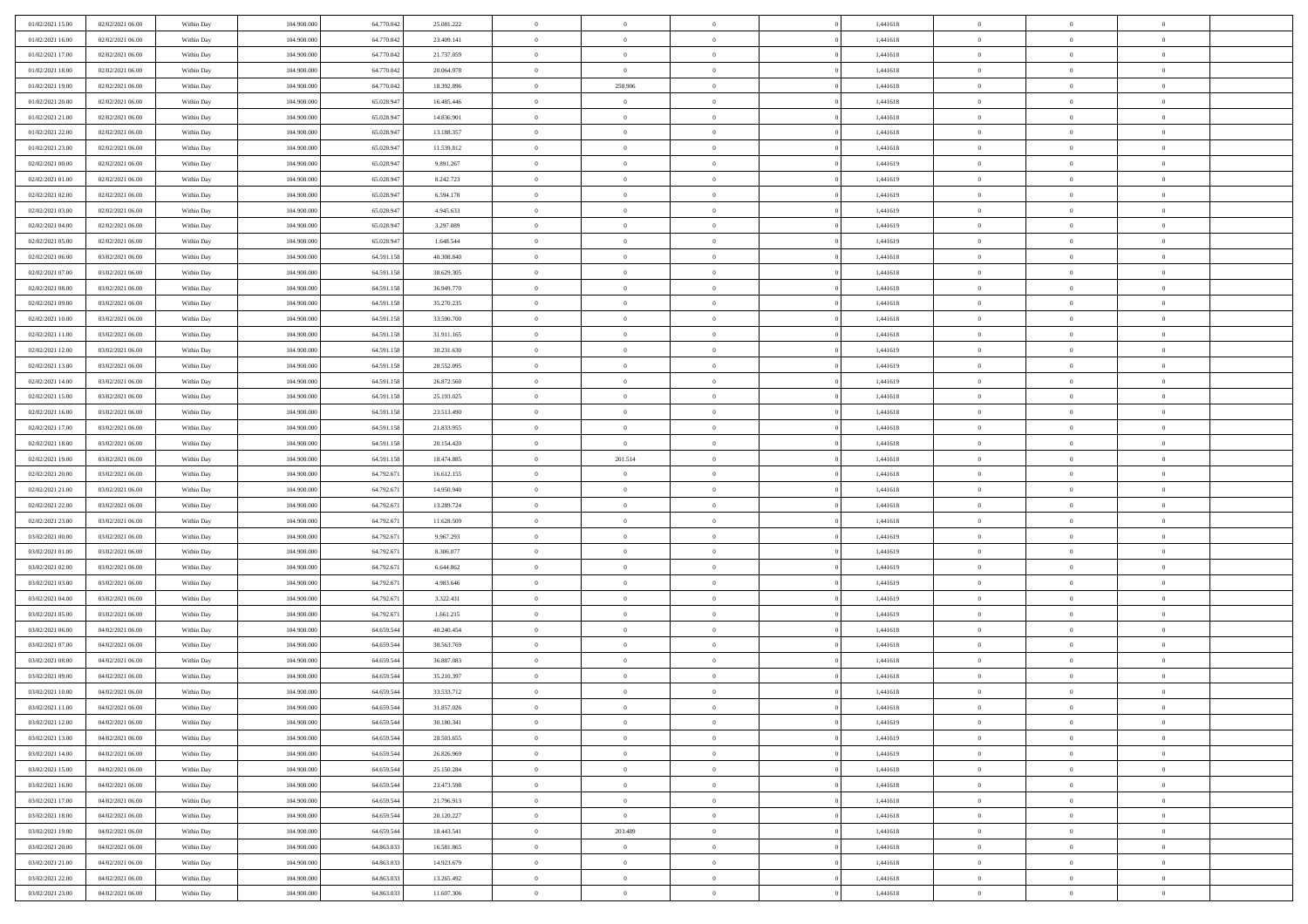| 04/02/2021 00:00 | 04/02/2021 06:00 | Within Day | 104.900.000 | 64.863.033 | 9.949.119  | $\,$ 0                   | $\overline{0}$ | $\theta$       |          | 1,441619 | $\bf{0}$                 | $\overline{0}$ | $\,0\,$                          |  |
|------------------|------------------|------------|-------------|------------|------------|--------------------------|----------------|----------------|----------|----------|--------------------------|----------------|----------------------------------|--|
| 04/02/2021 01:00 | 04/02/2021 06:00 | Within Day | 104,900,000 | 64.863.03  | 8.290.932  | $\overline{0}$           | $\overline{0}$ | $\overline{0}$ |          | 1,441619 | $\overline{0}$           | $\overline{0}$ | $\theta$                         |  |
| 04/02/2021 02:00 | 04/02/2021 06:00 | Within Dav | 104.900.000 | 64.863.033 | 6.632.746  | $\mathbf{0}$             | $\overline{0}$ | $\overline{0}$ |          | 1,441619 | $\mathbf{0}$             | $\overline{0}$ | $\overline{0}$                   |  |
| 04/02/2021 03:00 | 04/02/2021 06:00 | Within Day | 104.900.000 | 64.863.033 | 4.974.559  | $\bf{0}$                 | $\overline{0}$ | $\bf{0}$       |          | 1,441619 | $\bf{0}$                 | $\overline{0}$ | $\,0\,$                          |  |
| 04/02/2021 04:00 | 04/02/2021 06:00 | Within Day | 104,900,000 | 64.863.033 | 3.316.373  | $\bf{0}$                 | $\overline{0}$ | $\overline{0}$ |          | 1,441619 | $\bf{0}$                 | $\bf{0}$       | $\,0\,$                          |  |
| 04/02/2021 05:00 | 04/02/2021 06:00 | Within Dav | 104.900.000 | 64.863.033 | 1.658.186  | $\mathbf{0}$             | $\overline{0}$ | $\overline{0}$ |          | 1,441619 | $\mathbf{0}$             | $\overline{0}$ | $\theta$                         |  |
|                  |                  |            |             |            |            | $\bf{0}$                 |                | $\overline{0}$ |          |          | $\bf{0}$                 | $\overline{0}$ | $\,0\,$                          |  |
| 04/02/2021 06:00 | 05/02/2021 06:00 | Within Day | 104.900.000 | 64.657.992 | 40.242.006 |                          | $\overline{0}$ |                |          | 1,441618 |                          |                |                                  |  |
| 04/02/2021 07:00 | 05/02/2021 06:00 | Within Day | 104,900,000 | 64.657.992 | 38.565.256 | $\theta$                 | $\overline{0}$ | $\overline{0}$ |          | 1,441618 | $\,$ 0 $\,$              | $\overline{0}$ | $\theta$                         |  |
| 04/02/2021 08:00 | 05/02/2021 06:00 | Within Dav | 104.900.000 | 64.657.992 | 36.888.506 | $\mathbf{0}$             | $\overline{0}$ | $\overline{0}$ |          | 1,441618 | $\mathbf{0}$             | $\overline{0}$ | $\overline{0}$                   |  |
| 04/02/2021 09:00 | 05/02/2021 06:00 | Within Day | 104.900.000 | 64.657.992 | 35.211.755 | $\bf{0}$                 | $\overline{0}$ | $\theta$       |          | 1,441618 | $\bf{0}$                 | $\overline{0}$ | $\,0\,$                          |  |
| 04/02/2021 10:00 | 05/02/2021 06:00 | Within Day | 104,900,000 | 64.657.992 | 33.535.005 | $\overline{0}$           | $\overline{0}$ | $\overline{0}$ |          | 1,441618 | $\bf{0}$                 | $\mathbf{0}$   | $\theta$                         |  |
| 04/02/2021 11:00 | 05/02/2021 06:00 | Within Dav | 104.900.000 | 64.657.992 | 31.858.255 | $\mathbf{0}$             | $\overline{0}$ | $\overline{0}$ |          | 1,441618 | $\mathbf{0}$             | $\overline{0}$ | $\overline{0}$                   |  |
| 04/02/2021 12:00 | 05/02/2021 06:00 | Within Day | 104.900.000 | 64.657.992 | 30.181.504 | $\bf{0}$                 | $\overline{0}$ | $\bf{0}$       |          | 1,441619 | $\bf{0}$                 | $\overline{0}$ | $\,0\,$                          |  |
| 04/02/2021 13:00 | 05/02/2021 06:00 | Within Day | 104.900.000 | 64.657.992 | 28.504.754 | $\bf{0}$                 | $\overline{0}$ | $\overline{0}$ |          | 1,441619 | $\bf{0}$                 | $\theta$       | $\,0\,$                          |  |
| 04/02/2021 14:00 | 05/02/2021 06:00 | Within Dav | 104.900.000 | 64.657.992 | 26.828.004 | $\mathbf{0}$             | $\overline{0}$ | $\overline{0}$ |          | 1,441619 | $\mathbf{0}$             | $\overline{0}$ | $\overline{0}$                   |  |
| 04/02/2021 15:00 | 05/02/2021 06:00 | Within Day | 104.900.000 | 64.657.992 | 25.151.254 | $\bf{0}$                 | $\overline{0}$ | $\overline{0}$ |          | 1,441618 | $\bf{0}$                 | $\overline{0}$ | $\,0\,$                          |  |
| 04/02/2021 16:00 | 05/02/2021 06:00 | Within Day | 104,900,000 | 64.657.992 | 23.474.503 | $\overline{0}$           | $\overline{0}$ | $\overline{0}$ |          | 1,441618 | $\,$ 0 $\,$              | $\overline{0}$ | $\theta$                         |  |
| 04/02/2021 17:00 | 05/02/2021 06:00 | Within Day | 104.900.000 | 64.657.992 | 21.797.753 | $\mathbf{0}$             | $\overline{0}$ | $\overline{0}$ |          | 1,441618 | $\mathbf{0}$             | $\overline{0}$ | $\overline{0}$                   |  |
| 04/02/2021 18:00 | 05/02/2021 06:00 | Within Day | 104.900.000 | 64.657.992 | 20.121.003 | $\bf{0}$                 | $\bf{0}$       | $\overline{0}$ |          | 1,441618 | $\bf{0}$                 | $\overline{0}$ | $\,0\,$                          |  |
| 04/02/2021 19:00 | 05/02/2021 06:00 | Within Day | 104,900,000 | 64.657.992 | 18.444.253 | $\overline{0}$           | $\overline{0}$ | $\overline{0}$ |          | 1,441618 | $\bf{0}$                 | $\overline{0}$ | $\overline{0}$                   |  |
| 04/02/2021 20:00 | 05/02/2021 06:00 | Within Dav | 104.900.000 | 64.657.992 | 16.767.502 | $\mathbf{0}$             | 202.951        | $\overline{0}$ |          | 1,441618 | $\mathbf{0}$             | $\overline{0}$ | $\overline{0}$                   |  |
| 04/02/2021 21:00 | 05/02/2021 06:00 | Within Day | 104.900.000 | 64.860.942 | 14.908.097 | $\bf{0}$                 | $\overline{0}$ | $\bf{0}$       |          | 1,441618 | $\bf{0}$                 | $\overline{0}$ | $\bf{0}$                         |  |
| 04/02/2021 22:00 | 05/02/2021 06:00 | Within Day | 104,900,000 | 64.860.942 | 13.251.641 | $\bf{0}$                 | $\bf{0}$       | $\overline{0}$ |          | 1,441618 | $\bf{0}$                 | $\bf{0}$       | $\,0\,$                          |  |
| 04/02/2021 23:00 | 05/02/2021 06:00 | Within Dav | 104.900.000 | 64.860.942 | 11.595.186 | $\mathbf{0}$             | $\overline{0}$ | $\overline{0}$ |          | 1,441618 | $\mathbf{0}$             | $\overline{0}$ | $\theta$                         |  |
| 05/02/2021 00:00 | 05/02/2021 06:00 | Within Day | 104.900.000 | 64.860.942 | 9.938.731  | $\bf{0}$                 | $\bf{0}$       | $\overline{0}$ |          | 1,441619 | $\bf{0}$                 | $\overline{0}$ | $\,0\,$                          |  |
| 05/02/2021 01:00 | 05/02/2021 06:00 | Within Day | 104,900,000 | 64.860.942 | 8.282.276  | $\overline{0}$           | $\overline{0}$ | $\overline{0}$ |          | 1,441619 | $\bf{0}$                 | $\overline{0}$ | $\overline{0}$                   |  |
| 05/02/2021 02:00 | 05/02/2021 06:00 | Within Dav | 104.900.000 | 64.860.942 | 6.625.820  | $\mathbf{0}$             | $\overline{0}$ | $\overline{0}$ |          | 1,441619 | $\mathbf{0}$             | $\overline{0}$ | $\overline{0}$                   |  |
| 05/02/2021 03:00 | 05/02/2021 06:00 |            | 104.900.000 | 64.860.942 | 4.969.365  | $\bf{0}$                 | $\bf{0}$       | $\overline{0}$ |          | 1,441619 | $\bf{0}$                 | $\overline{0}$ | $\,0\,$                          |  |
|                  |                  | Within Day | 104,900,000 | 64.860.942 |            |                          |                |                |          |          |                          |                |                                  |  |
| 05/02/2021 04:00 | 05/02/2021 06:00 | Within Day |             |            | 3.312.910  | $\bf{0}$<br>$\mathbf{0}$ | $\bf{0}$       | $\overline{0}$ |          | 1,441619 | $\bf{0}$<br>$\mathbf{0}$ | $\overline{0}$ | $\overline{0}$<br>$\overline{0}$ |  |
| 05/02/2021 05:00 | 05/02/2021 06:00 | Within Dav | 104.900.000 | 64.860.942 | 1.656.455  |                          | $\overline{0}$ | $\overline{0}$ |          | 1,441619 |                          | $\overline{0}$ |                                  |  |
| 05/02/2021 06:00 | 06/02/2021 06:00 | Within Day | 104.900.000 | 64.650.966 | 40.249.032 | $\bf{0}$                 | $\overline{0}$ | $\theta$       |          | 1,441618 | $\,$ 0                   | $\overline{0}$ | $\theta$                         |  |
| 05/02/2021 07:00 | 06/02/2021 06:00 | Within Day | 104.900.000 | 64.650.966 | 38.571.989 | $\bf{0}$                 | $\bf{0}$       | $\overline{0}$ |          | 1,441618 | $\bf{0}$                 | $\mathbf{0}$   | $\bf{0}$                         |  |
| 05/02/2021 08:00 | 06/02/2021 06:00 | Within Dav | 104.900.000 | 64.650.966 | 36.894.946 | $\mathbf{0}$             | $\overline{0}$ | $\overline{0}$ |          | 1,441618 | $\mathbf{0}$             | $\overline{0}$ | $\overline{0}$                   |  |
| 05/02/2021 09:00 | 06/02/2021 06:00 | Within Day | 104.900.000 | 64.650.966 | 35.217.903 | $\bf{0}$                 | $\overline{0}$ | $\theta$       |          | 1,441618 | $\,$ 0                   | $\overline{0}$ | $\theta$                         |  |
| 05/02/2021 10:00 | 06/02/2021 06:00 | Within Day | 104,900,000 | 64.650.966 | 33.540.860 | $\bf{0}$                 | $\overline{0}$ | $\overline{0}$ |          | 1,441618 | $\bf{0}$                 | $\overline{0}$ | $\overline{0}$                   |  |
| 05/02/2021 11:00 | 06/02/2021 06:00 | Within Day | 104.900.000 | 64.650.966 | 31.863.817 | $\mathbf{0}$             | $\overline{0}$ | $\overline{0}$ |          | 1,441618 | $\mathbf{0}$             | $\overline{0}$ | $\overline{0}$                   |  |
| 05/02/2021 12:00 | 06/02/2021 06:00 | Within Day | 104.900.000 | 64.650.966 | 30.186.774 | $\bf{0}$                 | $\overline{0}$ | $\theta$       |          | 1,441619 | $\,$ 0                   | $\overline{0}$ | $\theta$                         |  |
| 05/02/2021 13:00 | 06/02/2021 06:00 | Within Day | 104,900,000 | 64.650.966 | 28.509.731 | $\bf{0}$                 | $\bf{0}$       | $\overline{0}$ |          | 1,441619 | $\bf{0}$                 | $\mathbf{0}$   | $\bf{0}$                         |  |
| 05/02/2021 14:00 | 06/02/2021 06:00 | Within Dav | 104.900.000 | 64.650.966 | 26.832.688 | $\mathbf{0}$             | $\overline{0}$ | $\overline{0}$ |          | 1,441619 | $\mathbf{0}$             | $\overline{0}$ | $\overline{0}$                   |  |
| 05/02/2021 15:00 | 06/02/2021 06:00 | Within Day | 104.900.000 | 64.650.966 | 25.155.645 | $\bf{0}$                 | $\overline{0}$ | $\theta$       |          | 1,441618 | $\,$ 0                   | $\overline{0}$ | $\theta$                         |  |
| 05/02/2021 16:00 | 06/02/2021 06:00 | Within Day | 104,900,000 | 64.650.966 | 23.478.602 | $\bf{0}$                 | $\overline{0}$ | $\overline{0}$ |          | 1,441618 | $\bf{0}$                 | $\overline{0}$ | $\bf{0}$                         |  |
| 05/02/2021 17:00 | 06/02/2021 06:00 | Within Dav | 104.900.000 | 64.650.966 | 21.801.559 | $\mathbf{0}$             | $\overline{0}$ | $\overline{0}$ |          | 1,441618 | $\mathbf{0}$             | $\overline{0}$ | $\overline{0}$                   |  |
| 05/02/2021 18:00 | 06/02/2021 06:00 | Within Day | 104.900.000 | 64.650.966 | 20.124.516 | $\bf{0}$                 | $\overline{0}$ | $\theta$       |          | 1,441618 | $\,$ 0                   | $\overline{0}$ | $\theta$                         |  |
| 05/02/2021 19:00 | 06/02/2021 06:00 | Within Day | 104,900,000 | 64.650.966 | 18.447.473 | $\bf{0}$                 | 201.514        | $\overline{0}$ |          | 1,441618 | $\,$ 0 $\,$              | $\overline{0}$ | $\bf{0}$                         |  |
| 05/02/2021 20:00 | 06/02/2021 06:00 | Within Day | 104.900.000 | 64.852.479 | 16.587.235 | $\bf{0}$                 | $\overline{0}$ | $\Omega$       |          | 1,441618 | $\overline{0}$           | $\theta$       | $\theta$                         |  |
| 05/02/2021 21:00 | 06/02/2021 06:00 | Within Day | 104.900.000 | 64.852.479 | 14.928.512 | $\,0\,$                  | $\overline{0}$ | $\theta$       |          | 1,441618 | $\,$ 0 $\,$              | $\overline{0}$ | $\theta$                         |  |
| 05/02/2021 22:00 | 06/02/2021 06:00 | Within Day | 104.900.000 | 64.852.479 | 13.269.788 | $\overline{0}$           | $\overline{0}$ | $\overline{0}$ |          | 1,441618 | $\overline{0}$           | $\overline{0}$ | $\overline{0}$                   |  |
| 05/02/2021 23:00 | 06/02/2021 06:00 | Within Day | 104.900.000 | 64.852.479 | 11.611.065 | $\bf{0}$                 | $\overline{0}$ | $\overline{0}$ |          | 1,441618 | $\overline{0}$           | $\bf{0}$       | $\mathbf{0}$                     |  |
| 06/02/2021 00:00 | 06/02/2021 06:00 | Within Day | 104.900.000 | 64.852.479 | 9.952.341  | $\bf{0}$                 | $\overline{0}$ | $\overline{0}$ | $\theta$ | 1,441619 | $\,$ 0 $\,$              | $\bf{0}$       | $\,$ 0 $\,$                      |  |
| 06/02/2021 01:00 | 06/02/2021 06:00 | Within Day | 104,900,000 | 64.852.479 | 8.293.617  | $\bf{0}$                 | $\overline{0}$ | $\overline{0}$ |          | 1,441619 | $\,$ 0 $\,$              | $\overline{0}$ | $\overline{0}$                   |  |
| 06/02/2021 02:00 | 06/02/2021 06:00 | Within Day | 104.900.000 | 64.852.479 | 6.634.894  | $\bf{0}$                 | $\overline{0}$ | $\overline{0}$ |          | 1,441619 | $\mathbf{0}$             | $\overline{0}$ | $\overline{0}$                   |  |
| 06/02/2021 03:00 | 06/02/2021 06:00 | Within Day | 104.900.000 | 64.852.479 | 4.976.170  | $\,0\,$                  | $\overline{0}$ | $\overline{0}$ | $\theta$ | 1,441619 | $\,$ 0 $\,$              | $\overline{0}$ | $\overline{0}$                   |  |
| 06/02/2021 04:00 | 06/02/2021 06:00 | Within Day | 104,900,000 | 64.852.479 | 3.317.447  | $\bf{0}$                 | $\overline{0}$ | $\overline{0}$ |          | 1,441619 | $\overline{0}$           | $\overline{0}$ | $\overline{0}$                   |  |
| 06/02/2021 05:00 | 06/02/2021 06:00 | Within Day | 104.900.000 | 64.852.479 | 1.658.723  | $\bf{0}$                 | $\overline{0}$ | $\overline{0}$ |          | 1,441619 | $\mathbf{0}$             | $\overline{0}$ | $\mathbf{0}$                     |  |
| 06/02/2021 06:00 | 07/02/2021 06:00 | Within Day | 104.900.000 | 64.634.457 | 40.265.541 | $\,0\,$                  | $\overline{0}$ | $\overline{0}$ |          | 1,441618 | $\,$ 0 $\,$              | $\overline{0}$ | $\theta$                         |  |
| 06/02/2021 07:00 | 07/02/2021 06:00 | Within Day | 104,900,000 | 64.634.457 | 38.587.810 | $\bf{0}$                 | $\overline{0}$ | $\overline{0}$ |          | 1,441618 | $\mathbf 0$              | $\mathbf{0}$   | $\overline{0}$                   |  |
| 06/02/2021 08:00 | 07/02/2021 06:00 | Within Day | 104.900.000 | 64.634.457 | 36.910.079 | $\mathbf{0}$             | $\overline{0}$ | $\overline{0}$ |          | 1,441618 | $\mathbf{0}$             | $\overline{0}$ | $\overline{0}$                   |  |
|                  |                  |            |             |            |            |                          |                |                |          |          |                          |                |                                  |  |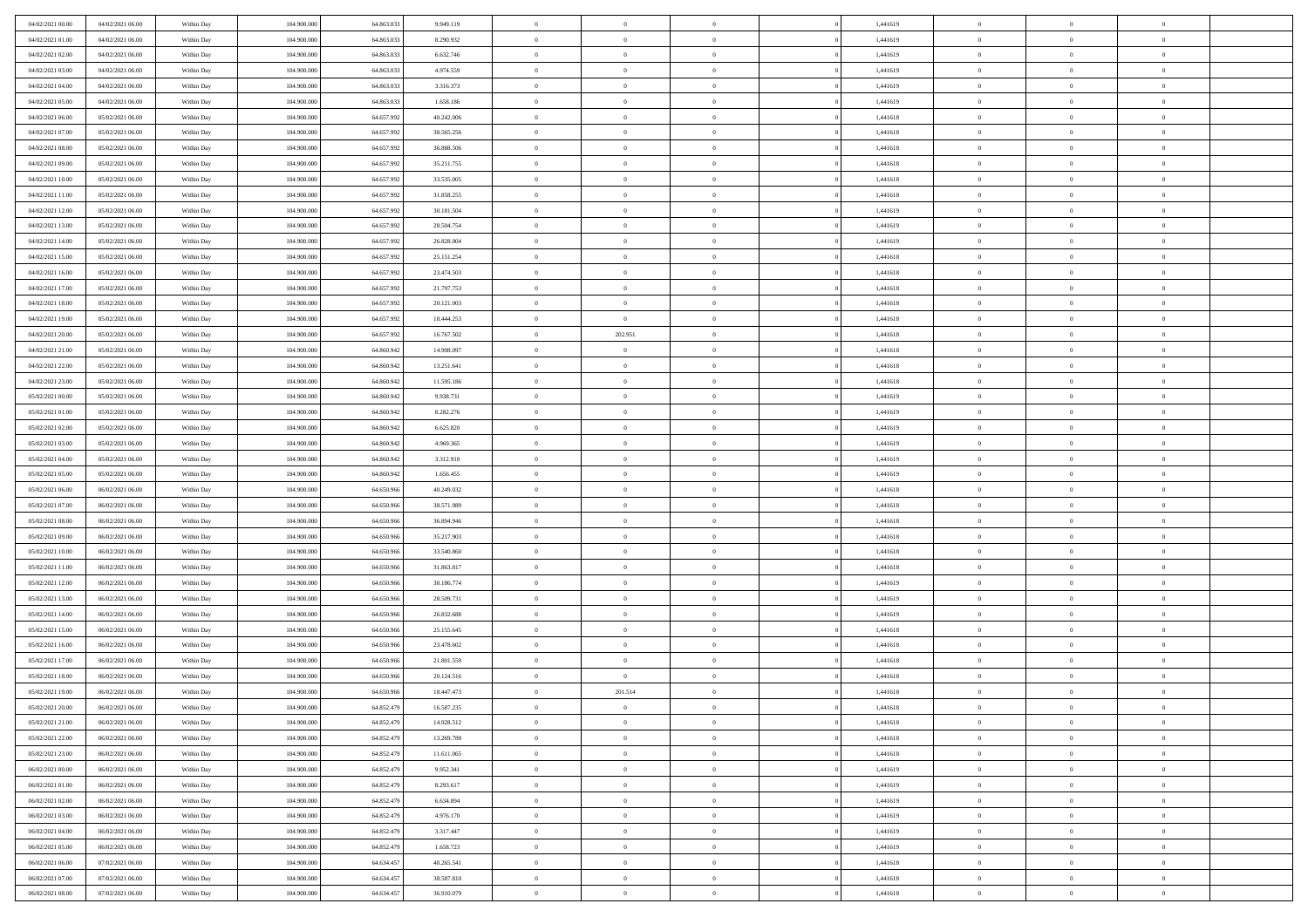| 06/02/2021 09:00                     | 07/02/2021 06:00 | Within Day               | 104.900.000 | 64.634.457 | 35.232.348 | $\,$ 0         | $\overline{0}$ | $\theta$                         |          | 1,441618             | $\bf{0}$       | $\overline{0}$ | $\,0\,$        |  |
|--------------------------------------|------------------|--------------------------|-------------|------------|------------|----------------|----------------|----------------------------------|----------|----------------------|----------------|----------------|----------------|--|
| 06/02/2021 10:00                     | 07/02/2021 06:00 | Within Day               | 104,900,000 | 64.634.45  | 33.554.618 | $\overline{0}$ | $\overline{0}$ | $\overline{0}$                   |          | 1,441618             | $\overline{0}$ | $\overline{0}$ | $\theta$       |  |
| 06/02/2021 11:00                     | 07/02/2021 06:00 | Within Dav               | 104.900.000 | 64.634.457 | 31.876.887 | $\mathbf{0}$   | $\overline{0}$ | $\overline{0}$                   |          | 1,441618             | $\mathbf{0}$   | $\overline{0}$ | $\overline{0}$ |  |
| 06/02/2021 12:00                     | 07/02/2021 06:00 | Within Day               | 104.900.000 | 64.634.457 | 30.199.156 | $\bf{0}$       | $\overline{0}$ | $\bf{0}$                         |          | 1,441619             | $\bf{0}$       | $\overline{0}$ | $\bf{0}$       |  |
| 06/02/2021 13:00                     | 07/02/2021 06:00 | Within Day               | 104,900,000 | 64.634.457 | 28.521.425 | $\bf{0}$       | $\overline{0}$ | $\overline{0}$                   |          | 1,441619             | $\bf{0}$       | $\bf{0}$       | $\,0\,$        |  |
| 06/02/2021 14:00                     | 07/02/2021 06:00 | Within Dav               | 104.900.000 | 64.634.457 | 26.843.694 | $\mathbf{0}$   | $\overline{0}$ | $\overline{0}$                   |          | 1,441619             | $\mathbf{0}$   | $\overline{0}$ | $\theta$       |  |
| 06/02/2021 15:00                     | 07/02/2021 06:00 | Within Day               | 104.900.000 | 64.634.457 | 25.165.963 | $\bf{0}$       | $\overline{0}$ | $\overline{0}$                   |          | 1,441618             | $\bf{0}$       | $\overline{0}$ | $\,0\,$        |  |
| 06/02/2021 16:00                     | 07/02/2021 06:00 | Within Day               | 104,900,000 | 64.634.457 | 23.488.232 | $\overline{0}$ | $\overline{0}$ | $\overline{0}$                   |          | 1,441618             | $\,$ 0 $\,$    | $\overline{0}$ | $\theta$       |  |
| 06/02/2021 17:00                     | 07/02/2021 06:00 | Within Dav               | 104.900.000 | 64.634.457 | 21.810.501 | $\mathbf{0}$   | $\overline{0}$ | $\overline{0}$                   |          | 1,441618             | $\mathbf{0}$   | $\overline{0}$ | $\overline{0}$ |  |
| 06/02/2021 18:00                     | 07/02/2021 06:00 | Within Day               | 104.900.000 | 64.634.457 | 20.132.770 | $\bf{0}$       | $\bf{0}$       | $\theta$                         |          | 1,441618             | $\bf{0}$       | $\overline{0}$ | $\,0\,$        |  |
| 06/02/2021 19:00                     | 07/02/2021 06:00 |                          | 104,900,000 | 64.634.457 | 18.455.039 | $\overline{0}$ | 198.550        | $\overline{0}$                   |          | 1,441618             | $\bf{0}$       | $\mathbf{0}$   | $\theta$       |  |
| 06/02/2021 20:00                     | 07/02/2021 06:00 | Within Day<br>Within Dav | 104.900.000 | 64.833.007 | 16.596.808 | $\mathbf{0}$   | $\overline{0}$ | $\overline{0}$                   |          | 1,441618             | $\mathbf{0}$   | $\overline{0}$ | $\overline{0}$ |  |
| 06/02/2021 21:00                     | 07/02/2021 06:00 | Within Day               | 104.900.000 | 64.833.007 | 14.937.127 | $\bf{0}$       | $\overline{0}$ | $\bf{0}$                         |          | 1,441618             | $\bf{0}$       | $\overline{0}$ | $\overline{0}$ |  |
|                                      | 07/02/2021 06:00 |                          | 104.900.000 | 64.833.007 | 13.277.447 | $\bf{0}$       | $\overline{0}$ | $\overline{0}$                   |          |                      | $\bf{0}$       | $\theta$       | $\,0\,$        |  |
| 06/02/2021 22:00<br>06/02/2021 23:00 | 07/02/2021 06:00 | Within Day<br>Within Dav | 104.900.000 | 64.833.007 | 11.617.766 | $\overline{0}$ | $\overline{0}$ |                                  |          | 1,441618<br>1,441618 | $\mathbf{0}$   | $\overline{0}$ | $\overline{0}$ |  |
|                                      |                  |                          |             |            |            |                |                | $\overline{0}$<br>$\overline{0}$ |          |                      |                | $\overline{0}$ |                |  |
| 07/02/2021 00:00                     | 07/02/2021 06:00 | Within Day               | 104.900.000 | 64.833.007 | 9.958.085  | $\bf{0}$       | $\bf{0}$       |                                  |          | 1,441619             | $\bf{0}$       | $\overline{0}$ | $\,0\,$        |  |
| 07/02/2021 01:00                     | 07/02/2021 06:00 | Within Day               | 104,900,000 | 64.833.007 | 8.298.404  | $\overline{0}$ | $\overline{0}$ | $\overline{0}$                   |          | 1,441619             | $\bf{0}$       |                | $\theta$       |  |
| 07/02/2021 02:00                     | 07/02/2021 06:00 | Within Day               | 104.900.000 | 64.833.007 | 6.638.723  | $\mathbf{0}$   | $\overline{0}$ | $\overline{0}$                   |          | 1,441619             | $\mathbf{0}$   | $\overline{0}$ | $\overline{0}$ |  |
| 07/02/2021 03:00                     | 07/02/2021 06:00 | Within Day               | 104.900.000 | 64.833.007 | 4.979.042  | $\bf{0}$       | $\bf{0}$       | $\overline{0}$                   |          | 1,441619             | $\bf{0}$       | $\overline{0}$ | $\,0\,$        |  |
| 07/02/2021 04:00                     | 07/02/2021 06:00 | Within Day               | 104,900,000 | 64.833.007 | 3.319.361  | $\overline{0}$ | $\overline{0}$ | $\overline{0}$                   |          | 1,441619             | $\bf{0}$       | $\overline{0}$ | $\overline{0}$ |  |
| 07/02/2021 05:00                     | 07/02/2021 06:00 | Within Dav               | 104.900.000 | 64.833.007 | 1.659.680  | $\mathbf{0}$   | $\overline{0}$ | $\overline{0}$                   |          | 1,441619             | $\mathbf{0}$   | $\overline{0}$ | $\overline{0}$ |  |
| 07/02/2021 06:00                     | 08/02/2021 06:00 | Within Day               | 104.900.000 | 64.538.056 | 40.361.942 | $\bf{0}$       | $\overline{0}$ | $\bf{0}$                         |          | 1,441618             | $\bf{0}$       | $\overline{0}$ | $\bf{0}$       |  |
| 07/02/2021 07:00                     | 08/02/2021 06:00 | Within Day               | 104,900,000 | 64.538.056 | 38.680.195 | $\bf{0}$       | $\bf{0}$       | $\overline{0}$                   |          | 1,441618             | $\bf{0}$       | $\bf{0}$       | $\,0\,$        |  |
| 07/02/2021 08:00                     | 08/02/2021 06:00 | Within Dav               | 104.900.000 | 64.538.056 | 36.998.447 | $\mathbf{0}$   | $\overline{0}$ | $\overline{0}$                   |          | 1,441618             | $\mathbf{0}$   | $\overline{0}$ | $\theta$       |  |
| 07/02/2021 09:00                     | 08/02/2021 06:00 | Within Day               | 104.900.000 | 64.538.056 | 35.316.699 | $\bf{0}$       | $\bf{0}$       | $\overline{0}$                   |          | 1,441618             | $\bf{0}$       | $\overline{0}$ | $\,0\,$        |  |
| 07/02/2021 11:00                     | 08/02/2021 06:00 | Within Day               | 104,900,000 | 64.538.056 | 31.953.204 | $\overline{0}$ | $\overline{0}$ | $\overline{0}$                   |          | 1,441618             | $\bf{0}$       | $\overline{0}$ | $\overline{0}$ |  |
| 07/02/2021 12:00                     | 08/02/2021 06:00 | Within Dav               | 104.900.000 | 64.538.056 | 30.271.457 | $\mathbf{0}$   | $\overline{0}$ | $\overline{0}$                   |          | 1,441619             | $\mathbf{0}$   | $\overline{0}$ | $\overline{0}$ |  |
| 07/02/2021 13:00                     | 08/02/2021 06:00 | Within Day               | 104.900.000 | 64.538.056 | 28.589.709 | $\bf{0}$       | $\bf{0}$       | $\overline{0}$                   |          | 1,441619             | $\bf{0}$       | $\overline{0}$ | $\,0\,$        |  |
| 07/02/2021 14:00                     | 08/02/2021 06:00 | Within Day               | 104,900,000 | 64.538.056 | 26.907.961 | $\bf{0}$       | $\bf{0}$       | $\overline{0}$                   |          | 1,441619             | $\bf{0}$       | $\bf{0}$       | $\bf{0}$       |  |
| 07/02/2021 15:00                     | 08/02/2021 06:00 | Within Dav               | 104.900.000 | 64.538.056 | 25.226.214 | $\mathbf{0}$   | $\overline{0}$ | $\overline{0}$                   |          | 1,441618             | $\mathbf{0}$   | $\overline{0}$ | $\overline{0}$ |  |
| 07/02/2021 16:00                     | 08/02/2021 06:00 | Within Day               | 104.900.000 | 64.538.056 | 23.544.466 | $\bf{0}$       | $\overline{0}$ | $\overline{0}$                   |          | 1,441618             | $\,$ 0         | $\overline{0}$ | $\theta$       |  |
| 07/02/2021 17:00                     | 08/02/2021 06:00 | Within Day               | 104,900,000 | 64.538.056 | 21.862.719 | $\bf{0}$       | $\bf{0}$       | $\overline{0}$                   |          | 1,441618             | $\bf{0}$       | $\mathbf{0}$   | $\bf{0}$       |  |
| 07/02/2021 18:00                     | 08/02/2021 06:00 | Within Dav               | 104.900.000 | 64.538.056 | 20.180.971 | $\mathbf{0}$   | $\overline{0}$ | $\overline{0}$                   |          | 1,441618             | $\mathbf{0}$   | $\overline{0}$ | $\overline{0}$ |  |
| 07/02/2021 19:00                     | 08/02/2021 06:00 | Within Day               | 104.900.000 | 64.538.056 | 18.499.223 | $\bf{0}$       | 484.107        | $\overline{0}$                   |          | 1,441618             | $\,$ 0         | $\overline{0}$ | $\theta$       |  |
| 07/02/2021 20:00                     | 08/02/2021 06:00 | Within Day               | 104,900,000 | 65.022.162 | 16.377.378 | $\bf{0}$       | $\overline{0}$ | $\overline{0}$                   |          | 1,441618             | $\bf{0}$       | $\overline{0}$ | $\overline{0}$ |  |
| 07/02/2021 21:00                     | 08/02/2021 06:00 | Within Day               | 104.900.000 | 65.022.162 | 14.739.641 | $\mathbf{0}$   | $\overline{0}$ | $\overline{0}$                   |          | 1,441618             | $\mathbf{0}$   | $\overline{0}$ | $\overline{0}$ |  |
| 07/02/2021 22:00                     | 08/02/2021 06:00 | Within Day               | 104.900.000 | 65.022.162 | 13.101.903 | $\bf{0}$       | $\overline{0}$ | $\overline{0}$                   |          | 1,441618             | $\,$ 0         | $\overline{0}$ | $\theta$       |  |
| 07/02/2021 23.00                     | 08/02/2021 06:00 | Within Day               | 104,900,000 | 65.022.162 | 11.464.165 | $\bf{0}$       | $\bf{0}$       | $\overline{0}$                   |          | 1,441618             | $\bf{0}$       | $\mathbf{0}$   | $\bf{0}$       |  |
| 08/02/2021 00:00                     | 08/02/2021 06:00 | Within Dav               | 104.900.000 | 65.022.162 | 9.826.427  | $\mathbf{0}$   | $\overline{0}$ | $\overline{0}$                   |          | 1,441619             | $\mathbf{0}$   | $\overline{0}$ | $\overline{0}$ |  |
| 08/02/2021 01:00                     | 08/02/2021 06:00 | Within Day               | 104.900.000 | 65.022.162 | 8.188.689  | $\,0\,$        | $\overline{0}$ | $\overline{0}$                   |          | 1,441619             | $\,$ 0         | $\overline{0}$ | $\theta$       |  |
| 08/02/2021 02:00                     | 08/02/2021 06:00 | Within Day               | 104,900,000 | 65.022.162 | 6.550.951  | $\bf{0}$       | $\overline{0}$ | $\overline{0}$                   |          | 1,441619             | $\bf{0}$       | $\overline{0}$ | $\overline{0}$ |  |
| 08/02/2021 03:00                     | 08/02/2021 06:00 | Within Dav               | 104.900.000 | 65.022.162 | 4.913.213  | $\mathbf{0}$   | $\overline{0}$ | $\overline{0}$                   |          | 1,441619             | $\mathbf{0}$   | $\overline{0}$ | $\overline{0}$ |  |
| 08/02/2021 04:00                     | 08/02/2021 06:00 | Within Day               | 104.900.000 | 65.022.162 | 3.275.475  | $\bf{0}$       | $\overline{0}$ | $\overline{0}$                   |          | 1,441619             | $\,$ 0         | $\overline{0}$ | $\theta$       |  |
| 08/02/2021 05:00                     | 08/02/2021 06:00 | Within Day               | 104,900,000 | 65.022.162 | 1.637.737  | $\bf{0}$       | $\overline{0}$ | $\overline{0}$                   |          | 1,441619             | $\,$ 0 $\,$    | $\overline{0}$ | $\overline{0}$ |  |
| 08/02/2021 06:00                     | 09/02/2021 06:00 | Within Day               | 104.900.000 | 64.544.821 | 40.355.177 | $\bf{0}$       | $\overline{0}$ |                                  |          | 1,441618             | $\overline{0}$ | $\theta$       | $\theta$       |  |
| 08/02/2021 07:00                     | 09/02/2021 06:00 | Within Day               | 104.900.000 | 64.544.821 | 38.673.711 | $\,0\,$        | $\overline{0}$ | $\overline{0}$                   |          | 1,441618             | $\,$ 0 $\,$    | $\overline{0}$ | $\theta$       |  |
| 08/02/2021 08:00                     | 09/02/2021 06:00 | Within Day               | 104.900.000 | 64.544.821 | 36.992.246 | $\overline{0}$ | $\overline{0}$ | $\overline{0}$                   |          | 1,441618             | $\overline{0}$ | $\overline{0}$ | $\overline{0}$ |  |
| 08/02/2021 09:00                     | 09/02/2021 06:00 | Within Day               | 104.900.000 | 64.544.821 | 35.310.780 | $\bf{0}$       | $\overline{0}$ | $\overline{0}$                   |          | 1,441618             | $\overline{0}$ | $\bf{0}$       | $\mathbf{0}$   |  |
| 08/02/2021 10:00                     | 09/02/2021 06:00 | Within Day               | 104.900.000 | 64.544.821 | 33.629.314 | $\bf{0}$       | $\overline{0}$ | $\overline{0}$                   | $\theta$ | 1,441618             | $\,$ 0 $\,$    | $\bf{0}$       | $\,$ 0 $\,$    |  |
| 08/02/2021 11:00                     | 09/02/2021 06:00 | Within Day               | 104,900,000 | 64.544.821 | 31.947.848 | $\bf{0}$       | $\overline{0}$ | $\overline{0}$                   |          | 1,441618             | $\,$ 0 $\,$    | $\overline{0}$ | $\overline{0}$ |  |
| 08/02/2021 12:00                     | 09/02/2021 06:00 | Within Day               | 104.900.000 | 64.544.821 | 30.266.383 | $\bf{0}$       | $\overline{0}$ | $\overline{0}$                   |          | 1,441619             | $\mathbf{0}$   | $\overline{0}$ | $\overline{0}$ |  |
| 08/02/2021 13:00                     | 09/02/2021 06:00 | Within Day               | 104.900.000 | 64.544.821 | 28.584.917 | $\,0\,$        | $\overline{0}$ | $\overline{0}$                   | $\theta$ | 1,441619             | $\,$ 0 $\,$    | $\overline{0}$ | $\overline{0}$ |  |
| 08/02/2021 14:00                     | 09/02/2021 06:00 | Within Day               | 104,900,000 | 64.544.821 | 26.903.451 | $\bf{0}$       | $\overline{0}$ | $\overline{0}$                   |          | 1,441619             | $\overline{0}$ | $\overline{0}$ | $\overline{0}$ |  |
| 08/02/2021 15:00                     | 09/02/2021 06:00 | Within Day               | 104.900.000 | 64.544.821 | 25.221.985 | $\bf{0}$       | $\overline{0}$ | $\overline{0}$                   |          | 1,441618             | $\mathbf{0}$   | $\overline{0}$ | $\mathbf{0}$   |  |
| 08/02/2021 16:00                     | 09/02/2021 06:00 | Within Day               | 104.900.000 | 64.544.821 | 23.540.520 | $\,0\,$        | $\overline{0}$ | $\overline{0}$                   |          | 1,441618             | $\,$ 0 $\,$    | $\overline{0}$ | $\theta$       |  |
| 08/02/2021 17:00                     | 09/02/2021 06:00 | Within Day               | 104,900,000 | 64.544.821 | 21.859.054 | $\bf{0}$       | $\bf{0}$       | $\overline{0}$                   |          | 1,441618             | $\bf{0}$       | $\mathbf{0}$   | $\overline{0}$ |  |
| 08/02/2021 18:00                     | 09/02/2021 06:00 | Within Day               | 104.900.000 | 64.544.821 | 20.177.588 | $\mathbf{0}$   | $\overline{0}$ | $\overline{0}$                   |          | 1,441618             | $\mathbf{0}$   | $\overline{0}$ | $\overline{0}$ |  |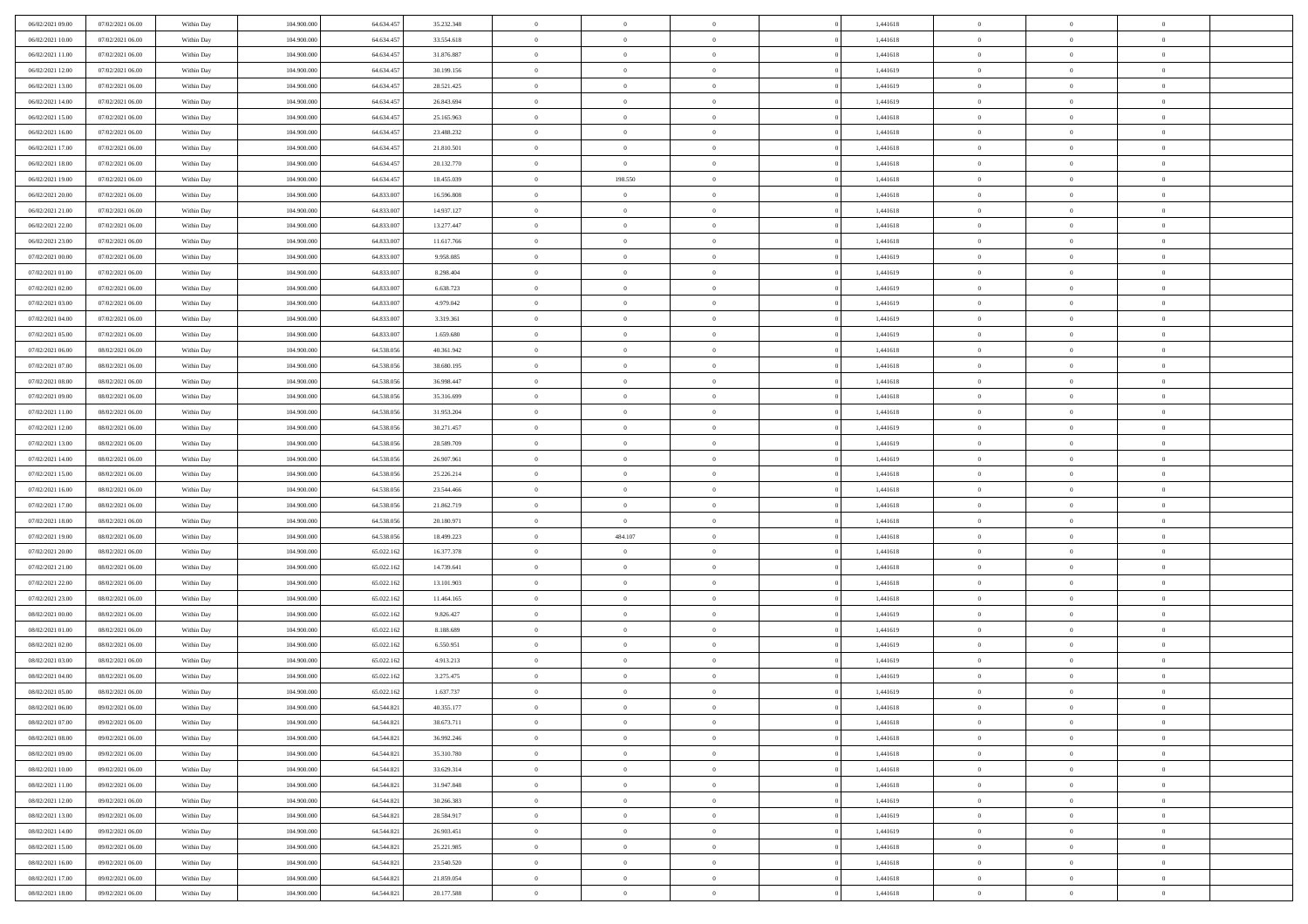| 08/02/2021 19:00 | 09/02/2021 06:00 | Within Day | 104,900,000 | 64.544.821 | 18.496.123 | $\overline{0}$ | 185.709        | $\Omega$       | 1,441618 | $\bf{0}$       | $\mathbf{0}$   | $\bf{0}$       |  |
|------------------|------------------|------------|-------------|------------|------------|----------------|----------------|----------------|----------|----------------|----------------|----------------|--|
| 08/02/2021 20:00 | 09/02/2021 06:00 | Within Day | 104.900.000 | 64.730.529 | 16.645.831 | $\mathbf{0}$   | 220.288        | $\overline{0}$ | 1,441618 | $\overline{0}$ | $\overline{0}$ | $\theta$       |  |
| 08/02/2021 21:00 | 09/02/2021 06:00 | Within Day | 104.900.000 | 64.950.817 | 14.782.989 | $\,$ 0         | $\overline{0}$ | $\bf{0}$       | 1,441618 | $\,$ 0         | $\overline{0}$ | $\,$ 0 $\,$    |  |
| 08/02/2021 22.00 | 09/02/2021 06:00 | Within Day | 104,900,000 | 64.950.817 | 13.140.434 | $\bf{0}$       | $\overline{0}$ | $\Omega$       | 1,441618 | $\bf{0}$       | $\theta$       | $\theta$       |  |
| 08/02/2021 23:00 | 09/02/2021 06:00 | Within Dav | 104.900.000 | 64.950.817 | 11.497.880 | $\bf{0}$       | $\overline{0}$ | $\overline{0}$ | 1,441618 | $\mathbf{0}$   | $\overline{0}$ | $\overline{0}$ |  |
| 09/02/2021 00:00 | 09/02/2021 06:00 | Within Day | 104.900.000 | 64.950.817 | 9.855.326  | $\bf{0}$       | $\overline{0}$ | $\bf{0}$       | 1,441619 | $\,$ 0         | $\overline{0}$ | $\,$ 0 $\,$    |  |
| 09/02/2021 01:00 | 09/02/2021 06:00 | Within Day | 104,900,000 | 64.950.817 | 8.212.771  | $\bf{0}$       | $\overline{0}$ | $\overline{0}$ | 1,441619 | $\overline{0}$ | $\mathbf{0}$   | $\theta$       |  |
| 09/02/2021 02:00 | 09/02/2021 06:00 | Within Dav | 104.900.000 | 64.950.817 | 6.570.217  | $\overline{0}$ | $\overline{0}$ | $\overline{0}$ | 1,441619 | $\mathbf{0}$   | $\overline{0}$ | $\overline{0}$ |  |
| 09/02/2021 03:00 | 09/02/2021 06:00 | Within Day | 104.900.000 | 64.950.817 | 4.927.663  | $\bf{0}$       | $\overline{0}$ | $\bf{0}$       | 1,441619 | $\,$ 0         | $\overline{0}$ | $\,$ 0 $\,$    |  |
| 09/02/2021 04:00 | 09/02/2021 06:00 | Within Day | 104,900,000 | 64.950.817 | 3.285.108  | $\bf{0}$       | $\overline{0}$ | $\Omega$       | 1,441619 | $\bf{0}$       | $\mathbf{0}$   | $\theta$       |  |
| 09/02/2021 05:00 | 09/02/2021 06:00 | Within Day | 104.900.000 | 64.950.817 | 1.642.554  | $\overline{0}$ | $\overline{0}$ | $\overline{0}$ | 1,441619 | $\overline{0}$ | $\overline{0}$ | $\overline{0}$ |  |
| 09/02/2021 06:00 | 10/02/2021 06:00 | Within Day | 104.900.000 | 64.308.869 | 40.591.129 | $\bf{0}$       | $\overline{0}$ | $\bf{0}$       | 1,441618 | $\,$ 0         | $\overline{0}$ | $\,$ 0 $\,$    |  |
| 09/02/2021 07:00 | 10/02/2021 06:00 | Within Day | 104,900,000 | 64.308.869 | 38,899,832 | $\bf{0}$       | $\overline{0}$ | $\Omega$       | 1,441618 | $\overline{0}$ | $\theta$       | $\theta$       |  |
| 09/02/2021 08:00 | 10/02/2021 06:00 | Within Dav | 104.900.000 | 64.308.869 | 37.208.535 | $\overline{0}$ | $\overline{0}$ | $\overline{0}$ | 1,441618 | $\mathbf{0}$   | $\overline{0}$ | $\overline{0}$ |  |
| 09/02/2021 09:00 | 10/02/2021 06:00 | Within Day | 104.900.000 | 64.308.869 | 35.517.238 | $\bf{0}$       | $\overline{0}$ | $\bf{0}$       | 1,441618 | $\,$ 0         | $\overline{0}$ | $\,$ 0 $\,$    |  |
| 09/02/2021 10:00 | 10/02/2021 06:00 | Within Day | 104,900,000 | 64.308.869 | 33.825.941 | $\bf{0}$       | $\overline{0}$ | $\overline{0}$ | 1,441618 | $\bf{0}$       | $\mathbf{0}$   | $\bf{0}$       |  |
| 09/02/2021 11:00 | 10/02/2021 06:00 | Within Day | 104.900.000 | 64.308.869 | 32.134.644 | $\overline{0}$ | $\overline{0}$ | $\overline{0}$ | 1,441618 | $\mathbf{0}$   | $\overline{0}$ | $\overline{0}$ |  |
| 09/02/2021 12:00 | 10/02/2021 06:00 | Within Day | 104.900.000 | 64.308.869 | 30.443.347 | $\bf{0}$       | $\overline{0}$ | $\bf{0}$       | 1,441619 | $\,$ 0         | $\overline{0}$ | $\,0\,$        |  |
| 09/02/2021 13:00 | 10/02/2021 06:00 | Within Day | 104,900,000 | 64.308.869 | 28.752.050 | $\bf{0}$       | $\overline{0}$ | $\Omega$       | 1,441619 | $\overline{0}$ | $\mathbf{0}$   | $\theta$       |  |
| 09/02/2021 14:00 | 10/02/2021 06:00 | Within Day | 104.900.000 | 64.308.869 | 27.060.753 | $\overline{0}$ | $\overline{0}$ | $\overline{0}$ | 1,441619 | $\overline{0}$ | $\overline{0}$ | $\overline{0}$ |  |
| 09/02/2021 15:00 | 10/02/2021 06:00 | Within Day | 104.900.000 | 64.308.869 | 25.369.455 | $\bf{0}$       | $\overline{0}$ | $\bf{0}$       | 1,441618 | $\,$ 0         | $\overline{0}$ | $\,$ 0 $\,$    |  |
| 09/02/2021 16:00 | 10/02/2021 06:00 | Within Day | 104,900,000 | 64.308.869 | 23.678.158 | $\bf{0}$       | $\overline{0}$ | $\Omega$       | 1,441618 | $\overline{0}$ | $\theta$       | $\theta$       |  |
| 09/02/2021 17:00 | 10/02/2021 06:00 | Within Dav | 104.900.000 | 64.308.869 | 21.986.861 | $\overline{0}$ | $\overline{0}$ | $\overline{0}$ | 1,441618 | $\mathbf{0}$   | $\overline{0}$ | $\overline{0}$ |  |
| 09/02/2021 18:00 | 10/02/2021 06:00 | Within Day | 104.900.000 | 64.308.869 | 20.295.564 | $\bf{0}$       | $\overline{0}$ | $\bf{0}$       | 1,441618 | $\,$ 0         | $\overline{0}$ | $\,$ 0 $\,$    |  |
| 09/02/2021 19:00 | 10/02/2021 06:00 | Within Day | 104,900,000 | 64.308.869 | 18.604.267 | $\bf{0}$       | $\overline{0}$ | $\overline{0}$ | 1,441618 | $\bf{0}$       | $\overline{0}$ | $\bf{0}$       |  |
| 09/02/2021 20:00 | 10/02/2021 06:00 | Within Day | 104.900.000 | 64.308.869 | 16.912.970 | $\overline{0}$ | 185.888        | $\overline{0}$ | 1,441618 | $\overline{0}$ | $\overline{0}$ | $\overline{0}$ |  |
| 09/02/2021 21:00 | 10/02/2021 06:00 | Within Day | 104.900.000 | 64.494.757 | 15.054.374 | $\bf{0}$       | $\overline{0}$ | $\bf{0}$       | 1,441618 | $\,$ 0         | $\overline{0}$ | $\,$ 0 $\,$    |  |
| 09/02/2021 22:00 | 10/02/2021 06:00 | Within Day | 104,900,000 | 64.494.757 | 13.381.665 | $\bf{0}$       | $\overline{0}$ | $\Omega$       | 1,441618 | $\theta$       | $\mathbf{0}$   | $\theta$       |  |
| 09/02/2021 23:00 | 10/02/2021 06:00 | Within Day | 104.900.000 | 64.494.757 | 11.708.957 | $\overline{0}$ | $\overline{0}$ | $\overline{0}$ | 1,441618 | $\mathbf{0}$   | $\overline{0}$ | $\overline{0}$ |  |
| 10/02/2021 00:00 | 10/02/2021 06:00 | Within Day | 104.900.000 | 64.494.757 | 10.036.249 | $\bf{0}$       | $\overline{0}$ | $\bf{0}$       | 1,441619 | $\,$ 0         | $\overline{0}$ | $\,$ 0 $\,$    |  |
| 10/02/2021 01:00 | 10/02/2021 06:00 | Within Day | 104.900.000 | 64.494.757 | 8.363.541  | $\,$ 0         | $\bf{0}$       | $\overline{0}$ | 1,441619 | $\bf{0}$       | $\overline{0}$ | $\,0\,$        |  |
| 10/02/2021 02:00 | 10/02/2021 06:00 | Within Dav | 104.900.000 | 64.494.757 | 6.690.832  | $\overline{0}$ | $\overline{0}$ | $\overline{0}$ | 1,441619 | $\mathbf{0}$   | $\overline{0}$ | $\overline{0}$ |  |
| 10/02/2021 03:00 | 10/02/2021 06:00 | Within Day | 104.900.000 | 64.494.757 | 5.018.124  | $\bf{0}$       | $\overline{0}$ | $\bf{0}$       | 1,441619 | $\,$ 0         | $\overline{0}$ | $\,$ 0 $\,$    |  |
| 10/02/2021 04:00 | 10/02/2021 06:00 | Within Day | 104.900.000 | 64.494.757 | 3.345.416  | $\bf{0}$       | $\bf{0}$       | $\bf{0}$       | 1,441619 | $\bf{0}$       | $\overline{0}$ | $\,0\,$        |  |
| 10/02/2021 05:00 | 10/02/2021 06:00 | Within Day | 104.900.000 | 64.494.757 | 1.672.708  | $\overline{0}$ | $\overline{0}$ | $\overline{0}$ | 1,441619 | $\overline{0}$ | $\overline{0}$ | $\overline{0}$ |  |
| 10/02/2021 06:00 | 11/02/2021 06:00 | Within Day | 104.900.000 | 64.369.213 | 40.530.785 | $\bf{0}$       | $\overline{0}$ | $\bf{0}$       | 1,441618 | $\,$ 0         | $\overline{0}$ | $\,$ 0 $\,$    |  |
| 10/02/2021 07:00 | 11/02/2021 06:00 | Within Day | 104.900.000 | 64.369.213 | 38.842.002 | $\,$ 0         | $\bf{0}$       | $\overline{0}$ | 1,441618 | $\bf{0}$       | $\overline{0}$ | $\,0\,$        |  |
| 10/02/2021 08:00 | 11/02/2021 06:00 | Within Day | 104.900.000 | 64.369.213 | 37.153.219 | $\overline{0}$ | $\overline{0}$ | $\overline{0}$ | 1,441618 | $\mathbf{0}$   | $\overline{0}$ | $\overline{0}$ |  |
| 10/02/2021 09:00 | 11/02/2021 06:00 | Within Day | 104.900.000 | 64.369.213 | 35.464.437 | $\bf{0}$       | $\overline{0}$ | $\bf{0}$       | 1,441618 | $\,$ 0         | $\overline{0}$ | $\,$ 0 $\,$    |  |
| 10/02/2021 10:00 | 11/02/2021 06:00 | Within Day | 104.900.000 | 64.369.213 | 33.775.654 | $\bf{0}$       | $\bf{0}$       | $\overline{0}$ | 1,441618 | $\bf{0}$       | $\overline{0}$ | $\,0\,$        |  |
| 10/02/2021 11:00 | 11/02/2021 06:00 | Within Dav | 104.900.000 | 64.369.213 | 32.086.871 | $\overline{0}$ | $\overline{0}$ | $\overline{0}$ | 1,441618 | $\overline{0}$ | $\overline{0}$ | $\overline{0}$ |  |
| 10/02/2021 12:00 | 11/02/2021 06:00 | Within Day | 104.900.000 | 64.369.213 | 30.398.089 | $\bf{0}$       | $\overline{0}$ | $\bf{0}$       | 1,441619 | $\,$ 0         | $\overline{0}$ | $\,$ 0 $\,$    |  |
| 10/02/2021 13:00 | 11/02/2021 06:00 | Within Day | 104.900.000 | 64.369.213 | 28.709.306 | $\bf{0}$       | $\bf{0}$       | $\bf{0}$       | 1,441619 | $\bf{0}$       | $\overline{0}$ | $\,0\,$        |  |
| 10/02/2021 14:00 | 11/02/2021 06:00 | Within Dav | 104.900.000 | 64.369.213 | 27.020.523 | $\mathbf{0}$   | $\overline{0}$ | $\overline{0}$ | 1,441619 | $\overline{0}$ | $\overline{0}$ | $\overline{0}$ |  |
| 10/02/2021 15:00 | 11/02/2021 06:00 | Within Day | 104.900.000 | 64.369.213 | 25.331.740 | $\bf{0}$       | $\overline{0}$ | $\overline{0}$ | 1,441618 | $\overline{0}$ | $\theta$       | $\theta$       |  |
| 10/02/2021 16:00 | 11/02/2021 06:00 | Within Day | 104.900.000 | 64.369.213 | 23.642.958 | $\bf{0}$       | $\bf{0}$       | $\bf{0}$       | 1,441618 | $\bf{0}$       | $\overline{0}$ | $\,0\,$        |  |
| 10/02/2021 17:00 | 11/02/2021 06:00 | Within Day | 104.900.000 | 64.369.213 | 21.954.175 | $\overline{0}$ | $\overline{0}$ | $\overline{0}$ | 1,441618 | $\overline{0}$ | $\bf{0}$       | $\overline{0}$ |  |
| 10/02/2021 18:00 | 11/02/2021 06:00 | Within Day | 104.900.000 | 64.369.213 | 20.265.392 | $\,$ 0 $\,$    | $\overline{0}$ | $\overline{0}$ | 1,441618 | $\mathbf{0}$   | $\,$ 0 $\,$    | $\,$ 0 $\,$    |  |
| 10/02/2021 19:00 | 11/02/2021 06:00 | Within Day | 104.900.000 | 64.369.213 | 18.576.609 | $\bf{0}$       | 172.867        | $\overline{0}$ | 1,441618 | $\bf{0}$       | $\overline{0}$ | $\bf{0}$       |  |
| 10/02/2021 20:00 | 11/02/2021 06:00 | Within Day | 104.900.000 | 64.542.080 | 16.730.675 | $\bf{0}$       | $\overline{0}$ | $\overline{0}$ | 1,441618 | $\overline{0}$ | $\overline{0}$ | $\overline{0}$ |  |
| 10/02/2021 21:00 | 11/02/2021 06:00 | Within Day | 104.900.000 | 64.542.080 | 15.057.607 | $\,$ 0 $\,$    | $\overline{0}$ | $\overline{0}$ | 1,441618 | $\,$ 0 $\,$    | $\overline{0}$ | $\,$ 0 $\,$    |  |
| 10/02/2021 22:00 | 11/02/2021 06:00 | Within Day | 104.900.000 | 64.542.080 | 13.384.540 | $\overline{0}$ | $\overline{0}$ | $\overline{0}$ | 1,441618 | $\bf{0}$       | $\overline{0}$ | $\overline{0}$ |  |
| 10/02/2021 23:00 | 11/02/2021 06:00 | Within Day | 104.900.000 | 64.542.080 | 11.711.472 | $\overline{0}$ | $\overline{0}$ | $\overline{0}$ | 1,441618 | $\overline{0}$ | $\bf{0}$       | $\overline{0}$ |  |
| 11/02/2021 00:00 | 11/02/2021 06:00 | Within Day | 104.900.000 | 64.542.080 | 10.038.405 | $\,$ 0 $\,$    | $\overline{0}$ | $\overline{0}$ | 1,441619 | $\,$ 0 $\,$    | $\,$ 0 $\,$    | $\,$ 0 $\,$    |  |
| 11/02/2021 01:00 | 11/02/2021 06:00 | Within Day | 104.900.000 | 64.542.080 | 8.365.337  | $\bf{0}$       | $\bf{0}$       | $\overline{0}$ | 1,441619 | $\mathbf{0}$   | $\overline{0}$ | $\bf{0}$       |  |
| 11/02/2021 02:00 | 11/02/2021 06:00 | Within Day | 104.900.000 | 64.542.080 | 6.692.270  | $\overline{0}$ | $\overline{0}$ | $\overline{0}$ | 1,441619 | $\mathbf{0}$   | $\bf{0}$       | $\overline{0}$ |  |
| 11/02/2021 03:00 | 11/02/2021 06:00 | Within Day | 104.900.000 | 64.542.080 | 5.019.202  | $\,0\,$        | $\overline{0}$ | $\overline{0}$ | 1,441619 | $\,$ 0         | $\overline{0}$ | $\,$ 0 $\,$    |  |
|                  |                  |            |             |            |            |                |                |                |          |                |                |                |  |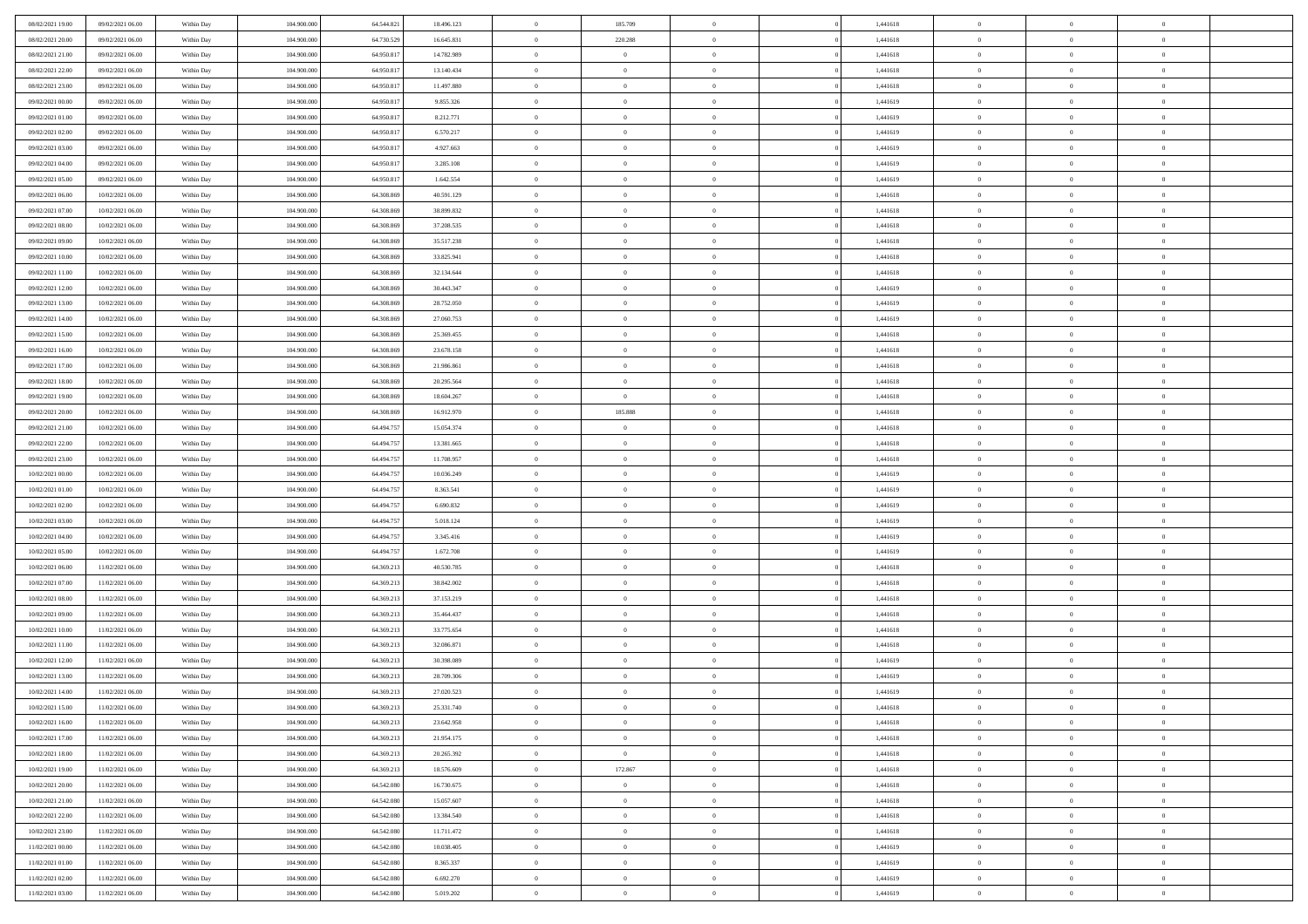| 11/02/2021 04:00 | 11/02/2021 06:00 | Within Day | 104,900,000 | 64.542.080 | 3.346.135  | $\bf{0}$       | $\overline{0}$ | $\Omega$       | 1,441619 | $\bf{0}$       | $\overline{0}$ | $\bf{0}$       |  |
|------------------|------------------|------------|-------------|------------|------------|----------------|----------------|----------------|----------|----------------|----------------|----------------|--|
| 11/02/2021 05:00 | 11/02/2021 06:00 | Within Day | 104.900.000 | 64.542.080 | 1.673.067  | $\theta$       | $\overline{0}$ | $\overline{0}$ | 1,441619 | $\mathbf{0}$   | $\bf{0}$       | $\overline{0}$ |  |
| 11/02/2021 06:00 | 12/02/2021 06:00 | Within Day | 104.900.000 | 64.302.035 | 40.597.963 | $\theta$       | $\overline{0}$ | $\bf{0}$       | 1,441618 | $\,$ 0         | $\overline{0}$ | $\,$ 0 $\,$    |  |
| 11/02/2021 07:00 | 12/02/2021 06:00 | Within Day | 104,900,000 | 64.302.035 | 38,906,381 | $\mathbf{0}$   | $\overline{0}$ | $\mathbf{0}$   | 1.441618 | $\bf{0}$       | $\mathbf{0}$   | $\theta$       |  |
| 11/02/2021 08:00 | 12/02/2021 06:00 | Within Dav | 104.900.000 | 64.302.035 | 37.214.800 | $\mathbf{0}$   | $\overline{0}$ | $\overline{0}$ | 1,441618 | $\mathbf{0}$   | $\bf{0}$       | $\overline{0}$ |  |
| 11/02/2021 09:00 | 12/02/2021 06:00 | Within Day | 104.900.000 | 64.302.035 | 35.523.218 | $\theta$       | $\overline{0}$ | $\bf{0}$       | 1,441618 | $\,$ 0         | $\overline{0}$ | $\,$ 0 $\,$    |  |
| 11/02/2021 10:00 | 12/02/2021 06:00 | Within Day | 104,900,000 | 64.302.035 | 33.831.636 | $\,$ 0 $\,$    | $\overline{0}$ | $\mathbf{0}$   | 1,441618 | $\bf{0}$       | $\overline{0}$ | $\theta$       |  |
| 11/02/2021 11:00 | 12/02/2021 06:00 | Within Dav | 104.900.000 | 64.302.035 | 32.140.054 | $\overline{0}$ | $\overline{0}$ | $\overline{0}$ | 1,441618 | $\mathbf{0}$   | $\bf{0}$       | $\overline{0}$ |  |
| 11/02/2021 12:00 | 12/02/2021 06:00 | Within Day | 104.900.000 | 64.302.035 | 30.448.472 | $\theta$       | $\overline{0}$ | $\bf{0}$       | 1,441619 | $\,$ 0         | $\overline{0}$ | $\,$ 0 $\,$    |  |
| 11/02/2021 13:00 | 12/02/2021 06:00 | Within Day | 104,900,000 | 64.302.035 | 28.756.891 | $\mathbf{0}$   | $\overline{0}$ | $\mathbf{0}$   | 1.441619 | $\bf{0}$       | $\mathbf{0}$   | $\theta$       |  |
| 11/02/2021 14:00 | 12/02/2021 06:00 | Within Dav | 104.900.000 | 64.302.035 | 27.065.309 | $\mathbf{0}$   | $\overline{0}$ | $\overline{0}$ | 1,441619 | $\mathbf{0}$   | $\bf{0}$       | $\overline{0}$ |  |
| 11/02/2021 15:00 | 12/02/2021 06:00 | Within Day | 104.900.000 | 64.302.035 | 25.373.727 | $\theta$       | $\overline{0}$ | $\bf{0}$       | 1,441618 | $\,$ 0         | $\overline{0}$ | $\,$ 0 $\,$    |  |
| 11/02/2021 16:00 | 12/02/2021 06:00 | Within Day | 104,900,000 | 64.302.035 | 23.682.145 | $\theta$       | $\overline{0}$ | $\mathbf{0}$   | 1.441618 | $\bf{0}$       | $\mathbf{0}$   | $\theta$       |  |
| 11/02/2021 17:00 | 12/02/2021 06:00 | Within Dav | 104.900.000 | 64.302.035 | 21.990.563 | $\mathbf{0}$   | $\overline{0}$ | $\overline{0}$ | 1,441618 | $\mathbf{0}$   | $\bf{0}$       | $\overline{0}$ |  |
| 11/02/2021 18:00 | 12/02/2021 06:00 | Within Day | 104.900.000 | 64.302.035 | 20.298.981 | $\theta$       | $\overline{0}$ | $\overline{0}$ | 1,441618 | $\,$ 0         | $\overline{0}$ | $\,$ 0 $\,$    |  |
| 11/02/2021 19:00 | 12/02/2021 06:00 | Within Day | 104,900,000 | 64.302.035 | 18,607,400 | $\bf{0}$       | 177.806        | $\mathbf{0}$   | 1,441618 | $\bf{0}$       | $\overline{0}$ | $\bf{0}$       |  |
| 11/02/2021 20:00 | 12/02/2021 06:00 | Within Dav | 104.900.000 | 64.479.841 | 16.754.176 | $\overline{0}$ | 310.071        | $\overline{0}$ | 1,441618 | $\mathbf{0}$   | $\bf{0}$       | $\overline{0}$ |  |
| 11/02/2021 21:00 | 12/02/2021 06:00 | Within Day | 104.900.000 | 64.789.911 | 14.799.695 | $\theta$       | $\overline{0}$ | $\bf{0}$       | 1,441618 | $\,$ 0         | $\overline{0}$ | $\,$ 0 $\,$    |  |
| 11/02/2021 22:00 | 12/02/2021 06:00 | Within Day | 104,900,000 | 64.789.911 | 13.155.284 | $\bf{0}$       | $\overline{0}$ | $\mathbf{0}$   | 1,441618 | $\theta$       | $\mathbf{0}$   | $\theta$       |  |
| 11/02/2021 23:00 | 12/02/2021 06:00 | Within Dav | 104.900.000 | 64.789.911 | 11.510.873 | $\overline{0}$ | $\overline{0}$ | $\overline{0}$ | 1,441618 | $\mathbf{0}$   | $\bf{0}$       | $\overline{0}$ |  |
| 12/02/2021 00:00 | 12/02/2021 06:00 | Within Day | 104.900.000 | 64.789.911 | 9.866.463  | $\theta$       | $\overline{0}$ | $\bf{0}$       | 1,441619 | $\,$ 0         | $\overline{0}$ | $\,$ 0 $\,$    |  |
| 12/02/2021 01:00 | 12/02/2021 06:00 | Within Day | 104,900,000 | 64,789.911 | 8.222.052  | $\theta$       | $\overline{0}$ | $\mathbf{0}$   | 1.441619 | $\bf{0}$       | $\theta$       | $\theta$       |  |
| 12/02/2021 02:00 | 12/02/2021 06:00 | Within Dav | 104.900.000 | 64.789.911 | 6.577.642  | $\mathbf{0}$   | $\overline{0}$ | $\overline{0}$ | 1,441619 | $\mathbf{0}$   | $\bf{0}$       | $\overline{0}$ |  |
| 12/02/2021 03:00 | 12/02/2021 06:00 | Within Day | 104.900.000 | 64.789.911 | 4.933.231  | $\theta$       | $\overline{0}$ | $\bf{0}$       | 1,441619 | $\,$ 0         | $\overline{0}$ | $\,$ 0 $\,$    |  |
| 12/02/2021 04:00 | 12/02/2021 06:00 | Within Day | 104,900,000 | 64.789.911 | 3.288.821  | $\bf{0}$       | $\overline{0}$ | $\mathbf{0}$   | 1,441619 | $\bf{0}$       | $\overline{0}$ | $\bf{0}$       |  |
| 12/02/2021 05:00 | 12/02/2021 06:00 | Within Dav | 104.900.000 | 64.789.911 | 1.644.410  | $\overline{0}$ | $\overline{0}$ | $\overline{0}$ | 1,441619 | $\mathbf{0}$   | $\bf{0}$       | $\overline{0}$ |  |
| 12/02/2021 06:00 | 13/02/2021 06:00 | Within Day | 104.900.000 | 64.356.152 | 40.543.846 | $\theta$       | $\overline{0}$ | $\overline{0}$ | 1,441618 | $\,$ 0         | $\overline{0}$ | $\,$ 0 $\,$    |  |
| 12/02/2021 07:00 | 13/02/2021 06:00 | Within Day | 104,900,000 | 64.356.152 | 38.854.519 | $\mathbf{0}$   | $\overline{0}$ | $\mathbf{0}$   | 1.441618 | $\bf{0}$       | $\mathbf{0}$   | $\theta$       |  |
| 12/02/2021 08:00 | 13/02/2021 06:00 | Within Dav | 104.900.000 | 64.356.152 | 37.165.192 | $\mathbf{0}$   | $\overline{0}$ | $\overline{0}$ | 1,441618 | $\mathbf{0}$   | $\bf{0}$       | $\overline{0}$ |  |
| 12/02/2021 09:00 | 13/02/2021 06:00 | Within Day | 104.900.000 | 64.356.152 | 35.475.865 | $\theta$       | $\overline{0}$ | $\bf{0}$       | 1,441618 | $\,$ 0         | $\overline{0}$ | $\,$ 0 $\,$    |  |
| 12/02/2021 10:00 | 13/02/2021 06:00 | Within Day | 104.900.000 | 64.356.152 | 33.786.538 | $\,$ 0 $\,$    | $\overline{0}$ | $\overline{0}$ | 1,441618 | $\bf{0}$       | $\overline{0}$ | $\,0\,$        |  |
| 12/02/2021 11:00 | 13/02/2021 06:00 | Within Dav | 104.900.000 | 64.356.152 | 32.097.211 | $\overline{0}$ | $\overline{0}$ | $\overline{0}$ | 1,441618 | $\mathbf{0}$   | $\bf{0}$       | $\overline{0}$ |  |
| 12/02/2021 12:00 | 13/02/2021 06:00 | Within Day | 104.900.000 | 64.356.152 | 30.407.884 | $\theta$       | $\overline{0}$ | $\overline{0}$ | 1,441619 | $\,$ 0         | $\overline{0}$ | $\,$ 0 $\,$    |  |
| 12/02/2021 13:00 | 13/02/2021 06:00 | Within Day | 104.900.000 | 64.356.152 | 28.718.557 | $\,$ 0 $\,$    | $\overline{0}$ | $\overline{0}$ | 1,441619 | $\bf{0}$       | $\overline{0}$ | $\,0\,$        |  |
| 12/02/2021 14:00 | 13/02/2021 06:00 | Within Dav | 104.900.000 | 64.356.152 | 27.029.230 | $\overline{0}$ | $\overline{0}$ | $\overline{0}$ | 1,441619 | $\mathbf{0}$   | $\bf{0}$       | $\overline{0}$ |  |
| 12/02/2021 15:00 | 13/02/2021 06:00 | Within Day | 104.900.000 | 64.356.152 | 25.339.903 | $\theta$       | $\overline{0}$ | $\bf{0}$       | 1,441618 | $\,$ 0         | $\overline{0}$ | $\,$ 0 $\,$    |  |
| 12/02/2021 16:00 | 13/02/2021 06:00 | Within Day | 104.900.000 | 64.356.152 | 23.650.576 | $\,$ 0 $\,$    | $\overline{0}$ | $\overline{0}$ | 1,441618 | $\bf{0}$       | $\overline{0}$ | $\,0\,$        |  |
| 12/02/2021 17:00 | 13/02/2021 06:00 | Within Dav | 104.900.000 | 64.356.152 | 21.961.249 | $\mathbf{0}$   | $\overline{0}$ | $\overline{0}$ | 1,441618 | $\mathbf{0}$   | $\bf{0}$       | $\overline{0}$ |  |
| 12/02/2021 18:00 | 13/02/2021 06:00 | Within Day | 104.900.000 | 64.356.152 | 20.271.923 | $\theta$       | $\overline{0}$ | $\bf{0}$       | 1,441618 | $\,$ 0         | $\overline{0}$ | $\,$ 0 $\,$    |  |
| 12/02/2021 19:00 | 13/02/2021 06:00 | Within Day | 104.900.000 | 64.356.152 | 18.582.596 | $\,$ 0 $\,$    | $\overline{0}$ | $\overline{0}$ | 1,441618 | $\bf{0}$       | $\overline{0}$ | $\,0\,$        |  |
| 12/02/2021 20:00 | 13/02/2021 06:00 | Within Dav | 104.900.000 | 64.356.152 | 16.893.269 | $\overline{0}$ | 180.500        | $\overline{0}$ | 1,441618 | $\mathbf{0}$   | $\bf{0}$       | $\overline{0}$ |  |
| 12/02/2021 21:00 | 13/02/2021 06:00 | Within Day | 104.900.000 | 64.536.652 | 15.041.492 | $\theta$       | $\overline{0}$ | $\overline{0}$ | 1,441618 | $\,$ 0         | $\overline{0}$ | $\,$ 0 $\,$    |  |
| 12/02/2021 22:00 | 13/02/2021 06:00 | Within Day | 104.900.000 | 64.536.652 | 13.370.215 | $\,$ 0 $\,$    | $\overline{0}$ | $\overline{0}$ | 1,441618 | $\bf{0}$       | $\overline{0}$ | $\,0\,$        |  |
| 12/02/2021 23:00 | 13/02/2021 06:00 | Within Dav | 104.900.000 | 64.536.652 | 11.698.938 | $\theta$       | $\overline{0}$ | $\overline{0}$ | 1,441618 | $\mathbf{0}$   | $\bf{0}$       | $\overline{0}$ |  |
| 13/02/2021 00:00 | 13/02/2021 06:00 | Within Day | 104.900.000 | 64.536.652 | 10.027.661 | $\overline{0}$ | $\overline{0}$ | $\overline{0}$ | 1,441619 | $\overline{0}$ | $\overline{0}$ | $\theta$       |  |
| 13/02/2021 01:00 | 13/02/2021 06:00 | Within Day | 104.900.000 | 64.536.652 | 8.356.384  | $\bf{0}$       | $\overline{0}$ | $\overline{0}$ | 1,441619 | $\bf{0}$       | $\overline{0}$ | $\bf{0}$       |  |
| 13/02/2021 02:00 | 13/02/2021 06:00 | Within Day | 104.900.000 | 64.536.652 | 6.685.107  | $\overline{0}$ | $\overline{0}$ | $\overline{0}$ | 1,441619 | $\overline{0}$ | $\bf{0}$       | $\overline{0}$ |  |
| 13/02/2021 03:00 | 13/02/2021 06:00 | Within Day | 104.900.000 | 64.536.652 | 5.013.830  | $\,$ 0 $\,$    | $\overline{0}$ | $\overline{0}$ | 1,441619 | $\,$ 0 $\,$    | $\,$ 0 $\,$    | $\,$ 0 $\,$    |  |
| 13/02/2021 04:00 | 13/02/2021 06:00 | Within Day | 104.900.000 | 64.536.652 | 3.342.553  | $\bf{0}$       | $\overline{0}$ | $\overline{0}$ | 1,441619 | $\mathbf{0}$   | $\overline{0}$ | $\bf{0}$       |  |
| 13/02/2021 05:00 | 13/02/2021 06:00 | Within Day | 104.900.000 | 64.536.652 | 1.671.276  | $\,$ 0 $\,$    | $\overline{0}$ | $\overline{0}$ | 1,441619 | $\,$ 0 $\,$    | $\bf{0}$       | $\overline{0}$ |  |
| 13/02/2021 06:00 | 14/02/2021 06:00 | Within Day | 104.900.000 | 64.424.667 | 40.475.331 | $\,$ 0         | $\overline{0}$ | $\overline{0}$ | 1,441618 | $\,$ 0 $\,$    | $\overline{0}$ | $\,$ 0 $\,$    |  |
| 13/02/2021 07:00 | 14/02/2021 06:00 | Within Day | 104.900.000 | 64.424.667 | 38.788.859 | $\bf{0}$       | $\overline{0}$ | $\overline{0}$ | 1,441618 | $\overline{0}$ | $\overline{0}$ | $\overline{0}$ |  |
| 13/02/2021 08:00 | 14/02/2021 06:00 | Within Day | 104.900.000 | 64.424.667 | 37.102.387 | $\,$ 0 $\,$    | $\overline{0}$ | $\overline{0}$ | 1,441618 | $\,$ 0 $\,$    | $\bf{0}$       | $\mathbf{0}$   |  |
| 13/02/2021 09:00 | 14/02/2021 06:00 | Within Day | 104.900.000 | 64.424.667 | 35.415.914 | $\,$ 0         | $\overline{0}$ | $\overline{0}$ | 1,441618 | $\,$ 0 $\,$    | $\,$ 0 $\,$    | $\,$ 0 $\,$    |  |
| 13/02/2021 10:00 | 14/02/2021 06:00 | Within Day | 104.900.000 | 64.424.667 | 33.729.442 | $\bf{0}$       | $\overline{0}$ | $\overline{0}$ | 1,441618 | $\mathbf{0}$   | $\overline{0}$ | $\bf{0}$       |  |
| 13/02/2021 11:00 | 14/02/2021 06:00 | Within Day | 104.900.000 | 64.424.667 | 32.042.970 | $\mathbf{0}$   | $\overline{0}$ | $\overline{0}$ | 1,441618 | $\mathbf{0}$   | $\bf{0}$       | $\overline{0}$ |  |
| 13/02/2021 12:00 | 14/02/2021 06:00 | Within Day | 104.900.000 | 64.424.667 | 30.356.498 | $\,$ 0 $\,$    | $\overline{0}$ | $\overline{0}$ | 1,441619 | $\,$ 0 $\,$    | $\overline{0}$ | $\,$ 0 $\,$    |  |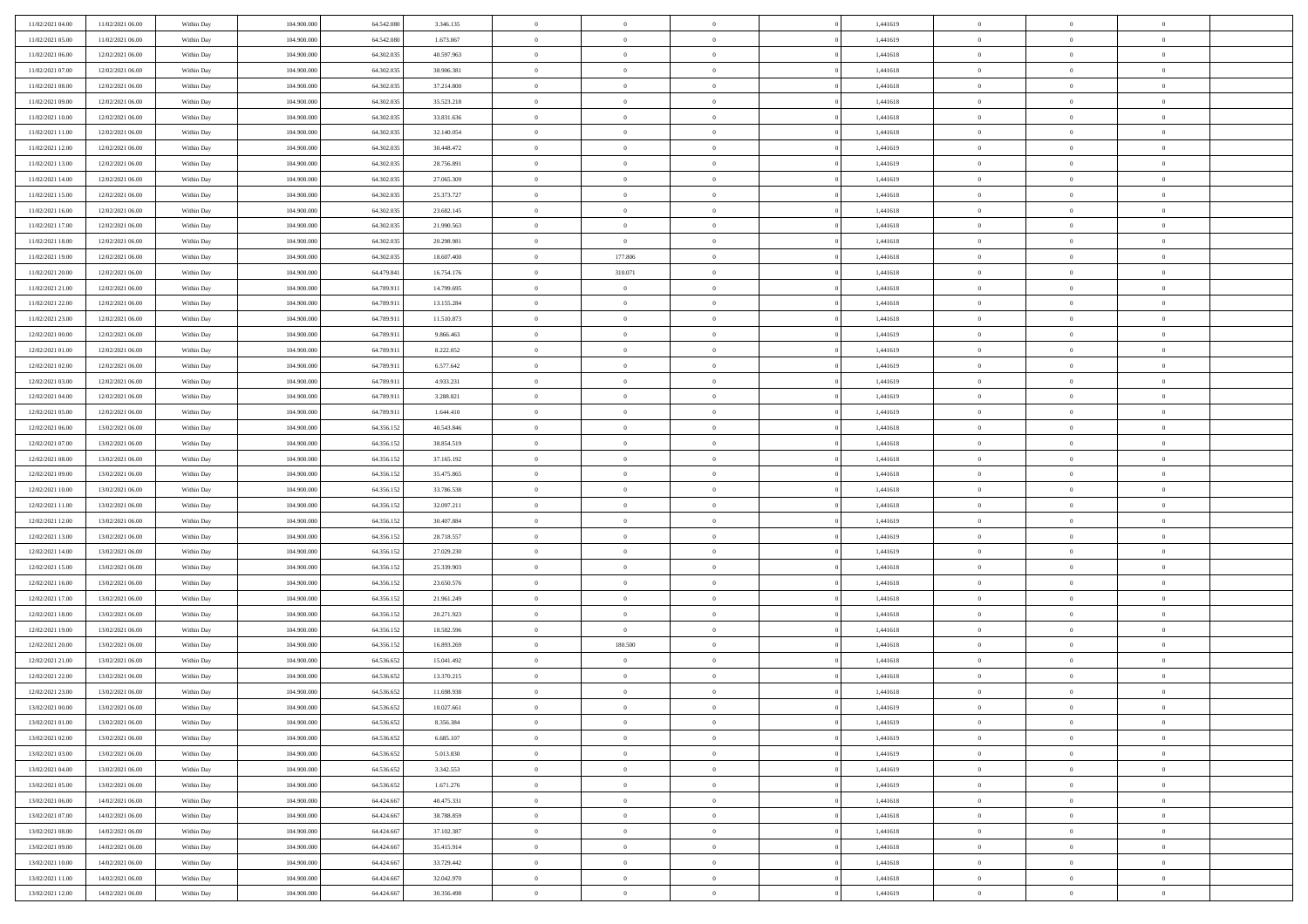| 13/02/2021 13:00                     | 14/02/2021 06:00                     | Within Day               | 104.900.000                | 64.424.667               | 28.670.026               | $\,$ 0                   | $\bf{0}$                   | $\theta$                         |          | 1,441619             | $\bf{0}$                     | $\overline{0}$                 | $\,0\,$                          |  |
|--------------------------------------|--------------------------------------|--------------------------|----------------------------|--------------------------|--------------------------|--------------------------|----------------------------|----------------------------------|----------|----------------------|------------------------------|--------------------------------|----------------------------------|--|
| 13/02/2021 14:00                     | 14/02/2021 06:00                     | Within Day               | 104,900,000                | 64.424.667               | 26.983.554               | $\overline{0}$           | $\overline{0}$             | $\overline{0}$                   |          | 1,441619             | $\overline{0}$               | $\overline{0}$                 | $\theta$                         |  |
| 13/02/2021 15:00                     | 14/02/2021 06:00                     | Within Dav               | 104.900.000                | 64.424.667               | 25.297.082               | $\mathbf{0}$             | $\overline{0}$             | $\overline{0}$                   |          | 1,441618             | $\mathbf{0}$                 | $\overline{0}$                 | $\overline{0}$                   |  |
| 13/02/2021 16:00                     | 14/02/2021 06:00                     | Within Day               | 104.900.000                | 64.424.667               | 23.610.609               | $\bf{0}$                 | $\overline{0}$             | $\bf{0}$                         |          | 1,441618             | $\bf{0}$                     | $\overline{0}$                 | $\bf{0}$                         |  |
| 13/02/2021 17:00                     | 14/02/2021 06:00                     | Within Day               | 104,900,000                | 64.424.667               | 21.924.137               | $\bf{0}$                 | $\bf{0}$                   | $\overline{0}$                   |          | 1,441618             | $\bf{0}$                     | $\bf{0}$                       | $\,0\,$                          |  |
| 13/02/2021 18:00                     | 14/02/2021 06:00                     | Within Dav               | 104.900.000                | 64.424.667               | 20.237.665               | $\overline{0}$           | $\overline{0}$             | $\overline{0}$                   |          | 1,441618             | $\mathbf{0}$                 | $\overline{0}$                 | $\overline{0}$                   |  |
| 13/02/2021 19:00                     | 14/02/2021 06:00                     | Within Day               | 104.900.000                | 64.424.667               | 18.551.193               | $\bf{0}$                 | $\overline{0}$             | $\overline{0}$                   |          | 1,441618             | $\bf{0}$                     | $\overline{0}$                 | $\,0\,$                          |  |
| 13/02/2021 20:00                     | 14/02/2021 06:00                     | Within Day               | 104,900,000                | 64.424.667               | 16.864.721               | $\overline{0}$           | 184.095                    | $\overline{0}$                   |          | 1,441618             | $\,$ 0 $\,$                  | $\overline{0}$                 | $\overline{0}$                   |  |
| 13/02/2021 21:00                     | 14/02/2021 06:00                     | Within Dav               | 104.900.000                | 64.608.761               | 15.012.563               | $\mathbf{0}$             | $\overline{0}$             | $\overline{0}$                   |          | 1,441618             | $\mathbf{0}$                 | $\overline{0}$                 | $\overline{0}$                   |  |
| 13/02/2021 22.00                     | 14/02/2021 06:00                     |                          | 104.900.000                | 64.608.761               | 13.344.501               | $\bf{0}$                 | $\bf{0}$                   | $\overline{0}$                   |          | 1,441618             | $\bf{0}$                     | $\overline{0}$                 | $\,0\,$                          |  |
|                                      |                                      | Within Day               | 104,900,000                | 64,608,76                |                          |                          | $\overline{0}$             |                                  |          |                      |                              | $\overline{0}$                 | $\theta$                         |  |
| 13/02/2021 23:00<br>14/02/2021 00:00 | 14/02/2021 06:00                     | Within Day               |                            |                          | 11.676.438               | $\bf{0}$<br>$\mathbf{0}$ |                            | $\overline{0}$                   |          | 1,441618             | $\bf{0}$<br>$\mathbf{0}$     |                                | $\overline{0}$                   |  |
|                                      | 14/02/2021 06:00                     | Within Dav               | 104.900.000                | 64.608.761               | 10.008.375               |                          | $\overline{0}$             | $\overline{0}$                   |          | 1,441619             |                              | $\overline{0}$                 |                                  |  |
| 14/02/2021 01:00                     | 14/02/2021 06:00                     | Within Day               | 104.900.000                | 64.608.761               | 8.340.313                | $\bf{0}$                 | $\overline{0}$             | $\bf{0}$                         |          | 1,441619             | $\bf{0}$                     | $\overline{0}$                 | $\bf{0}$                         |  |
| 14/02/2021 02:00                     | 14/02/2021 06:00                     | Within Day               | 104.900.000                | 64.608.761               | 6.672.250                | $\bf{0}$                 | $\overline{0}$             | $\overline{0}$                   |          | 1,441619             | $\bf{0}$                     | $\theta$                       | $\,0\,$                          |  |
| 14/02/2021 03:00                     | 14/02/2021 06:00                     | Within Dav               | 104.900.000                | 64.608.761               | 5.004.187                | $\overline{0}$           | $\overline{0}$             | $\overline{0}$                   |          | 1,441619             | $\mathbf{0}$                 | $\overline{0}$                 | $\overline{0}$                   |  |
| 14/02/2021 04:00                     | 14/02/2021 06:00                     | Within Day               | 104.900.000                | 64.608.761               | 3.336.125                | $\bf{0}$                 | $\bf{0}$                   | $\overline{0}$                   |          | 1,441619             | $\bf{0}$                     | $\overline{0}$                 | $\bf{0}$                         |  |
| 14/02/2021 05:00                     | 14/02/2021 06:00                     | Within Day               | 104,900,000                | 64,608,76                | 1.668.062                | $\bf{0}$                 | $\overline{0}$             | $\overline{0}$                   |          | 1,441619             | $\,$ 0 $\,$                  | $\overline{0}$                 | $\theta$                         |  |
| 14/02/2021 06:00                     | 15/02/2021 06:00                     | Within Day               | 104.900.000                | 64.463.073               | 40.436.925               | $\mathbf{0}$             | $\overline{0}$             | $\overline{0}$                   |          | 1,441618             | $\mathbf{0}$                 | $\overline{0}$                 | $\overline{0}$                   |  |
| 14/02/2021 07:00                     | 15/02/2021 06:00                     | Within Day               | 104.900.000                | 64.463.073               | 38.752.053               | $\bf{0}$                 | $\bf{0}$                   | $\overline{0}$                   |          | 1,441618             | $\bf{0}$                     | $\overline{0}$                 | $\,0\,$                          |  |
| 14/02/2021 08:00                     | 15/02/2021 06:00                     | Within Day               | 104,900,000                | 64.463.073               | 37.067.181               | $\bf{0}$                 | $\overline{0}$             | $\overline{0}$                   |          | 1,441618             | $\bf{0}$                     | $\overline{0}$                 | $\overline{0}$                   |  |
| 14/02/2021 09:00                     | 15/02/2021 06:00                     | Within Dav               | 104.900.000                | 64.463.073               | 35.382.309               | $\mathbf{0}$             | $\overline{0}$             | $\overline{0}$                   |          | 1,441618             | $\mathbf{0}$                 | $\overline{0}$                 | $\overline{0}$                   |  |
| 14/02/2021 11:00                     | 15/02/2021 06:00                     | Within Day               | 104.900.000                | 64.463.073               | 32.012.565               | $\bf{0}$                 | $\overline{0}$             | $\overline{0}$                   |          | 1,441618             | $\bf{0}$                     | $\overline{0}$                 | $\bf{0}$                         |  |
| 14/02/2021 12:00                     | 15/02/2021 06:00                     | Within Day               | 104,900,000                | 64.463.073               | 30.327.693               | $\bf{0}$                 | $\bf{0}$                   | $\overline{0}$                   |          | 1,441619             | $\bf{0}$                     | $\bf{0}$                       | $\,0\,$                          |  |
| 14/02/2021 13:00                     | 15/02/2021 06:00                     | Within Dav               | 104.900.000                | 64.463.073               | 28.642.822               | $\mathbf{0}$             | $\overline{0}$             | $\overline{0}$                   |          | 1,441619             | $\mathbf{0}$                 | $\overline{0}$                 | $\overline{0}$                   |  |
| 14/02/2021 14:00                     | 15/02/2021 06:00                     | Within Day               | 104.900.000                | 64.463.073               | 26.957.950               | $\bf{0}$                 | $\bf{0}$                   | $\overline{0}$                   |          | 1,441619             | $\bf{0}$                     | $\overline{0}$                 | $\,0\,$                          |  |
| 14/02/2021 15:00                     | 15/02/2021 06:00                     | Within Day               | 104,900,000                | 64.463.07                | 25.273.078               | $\overline{0}$           | $\overline{0}$             | $\overline{0}$                   |          | 1,441618             | $\bf{0}$                     | $\overline{0}$                 | $\overline{0}$                   |  |
| 14/02/2021 16:00                     | 15/02/2021 06:00                     | Within Dav               | 104.900.000                | 64.463.073               | 23.588.206               | $\mathbf{0}$             | $\overline{0}$             | $\overline{0}$                   |          | 1,441618             | $\mathbf{0}$                 | $\overline{0}$                 | $\overline{0}$                   |  |
| 14/02/2021 17.00                     | 15/02/2021 06:00                     | Within Day               | 104.900.000                | 64.463.073               | 21.903.334               | $\bf{0}$                 | $\bf{0}$                   | $\overline{0}$                   |          | 1,441618             | $\bf{0}$                     | $\overline{0}$                 | $\,0\,$                          |  |
| 14/02/2021 18:00                     | 15/02/2021 06:00                     | Within Day               | 104,900,000                | 64.463.073               | 20.218.462               | $\bf{0}$                 | $\overline{0}$             | $\overline{0}$                   |          | 1,441618             | $\bf{0}$                     | $\bf{0}$                       | $\bf{0}$                         |  |
| 14/02/2021 19:00                     | 15/02/2021 06:00                     | Within Dav               | 104.900.000                | 64.463.073               | 18.533.590               | $\mathbf{0}$             | $\overline{0}$             | $\overline{0}$                   |          | 1,441618             | $\mathbf{0}$                 | $\overline{0}$                 | $\overline{0}$                   |  |
| 14/02/2021 20:00                     | 15/02/2021 06:00                     | Within Day               | 104.900.000                | 64.463.073               | 16.848.718               | $\bf{0}$                 | $\overline{0}$             | $\theta$                         |          | 1,441618             | $\,$ 0                       | $\overline{0}$                 | $\theta$                         |  |
| 14/02/2021 21:00                     | 15/02/2021 06:00                     | Within Day               | 104,900,000                | 64.463.073               | 15.163.846               | $\bf{0}$                 | 189.764                    | $\overline{0}$                   |          | 1,441618             | $\bf{0}$                     | $\bf{0}$                       | $\bf{0}$                         |  |
| 14/02/2021 22:00                     | 15/02/2021 06:00                     | Within Dav               | 104.900.000                | 64.652.836               | 13.310.296               | $\overline{0}$           | $\overline{0}$             | $\overline{0}$                   |          | 1,441618             | $\mathbf{0}$                 | $\overline{0}$                 | $\overline{0}$                   |  |
| 14/02/2021 23:00                     | 15/02/2021 06:00                     | Within Day               | 104.900.000                | 64.652.836               | 11.646.509               | $\bf{0}$                 | $\overline{0}$             | $\theta$                         |          | 1,441618             | $\,$ 0                       | $\overline{0}$                 | $\theta$                         |  |
| 15/02/2021 00:00                     | 15/02/2021 06:00                     | Within Day               | 104,900,000                | 64.652.836               | 9.982.722                | $\bf{0}$                 | $\overline{0}$             | $\overline{0}$                   |          | 1,441619             | $\bf{0}$                     | $\overline{0}$                 | $\overline{0}$                   |  |
| 15/02/2021 01:00                     | 15/02/2021 06:00                     | Within Day               | 104.900.000                | 64.652.836               | 8.318.935                | $\mathbf{0}$             | $\overline{0}$             | $\overline{0}$                   |          | 1,441619             | $\mathbf{0}$                 | $\overline{0}$                 | $\overline{0}$                   |  |
| 15/02/2021 02:00                     | 15/02/2021 06:00                     | Within Day               | 104.900.000                | 64.652.836               | 6.655.148                | $\bf{0}$                 | $\overline{0}$             | $\theta$                         |          | 1,441619             | $\,$ 0                       | $\overline{0}$                 | $\theta$                         |  |
| 15/02/2021 03:00                     | 15/02/2021 06:00                     | Within Day               | 104,900,000                | 64.652.836               | 4.991.361                | $\bf{0}$                 | $\overline{0}$             | $\overline{0}$                   |          | 1,441619             | $\bf{0}$                     | $\bf{0}$                       | $\overline{0}$                   |  |
| 15/02/2021 04:00                     | 15/02/2021 06:00                     | Within Dav               | 104.900.000                | 64.652.836               | 3.327.574                | $\mathbf{0}$             | $\overline{0}$             | $\overline{0}$                   |          | 1,441619             | $\mathbf{0}$                 | $\overline{0}$                 | $\overline{0}$                   |  |
| 15/02/2021 05:00                     | 15/02/2021 06:00                     | Within Day               | 104.900.000                | 64.652.836               | 1.663.787                | $\,0\,$                  | $\overline{0}$             | $\theta$                         |          | 1,441619             | $\,$ 0                       | $\overline{0}$                 | $\theta$                         |  |
| 15/02/2021 06:00                     | 16/02/2021 06:00                     | Within Day               | 104,900,000                | 64.482.255               | 40.417.743               | $\bf{0}$                 | $\overline{0}$             | $\overline{0}$                   |          | 1,441618             | $\bf{0}$                     | $\overline{0}$                 | $\overline{0}$                   |  |
| 15/02/2021 07:00                     | 16/02/2021 06:00                     | Within Dav               | 104.900.000                | 64.482.255               | 38,733,671               | $\mathbf{0}$             | $\overline{0}$             | $\overline{0}$                   |          | 1,441618             | $\mathbf{0}$                 | $\overline{0}$                 | $\overline{0}$                   |  |
| 15/02/2021 08:00                     | 16/02/2021 06:00                     | Within Day               | 104.900.000                | 64.482.255               | 37.049.598               | $\bf{0}$                 | $\overline{0}$             | $\theta$                         |          | 1,441618             | $\,$ 0                       | $\overline{0}$                 | $\theta$                         |  |
| 15/02/2021 09:00                     | 16/02/2021 06:00                     | Within Day               | 104,900,000                | 64.482.255               | 35.365.525               | $\bf{0}$                 | $\overline{0}$             | $\overline{0}$                   |          | 1,441618             | $\,$ 0 $\,$                  | $\overline{0}$                 | $\overline{0}$                   |  |
| 15/02/2021 10:00                     | 16/02/2021 06:00                     | Within Day               | 104.900.000                | 64.482.255               | 33.681.453               | $\bf{0}$                 | $\overline{0}$             |                                  |          | 1,441618             | $\overline{0}$               | $\theta$                       | $\theta$                         |  |
| 15/02/2021 11:00                     | 16/02/2021 06:00                     | Within Day               | 104.900.000                | 64.482.255               | 31.997.380               | $\,0\,$                  | $\overline{0}$             | $\theta$                         |          | 1,441618             | $\,$ 0 $\,$                  | $\overline{0}$                 | $\theta$                         |  |
| 15/02/2021 12:00                     | 16/02/2021 06:00                     | Within Day               | 104.900.000                | 64.482.255               | 30.313.307               | $\overline{0}$           | $\overline{0}$             | $\overline{0}$                   |          | 1,441619             | $\overline{0}$               | $\overline{0}$                 | $\overline{0}$                   |  |
| 15/02/2021 13:00                     |                                      |                          |                            |                          |                          |                          |                            |                                  |          |                      |                              |                                |                                  |  |
|                                      |                                      |                          |                            |                          |                          |                          |                            |                                  |          |                      |                              |                                |                                  |  |
|                                      | 16/02/2021 06:00                     | Within Day               | 104.900.000                | 64.482.255               | 28.629.235               | $\bf{0}$                 | $\overline{0}$             | $\overline{0}$                   |          | 1,441619             | $\overline{0}$               | $\bf{0}$                       | $\mathbf{0}$                     |  |
| 15/02/2021 14:00                     | 16/02/2021 06:00                     | Within Day               | 104.900.000                | 64.482.255               | 26.945.162               | $\bf{0}$                 | 187.505                    | $\overline{0}$                   | $\theta$ | 1,441619             | $\mathbf{0}$                 | $\bf{0}$                       | $\,$ 0 $\,$                      |  |
| 15/02/2021 15:00                     | 16/02/2021 06:00                     | Within Day               | 104.900.000                | 64.669.759               | 25.085.304               | $\bf{0}$                 | $\overline{0}$             | $\overline{0}$                   |          | 1,441618             | $\,$ 0 $\,$                  | $\overline{0}$                 | $\overline{0}$                   |  |
| 15/02/2021 16:00                     | 16/02/2021 06:00                     | Within Day               | 104.900.000                | 64.669.759               | 23.412.950               | $\bf{0}$                 | $\overline{0}$             | $\overline{0}$                   |          | 1,441618             | $\mathbf{0}$                 | $\overline{0}$                 | $\overline{0}$                   |  |
| 15/02/2021 17:00                     | 16/02/2021 06:00                     | Within Day               | 104.900.000                | 64.669.759               | 21.740.596               | $\,0\,$                  | $\overline{0}$             | $\overline{0}$                   | $\theta$ | 1,441618             | $\,$ 0 $\,$                  | $\overline{0}$                 | $\overline{0}$                   |  |
| 15/02/2021 18:00                     | 16/02/2021 06:00                     | Within Day               | 104.900.000                | 64.669.759               | 20.068.243               | $\bf{0}$                 | $\overline{0}$             | $\overline{0}$                   |          | 1,441618             | $\overline{0}$               | $\overline{0}$                 | $\overline{0}$                   |  |
| 15/02/2021 19:00                     | 16/02/2021 06:00                     | Within Day               | 104.900.000                | 64.669.759               | 18.395.889               | $\bf{0}$                 | $\overline{0}$             | $\overline{0}$                   |          | 1,441618             | $\mathbf{0}$                 | $\overline{0}$                 | $\overline{0}$                   |  |
| 15/02/2021 20:00                     | 16/02/2021 06:00                     | Within Day               | 104.900.000                | 64.669.759               | 16.723.536               | $\,0\,$                  | $\overline{0}$             | $\overline{0}$                   |          | 1,441618             | $\,$ 0 $\,$                  | $\mathbf{0}$                   | $\overline{0}$                   |  |
| 15/02/2021 21:00<br>15/02/2021 22:00 | 16/02/2021 06:00<br>16/02/2021 06:00 | Within Day<br>Within Day | 104,900,000<br>104.900.000 | 64.669.759<br>64.669.759 | 15.051.182<br>13.378.828 | $\bf{0}$<br>$\mathbf{0}$ | $\bf{0}$<br>$\overline{0}$ | $\overline{0}$<br>$\overline{0}$ |          | 1,441618<br>1,441618 | $\mathbf{0}$<br>$\mathbf{0}$ | $\mathbf{0}$<br>$\overline{0}$ | $\overline{0}$<br>$\overline{0}$ |  |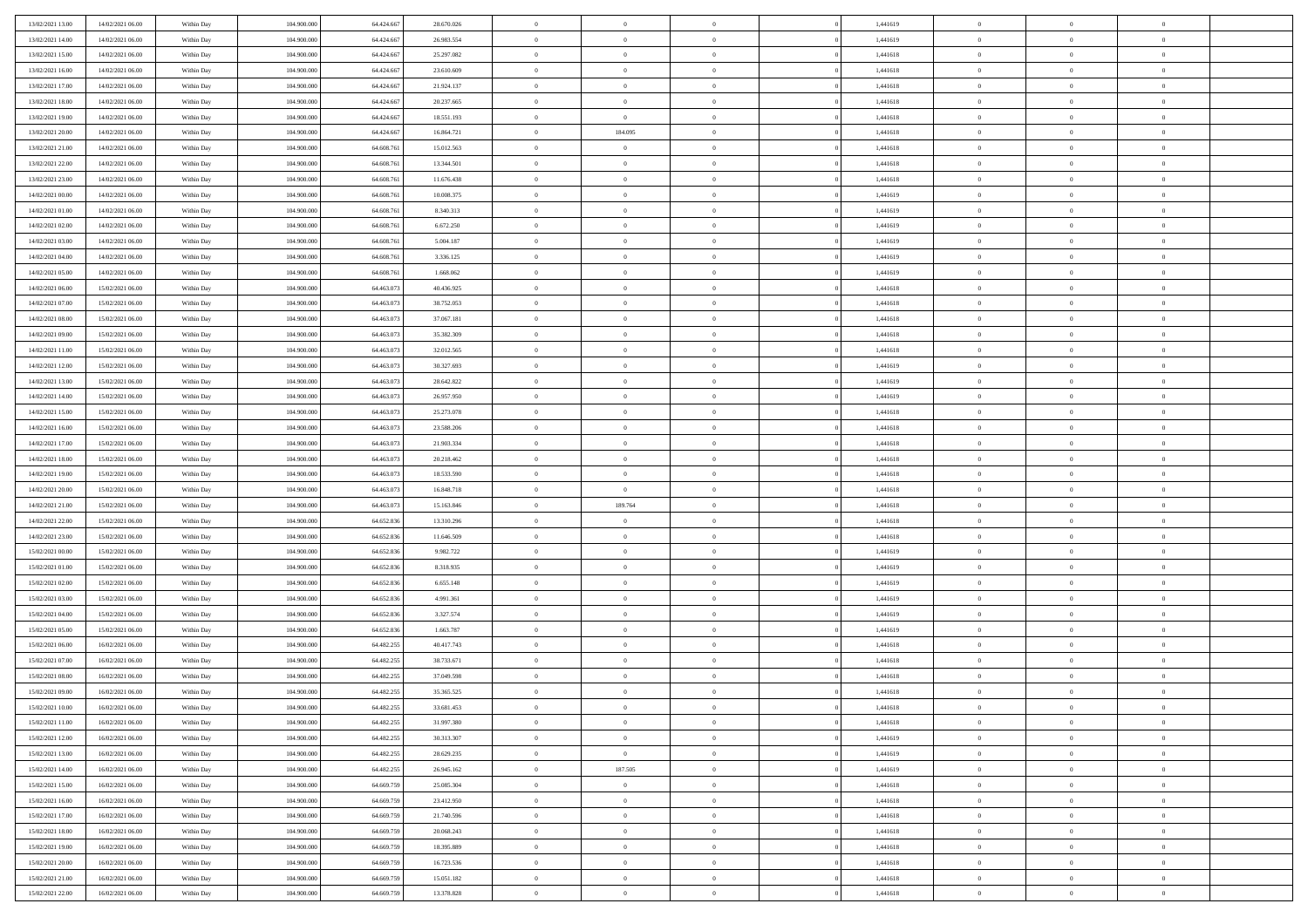| 15/02/2021 23.00 | 16/02/2021 06:00 | Within Day | 104,900,000 | 64.669.759 | 11.706.475 | $\overline{0}$ | $\overline{0}$ | $\Omega$       | 1,441618 | $\bf{0}$       | $\mathbf{0}$   | $\bf{0}$       |  |
|------------------|------------------|------------|-------------|------------|------------|----------------|----------------|----------------|----------|----------------|----------------|----------------|--|
| 16/02/2021 00:00 | 16/02/2021 06:00 | Within Day | 104.900.000 | 64.669.759 | 10.034.121 | $\mathbf{0}$   | $\overline{0}$ | $\overline{0}$ | 1,441619 | $\overline{0}$ | $\overline{0}$ | $\overline{0}$ |  |
| 16/02/2021 01:00 | 16/02/2021 06:00 | Within Day | 104.900.000 | 64.669.759 | 8.361.768  | $\,$ 0         | $\overline{0}$ | $\bf{0}$       | 1,441619 | $\,$ 0         | $\overline{0}$ | $\,$ 0 $\,$    |  |
| 16/02/2021 02:00 | 16/02/2021 06:00 | Within Day | 104,900,000 | 64,669,759 | 6.689.414  | $\bf{0}$       | $\overline{0}$ | $\Omega$       | 1,441619 | $\bf{0}$       | $\mathbf{0}$   | $\theta$       |  |
| 16/02/2021 03:00 | 16/02/2021 06:00 | Within Dav | 104.900.000 | 64.669.759 | 5.017.060  | $\bf{0}$       | $\overline{0}$ | $\overline{0}$ | 1,441619 | $\overline{0}$ | $\overline{0}$ | $\overline{0}$ |  |
| 16/02/2021 04:00 | 16/02/2021 06:00 | Within Day | 104.900.000 | 64.669.759 | 3.344.707  | $\bf{0}$       | $\overline{0}$ | $\bf{0}$       | 1,441619 | $\,$ 0         | $\overline{0}$ | $\,$ 0 $\,$    |  |
| 16/02/2021 05:00 | 16/02/2021 06:00 | Within Day | 104,900,000 | 64.669.759 | 1.672.353  | $\bf{0}$       | $\overline{0}$ | $\overline{0}$ | 1,441619 | $\bf{0}$       | $\bf{0}$       | $\theta$       |  |
| 16/02/2021 06:00 | 17/02/2021 06:00 | Within Day | 104.900.000 | 64.544.110 | 40.355.888 | $\overline{0}$ | $\overline{0}$ | $\overline{0}$ | 1,441618 | $\mathbf{0}$   | $\overline{0}$ | $\overline{0}$ |  |
| 16/02/2021 07:00 | 17/02/2021 06:00 | Within Day | 104.900.000 | 64.544.110 | 38.674.393 | $\bf{0}$       | $\overline{0}$ | $\bf{0}$       | 1,441618 | $\,$ 0         | $\overline{0}$ | $\,$ 0 $\,$    |  |
| 16/02/2021 08:00 | 17/02/2021 06:00 | Within Day | 104,900,000 | 64.544.110 | 36.992.898 | $\bf{0}$       | $\overline{0}$ | $\Omega$       | 1,441618 | $\theta$       | $\mathbf{0}$   | $\theta$       |  |
| 16/02/2021 09:00 | 17/02/2021 06:00 | Within Day | 104.900.000 | 64.544.110 | 35.311.402 | $\overline{0}$ | $\overline{0}$ | $\overline{0}$ | 1,441618 | $\mathbf{0}$   | $\overline{0}$ | $\overline{0}$ |  |
| 16/02/2021 10:00 | 17/02/2021 06:00 | Within Day | 104.900.000 | 64.544.110 | 33.629.907 | $\bf{0}$       | $\overline{0}$ | $\bf{0}$       | 1,441618 | $\,$ 0         | $\overline{0}$ | $\,$ 0 $\,$    |  |
| 16/02/2021 11:00 | 17/02/2021 06:00 | Within Day | 104,900,000 | 64.544.110 | 31.948.411 | $\bf{0}$       | $\overline{0}$ | $\Omega$       | 1,441618 | $\overline{0}$ | $\mathbf{0}$   | $\theta$       |  |
| 16/02/2021 12:00 | 17/02/2021 06:00 | Within Day | 104.900.000 | 64.544.110 | 30.266.916 | $\overline{0}$ | $\overline{0}$ | $\overline{0}$ | 1,441619 | $\mathbf{0}$   | $\overline{0}$ | $\overline{0}$ |  |
| 16/02/2021 13:00 | 17/02/2021 06:00 | Within Day | 104.900.000 | 64.544.110 | 28.585.421 | $\bf{0}$       | $\overline{0}$ | $\bf{0}$       | 1,441619 | $\,$ 0         | $\overline{0}$ | $\,$ 0 $\,$    |  |
| 16/02/2021 14:00 | 17/02/2021 06:00 | Within Day | 104,900,000 | 64.544.110 | 26.903.925 | $\bf{0}$       | $\overline{0}$ | $\overline{0}$ | 1,441619 | $\bf{0}$       | $\mathbf{0}$   | $\bf{0}$       |  |
| 16/02/2021 15:00 | 17/02/2021 06:00 | Within Day | 104.900.000 | 64.544.110 | 25.222.430 | $\overline{0}$ | $\overline{0}$ | $\overline{0}$ | 1,441618 | $\mathbf{0}$   | $\overline{0}$ | $\overline{0}$ |  |
| 16/02/2021 16:00 | 17/02/2021 06:00 | Within Day | 104.900.000 | 64.544.110 | 23.540.935 | $\bf{0}$       | 287.544        | $\bf{0}$       | 1,441618 | $\,$ 0         | $\overline{0}$ | $\,0\,$        |  |
| 16/02/2021 17:00 | 17/02/2021 06:00 | Within Day | 104,900,000 | 64.831.654 | 21.592.434 | $\bf{0}$       | $\overline{0}$ | $\Omega$       | 1,441618 | $\theta$       | $\mathbf{0}$   | $\theta$       |  |
| 16/02/2021 18:00 | 17/02/2021 06:00 | Within Day | 104.900.000 | 64.831.654 | 19.931.478 | $\overline{0}$ | 196.664        | $\overline{0}$ | 1,441618 | $\mathbf{0}$   | $\overline{0}$ | $\overline{0}$ |  |
| 16/02/2021 19:00 | 17/02/2021 06:00 | Within Day | 104.900.000 | 65.028.318 | 18.090.245 | $\bf{0}$       | $\overline{0}$ | $\bf{0}$       | 1,441618 | $\,$ 0         | $\overline{0}$ | $\,$ 0 $\,$    |  |
| 16/02/2021 20:00 | 17/02/2021 06:00 | Within Day | 104,900,000 | 65.028.318 | 16.445.678 | $\bf{0}$       | $\overline{0}$ | $\Omega$       | 1,441618 | $\bf{0}$       | $\mathbf{0}$   | $\theta$       |  |
| 16/02/2021 21:00 | 17/02/2021 06:00 | Within Day | 104.900.000 | 65.028.318 | 14.801.110 | $\overline{0}$ | $\overline{0}$ | $\overline{0}$ | 1,441618 | $\mathbf{0}$   | $\overline{0}$ | $\overline{0}$ |  |
| 16/02/2021 22:00 | 17/02/2021 06:00 | Within Day | 104.900.000 | 65.028.318 | 13.156.542 | $\bf{0}$       | $\overline{0}$ | $\bf{0}$       | 1,441618 | $\,$ 0         | $\overline{0}$ | $\,$ 0 $\,$    |  |
| 16/02/2021 23:00 | 17/02/2021 06:00 | Within Day | 104,900,000 | 65.028.318 | 11.511.974 | $\bf{0}$       | $\overline{0}$ | $\overline{0}$ | 1,441618 | $\bf{0}$       | $\overline{0}$ | $\bf{0}$       |  |
| 17/02/2021 00:00 | 17/02/2021 06:00 | Within Day | 104.900.000 | 65.028.318 | 9.867.406  | $\overline{0}$ | $\overline{0}$ | $\overline{0}$ | 1,441619 | $\mathbf{0}$   | $\overline{0}$ | $\overline{0}$ |  |
| 17/02/2021 01:00 | 17/02/2021 06:00 | Within Day | 104.900.000 | 65.028.318 | 8.222.839  | $\bf{0}$       | $\overline{0}$ | $\bf{0}$       | 1,441619 | $\,$ 0         | $\overline{0}$ | $\,$ 0 $\,$    |  |
| 17/02/2021 02:00 | 17/02/2021 06:00 | Within Day | 104,900,000 | 65.028.318 | 6.578.271  | $\bf{0}$       | $\overline{0}$ | $\Omega$       | 1,441619 | $\theta$       | $\mathbf{0}$   | $\theta$       |  |
| 17/02/2021 03:00 | 17/02/2021 06:00 | Within Day | 104.900.000 | 65.028.318 | 4.933.703  | $\overline{0}$ | $\overline{0}$ | $\overline{0}$ | 1,441619 | $\mathbf{0}$   | $\overline{0}$ | $\overline{0}$ |  |
| 17/02/2021 04:00 | 17/02/2021 06:00 | Within Day | 104.900.000 | 65.028.318 | 3.289.135  | $\bf{0}$       | $\overline{0}$ | $\bf{0}$       | 1,441619 | $\,$ 0         | $\overline{0}$ | $\,$ 0 $\,$    |  |
| 17/02/2021 05:00 | 17/02/2021 06:00 | Within Day | 104.900.000 | 65.028.318 | 1.644.567  | $\,$ 0         | $\overline{0}$ | $\overline{0}$ | 1,441619 | $\bf{0}$       | $\overline{0}$ | $\,0\,$        |  |
| 17/02/2021 06:00 | 18/02/2021 06:00 | Within Dav | 104.900.000 | 64.885.002 | 40.014.996 | $\overline{0}$ | $\overline{0}$ | $\overline{0}$ | 1,441618 | $\mathbf{0}$   | $\overline{0}$ | $\overline{0}$ |  |
| 17/02/2021 07:00 | 18/02/2021 06:00 | Within Day | 104.900.000 | 64.885.002 | 38.347.705 | $\bf{0}$       | $\overline{0}$ | $\bf{0}$       | 1,441618 | $\,$ 0         | $\overline{0}$ | $\,$ 0 $\,$    |  |
| 17/02/2021 08:00 | 18/02/2021 06:00 | Within Day | 104.900.000 | 64.885.002 | 36.680.413 | $\bf{0}$       | $\bf{0}$       | $\bf{0}$       | 1,441618 | $\bf{0}$       | $\overline{0}$ | $\,0\,$        |  |
| 17/02/2021 09:00 | 18/02/2021 06:00 | Within Day | 104.900.000 | 64.885.002 | 35.013.121 | $\overline{0}$ | $\overline{0}$ | $\overline{0}$ | 1,441618 | $\overline{0}$ | $\overline{0}$ | $\overline{0}$ |  |
| 17/02/2021 10:00 | 18/02/2021 06:00 | Within Day | 104.900.000 | 64.885.002 | 33.345.830 | $\bf{0}$       | $\overline{0}$ | $\bf{0}$       | 1,441618 | $\,$ 0         | $\overline{0}$ | $\,$ 0 $\,$    |  |
| 17/02/2021 11:00 | 18/02/2021 06:00 | Within Day | 104.900.000 | 64.885.002 | 31.678.538 | $\bf{0}$       | $\bf{0}$       | $\overline{0}$ | 1,441618 | $\bf{0}$       | $\overline{0}$ | $\,0\,$        |  |
| 17/02/2021 12:00 | 18/02/2021 06:00 | Within Day | 104.900.000 | 64.885.002 | 30.011.247 | $\overline{0}$ | $\overline{0}$ | $\overline{0}$ | 1,441619 | $\mathbf{0}$   | $\overline{0}$ | $\overline{0}$ |  |
| 17/02/2021 13:00 | 18/02/2021 06:00 | Within Day | 104.900.000 | 64.885.002 | 28.343.955 | $\bf{0}$       | $\overline{0}$ | $\bf{0}$       | 1,441619 | $\,$ 0         | $\overline{0}$ | $\,$ 0 $\,$    |  |
| 17/02/2021 14:00 | 18/02/2021 06:00 | Within Day | 104.900.000 | 64.885.002 | 26.676.664 | $\bf{0}$       | $\bf{0}$       | $\overline{0}$ | 1,441619 | $\bf{0}$       | $\overline{0}$ | $\,0\,$        |  |
| 17/02/2021 15:00 | 18/02/2021 06:00 | Within Day | 104.900.000 | 64.885.002 | 25.009.372 | $\overline{0}$ | $\overline{0}$ | $\overline{0}$ | 1,441618 | $\overline{0}$ | $\overline{0}$ | $\overline{0}$ |  |
| 17/02/2021 16:00 | 18/02/2021 06:00 | Within Day | 104.900.000 | 64.885.002 | 23.342.081 | $\bf{0}$       | $\overline{0}$ | $\bf{0}$       | 1,441618 | $\,$ 0         | $\overline{0}$ | $\,$ 0 $\,$    |  |
| 17/02/2021 17:00 | 18/02/2021 06:00 | Within Day | 104.900.000 | 64.885.002 | 21.674.789 | $\bf{0}$       | $\bf{0}$       | $\bf{0}$       | 1,441618 | $\bf{0}$       | $\overline{0}$ | $\,0\,$        |  |
| 17/02/2021 18:00 | 18/02/2021 06:00 | Within Day | 104.900.000 | 64.885.002 | 20.007.498 | $\mathbf{0}$   | $\overline{0}$ | $\overline{0}$ | 1,441618 | $\mathbf{0}$   | $\overline{0}$ | $\overline{0}$ |  |
| 17/02/2021 19:00 | 18/02/2021 06:00 | Within Day | 104.900.000 | 64.885.002 | 18.340.206 | $\bf{0}$       | 192.623        | $\theta$       | 1,441618 | $\overline{0}$ | $\overline{0}$ | $\theta$       |  |
| 17/02/2021 20:00 | 18/02/2021 06:00 | Within Day | 104.900.000 | 65.077.625 | 16.497.803 | $\bf{0}$       | $\bf{0}$       | $\bf{0}$       | 1,441618 | $\bf{0}$       | $\overline{0}$ | $\,0\,$        |  |
| 17/02/2021 21:00 | 18/02/2021 06:00 | Within Day | 104.900.000 | 65.077.625 | 14.848.022 | $\overline{0}$ | $\overline{0}$ | $\overline{0}$ | 1,441618 | $\overline{0}$ | $\bf{0}$       | $\overline{0}$ |  |
| 17/02/2021 22.00 | 18/02/2021 06:00 | Within Day | 104.900.000 | 65.077.625 | 13.198.242 | $\,$ 0 $\,$    | $\overline{0}$ | $\overline{0}$ | 1,441618 | $\mathbf{0}$   | $\,$ 0 $\,$    | $\,$ 0 $\,$    |  |
| 17/02/2021 23.00 | 18/02/2021 06:00 | Within Day | 104.900.000 | 65.077.625 | 11.548.462 | $\bf{0}$       | $\bf{0}$       | $\overline{0}$ | 1,441618 | $\bf{0}$       | $\overline{0}$ | $\bf{0}$       |  |
| 18/02/2021 00:00 | 18/02/2021 06:00 | Within Day | 104.900.000 | 65.077.625 | 9.898.681  | $\bf{0}$       | $\overline{0}$ | $\overline{0}$ | 1,441619 | $\mathbf{0}$   | $\overline{0}$ | $\overline{0}$ |  |
| 18/02/2021 01:00 | 18/02/2021 06:00 | Within Day | 104.900.000 | 65.077.625 | 8.248.901  | $\,$ 0 $\,$    | $\overline{0}$ | $\overline{0}$ | 1,441619 | $\,$ 0 $\,$    | $\overline{0}$ | $\,$ 0 $\,$    |  |
| 18/02/2021 02:00 | 18/02/2021 06:00 | Within Day | 104.900.000 | 65.077.625 | 6.599.121  | $\bf{0}$       | $\overline{0}$ | $\overline{0}$ | 1,441619 | $\bf{0}$       | $\overline{0}$ | $\overline{0}$ |  |
| 18/02/2021 03:00 | 18/02/2021 06:00 | Within Day | 104.900.000 | 65.077.625 | 4.949.340  | $\overline{0}$ | $\overline{0}$ | $\overline{0}$ | 1,441619 | $\overline{0}$ | $\bf{0}$       | $\overline{0}$ |  |
| 18/02/2021 04:00 | 18/02/2021 06:00 | Within Day | 104.900.000 | 65.077.625 | 3.299.560  | $\,$ 0 $\,$    | $\overline{0}$ | $\overline{0}$ | 1,441619 | $\,$ 0 $\,$    | $\,$ 0 $\,$    | $\,$ 0 $\,$    |  |
| 18/02/2021 05:00 | 18/02/2021 06:00 | Within Day | 104.900.000 | 65.077.625 | 1.649.780  | $\bf{0}$       | $\bf{0}$       | $\overline{0}$ | 1,441619 | $\mathbf{0}$   | $\overline{0}$ | $\bf{0}$       |  |
| 18/02/2021 06:00 | 19/02/2021 06:00 | Within Day | 104.900.000 | 64.854.548 | 40.045.449 | $\bf{0}$       | $\overline{0}$ | $\overline{0}$ | 1,441618 | $\mathbf{0}$   | $\bf{0}$       | $\overline{0}$ |  |
| 18/02/2021 07:00 | 19/02/2021 06:00 | Within Day | 104.900.000 | 64.854.548 | 38.376.889 | $\,0\,$        | $\overline{0}$ | $\overline{0}$ | 1,441618 | $\,$ 0         | $\overline{0}$ | $\,$ 0 $\,$    |  |
|                  |                  |            |             |            |            |                |                |                |          |                |                |                |  |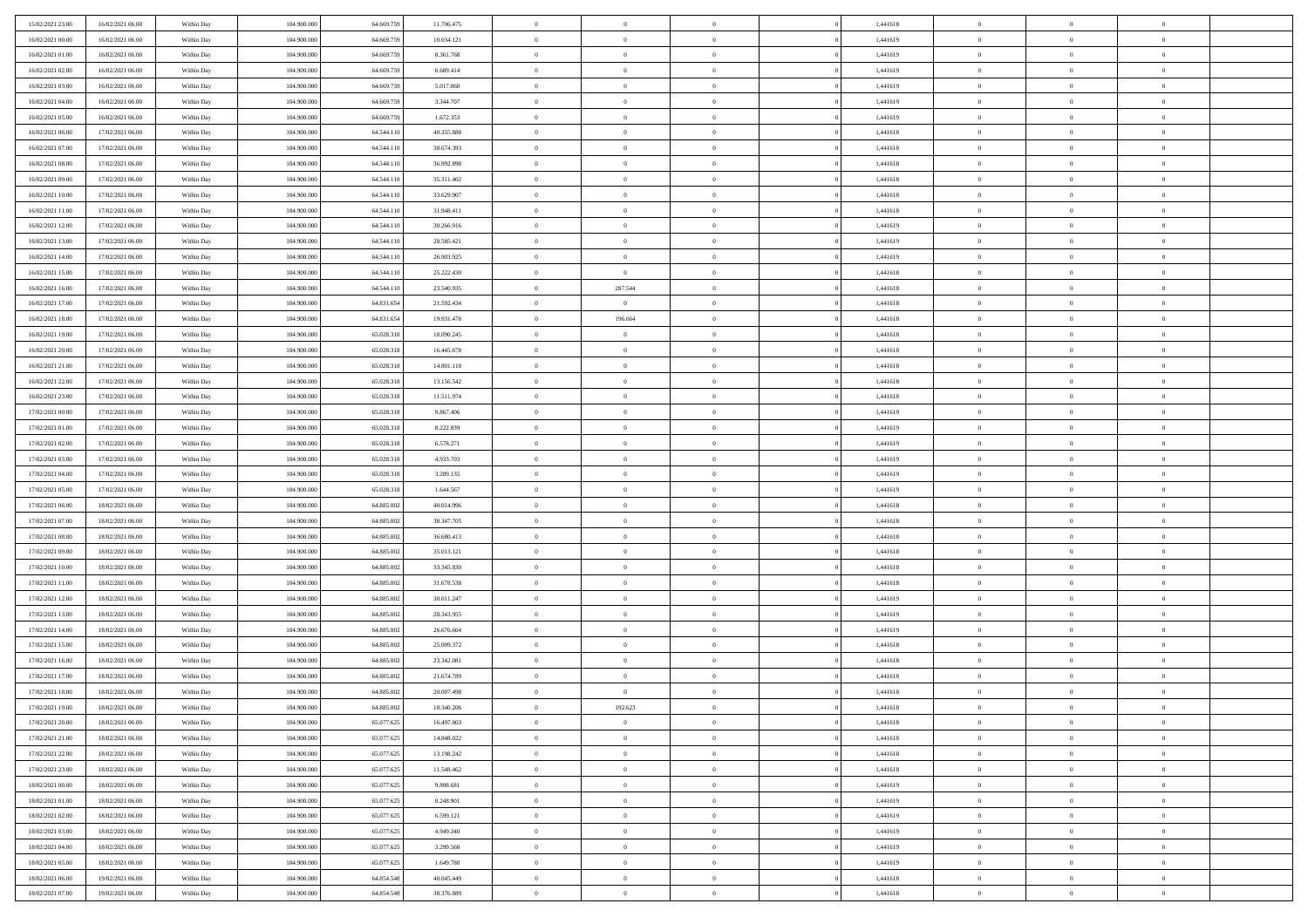| 18/02/2021 08:00 | 19/02/2021 06:00 | Within Day | 104.900.000 | 64.854.548 | 36.708.329 | $\bf{0}$       | $\bf{0}$       | $\theta$       |          | 1,441618 | $\bf{0}$       | $\overline{0}$ | $\,0\,$        |  |
|------------------|------------------|------------|-------------|------------|------------|----------------|----------------|----------------|----------|----------|----------------|----------------|----------------|--|
| 18/02/2021 09:00 | 19/02/2021 06:00 | Within Day | 104,900,000 | 64.854.548 | 35.039.768 | $\overline{0}$ | $\overline{0}$ | $\overline{0}$ |          | 1,441618 | $\overline{0}$ | $\overline{0}$ | $\theta$       |  |
| 18/02/2021 10:00 | 19/02/2021 06:00 | Within Dav | 104.900.000 | 64.854.548 | 33.371.208 | $\mathbf{0}$   | $\overline{0}$ | $\overline{0}$ |          | 1,441618 | $\mathbf{0}$   | $\overline{0}$ | $\overline{0}$ |  |
| 18/02/2021 11:00 | 19/02/2021 06:00 | Within Day | 104.900.000 | 64.854.548 | 31.702.647 | $\bf{0}$       | $\overline{0}$ | $\bf{0}$       |          | 1,441618 | $\bf{0}$       | $\overline{0}$ | $\bf{0}$       |  |
| 18/02/2021 12:00 | 19/02/2021 06:00 | Within Day | 104,900,000 | 64.854.548 | 30.034.087 | $\bf{0}$       | $\bf{0}$       | $\overline{0}$ |          | 1,441619 | $\bf{0}$       | $\bf{0}$       | $\,0\,$        |  |
| 18/02/2021 13:00 | 19/02/2021 06:00 | Within Dav | 104.900.000 | 64.854.548 | 28.365.527 | $\mathbf{0}$   | $\overline{0}$ | $\overline{0}$ |          | 1,441619 | $\mathbf{0}$   | $\overline{0}$ | $\theta$       |  |
|                  |                  |            |             |            |            | $\bf{0}$       |                | $\overline{0}$ |          |          | $\bf{0}$       | $\overline{0}$ | $\,0\,$        |  |
| 18/02/2021 14:00 | 19/02/2021 06:00 | Within Day | 104.900.000 | 64.854.548 | 26.696.966 |                | $\overline{0}$ |                |          | 1,441619 |                |                |                |  |
| 18/02/2021 15:00 | 19/02/2021 06:00 | Within Day | 104,900,000 | 64.854.548 | 25.028.406 | $\overline{0}$ | $\overline{0}$ | $\overline{0}$ |          | 1,441618 | $\,$ 0 $\,$    | $\overline{0}$ | $\theta$       |  |
| 18/02/2021 16:00 | 19/02/2021 06:00 | Within Dav | 104.900.000 | 64.854.548 | 23.359.845 | $\mathbf{0}$   | $\overline{0}$ | $\overline{0}$ |          | 1,441618 | $\mathbf{0}$   | $\overline{0}$ | $\overline{0}$ |  |
| 18/02/2021 17:00 | 19/02/2021 06:00 | Within Day | 104.900.000 | 64.854.548 | 21.691.285 | $\bf{0}$       | $\overline{0}$ | $\theta$       |          | 1,441618 | $\bf{0}$       | $\overline{0}$ | $\,0\,$        |  |
| 18/02/2021 18:00 | 19/02/2021 06:00 | Within Day | 104,900,000 | 64.854.548 | 20.022.724 | $\overline{0}$ | 196.126        | $\overline{0}$ |          | 1,441618 | $\bf{0}$       | $\overline{0}$ | $\theta$       |  |
| 18/02/2021 19:00 | 19/02/2021 06:00 | Within Dav | 104.900.000 | 65.050.673 | 18.174.382 | $\mathbf{0}$   | $\overline{0}$ | $\overline{0}$ |          | 1,441618 | $\mathbf{0}$   | $\overline{0}$ | $\overline{0}$ |  |
| 18/02/2021 20:00 | 19/02/2021 06:00 | Within Day | 104.900.000 | 65.050.673 | 16.522.166 | $\bf{0}$       | 898            | $\bf{0}$       |          | 1,441618 | $\bf{0}$       | $\overline{0}$ | $\overline{0}$ |  |
| 18/02/2021 21:00 | 19/02/2021 06:00 | Within Day | 104.900.000 | 65.051.571 | 14.869.141 | $\bf{0}$       | $\overline{0}$ | $\overline{0}$ |          | 1,441618 | $\bf{0}$       | $\theta$       | $\,0\,$        |  |
| 18/02/2021 22:00 | 19/02/2021 06:00 | Within Dav | 104.900.000 | 65.051.571 | 13.217.014 | $\overline{0}$ | $\overline{0}$ | $\overline{0}$ |          | 1,441618 | $\mathbf{0}$   | $\overline{0}$ | $\overline{0}$ |  |
| 18/02/2021 23:00 | 19/02/2021 06:00 | Within Day | 104.900.000 | 65.051.571 | 11.564.887 | $\bf{0}$       | $\overline{0}$ | $\overline{0}$ |          | 1,441618 | $\bf{0}$       | $\overline{0}$ | $\bf{0}$       |  |
| 19/02/2021 00:00 | 19/02/2021 06:00 | Within Day | 104,900,000 | 65.051.571 | 9.912.760  | $\overline{0}$ | $\overline{0}$ | $\overline{0}$ |          | 1,441619 | $\bf{0}$       | $\overline{0}$ | $\theta$       |  |
| 19/02/2021 01:00 | 19/02/2021 06:00 | Within Day | 104.900.000 | 65.051.571 | 8.260.634  | $\mathbf{0}$   | $\overline{0}$ | $\overline{0}$ |          | 1,441619 | $\mathbf{0}$   | $\overline{0}$ | $\overline{0}$ |  |
| 19/02/2021 02:00 | 19/02/2021 06:00 | Within Day | 104.900.000 | 65.051.571 | 6.608.507  | $\bf{0}$       | $\overline{0}$ | $\overline{0}$ |          | 1,441619 | $\bf{0}$       | $\overline{0}$ | $\,0\,$        |  |
| 19/02/2021 03:00 | 19/02/2021 06:00 | Within Day | 104,900,000 | 65.051.571 | 4.956.380  | $\overline{0}$ | $\overline{0}$ | $\overline{0}$ |          | 1,441619 | $\bf{0}$       | $\overline{0}$ | $\overline{0}$ |  |
| 19/02/2021 04:00 | 19/02/2021 06:00 | Within Dav | 104.900.000 | 65.051.571 | 3.304.253  | $\mathbf{0}$   | $\overline{0}$ | $\overline{0}$ |          | 1,441619 | $\mathbf{0}$   | $\overline{0}$ | $\overline{0}$ |  |
| 19/02/2021 05:00 | 19/02/2021 06:00 | Within Day | 104.900.000 | 65.051.571 | 1.652.126  | $\bf{0}$       | $\overline{0}$ | $\overline{0}$ |          | 1,441619 | $\bf{0}$       | $\overline{0}$ | $\bf{0}$       |  |
| 19/02/2021 06:00 | 20/02/2021 06:00 | Within Day | 104,900,000 | 64.929.507 | 39.970.491 | $\bf{0}$       | $\overline{0}$ | $\overline{0}$ |          | 1,441618 | $\bf{0}$       | $\overline{0}$ | $\,0\,$        |  |
| 19/02/2021 07:00 | 20/02/2021 06:00 | Within Dav | 104.900.000 | 64.929.507 | 38.305.054 | $\mathbf{0}$   | $\overline{0}$ | $\overline{0}$ |          | 1,441618 | $\mathbf{0}$   | $\overline{0}$ | $\theta$       |  |
| 19/02/2021 08:00 | 20/02/2021 06:00 | Within Day | 104.900.000 | 64.929.507 | 36.639.616 | $\bf{0}$       | $\overline{0}$ | $\overline{0}$ |          | 1,441618 | $\bf{0}$       | $\overline{0}$ | $\,0\,$        |  |
| 19/02/2021 09:00 | 20/02/2021 06:00 | Within Day | 104,900,000 | 64.929.507 | 34.974.179 | $\overline{0}$ | $\overline{0}$ | $\overline{0}$ |          | 1,441618 | $\bf{0}$       | $\overline{0}$ | $\overline{0}$ |  |
| 19/02/2021 10:00 | 20/02/2021 06:00 | Within Dav | 104.900.000 | 64.929.507 | 33.308.742 | $\mathbf{0}$   | $\overline{0}$ | $\overline{0}$ |          | 1,441618 | $\mathbf{0}$   | $\overline{0}$ | $\overline{0}$ |  |
|                  | 20/02/2021 06:00 |            |             |            |            | $\bf{0}$       |                | $\overline{0}$ |          |          | $\bf{0}$       | $\overline{0}$ | $\,0\,$        |  |
| 19/02/2021 11:00 |                  | Within Day | 104.900.000 | 64.929.507 | 31.643.305 |                | $\overline{0}$ |                |          | 1,441618 |                |                |                |  |
| 19/02/2021 12:00 | 20/02/2021 06:00 | Within Day | 104,900,000 | 64.929.507 | 29.977.868 | $\bf{0}$       | $\overline{0}$ | $\overline{0}$ |          | 1,441619 | $\bf{0}$       | $\overline{0}$ | $\overline{0}$ |  |
| 19/02/2021 13:00 | 20/02/2021 06:00 | Within Dav | 104.900.000 | 64.929.507 | 28.312.431 | $\mathbf{0}$   | $\overline{0}$ | $\overline{0}$ |          | 1,441619 | $\mathbf{0}$   | $\overline{0}$ | $\overline{0}$ |  |
| 19/02/2021 14:00 | 20/02/2021 06:00 | Within Day | 104.900.000 | 64.929.507 | 26.646.994 | $\bf{0}$       | $\overline{0}$ | $\theta$       |          | 1,441619 | $\,$ 0         | $\overline{0}$ | $\theta$       |  |
| 19/02/2021 15:00 | 20/02/2021 06:00 | Within Day | 104,900,000 | 64.929.507 | 24.981.556 | $\bf{0}$       | $\overline{0}$ | $\overline{0}$ |          | 1,441618 | $\bf{0}$       | $\overline{0}$ | $\overline{0}$ |  |
| 19/02/2021 16:00 | 20/02/2021 06:00 | Within Dav | 104.900.000 | 64.929.507 | 23.316.119 | $\overline{0}$ | $\overline{0}$ | $\overline{0}$ |          | 1,441618 | $\mathbf{0}$   | $\overline{0}$ | $\overline{0}$ |  |
| 19/02/2021 17:00 | 20/02/2021 06:00 | Within Day | 104.900.000 | 64.929.507 | 21.650.682 | $\bf{0}$       | $\overline{0}$ | $\theta$       |          | 1,441618 | $\,$ 0         | $\overline{0}$ | $\theta$       |  |
| 19/02/2021 18:00 | 20/02/2021 06:00 | Within Day | 104,900,000 | 64.929.507 | 19.985.245 | $\bf{0}$       | $\overline{0}$ | $\overline{0}$ |          | 1,441618 | $\bf{0}$       | $\overline{0}$ | $\overline{0}$ |  |
| 19/02/2021 19:00 | 20/02/2021 06:00 | Within Day | 104.900.000 | 64.929.507 | 18.319.808 | $\mathbf{0}$   | 202.501        | $\overline{0}$ |          | 1,441618 | $\mathbf{0}$   | $\overline{0}$ | $\overline{0}$ |  |
| 19/02/2021 20:00 | 20/02/2021 06:00 | Within Day | 104.900.000 | 65.132.008 | 16.470.279 | $\bf{0}$       | $\overline{0}$ | $\theta$       |          | 1,441618 | $\,$ 0         | $\overline{0}$ | $\theta$       |  |
| 19/02/2021 21:00 | 20/02/2021 06:00 | Within Day | 104,900,000 | 65.132.008 | 14.823.251 | $\bf{0}$       | $\overline{0}$ | $\overline{0}$ |          | 1,441618 | $\bf{0}$       | $\mathbf{0}$   | $\overline{0}$ |  |
| 19/02/2021 22:00 | 20/02/2021 06:00 | Within Dav | 104.900.000 | 65.132.008 | 13.176.223 | $\mathbf{0}$   | $\overline{0}$ | $\overline{0}$ |          | 1,441618 | $\mathbf{0}$   | $\overline{0}$ | $\overline{0}$ |  |
| 19/02/2021 23:00 | 20/02/2021 06:00 | Within Day | 104.900.000 | 65.132.008 | 11.529.195 | $\,0\,$        | $\overline{0}$ | $\theta$       |          | 1,441618 | $\,$ 0         | $\overline{0}$ | $\theta$       |  |
| 20/02/2021 00:00 | 20/02/2021 06:00 | Within Day | 104,900,000 | 65.132.008 | 9.882.167  | $\bf{0}$       | $\overline{0}$ | $\overline{0}$ |          | 1,441619 | $\bf{0}$       | $\overline{0}$ | $\overline{0}$ |  |
| 20/02/2021 01:00 | 20/02/2021 06:00 | Within Dav | 104.900.000 | 65.132.008 | 8.235.139  | $\mathbf{0}$   | $\overline{0}$ | $\overline{0}$ |          | 1,441619 | $\mathbf{0}$   | $\overline{0}$ | $\overline{0}$ |  |
| 20/02/2021 02:00 | 20/02/2021 06:00 | Within Day | 104.900.000 | 65.132.008 | 6.588.111  | $\bf{0}$       | $\overline{0}$ | $\theta$       |          | 1,441619 | $\,$ 0         | $\overline{0}$ | $\theta$       |  |
| 20/02/2021 03:00 | 20/02/2021 06:00 | Within Day | 104,900,000 | 65.132.008 | 4.941.083  | $\bf{0}$       | $\overline{0}$ | $\overline{0}$ |          | 1,441619 | $\bf{0}$       | $\overline{0}$ | $\overline{0}$ |  |
| 20/02/2021 04:00 | 20/02/2021 06:00 | Within Day | 104.900.000 | 65.132.008 | 3.294.055  | $\bf{0}$       | $\overline{0}$ |                |          | 1,441619 | $\overline{0}$ | $\theta$       | $\theta$       |  |
| 20/02/2021 05:00 | 20/02/2021 06:00 | Within Day | 104.900.000 | 65.132.008 | 1.647.027  | $\,0\,$        | $\overline{0}$ | $\theta$       |          | 1,441619 | $\,$ 0 $\,$    | $\bf{0}$       | $\theta$       |  |
| 20/02/2021 06:00 | 21/02/2021 06:00 | Within Day | 104.900.000 | 64.706.334 | 40.193.664 | $\overline{0}$ | $\overline{0}$ | $\overline{0}$ |          | 1,441618 | $\overline{0}$ | $\overline{0}$ | $\overline{0}$ |  |
| 20/02/2021 07:00 | 21/02/2021 06:00 | Within Day | 104.900.000 | 64.706.334 | 38.518.928 | $\bf{0}$       | $\overline{0}$ | $\overline{0}$ |          | 1,441618 | $\overline{0}$ | $\bf{0}$       | $\mathbf{0}$   |  |
| 20/02/2021 08:00 | 21/02/2021 06:00 | Within Day | 104.900.000 | 64.706.334 | 36.844.192 | $\bf{0}$       | $\overline{0}$ | $\overline{0}$ | $\theta$ | 1,441618 | $\mathbf{0}$   | $\bf{0}$       | $\,$ 0 $\,$    |  |
| 20/02/2021 09:00 | 21/02/2021 06:00 | Within Day | 104.900.000 | 64.706.334 | 35.169.456 | $\bf{0}$       | $\overline{0}$ | $\overline{0}$ |          | 1,441618 | $\,$ 0 $\,$    | $\overline{0}$ | $\overline{0}$ |  |
| 20/02/2021 10:00 | 21/02/2021 06:00 | Within Day | 104.900.000 | 64.706.334 | 33.494.720 | $\bf{0}$       | $\overline{0}$ | $\overline{0}$ |          | 1,441618 | $\mathbf{0}$   | $\overline{0}$ | $\overline{0}$ |  |
| 20/02/2021 11:00 | 21/02/2021 06:00 | Within Day | 104.900.000 | 64.706.334 | 31.819.984 | $\,0\,$        | $\overline{0}$ | $\overline{0}$ | $\theta$ | 1,441618 | $\,$ 0 $\,$    | $\overline{0}$ | $\overline{0}$ |  |
| 20/02/2021 12:00 | 21/02/2021 06:00 | Within Day | 104,900,000 | 64.706.334 | 30.145.248 | $\bf{0}$       | $\overline{0}$ | $\overline{0}$ |          | 1,441619 | $\overline{0}$ | $\overline{0}$ | $\overline{0}$ |  |
| 20/02/2021 13:00 | 21/02/2021 06:00 | Within Day | 104.900.000 | 64.706.334 | 28.470.512 | $\bf{0}$       | $\overline{0}$ | $\overline{0}$ |          | 1,441619 | $\mathbf{0}$   | $\overline{0}$ | $\overline{0}$ |  |
| 20/02/2021 14:00 | 21/02/2021 06:00 | Within Day | 104.900.000 | 64.706.334 | 26.795.776 | $\,0\,$        | $\overline{0}$ | $\overline{0}$ |          | 1,441619 | $\,$ 0 $\,$    | $\mathbf{0}$   | $\overline{0}$ |  |
| 20/02/2021 15:00 | 21/02/2021 06:00 | Within Day | 104,900,000 | 64.706.334 | 25.121.040 | $\bf{0}$       | $\bf{0}$       | $\overline{0}$ |          | 1,441618 | $\mathbf{0}$   | $\mathbf{0}$   | $\overline{0}$ |  |
|                  |                  |            |             |            |            | $\overline{0}$ |                |                |          |          | $\mathbf{0}$   | $\overline{0}$ |                |  |
| 20/02/2021 16:00 | 21/02/2021 06:00 | Within Day | 104.900.000 | 64.706.334 | 23.446.304 |                | $\overline{0}$ | $\overline{0}$ |          | 1,441618 |                |                | $\overline{0}$ |  |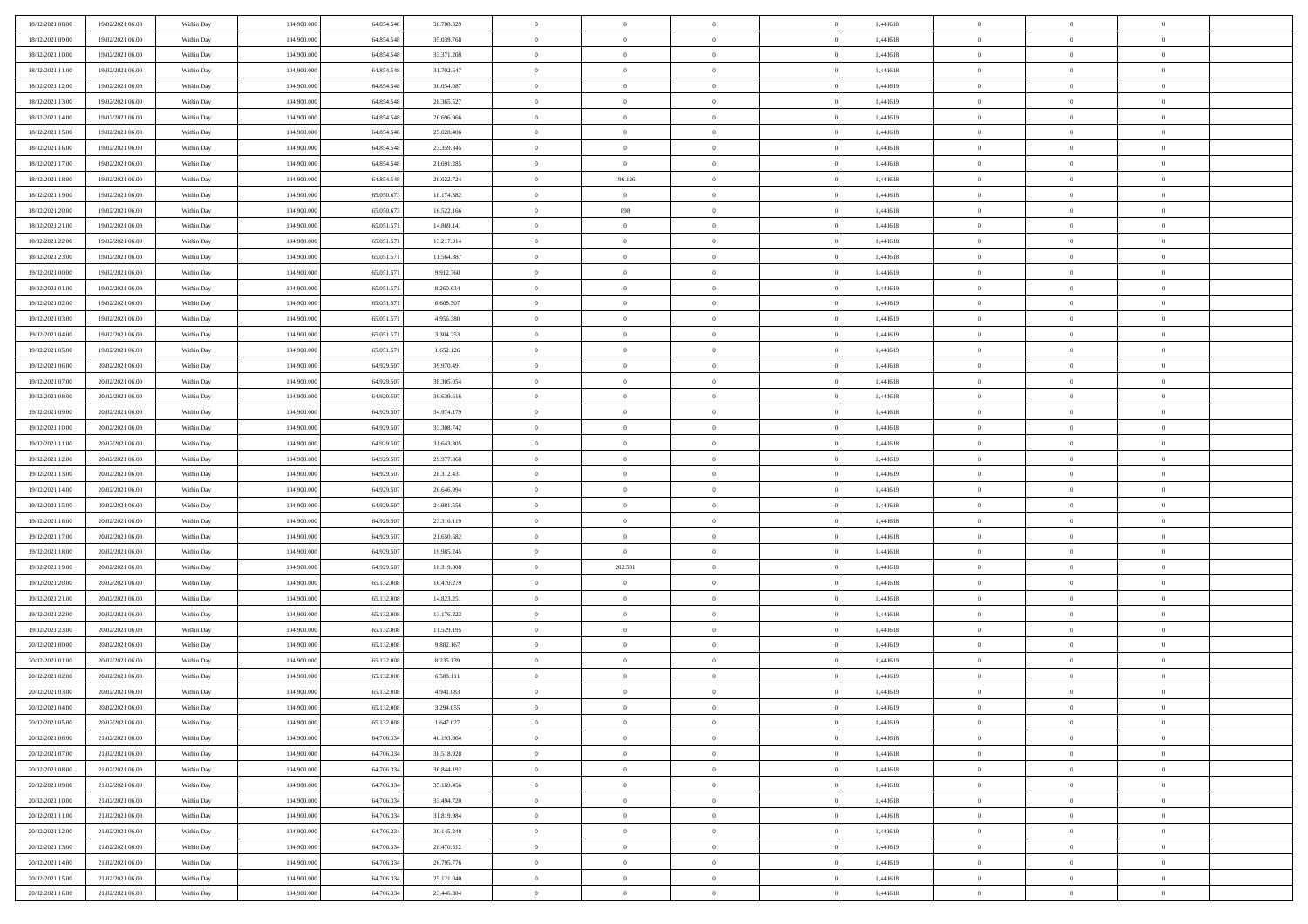| 20/02/2021 17:00                     | 21/02/2021 06:00                     | Within Day               | 104.900.000                | 64.706.33               | 21.771.568               | $\,0\,$                  | $\bf{0}$                         | $\bf{0}$                         |                | 1,441618             | $\,$ 0 $\,$          | $\overline{0}$                   | $\bf{0}$                   |  |
|--------------------------------------|--------------------------------------|--------------------------|----------------------------|-------------------------|--------------------------|--------------------------|----------------------------------|----------------------------------|----------------|----------------------|----------------------|----------------------------------|----------------------------|--|
| 20/02/2021 18:00                     | 21/02/2021 06:00                     | Within Day               | 104,900,000                | 64.706.33               | 20.096.832               | $\overline{0}$           | 197.251                          | $\overline{0}$                   |                | 1,441618             | $\bf{0}$             | $\overline{0}$                   | $\theta$                   |  |
| 20/02/2021 19:00                     | 21/02/2021 06:00                     | Within Day               | 104.900.000                | 64.903.584              | 18.241.283               | $\mathbf{0}$             | $\overline{0}$                   | $\overline{0}$                   |                | 1,441618             | $\theta$             | $\overline{0}$                   | $\overline{0}$             |  |
| 20/02/2021 20:00                     | 21/02/2021 06:00                     | Within Day               | 104.900.000                | 64.903.584              | 16.582.984               | $\bf{0}$                 | $\overline{0}$                   | $\bf{0}$                         |                | 1,441618             | $\bf{0}$             | $\overline{0}$                   | $\bf{0}$                   |  |
| 20/02/2021 21:00                     | 21/02/2021 06:00                     | Within Day               | 104.900.000                | 64.903.584              | 14.924.686               | $\bf{0}$                 | $\overline{0}$                   | $\overline{0}$                   |                | 1,441618             | $\bf{0}$             | $\bf{0}$                         | $\bf{0}$                   |  |
| 20/02/2021 22:00                     | 21/02/2021 06:00                     | Within Day               | 104.900.000                | 64.903.584              | 13.266.387               | $\mathbf{0}$             | $\overline{0}$                   | $\overline{0}$                   |                | 1,441618             | $\theta$             | $\overline{0}$                   | $\theta$                   |  |
| 20/02/2021 23:00                     | 21/02/2021 06:00                     | Within Day               | 104.900.000                | 64.903.584              | 11.608.089               | $\mathbf{0}$             | $\overline{0}$                   | $\overline{0}$                   |                | 1,441618             | $\bf{0}$             | $\overline{0}$                   | $\theta$                   |  |
| 21/02/2021 00:00                     | 21/02/2021 06:00                     | Within Day               | 104.900.000                | 64.903.58               | 9.949.790                | $\overline{0}$           | $\overline{0}$                   | $\overline{0}$                   |                | 1,441619             | $\,$ 0 $\,$          | $\overline{0}$                   | $\theta$                   |  |
| 21/02/2021 01:00                     | 21/02/2021 06:00                     | Within Day               | 104.900.000                | 64.903.584              | 8.291.492                | $\mathbf{0}$             | $\overline{0}$                   | $\overline{0}$                   |                | 1,441619             | $\theta$             | $\overline{0}$                   | $\overline{0}$             |  |
| 21/02/2021 02:00                     | 21/02/2021 06:00                     | Within Day               | 104.900.000                | 64.903.584              | 6.633.193                | $\bf{0}$                 | $\overline{0}$                   | $\overline{0}$                   |                | 1,441619             | $\bf{0}$             | $\overline{0}$                   | $\bf{0}$                   |  |
| 21/02/2021 03:00                     | 21/02/2021 06:00                     | Within Day               | 104.900.000                | 64.903.584              | 4.974.895                | $\bf{0}$                 | $\overline{0}$                   | $\overline{0}$                   |                | 1,441619             | $\bf{0}$             | $\bf{0}$                         | $\bf{0}$                   |  |
| 21/02/2021 04:00                     | 21/02/2021 06:00                     | Within Day               | 104.900.000                | 64.903.584              | 3.316.596                | $\mathbf{0}$             | $\overline{0}$                   | $\overline{0}$                   |                | 1,441619             | $\theta$             | $\overline{0}$                   | $\overline{0}$             |  |
| 21/02/2021 05:00                     | 21/02/2021 06:00                     | Within Day               | 104.900.000                | 64.903.584              | 1.658.298                | $\,0\,$                  | $\overline{0}$                   | $\overline{0}$                   |                | 1,441619             | $\bf{0}$             | $\overline{0}$                   | $\bf{0}$                   |  |
| 21/02/2021 06:00                     | 22/02/2021 06:00                     | Within Day               | 104.900.000                | 64.645.341              | 40.254.657               | $\bf{0}$                 | $\overline{0}$                   | $\overline{0}$                   |                | 1,441618             | $\,$ 0 $\,$          | $\overline{0}$                   | $\theta$                   |  |
| 21/02/2021 07:00                     | 22/02/2021 06:00                     | Within Day               | 104.900.000                | 64.645.341              | 38.577.380               | $\mathbf{0}$             | $\overline{0}$                   | $\overline{0}$                   |                | 1,441618             | $\theta$             | $\bf{0}$                         | $\overline{0}$             |  |
| 21/02/2021 08:00                     | 22/02/2021 06:00                     | Within Day               | 104.900.000                | 64.645.341              | 36.900.102               | $\,0\,$                  | $\overline{0}$                   | $\bf{0}$                         |                | 1,441618             | $\bf{0}$             | $\overline{0}$                   | $\bf{0}$                   |  |
| 21/02/2021 09:00                     | 22/02/2021 06:00                     | Within Day               | 104.900.000                | 64.645.341              | 35.222.825               | $\bf{0}$                 | $\overline{0}$                   | $\overline{0}$                   |                | 1,441618             | $\bf{0}$             | $\bf{0}$                         | $\overline{0}$             |  |
| 21/02/2021 11:00                     | 22/02/2021 06:00                     | Within Day               | 104.900.000                | 64.645.341              | 31.868.270               | $\mathbf{0}$             | $\overline{0}$                   | $\overline{0}$                   |                | 1,441618             | $\theta$             | $\overline{0}$                   | $\overline{0}$             |  |
| 21/02/2021 12:00                     | 22/02/2021 06:00                     | Within Day               | 104.900.000                | 64.645.341              | 30.190.993               | $\bf{0}$                 | $\overline{0}$                   | $\bf{0}$                         |                | 1,441619             | $\bf{0}$             | $\overline{0}$                   | $\bf{0}$                   |  |
| 21/02/2021 13:00                     | 22/02/2021 06:00                     | Within Day               | 104.900.000                | 64.645.341              | 28.513.715               | $\bf{0}$                 | $\overline{0}$                   | $\overline{0}$                   |                | 1,441619             | $\,$ 0 $\,$          | $\bf{0}$                         | $\bf{0}$                   |  |
| 21/02/2021 14:00                     | 22/02/2021 06:00                     | Within Day               | 104.900.000                | 64.645.341              | 26.836.438               | $\overline{0}$           | $\overline{0}$                   | $\overline{0}$                   |                | 1,441619             | $\theta$             | $\bf{0}$                         | $\overline{0}$             |  |
| 21/02/2021 15:00                     | 22/02/2021 06:00                     | Within Day               | 104.900.000                | 64.645.341              | 25.159.161               | $\,0\,$                  | $\overline{0}$                   | $\overline{0}$                   |                | 1,441618             | $\bf{0}$             | $\overline{0}$                   | $\theta$                   |  |
| 21/02/2021 16:00                     | 22/02/2021 06:00                     | Within Day               | 104.900.000                | 64.645.341              | 23.481.883               | $\bf{0}$                 | $\overline{0}$                   | $\overline{0}$                   |                | 1,441618             | $\bf{0}$             | $\overline{0}$                   | $\overline{0}$             |  |
| 21/02/2021 17:00                     | 22/02/2021 06:00                     | Within Day               | 104.900.000                | 64.645.341              | 21.804.606               | $\mathbf{0}$             | $\overline{0}$                   | $\overline{0}$                   |                | 1,441618             | $\theta$             | $\overline{0}$                   | $\overline{0}$             |  |
| 21/02/2021 18:00                     | 22/02/2021 06:00                     | Within Day               | 104.900.000                | 64.645.341              | 20.127.328               | $\bf{0}$                 | 191.012                          | $\overline{0}$                   |                | 1,441618             | $\bf{0}$             | $\overline{0}$                   | $\bf{0}$                   |  |
| 21/02/2021 19:00                     | 22/02/2021 06:00                     | Within Day               | 104.900.000                | 64.836.353              | 18.274.956               | $\bf{0}$                 | $\overline{0}$                   | $\overline{0}$                   |                | 1,441618             | $\,$ 0 $\,$          | $\bf{0}$                         | $\bf{0}$                   |  |
| 21/02/2021 20:00                     | 22/02/2021 06:00                     | Within Day               | 104.900.000                | 64.836.353              | 16.613.597               | $\mathbf{0}$             | $\overline{0}$                   | $\overline{0}$                   |                | 1,441618             | $\theta$             | $\overline{0}$                   | $\overline{0}$             |  |
| 21/02/2021 21:00                     | 22/02/2021 06:00                     | Within Day               | 104.900.000                | 64.836.353              | 14.952.237               | $\,0\,$                  | $\overline{0}$                   | $\bf{0}$                         |                | 1,441618             | $\bf{0}$             | $\overline{0}$                   | $\bf{0}$                   |  |
| 21/02/2021 22:00                     | 22/02/2021 06:00                     | Within Day               | 104.900.000                | 64.836.353              | 13.290.877               | $\overline{0}$           | $\overline{0}$                   | $\overline{0}$                   |                | 1,441618             | $\,$ 0 $\,$          | $\overline{0}$                   | $\overline{0}$             |  |
| 21/02/2021 23:00                     | 22/02/2021 06:00                     | Within Day               | 104.900.000                | 64.836.353              | 11.629.517               | $\mathbf{0}$             | $\overline{0}$                   | $\overline{0}$                   |                | 1,441618             | $\theta$             | $\overline{0}$                   | $\overline{0}$             |  |
| 22/02/2021 00:00                     | 22/02/2021 06:00                     | Within Day               | 104.900.000                | 64.836.353              | 9.968.158                | $\mathbf{0}$             | $\overline{0}$                   | $\overline{0}$                   |                | 1,441619             | $\,$ 0 $\,$          | $\overline{0}$                   | $\theta$                   |  |
| 22/02/2021 01:00                     | 22/02/2021 06:00                     | Within Day               | 104.900.000                | 64.836.353              | 8.306.798                | $\bf{0}$                 | $\overline{0}$                   | $\overline{0}$                   |                | 1,441619             | $\bf{0}$             | $\bf{0}$                         | $\overline{0}$             |  |
| 22/02/2021 02:00                     | 22/02/2021 06:00                     | Within Day               | 104.900.000                | 64.836.353              | 6.645.438                | $\mathbf{0}$             | $\overline{0}$                   | $\overline{0}$                   |                | 1,441619             | $\theta$             | $\overline{0}$                   | $\overline{0}$             |  |
| 22/02/2021 03:00                     | 22/02/2021 06:00                     | Within Day               | 104.900.000                | 64.836.353              | 4.984.079                | $\mathbf{0}$             | $\overline{0}$                   | $\overline{0}$                   |                | 1,441619             | $\,$ 0 $\,$          | $\overline{0}$                   | $\theta$                   |  |
| 22/02/2021 04:00                     | 22/02/2021 06:00                     | Within Day               | 104.900.000                | 64.836.353              | 3.322.719                | $\bf{0}$                 | $\overline{0}$                   | $\overline{0}$                   |                | 1,441619             | $\bf{0}$             | $\overline{0}$                   | $\overline{0}$             |  |
| 22/02/2021 05:00                     | 22/02/2021 06:00                     | Within Day               | 104.900.000                | 64.836.353              | 1.661.359                | $\mathbf{0}$             | $\overline{0}$                   | $\overline{0}$                   |                | 1,441619             | $\theta$             | $\overline{0}$                   | $\overline{0}$             |  |
| 22/02/2021 06:00                     | 23/02/2021 06:00                     | Within Day               | 104.900.000                | 64.567.084<br>64.567.08 | 40.332.914               | $\mathbf{0}$<br>$\bf{0}$ | $\overline{0}$<br>$\overline{0}$ | $\theta$                         |                | 1,441618             | $\,$ 0 $\,$          | $\overline{0}$<br>$\overline{0}$ | $\theta$<br>$\overline{0}$ |  |
| 22/02/2021 07:00<br>22/02/2021 08:00 | 23/02/2021 06:00<br>23/02/2021 06:00 | Within Day<br>Within Day | 104.900.000<br>104.900.000 | 64.567.084              | 38.652.375<br>36.971.837 | $\mathbf{0}$             | $\overline{0}$                   | $\overline{0}$<br>$\overline{0}$ |                | 1,441618<br>1,441618 | $\bf{0}$<br>$\theta$ | $\overline{0}$                   | $\overline{0}$             |  |
| 22/02/2021 09:00                     | 23/02/2021 06:00                     |                          |                            | 64.567.084              | 35.291.299               | $\,$ 0 $\,$              | $\overline{0}$                   | $\bf{0}$                         |                | 1,441618             | $\,0\,$              | $\overline{0}$                   | $\theta$                   |  |
| 22/02/2021 10:00                     | 23/02/2021 06:00                     | Within Day               | 104.900.000<br>104.900.000 | 64.567.084              | 33.610.761               | $\bf{0}$                 | $\overline{0}$                   | $\overline{0}$                   |                | 1,441618             | $\bf{0}$             | $\overline{0}$                   | $\overline{0}$             |  |
| 22/02/2021 11:00                     | 23/02/2021 06:00                     | Within Day<br>Within Day | 104.900.000                | 64.567.084              | 31.930.223               | $\mathbf{0}$             | $\overline{0}$                   | $\overline{0}$                   |                | 1,441618             | $\theta$             | $\overline{0}$                   | $\overline{0}$             |  |
| 22/02/2021 12:00                     | 23/02/2021 06:00                     | Within Day               | 104.900.000                | 64.567.084              | 30.249.685               | $\mathbf{0}$             | $\overline{0}$                   | $\overline{0}$                   |                | 1,441619             | $\,$ 0 $\,$          | $\overline{0}$                   | $\theta$                   |  |
| 22/02/2021 13:00                     | 23/02/2021 06:00                     | Within Day               | 104,900,000                | 64.567.08               | 28.569.147               | $\bf{0}$                 | $\overline{0}$                   | $\overline{0}$                   |                | 1,441619             | $\,$ 0 $\,$          | $\overline{0}$                   | $\overline{0}$             |  |
| 22/02/2021 14:00                     | 23/02/2021 06:00                     | Within Day               | 104.900.000                | 64.567.084              | 26.888.609               | $\bf{0}$                 | $\overline{0}$                   | $\Omega$                         |                | 1,441619             | $\overline{0}$       | $^{\circ}$                       | $\theta$                   |  |
| 22/02/2021 15:00                     | 23/02/2021 06:00                     | Within Day               | 104.900.000                | 64.567.084              | 25.208.071               | $\,$ 0 $\,$              | 184.541                          | $\overline{0}$                   |                | 1,441618             | $\,$ 0 $\,$          | $\overline{0}$                   | $\theta$                   |  |
| 22/02/2021 16:00                     | 23/02/2021 06:00                     | Within Day               | 104.900.000                | 64.751.625              | 23.355.294               | $\mathbf{0}$             | $\overline{0}$                   | $\overline{0}$                   |                | 1,441618             | $\,$ 0 $\,$          | $\overline{0}$                   | $\overline{0}$             |  |
| 22/02/2021 17:00                     | 23/02/2021 06:00                     | Within Day               | 104.900.000                | 64.751.625              | 21.687.059               | $\mathbf{0}$             | $\overline{0}$                   | $\overline{0}$                   |                | 1,441618             | $\mathbf{0}$         | $\overline{0}$                   | $\mathbf{0}$               |  |
| 22/02/2021 18:00                     | 23/02/2021 06:00                     | Within Day               | 104.900.000                | 64.751.625              | 20.018.823               | $\,$ 0                   | $\overline{0}$                   | $\bf{0}$                         | $\overline{0}$ | 1,441618             | $\,$ 0 $\,$          | $\bf{0}$                         | $\theta$                   |  |
| 22/02/2021 19:00                     | 23/02/2021 06:00                     | Within Day               | 104.900.000                | 64.751.625              | 18.350.588               | $\hspace{0.1mm}\bm{0}$   | $\overline{0}$                   | $\overline{0}$                   |                | 1,441618             | $\,$ 0 $\,$          | $\overline{0}$                   | $\bf{0}$                   |  |
| 22/02/2021 20:00                     | 23/02/2021 06:00                     | Within Day               | 104.900.000                | 64.751.625              | 16.682.353               | $\mathbf{0}$             | $\overline{0}$                   | $\overline{0}$                   |                | 1,441618             | $\overline{0}$       | $\overline{0}$                   | $\overline{0}$             |  |
| 22/02/2021 21:00                     | 23/02/2021 06:00                     | Within Day               | 104.900.000                | 64.751.625              | 15.014.117               | $\,$ 0 $\,$              | $\overline{0}$                   | $\bf{0}$                         |                | 1,441618             | $\,$ 0 $\,$          | $\overline{0}$                   | $\theta$                   |  |
| 22/02/2021 22:00                     | 23/02/2021 06:00                     | Within Day               | 104,900,000                | 64.751.625              | 13.345.882               | $\overline{0}$           | $\overline{0}$                   | $\overline{0}$                   |                | 1,441618             | $\overline{0}$       | $\overline{0}$                   | $\overline{0}$             |  |
| 22/02/2021 23:00                     | 23/02/2021 06:00                     | Within Day               | 104.900.000                | 64.751.625              | 11.677.647               | $\mathbf{0}$             | $\overline{0}$                   | $\overline{0}$                   |                | 1,441618             | $\mathbf{0}$         | $\overline{0}$                   | $\mathbf{0}$               |  |
| 23/02/2021 00:00                     | 23/02/2021 06:00                     | Within Day               | 104.900.000                | 64.751.625              | 10.009.411               | $\,$ 0 $\,$              | $\overline{0}$                   | $\bf{0}$                         |                | 1,441619             | $\,$ 0 $\,$          | $\bf{0}$                         | $\,$ 0 $\,$                |  |
| 23/02/2021 01:00                     | 23/02/2021 06:00                     | Within Day               | 104.900.000                | 64.751.625              | 8.341.176                | $\bf{0}$                 | $\overline{0}$                   | $\overline{0}$                   |                | 1,441619             | $\,$ 0 $\,$          | $\mathbf{0}$                     | $\overline{0}$             |  |
| 23/02/2021 02:00                     | 23/02/2021 06:00                     | Within Day               | 104.900.000                | 64.751.625              | 6.672.941                | $\mathbf{0}$             | $\overline{0}$                   | $\overline{0}$                   |                | 1,441619             | $\mathbf{0}$         | $\overline{0}$                   | $\overline{0}$             |  |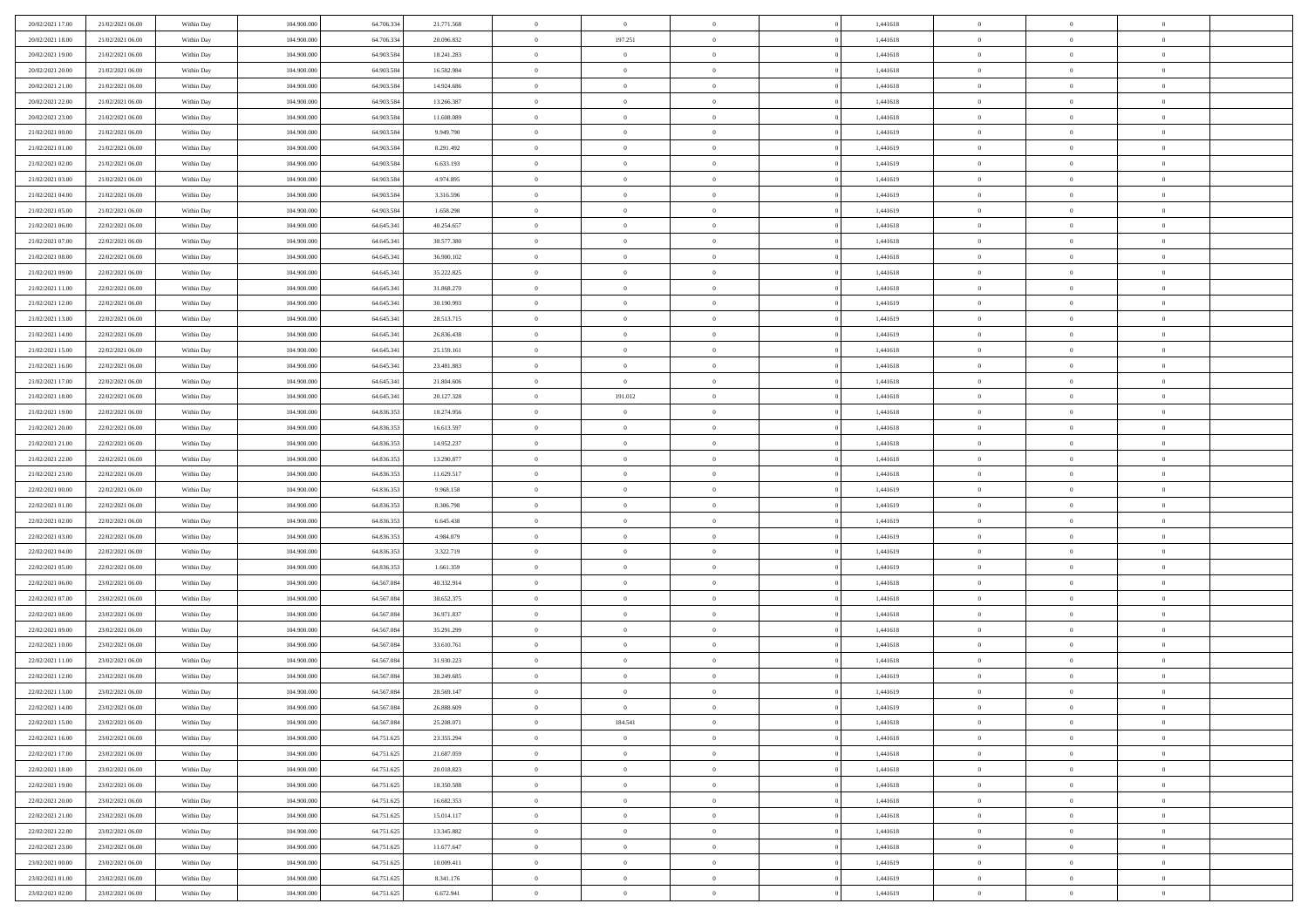| 23/02/2021 03:00 | 23/02/2021 06:00 | Within Day | 104,900,000 | 64.751.625 | 5.004.705  | $\overline{0}$ | $\overline{0}$ | $\Omega$       | 1,441619 | $\bf{0}$       | $\mathbf{0}$   | $\bf{0}$       |  |
|------------------|------------------|------------|-------------|------------|------------|----------------|----------------|----------------|----------|----------------|----------------|----------------|--|
| 23/02/2021 04:00 | 23/02/2021 06:00 | Within Day | 104.900.000 | 64.751.625 | 3.336.470  | $\mathbf{0}$   | $\overline{0}$ | $\overline{0}$ | 1,441619 | $\overline{0}$ | $\overline{0}$ | $\overline{0}$ |  |
| 23/02/2021 05:00 | 23/02/2021 06:00 | Within Day | 104.900.000 | 64.751.625 | 1.668.235  | $\,$ 0         | $\overline{0}$ | $\bf{0}$       | 1,441619 | $\,$ 0         | $\overline{0}$ | $\,$ 0 $\,$    |  |
| 23/02/2021 06:00 | 24/02/2021 06:00 | Within Day | 104,900,000 | 64.396.175 | 40.503.823 | $\bf{0}$       | $\overline{0}$ | $\Omega$       | 1,441618 | $\bf{0}$       | $\mathbf{0}$   | $\theta$       |  |
| 23/02/2021 07:00 | 24/02/2021 06:00 | Within Day | 104.900.000 | 64.396.175 | 38.816.164 | $\bf{0}$       | $\overline{0}$ | $\overline{0}$ | 1,441618 | $\mathbf{0}$   | $\overline{0}$ | $\overline{0}$ |  |
| 23/02/2021 08:00 | 24/02/2021 06:00 | Within Day | 104.900.000 | 64.396.175 | 37.128.504 | $\bf{0}$       | $\overline{0}$ | $\bf{0}$       | 1,441618 | $\,$ 0         | $\overline{0}$ | $\,$ 0 $\,$    |  |
| 23/02/2021 09:00 | 24/02/2021 06:00 | Within Day | 104,900,000 | 64.396.175 | 35.440.845 | $\bf{0}$       | $\overline{0}$ | $\overline{0}$ | 1,441618 | $\bf{0}$       | $\overline{0}$ | $\theta$       |  |
| 23/02/2021 10:00 | 24/02/2021 06:00 | Within Day | 104.900.000 | 64.396.175 | 33.753.186 | $\overline{0}$ | $\overline{0}$ | $\overline{0}$ | 1,441618 | $\mathbf{0}$   | $\overline{0}$ | $\overline{0}$ |  |
| 23/02/2021 11:00 | 24/02/2021 06:00 | Within Day | 104.900.000 | 64.396.175 | 32.065.526 | $\bf{0}$       | $\overline{0}$ | $\bf{0}$       | 1,441618 | $\,$ 0         | $\overline{0}$ | $\,$ 0 $\,$    |  |
| 23/02/2021 12:00 | 24/02/2021 06:00 | Within Day | 104,900,000 | 64.396.175 | 30,377,867 | $\bf{0}$       | $\overline{0}$ | $\Omega$       | 1,441619 | $\theta$       | $\mathbf{0}$   | $\theta$       |  |
| 23/02/2021 13:00 | 24/02/2021 06:00 | Within Day | 104.900.000 | 64.396.175 | 28.690.208 | $\overline{0}$ | $\overline{0}$ | $\overline{0}$ | 1,441619 | $\mathbf{0}$   | $\overline{0}$ | $\overline{0}$ |  |
| 23/02/2021 14:00 | 24/02/2021 06:00 | Within Day | 104.900.000 | 64.396.175 | 27.002.548 | $\bf{0}$       | $\overline{0}$ | $\bf{0}$       | 1,441619 | $\,$ 0         | $\overline{0}$ | $\,$ 0 $\,$    |  |
| 23/02/2021 15:00 | 24/02/2021 06:00 | Within Day | 104,900,000 | 64.396.175 | 25.314.889 | $\bf{0}$       | $\overline{0}$ | $\Omega$       | 1,441618 | $\overline{0}$ | $\mathbf{0}$   | $\theta$       |  |
| 23/02/2021 16:00 | 24/02/2021 06:00 | Within Day | 104.900.000 | 64.396.175 | 23.627.230 | $\overline{0}$ | $\overline{0}$ | $\overline{0}$ | 1,441618 | $\mathbf{0}$   | $\overline{0}$ | $\overline{0}$ |  |
| 23/02/2021 17:00 | 24/02/2021 06:00 | Within Day | 104.900.000 | 64.396.175 | 21.939.571 | $\bf{0}$       | 180.949        | $\bf{0}$       | 1,441618 | $\,$ 0         | $\overline{0}$ | $\,$ 0 $\,$    |  |
| 23/02/2021 18:00 | 24/02/2021 06:00 | Within Day | 104,900,000 | 64.577.124 | 20.084.881 | $\bf{0}$       | $\overline{0}$ | $\overline{0}$ | 1,441618 | $\bf{0}$       | $\mathbf{0}$   | $\bf{0}$       |  |
| 23/02/2021 19:00 | 24/02/2021 06:00 | Within Day | 104.900.000 | 64.577.124 | 18.411.141 | $\overline{0}$ | $\overline{0}$ | $\overline{0}$ | 1,441618 | $\mathbf{0}$   | $\overline{0}$ | $\overline{0}$ |  |
| 23/02/2021 20:00 | 24/02/2021 06:00 | Within Day | 104.900.000 | 64.577.124 | 16.737.401 | $\bf{0}$       | $\overline{0}$ | $\bf{0}$       | 1,441618 | $\,$ 0         | $\overline{0}$ | $\,$ 0 $\,$    |  |
| 23/02/2021 21:00 | 24/02/2021 06:00 | Within Day | 104,900,000 | 64.577.124 | 15.063.661 | $\bf{0}$       | $\overline{0}$ | $\overline{0}$ | 1,441618 | $\theta$       | $\mathbf{0}$   | $\theta$       |  |
| 23/02/2021 22:00 | 24/02/2021 06:00 | Within Day | 104.900.000 | 64.577.124 | 13.389.921 | $\overline{0}$ | $\overline{0}$ | $\overline{0}$ | 1,441618 | $\mathbf{0}$   | $\overline{0}$ | $\overline{0}$ |  |
| 23/02/2021 23:00 | 24/02/2021 06:00 | Within Day | 104.900.000 | 64.577.124 | 11.716.180 | $\bf{0}$       | $\overline{0}$ | $\bf{0}$       | 1,441618 | $\,$ 0         | $\overline{0}$ | $\,$ 0 $\,$    |  |
| 24/02/2021 00:00 | 24/02/2021 06:00 | Within Day | 104,900,000 | 64.577.124 | 10.042.440 | $\bf{0}$       | $\overline{0}$ | $\Omega$       | 1,441619 | $\bf{0}$       | $\mathbf{0}$   | $\theta$       |  |
| 24/02/2021 01:00 | 24/02/2021 06:00 | Within Day | 104.900.000 | 64.577.124 | 8.368.700  | $\overline{0}$ | $\overline{0}$ | $\overline{0}$ | 1,441619 | $\mathbf{0}$   | $\overline{0}$ | $\overline{0}$ |  |
| 24/02/2021 02:00 | 24/02/2021 06:00 | Within Day | 104.900.000 | 64.577.124 | 6.694.960  | $\bf{0}$       | $\overline{0}$ | $\bf{0}$       | 1,441619 | $\,$ 0         | $\overline{0}$ | $\,$ 0 $\,$    |  |
| 24/02/2021 03:00 | 24/02/2021 06:00 | Within Day | 104,900,000 | 64.577.124 | 5.021.220  | $\bf{0}$       | $\overline{0}$ | $\overline{0}$ | 1,441619 | $\bf{0}$       | $\overline{0}$ | $\bf{0}$       |  |
| 24/02/2021 04:00 | 24/02/2021 06:00 | Within Day | 104.900.000 | 64.577.124 | 3.347.480  | $\overline{0}$ | $\overline{0}$ | $\overline{0}$ | 1,441619 | $\mathbf{0}$   | $\overline{0}$ | $\overline{0}$ |  |
| 24/02/2021 05:00 | 24/02/2021 06:00 | Within Day | 104.900.000 | 64.577.124 | 1.673.740  | $\bf{0}$       | $\overline{0}$ | $\bf{0}$       | 1,441619 | $\,$ 0         | $\overline{0}$ | $\,$ 0 $\,$    |  |
| 24/02/2021 06:00 | 25/02/2021 06:00 | Within Day | 104,900,000 | 64.556.847 | 40.343.151 | $\bf{0}$       | $\overline{0}$ | $\Omega$       | 1,441618 | $\theta$       | $\mathbf{0}$   | $\theta$       |  |
| 24/02/2021 07:00 | 25/02/2021 06:00 | Within Day | 104.900.000 | 64.556.847 | 38.662.186 | $\overline{0}$ | $\overline{0}$ | $\overline{0}$ | 1,441618 | $\mathbf{0}$   | $\overline{0}$ | $\overline{0}$ |  |
| 24/02/2021 08:00 | 25/02/2021 06:00 | Within Day | 104.900.000 | 64.556.847 | 36.981.222 | $\bf{0}$       | $\overline{0}$ | $\bf{0}$       | 1,441618 | $\,$ 0         | $\overline{0}$ | $\,$ 0 $\,$    |  |
| 24/02/2021 09:00 | 25/02/2021 06:00 | Within Day | 104.900.000 | 64.556.847 | 35.300.257 | $\bf{0}$       | $\overline{0}$ | $\overline{0}$ | 1,441618 | $\bf{0}$       | $\overline{0}$ | $\,0\,$        |  |
| 24/02/2021 10:00 | 25/02/2021 06:00 | Within Day | 104.900.000 | 64.556.847 | 33.619.292 | $\overline{0}$ | $\overline{0}$ | $\overline{0}$ | 1,441618 | $\mathbf{0}$   | $\overline{0}$ | $\overline{0}$ |  |
| 24/02/2021 11:00 | 25/02/2021 06:00 | Within Day | 104.900.000 | 64.556.847 | 31.938.328 | $\bf{0}$       | $\overline{0}$ | $\bf{0}$       | 1,441618 | $\,$ 0         | $\overline{0}$ | $\,$ 0 $\,$    |  |
| 24/02/2021 12:00 | 25/02/2021 06:00 | Within Day | 104.900.000 | 64.556.847 | 30.257.363 | $\bf{0}$       | $\overline{0}$ | $\bf{0}$       | 1,441619 | $\bf{0}$       | $\overline{0}$ | $\,0\,$        |  |
| 24/02/2021 13:00 | 25/02/2021 06:00 | Within Day | 104.900.000 | 64.556.847 | 28.576.398 | $\overline{0}$ | $\overline{0}$ | $\overline{0}$ | 1,441619 | $\overline{0}$ | $\overline{0}$ | $\overline{0}$ |  |
| 24/02/2021 14:00 | 25/02/2021 06:00 | Within Day | 104.900.000 | 64.556.847 | 26.895.434 | $\bf{0}$       | $\overline{0}$ | $\bf{0}$       | 1,441619 | $\,$ 0         | $\overline{0}$ | $\,$ 0 $\,$    |  |
| 24/02/2021 15:00 | 25/02/2021 06:00 | Within Day | 104.900.000 | 64.556.847 | 25.214.469 | $\bf{0}$       | $\bf{0}$       | $\overline{0}$ | 1,441618 | $\bf{0}$       | $\overline{0}$ | $\,0\,$        |  |
| 24/02/2021 16:00 | 25/02/2021 06:00 | Within Day | 104.900.000 | 64.556.847 | 23.533.504 | $\overline{0}$ | $\overline{0}$ | $\overline{0}$ | 1,441618 | $\mathbf{0}$   | $\overline{0}$ | $\overline{0}$ |  |
| 24/02/2021 17:00 | 25/02/2021 06:00 | Within Day | 104.900.000 | 64.556.847 | 21.852.540 | $\bf{0}$       | $\overline{0}$ | $\bf{0}$       | 1,441618 | $\,$ 0         | $\overline{0}$ | $\,$ 0 $\,$    |  |
| 24/02/2021 18:00 | 25/02/2021 06:00 | Within Day | 104.900.000 | 64.556.847 | 20.171.575 | $\bf{0}$       | $\bf{0}$       | $\overline{0}$ | 1,441618 | $\bf{0}$       | $\overline{0}$ | $\,0\,$        |  |
| 24/02/2021 19:00 | 25/02/2021 06:00 | Within Day | 104.900.000 | 64.556.847 | 18.490.611 | $\overline{0}$ | $\overline{0}$ | $\overline{0}$ | 1,441618 | $\overline{0}$ | $\overline{0}$ | $\overline{0}$ |  |
| 24/02/2021 20:00 | 25/02/2021 06:00 | Within Day | 104.900.000 | 64.556.847 | 16.809.646 | $\bf{0}$       | $\overline{0}$ | $\bf{0}$       | 1,441618 | $\,$ 0         | $\overline{0}$ | $\,$ 0 $\,$    |  |
| 24/02/2021 21:00 | 25/02/2021 06:00 | Within Day | 104.900.000 | 64.556.847 | 15.128.681 | $\bf{0}$       | $\bf{0}$       | $\bf{0}$       | 1,441618 | $\bf{0}$       | $\overline{0}$ | $\,0\,$        |  |
| 24/02/2021 22:00 | 25/02/2021 06:00 | Within Day | 104.900.000 | 64.556.847 | 13.447.717 | $\mathbf{0}$   | $\overline{0}$ | $\overline{0}$ | 1,441618 | $\mathbf{0}$   | $\overline{0}$ | $\overline{0}$ |  |
| 24/02/2021 23:00 | 25/02/2021 06:00 | Within Day | 104.900.000 | 64.556.847 | 11.766.752 | $\bf{0}$       | $\overline{0}$ | $\theta$       | 1,441618 | $\overline{0}$ | $\overline{0}$ | $\theta$       |  |
| 25/02/2021 00:00 | 25/02/2021 06:00 | Within Day | 104.900.000 | 64.556.847 | 10.085.787 | $\bf{0}$       | $\bf{0}$       | $\bf{0}$       | 1,441619 | $\bf{0}$       | $\overline{0}$ | $\,0\,$        |  |
| 25/02/2021 01:00 | 25/02/2021 06:00 | Within Day | 104.900.000 | 64.556.847 | 8.404.823  | $\overline{0}$ | $\overline{0}$ | $\overline{0}$ | 1,441619 | $\overline{0}$ | $\bf{0}$       | $\overline{0}$ |  |
| 25/02/2021 02:00 | 25/02/2021 06:00 | Within Day | 104.900.000 | 64.556.847 | 6.723.858  | $\,$ 0 $\,$    | $\overline{0}$ | $\overline{0}$ | 1,441619 | $\mathbf{0}$   | $\,$ 0 $\,$    | $\,$ 0 $\,$    |  |
| 25/02/2021 03:00 | 25/02/2021 06:00 | Within Day | 104.900.000 | 64.556.847 | 5.042.893  | $\bf{0}$       | $\bf{0}$       | $\overline{0}$ | 1,441619 | $\bf{0}$       | $\overline{0}$ | $\bf{0}$       |  |
| 25/02/2021 04:00 | 25/02/2021 06:00 | Within Day | 104.900.000 | 64.556.847 | 3.361.929  | $\bf{0}$       | $\overline{0}$ | $\overline{0}$ | 1,441619 | $\overline{0}$ | $\overline{0}$ | $\overline{0}$ |  |
| 25/02/2021 05:00 | 25/02/2021 06:00 | Within Day | 104.900.000 | 64.556.847 | 1.680.964  | $\,$ 0 $\,$    | $\overline{0}$ | $\overline{0}$ | 1,441619 | $\,$ 0 $\,$    | $\overline{0}$ | $\,$ 0 $\,$    |  |
| 25/02/2021 06:00 | 26/02/2021 06:00 | Within Day | 104.900.000 | 64.406.800 | 40.493.198 | $\bf{0}$       | $\overline{0}$ | $\overline{0}$ | 1,441618 | $\bf{0}$       | $\overline{0}$ | $\overline{0}$ |  |
| 25/02/2021 07:00 | 26/02/2021 06:00 | Within Day | 104.900.000 | 64.406.800 | 38.805.981 | $\overline{0}$ | $\overline{0}$ | $\overline{0}$ | 1,441618 | $\overline{0}$ | $\bf{0}$       | $\overline{0}$ |  |
| 25/02/2021 08:00 | 26/02/2021 06:00 | Within Day | 104.900.000 | 64.406.800 | 37.118.765 | $\,$ 0 $\,$    | $\overline{0}$ | $\overline{0}$ | 1,441618 | $\,$ 0 $\,$    | $\,$ 0 $\,$    | $\,$ 0 $\,$    |  |
| 25/02/2021 09:00 | 26/02/2021 06:00 | Within Day | 104.900.000 | 64.406.800 | 35.431.548 | $\bf{0}$       | $\bf{0}$       | $\overline{0}$ | 1,441618 | $\mathbf{0}$   | $\overline{0}$ | $\bf{0}$       |  |
| 25/02/2021 10:00 | 26/02/2021 06:00 | Within Day | 104.900.000 | 64.406.800 | 33.744.331 | $\bf{0}$       | $\overline{0}$ | $\overline{0}$ | 1,441618 | $\mathbf{0}$   | $\bf{0}$       | $\overline{0}$ |  |
| 25/02/2021 11:00 | 26/02/2021 06:00 | Within Day | 104.900.000 | 64.406.800 | 32.057.115 | $\,0\,$        | $\overline{0}$ | $\overline{0}$ | 1,441618 | $\,$ 0         | $\overline{0}$ | $\,$ 0 $\,$    |  |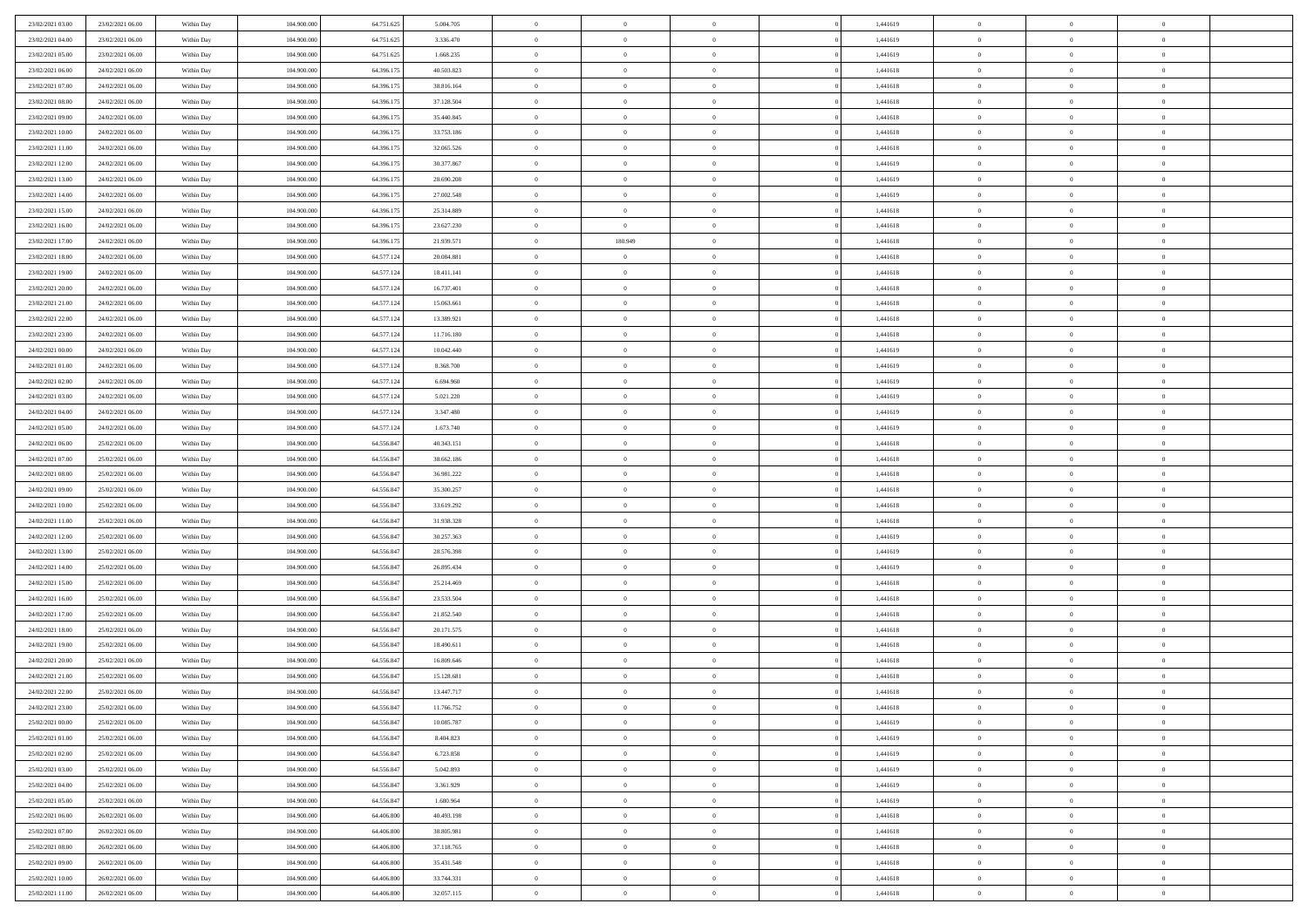| 25/02/2021 12:00                     | 26/02/2021 06:00 | Within Day               | 104.900.000 | 64.406.800 | 30.369.898 | $\,$ 0         | $\bf{0}$       | $\overline{0}$ |          | 1,441619 | $\bf{0}$          | $\overline{0}$ | $\,0\,$        |  |
|--------------------------------------|------------------|--------------------------|-------------|------------|------------|----------------|----------------|----------------|----------|----------|-------------------|----------------|----------------|--|
| 25/02/2021 13:00                     | 26/02/2021 06:00 | Within Day               | 104,900,000 | 64,406,800 | 28.682.682 | $\overline{0}$ | $\overline{0}$ | $\overline{0}$ |          | 1,441619 | $\theta$          | $\overline{0}$ | $\theta$       |  |
| 25/02/2021 14:00                     | 26/02/2021 06:00 | Within Dav               | 104.900.000 | 64.406.800 | 26.995.465 | $\mathbf{0}$   | $\overline{0}$ | $\overline{0}$ |          | 1,441619 | $\mathbf{0}$      | $\overline{0}$ | $\overline{0}$ |  |
| 25/02/2021 15:00                     | 26/02/2021 06:00 | Within Day               | 104.900.000 | 64.406.800 | 25.308.248 | $\bf{0}$       | $\overline{0}$ | $\bf{0}$       |          | 1,441618 | $\bf{0}$          | $\overline{0}$ | $\bf{0}$       |  |
| 25/02/2021 16:00                     | 26/02/2021 06:00 | Within Day               | 104,900,000 | 64,406,800 | 23.621.032 | $\bf{0}$       | $\bf{0}$       | $\overline{0}$ |          | 1,441618 | $\bf{0}$          | $\bf{0}$       | $\,0\,$        |  |
| 25/02/2021 17:00                     | 26/02/2021 06:00 | Within Dav               | 104.900.000 | 64.406.800 | 21.933.815 | $\overline{0}$ | $\overline{0}$ | $\overline{0}$ |          | 1,441618 | $\mathbf{0}$      | $\overline{0}$ | $\overline{0}$ |  |
| 25/02/2021 18:00                     | 26/02/2021 06:00 | Within Day               | 104.900.000 | 64.406.800 | 20.246.599 | $\bf{0}$       | 181.039        | $\overline{0}$ |          | 1,441618 | $\bf{0}$          | $\overline{0}$ | $\,0\,$        |  |
| 25/02/2021 19:00                     | 26/02/2021 06:00 | Within Day               | 104,900,000 | 64.587.839 | 18.393.430 | $\overline{0}$ | $\overline{0}$ | $\overline{0}$ |          | 1,441618 | $\,$ 0 $\,$       | $\overline{0}$ | $\theta$       |  |
| 25/02/2021 20:00                     | 26/02/2021 06:00 | Within Dav               | 104.900.000 | 64.587.839 | 16.721.300 | $\overline{0}$ | $\overline{0}$ | $\overline{0}$ |          | 1,441618 | $\mathbf{0}$      | $\overline{0}$ | $\overline{0}$ |  |
| 25/02/2021 21:00                     | 26/02/2021 06:00 | Within Day               | 104.900.000 | 64.587.839 | 15.049.170 | $\bf{0}$       | $\overline{0}$ | $\overline{0}$ |          | 1,441618 | $\bf{0}$          | $\overline{0}$ | $\,0\,$        |  |
|                                      |                  |                          | 104,900,000 | 64.587.839 |            | $\bf{0}$       | $\overline{0}$ | $\overline{0}$ |          |          | $\bf{0}$          | $\overline{0}$ | $\theta$       |  |
| 25/02/2021 22.00                     | 26/02/2021 06:00 | Within Day               |             |            | 13.377.040 | $\mathbf{0}$   |                |                |          | 1,441618 | $\mathbf{0}$      |                | $\overline{0}$ |  |
| 25/02/2021 23:00                     | 26/02/2021 06:00 | Within Dav               | 104.900.000 | 64.587.839 | 11.704.910 |                | $\overline{0}$ | $\overline{0}$ |          | 1,441618 |                   | $\overline{0}$ |                |  |
| 26/02/2021 00:00                     | 26/02/2021 06:00 | Within Day               | 104.900.000 | 64.587.839 | 10.032.780 | $\bf{0}$       | $\overline{0}$ | $\bf{0}$       |          | 1,441619 | $\bf{0}$          | $\overline{0}$ | $\bf{0}$       |  |
| 26/02/2021 01:00                     | 26/02/2021 06:00 | Within Day               | 104.900.000 | 64.587.839 | 8.360.650  | $\bf{0}$       | $\overline{0}$ | $\overline{0}$ |          | 1,441619 | $\bf{0}$          | $\overline{0}$ | $\,0\,$        |  |
| 26/02/2021 02:00                     | 26/02/2021 06:00 | Within Dav               | 104.900.000 | 64.587.839 | 6.688.520  | $\overline{0}$ | $\overline{0}$ | $\overline{0}$ |          | 1,441619 | $\mathbf{0}$      | $\overline{0}$ | $\overline{0}$ |  |
| 26/02/2021 03:00                     | 26/02/2021 06:00 | Within Day               | 104.900.000 | 64.587.839 | 5.016.390  | $\bf{0}$       | $\overline{0}$ | $\overline{0}$ |          | 1,441619 | $\bf{0}$          | $\overline{0}$ | $\bf{0}$       |  |
| 26/02/2021 04:00                     | 26/02/2021 06:00 | Within Day               | 104,900,000 | 64.587.839 | 3.344.260  | $\bf{0}$       | $\overline{0}$ | $\overline{0}$ |          | 1,441619 | $\hspace{0.1cm}0$ | $\overline{0}$ | $\theta$       |  |
| 26/02/2021 05:00                     | 26/02/2021 06:00 | Within Day               | 104.900.000 | 64.587.839 | 1.672.130  | $\mathbf{0}$   | $\overline{0}$ | $\overline{0}$ |          | 1,441619 | $\mathbf{0}$      | $\overline{0}$ | $\overline{0}$ |  |
| 26/02/2021 06:00                     | 27/02/2021 06:00 | Within Day               | 104.900.000 | 64.430.572 | 40.469.426 | $\bf{0}$       | $\overline{0}$ | $\overline{0}$ |          | 1,441618 | $\bf{0}$          | $\overline{0}$ | $\,0\,$        |  |
| 26/02/2021 07:00                     | 27/02/2021 06:00 | Within Day               | 104,900,000 | 64.430.572 | 38.783.199 | $\bf{0}$       | $\overline{0}$ | $\overline{0}$ |          | 1,441618 | $\bf{0}$          | $\overline{0}$ | $\overline{0}$ |  |
| 26/02/2021 08:00                     | 27/02/2021 06:00 | Within Dav               | 104.900.000 | 64.430.572 | 37.096.973 | $\overline{0}$ | $\overline{0}$ | $\overline{0}$ |          | 1,441618 | $\mathbf{0}$      | $\overline{0}$ | $\overline{0}$ |  |
| 26/02/2021 09:00                     | 27/02/2021 06:00 | Within Day               | 104.900.000 | 64.430.572 | 35.410.747 | $\bf{0}$       | $\overline{0}$ | $\overline{0}$ |          | 1,441618 | $\bf{0}$          | $\overline{0}$ | $\bf{0}$       |  |
| 26/02/2021 10:00                     | 27/02/2021 06:00 | Within Day               | 104,900,000 | 64.430.572 | 33.724.521 | $\bf{0}$       | $\overline{0}$ | $\overline{0}$ |          | 1,441618 | $\bf{0}$          | $\overline{0}$ | $\,0\,$        |  |
| 26/02/2021 11:00                     | 27/02/2021 06:00 | Within Dav               | 104.900.000 | 64.430.572 | 32.038.295 | $\mathbf{0}$   | $\overline{0}$ | $\overline{0}$ |          | 1,441618 | $\mathbf{0}$      | $\overline{0}$ | $\theta$       |  |
| 26/02/2021 12:00                     | 27/02/2021 06:00 | Within Day               | 104.900.000 | 64.430.572 | 30.352.069 | $\bf{0}$       | $\overline{0}$ | $\overline{0}$ |          | 1,441619 | $\bf{0}$          | $\overline{0}$ | $\,0\,$        |  |
| 26/02/2021 13:00                     | 27/02/2021 06:00 | Within Day               | 104,900,000 | 64.430.572 | 28.665.843 | $\bf{0}$       | $\overline{0}$ | $\overline{0}$ |          | 1,441619 | $\bf{0}$          | $\mathbf{0}$   | $\overline{0}$ |  |
| 26/02/2021 14:00                     | 27/02/2021 06:00 | Within Dav               | 104.900.000 | 64.430.572 | 26.979.617 | $\overline{0}$ | $\overline{0}$ | $\overline{0}$ |          | 1,441619 | $\mathbf{0}$      | $\overline{0}$ | $\overline{0}$ |  |
| 26/02/2021 15:00                     | 27/02/2021 06:00 | Within Day               | 104.900.000 | 64.430.572 | 25.293.391 | $\bf{0}$       | $\overline{0}$ | $\overline{0}$ |          | 1,441618 | $\bf{0}$          | $\overline{0}$ | $\,0\,$        |  |
| 26/02/2021 16:00                     | 27/02/2021 06:00 | Within Day               | 104,900,000 | 64.430.572 | 23.607.165 | $\bf{0}$       | 182.296        | $\overline{0}$ |          | 1,441618 | $\bf{0}$          | $\overline{0}$ | $\overline{0}$ |  |
| 26/02/2021 17:00                     | 27/02/2021 06:00 | Within Dav               | 104.900.000 | 64.612.868 | 21.751.664 | $\mathbf{0}$   | $\overline{0}$ | $\overline{0}$ |          | 1,441618 | $\mathbf{0}$      | $\overline{0}$ | $\overline{0}$ |  |
| 26/02/2021 18:00                     | 27/02/2021 06:00 | Within Day               | 104.900.000 | 64.612.868 | 20.078.459 | $\bf{0}$       | $\overline{0}$ | $\overline{0}$ |          | 1,441618 | $\,$ 0            | $\overline{0}$ | $\theta$       |  |
| 26/02/2021 19:00                     | 27/02/2021 06:00 | Within Day               | 104.900.000 | 64.612.868 | 18.405.254 | $\bf{0}$       | $\overline{0}$ | $\overline{0}$ |          | 1,441618 | $\bf{0}$          | $\overline{0}$ | $\overline{0}$ |  |
| 26/02/2021 20:00                     | 27/02/2021 06:00 | Within Dav               | 104.900.000 | 64.612.868 | 16.732.049 | $\overline{0}$ | $\overline{0}$ | $\overline{0}$ |          | 1,441618 | $\mathbf{0}$      | $\overline{0}$ | $\overline{0}$ |  |
| 26/02/2021 21:00                     | 27/02/2021 06:00 | Within Day               | 104.900.000 | 64.612.868 | 15.058.844 | $\bf{0}$       | $\overline{0}$ | $\overline{0}$ |          | 1,441618 | $\,$ 0            | $\overline{0}$ | $\theta$       |  |
| 26/02/2021 22:00                     | 27/02/2021 06:00 | Within Day               | 104,900,000 | 64.612.868 | 13.385.639 | $\bf{0}$       | $\overline{0}$ | $\overline{0}$ |          | 1,441618 | $\bf{0}$          | $\overline{0}$ | $\overline{0}$ |  |
| 26/02/2021 23:00                     | 27/02/2021 06:00 | Within Day               | 104.900.000 | 64.612.868 | 11.712.434 | $\mathbf{0}$   | $\overline{0}$ | $\overline{0}$ |          | 1,441618 | $\mathbf{0}$      | $\overline{0}$ | $\overline{0}$ |  |
| 27/02/2021 00:00                     | 27/02/2021 06:00 | Within Day               | 104.900.000 | 64.612.868 | 10.039.229 | $\bf{0}$       | $\overline{0}$ | $\overline{0}$ |          | 1,441619 | $\,$ 0            | $\overline{0}$ | $\theta$       |  |
| 27/02/2021 01:00                     | 27/02/2021 06:00 | Within Day               | 104,900,000 | 64.612.868 | 8.366.024  | $\bf{0}$       | $\overline{0}$ | $\overline{0}$ |          | 1,441619 | $\bf{0}$          | $\bf{0}$       | $\overline{0}$ |  |
| 27/02/2021 02:00                     | 27/02/2021 06:00 | Within Dav               | 104.900.000 | 64.612.868 | 6.692.819  | $\mathbf{0}$   | $\overline{0}$ | $\overline{0}$ |          | 1,441619 | $\mathbf{0}$      | $\overline{0}$ | $\overline{0}$ |  |
| 27/02/2021 03:00                     | 27/02/2021 06:00 | Within Day               | 104.900.000 | 64.612.868 | 5.019.614  | $\,0\,$        | $\overline{0}$ | $\overline{0}$ |          | 1,441619 | $\,$ 0            | $\overline{0}$ | $\theta$       |  |
| 27/02/2021 04:00                     | 27/02/2021 06:00 | Within Day               | 104,900,000 | 64.612.868 | 3.346.409  | $\bf{0}$       | $\overline{0}$ | $\overline{0}$ |          | 1,441619 | $\bf{0}$          | $\overline{0}$ | $\bf{0}$       |  |
| 27/02/2021 05:00                     | 27/02/2021 06:00 | Within Dav               | 104.900.000 | 64.612.868 | 1.673.204  | $\mathbf{0}$   | $\overline{0}$ | $\overline{0}$ |          | 1,441619 | $\mathbf{0}$      | $\overline{0}$ | $\overline{0}$ |  |
| 27/02/2021 06:00                     | 28/02/2021 06:00 | Within Day               | 104.900.000 | 64.256.689 | 40.643.309 | $\bf{0}$       | $\overline{0}$ | $\theta$       |          | 1,441618 | $\,$ 0            | $\overline{0}$ | $\theta$       |  |
| 27/02/2021 07:00                     | 28/02/2021 06:00 | Within Day               | 104,900,000 | 64.256.689 | 38.949.838 | $\bf{0}$       | $\overline{0}$ | $\overline{0}$ |          | 1,441618 | $\,$ 0 $\,$       | $\overline{0}$ | $\bf{0}$       |  |
| 27/02/2021 08:00                     | 28/02/2021 06:00 | Within Day               | 104.900.000 | 64.256.689 | 37.256.367 | $\bf{0}$       | $\overline{0}$ |                |          | 1,441618 | $\overline{0}$    | $\theta$       | $\theta$       |  |
| 27/02/2021 09:00                     | 28/02/2021 06:00 | Within Day               | 104.900.000 | 64.256.689 | 35.562.896 | $\,0\,$        | $\overline{0}$ | $\theta$       |          | 1,441618 | $\,$ 0 $\,$       | $\bf{0}$       | $\theta$       |  |
| 27/02/2021 10:00                     | 28/02/2021 06:00 | Within Day               | 104.900.000 | 64.256.689 | 33.869.424 | $\overline{0}$ | $\overline{0}$ | $\overline{0}$ |          | 1,441618 | $\overline{0}$    | $\overline{0}$ | $\overline{0}$ |  |
| 27/02/2021 11:00                     | 28/02/2021 06:00 | Within Day               | 104.900.000 | 64.256.689 | 32.175.953 | $\bf{0}$       | $\overline{0}$ | $\overline{0}$ |          | 1,441618 | $\overline{0}$    | $\bf{0}$       | $\mathbf{0}$   |  |
| 27/02/2021 12:00                     | 28/02/2021 06:00 | Within Day               | 104.900.000 | 64.256.689 | 30.482.482 | $\bf{0}$       | $\overline{0}$ | $\overline{0}$ | $\theta$ | 1,441619 | $\mathbf{0}$      | $\bf{0}$       | $\,$ 0 $\,$    |  |
|                                      | 28/02/2021 06:00 |                          | 104,900,000 | 64.256.689 | 28.789.011 | $\bf{0}$       | $\overline{0}$ | $\overline{0}$ |          | 1,441619 | $\,$ 0 $\,$       | $\overline{0}$ | $\overline{0}$ |  |
| 27/02/2021 13:00<br>27/02/2021 14:00 | 28/02/2021 06:00 | Within Day<br>Within Day | 104.900.000 | 64.256.689 | 27.095.539 | $\bf{0}$       | $\overline{0}$ | $\overline{0}$ |          | 1,441619 | $\mathbf{0}$      | $\overline{0}$ | $\overline{0}$ |  |
|                                      |                  |                          |             |            |            |                |                |                |          |          |                   |                |                |  |
| 27/02/2021 15:00                     | 28/02/2021 06:00 | Within Day               | 104.900.000 | 64.256.689 | 25.402.068 | $\,0\,$        | $\overline{0}$ | $\mathbf{0}$   | $\theta$ | 1,441618 | $\,$ 0 $\,$       | $\overline{0}$ | $\overline{0}$ |  |
| 27/02/2021 16:00                     | 28/02/2021 06:00 | Within Day               | 104,900,000 | 64.256.689 | 23.708.597 | $\bf{0}$       | $\overline{0}$ | $\overline{0}$ |          | 1,441618 | $\overline{0}$    | $\overline{0}$ | $\overline{0}$ |  |
| 27/02/2021 17:00                     | 28/02/2021 06:00 | Within Day               | 104.900.000 | 64.256.689 | 22.015.126 | $\bf{0}$       | $\overline{0}$ | $\overline{0}$ |          | 1,441618 | $\mathbf{0}$      | $\overline{0}$ | $\overline{0}$ |  |
| 27/02/2021 18:00                     | 28/02/2021 06:00 | Within Day               | 104.900.000 | 64.256.689 | 20.321.654 | $\,0\,$        | 93.054         | $\overline{0}$ |          | 1,441618 | $\,$ 0 $\,$       | $\overline{0}$ | $\overline{0}$ |  |
| 27/02/2021 19:00                     | 28/02/2021 06:00 | Within Day               | 104,900,000 | 64.349.743 | 18.542.884 | $\bf{0}$       | 93.055         | $\overline{0}$ |          | 1,441618 | $\mathbf{0}$      | $\mathbf{0}$   | $\overline{0}$ |  |
| 27/02/2021 20:00                     | 28/02/2021 06:00 | Within Day               | 104.900.000 | 64.442.797 | 16.772.572 | $\overline{0}$ | $\overline{0}$ | $\overline{0}$ |          | 1,441618 | $\mathbf{0}$      | $\overline{0}$ | $\overline{0}$ |  |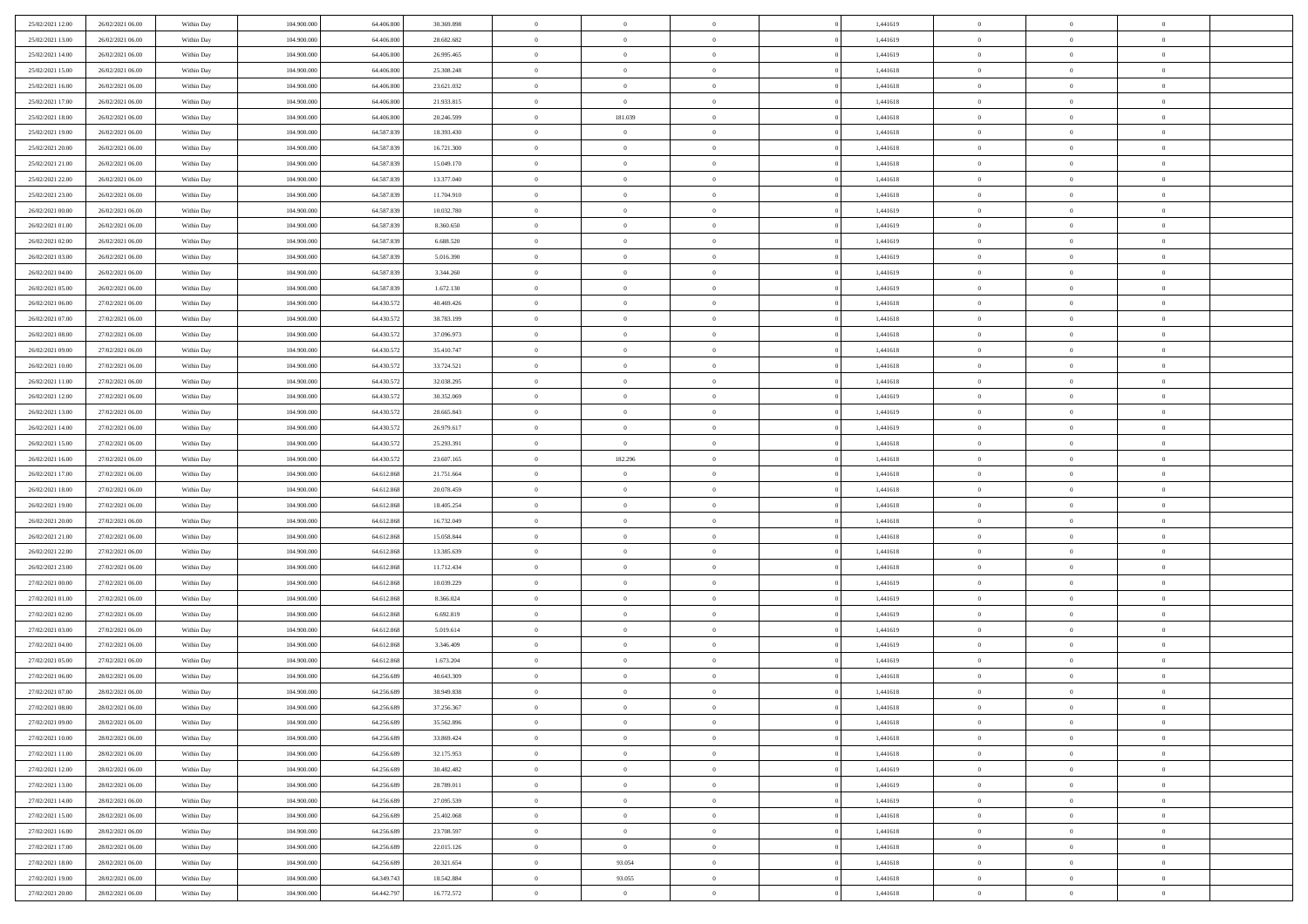| 27/02/2021 21:00 | 28/02/2021 06:00 | Within Day | 104,900,000 | 64.442.797 | 15.095.314 |  |  | 1,441618 |  |  |
|------------------|------------------|------------|-------------|------------|------------|--|--|----------|--|--|
| 27/02/2021 22.00 | 28/02/2021 06:00 | Within Day | 104.900.000 | 64.442.797 | 13.418.057 |  |  | 1,441618 |  |  |
| 27/02/2021 23:00 | 28/02/2021 06:00 | Within Day | 104.900.000 | 64.442.797 | 11.740.800 |  |  | 1,441618 |  |  |
| 28/02/2021 00:00 | 28/02/2021 06:00 | Within Day | 104.900.000 | 64.442.797 | 10.063.543 |  |  | 1,441619 |  |  |
| 28/02/2021 01:00 | 28/02/2021 06:00 | Within Day | 104.900.000 | 64.442.797 | 8.386.286  |  |  | 1,441619 |  |  |
| 28/02/2021 02:00 | 28/02/2021 06:00 | Within Day | 104.900.000 | 64.442.797 | 6.709.028  |  |  | 1,441619 |  |  |
| 28/02/2021 03:00 | 28/02/2021 06:00 | Within Day | 104.900.000 | 64.442.797 | 5.031.771  |  |  | 1,441619 |  |  |
| 28/02/2021 04:00 | 28/02/2021 06:00 | Within Day | 104.900.000 | 64.442.797 | 3.354.514  |  |  | 1,441619 |  |  |
| 28/02/2021 06:00 | 01/03/2021 06:00 | Within Day | 104.900.000 | 64.252.141 | 40.647.857 |  |  | 1,441618 |  |  |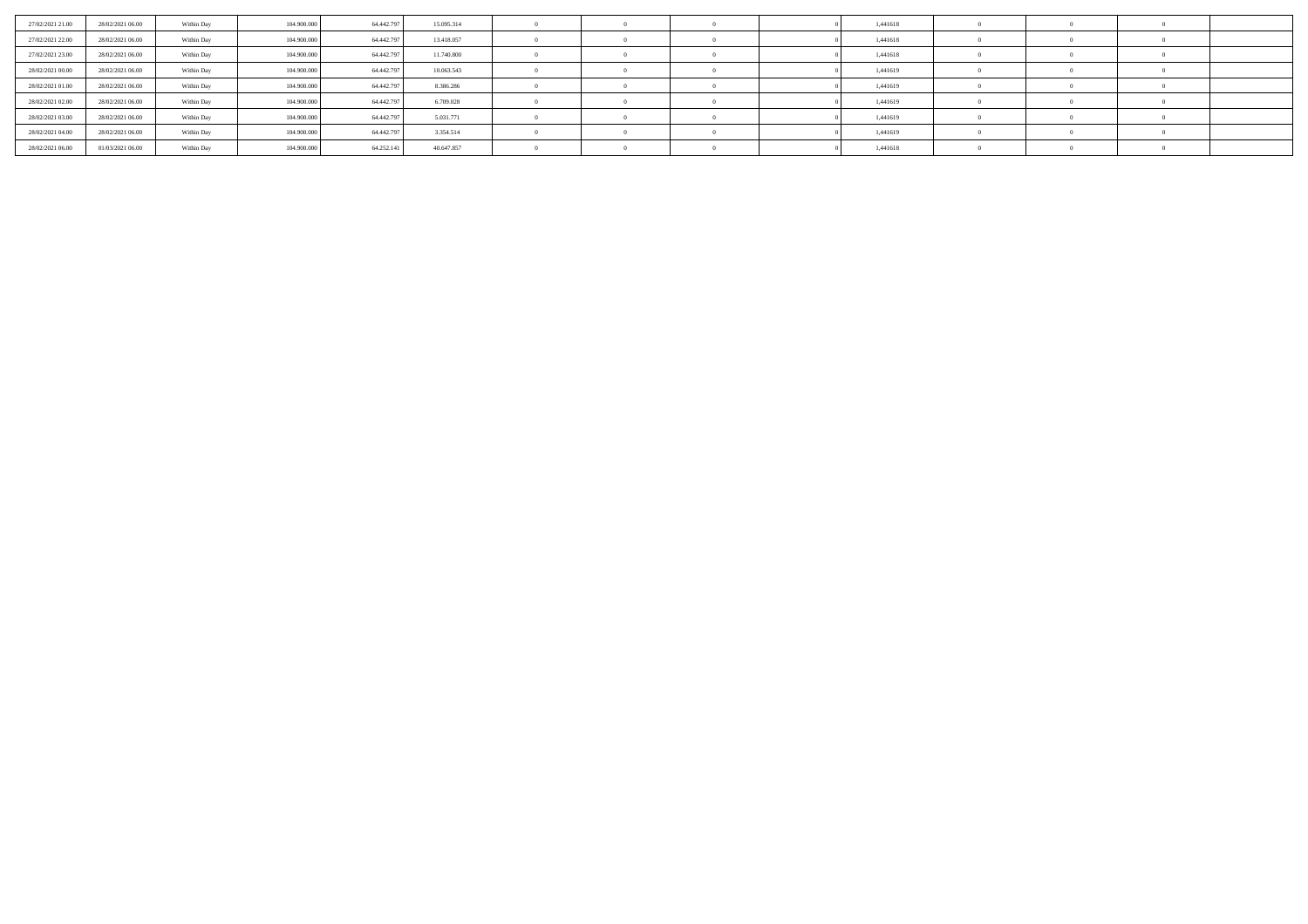## **SNAM RETE GAS**

**Transportation capacity at Entry Point interconnected with foreign pipelines**

**Update to 27/02/2021 of offered and assigned capacity in auction day-ahead and within-day**

**Thermal Year 2020/2021**

(Values in Ncm/day (0° C; 1,01325 bar) - 1 Scm=0,94794378 Ncm; Prices in c/Ncm)

| <b>Entry Point</b> | <b>MAZARA-DEL-</b><br><b>VALLO</b> |
|--------------------|------------------------------------|
|--------------------|------------------------------------|

| Timeframe                            |                  |                        |                            |                                              |                          | <b>Offered capacity</b> |                      | <b>Assigned capacity</b>   | Day-Ahead                   |                      | Prices                        |                            |                                  |             |
|--------------------------------------|------------------|------------------------|----------------------------|----------------------------------------------|--------------------------|-------------------------|----------------------|----------------------------|-----------------------------|----------------------|-------------------------------|----------------------------|----------------------------------|-------------|
| From                                 | To               | <b>Auction type</b>    | Transportation<br>capacity | <b>Assigned capacity</b><br>(before auction) | Firm                     | Interruptible           | Firm                 | Interruptible              | <b>Interrupted Capacity</b> | Reserve price - Firm | <b>Auction premium - Firm</b> | Reserve price -            | Auction premium -                | <b>Note</b> |
| 01/02/2021 06:00                     | 02/02/2021 06:00 | Day Ahead              | 110.660.571                | 58.788.938                                   | 51.871.631               | $\theta$                | 9.537.943            | $\theta$                   | Interruptible               | 0,013666             | $\Omega$                      | Interruptible<br>0,013666  | Interruptible<br>$\overline{0}$  |             |
| 02/02/2021 06:00                     | 03/02/2021 06:00 | Day Ahead              | 110.660.57                 | 58.788.93                                    | 51.871.631               | $\theta$                | 9.349.236            | $\Omega$                   |                             | 0,013666             | $\theta$                      | 0,013666                   | $\theta$                         |             |
| 03/02/2021 06:00                     | 04/02/2021 06:00 | Day Ahead              | 110.660.57                 | 58.788.938                                   | 51.871.631               | $\overline{0}$          | 9.421.377            | $\mathbf{0}$               |                             | 0,013666             | $\bf{0}$                      | 0,013666                   | $\overline{0}$                   |             |
| 04/02/2021 06:00                     | 05/02/2021 06:00 | Day Ahead              | 110.660.57                 | 58,788,938                                   | 51.871.631               | $\overline{0}$          | 9.419.740            | $\Omega$                   |                             | 0.013666             | $\bf{0}$                      | 0.013666                   | $\overline{0}$                   |             |
| 05/02/2021 06:00                     | 06/02/2021 06:00 | Day Ahead              | 110.660.571                | 58.788.938                                   | 51.871.631               | $\overline{0}$          | 9.412.328            | $\theta$                   |                             | 0,013666             | $\hspace{0.1mm}$ 0            | 0,013666                   | $\overline{0}$                   |             |
| 06/02/2021 06:00                     | 07/02/2021 06:00 | Day Ahead              | 110,660.57                 | 58,788,938                                   | 51.871.631               | $\theta$                | 9.394.913            | $\Omega$                   |                             | 0.013666             | $\theta$                      | 0.013666                   | $\overline{0}$                   |             |
| 07/02/2021 06:00                     | 08/02/2021 06:00 | Day Ahead              | 110.660.57                 | 58.788.938                                   | 51.871.631               | $\theta$                | 9.293.218            | $\overline{0}$             |                             | 0,013666             | $\overline{0}$                | 0,013666                   | $\overline{0}$                   |             |
| 08/02/2021 06:00                     | 09/02/2021 06:00 | Day Ahead              | 110,660.57                 | 58,788,938                                   | 51.871.631               | $\overline{0}$          | 9.300.354            | $\mathbf{0}$               |                             | 0.013666             | $\overline{0}$                | 0.013666                   | $\overline{0}$                   |             |
| 09/02/2021 06:00                     | 10/02/2021 06:00 | Day Ahead              | 110.660.571                | 58.788.938                                   | 51.871.631               | $\overline{0}$          | 9.051.445            | $\overline{0}$             |                             | 0,013666             | $\overline{0}$                | 0,013666                   | $\overline{0}$                   |             |
| 10/02/2021 06:00                     | 11/02/2021 06:00 | Day Ahead              | 110,660.57                 | 58,788,938                                   | 51.871.631               | $\overline{0}$          | 9.115.103            | $\Omega$                   |                             | 0.013666             | $\theta$                      | 0.013666                   | $\overline{0}$                   |             |
| 11/02/2021 06:00                     | 12/02/2021 06:00 | Day Ahead              | 110.660.57                 | 58.788.93                                    | 51.871.631               | $\theta$                | 9.044.236            | $\Omega$                   |                             | 0,013666             | $\theta$                      | 0,013666                   | $\theta$                         |             |
| 12/02/2021 06:00                     | 13/02/2021 06:00 | Day Ahead              | 110,660.57                 | 58,788,938                                   | 51.871.631               | $\overline{0}$          | 9.101.325            | $\mathbf{0}$               |                             | 0.013666             | $\overline{0}$                | 0.013666                   | $\overline{0}$                   |             |
| 13/02/2021 06:00                     | 14/02/2021 06:00 | Day Ahead              | 110.660.571                | 58.788.938                                   | 51.871.631               | $\theta$                | 9.173.602            | $\theta$                   |                             | 0,013666             | $\overline{0}$                | 0,013666                   | $\theta$                         |             |
| 14/02/2021 06:00                     | 15/02/2021 06:00 | Day Ahead              | 110.660.57                 | 58.788.938                                   | 51.871.631               | $\overline{0}$          | 9.214.117            | $\theta$                   |                             | 0.013666             | $\bf{0}$                      | 0,013666                   | $\overline{0}$                   |             |
| 15/02/2021 06:00                     | 16/02/2021 06:00 | Day Ahead              | 110.660.57                 | 58.788.93                                    | 51.871.631               | $\theta$                | 9.234.352            | $\mathbf{0}$               |                             | 0,013666             | $\overline{0}$                | 0,013666                   | $\theta$                         |             |
| 16/02/2021 06:00                     | 17/02/2021 06:00 | Day Ahead              | 110.660.57                 | 58.788.938                                   | 51.871.631               | $\overline{0}$          | 9.299.604            | $\theta$                   |                             | 0,013666             | $\,$ 0 $\,$                   | 0,013666                   | $\overline{0}$                   |             |
| 17/02/2021 06:00                     | 18/02/2021 06:00 | Day Ahead              | 110,660.57                 | 58,788,938                                   | 51.871.631               | $\overline{0}$          | 9.659.216            | $\Omega$                   |                             | 0.013666             | $\theta$                      | 0.013666                   | $\overline{0}$                   |             |
| 18/02/2021 06:00                     | 19/02/2021 06:00 | Day Ahead              | 110.660.571                | 58.788.938                                   | 51.871.631               | $\overline{0}$          | 9.627.090            | $\theta$                   |                             | 0,013666             | $\overline{0}$                | 0,013666                   | $\overline{0}$                   |             |
| 19/02/2021 06:00                     | 20/02/2021 06:00 | Day Ahead              | 110,660.57                 | 58,788,938                                   | 51.871.631               | $\theta$                | 9.706.165            | $\theta$                   |                             | 0.013666             | $\theta$                      | 0.013666                   | $\overline{0}$                   |             |
| 20/02/2021 06:00                     | 21/02/2021 06:00 | Day Ahead              | 110.660.57                 | 58.788.93                                    | 51.871.631               | $\overline{0}$          | 9.470.737            | $\overline{0}$             |                             | 0,013666             | $\theta$                      | 0,013666                   | $\overline{0}$                   |             |
| 21/02/2021 06:00                     | 22/02/2021 06:00 | Day Ahead              | 110.660.57                 | 58,788,938                                   | 51.871.631               | $\overline{0}$          | 9.406.394            | $\Omega$                   |                             | 0.013666             | $\bf{0}$                      | 0.013666                   | $\overline{0}$                   |             |
| 22/02/2021 06:00                     | 23/02/2021 06:00 | Day Ahead              | 110.660.57                 | 58.788.938                                   | 51.871.631               | $\overline{0}$          | 9.323.840            | $\theta$                   |                             | 0,013666             | $\overline{0}$                | 0,013666                   | $\overline{0}$                   |             |
| 23/02/2021 06:00                     | 24/02/2021 06:00 | Day Ahead              | 110,660.57                 | 58,788,938                                   | 51.871.631               | $\overline{0}$          | 9.143.545            | $\Omega$                   |                             | 0.013666             | $\bf{0}$                      | 0.013666                   | $\overline{0}$                   |             |
| 24/02/2021 06:00                     | 25/02/2021 06:00 | Day Ahead              | 110.660.57                 | 58.788.938                                   | 51.871.631               | $\theta$                | 9.313.041            | $\overline{0}$             |                             | 0,013666             | $\overline{0}$                | 0,013666                   | $\overline{0}$                   |             |
| 25/02/2021 06:00                     | 26/02/2021 06:00 |                        | 110,660.57                 | 58.788.938                                   | 51.871.631               | $\overline{0}$          | 9.154.754            | $\mathbf{0}$               |                             | 0.013666             | $\overline{0}$                | 0,013666                   | $\overline{0}$                   |             |
| 26/02/2021 06:00                     | 27/02/2021 06:00 | Day Ahead<br>Day Ahead | 110.660.571                | 58.788.938                                   | 51.871.631               | $\overline{0}$          | 9.179.831            | $\theta$                   |                             | 0,013666             | $\overline{0}$                | 0,013666                   | $\overline{0}$                   |             |
| 27/02/2021 06:00                     | 28/02/2021 06:00 | Day Ahead              | 110,660.57                 | 58,788,938                                   | 51.871.631               | $\overline{0}$          | 8.996.400            | $\Omega$                   |                             | 0.013666             | $\theta$                      | 0.013666                   | $\overline{0}$                   |             |
| 28/02/2021 06:00                     | 01/03/2021 06:00 | Day Ahead              | 110.660.57                 | 58.788.93                                    | 51.871.631               | $\Omega$                | 8.991.602            | $\theta$                   |                             | 0,013666             | $\theta$                      | 0,013666                   | $\theta$                         |             |
| 01/02/2021 06:00                     | 02/02/2021 06:00 | Within Day             | 110.660.57                 | 68.326.881                                   | 42.333.688               | $\overline{0}$          | $\overline{0}$       | $\mathbf{0}$               |                             | 1,366573             | $\overline{0}$                | $\overline{0}$             | $\overline{0}$                   |             |
| 01/02/2021 07:00                     | 02/02/2021 06:00 | Within Day             | 110.660.57                 | 68.326.881                                   | 40.569.784               | $\overline{0}$          | $\overline{0}$       | $\theta$                   |                             | 1,366573             | $\bf{0}$                      | $\overline{0}$             | $\overline{0}$                   |             |
| 01/02/2021 08:00                     | 02/02/2021 06:00 | Within Day             | 110.660.57                 | 68.326.881                                   | 38.805.880               | $\overline{0}$          | $\overline{0}$       | $\theta$                   |                             | 1,366573             | $\,$ 0 $\,$                   | $\overline{0}$             | $\overline{0}$                   |             |
| 01/02/2021 09:00                     | 02/02/2021 06:00 | Within Day             | 110,660.57                 | 68.326.881                                   | 37.041.976               | $\overline{0}$          | $\theta$             | $\Omega$                   |                             | 1,366573             | $\overline{0}$                | $\theta$                   | $\overline{0}$                   |             |
| 01/02/2021 10:00                     | 02/02/2021 06:00 | Within Day             | 110.660.57                 | 68.326.881                                   | 35.278.073               | $\overline{0}$          | $\overline{0}$       | $\mathbf{0}$               |                             | 1,366573             | $\overline{0}$                | $\overline{0}$             | $\overline{0}$                   |             |
| 01/02/2021 11:00                     | 02/02/2021 06:00 | Within Day             | 110,660.57                 | 68.326.881                                   | 33.514.169               | $\overline{0}$          | $\overline{0}$       | $\Omega$                   |                             | 1.366573             | $\overline{0}$                | $\theta$                   | $\overline{0}$                   |             |
|                                      |                  |                        |                            |                                              |                          | $\overline{0}$          |                      |                            |                             |                      |                               |                            |                                  |             |
| 01/02/2021 12:00<br>01/02/2021 13:00 | 02/02/2021 06:00 | Within Day             | 110.660.57<br>110,660.57   | 68.326.881<br>68.326.881                     | 31.750.266<br>29.986.362 | $\theta$                | $\Omega$<br>$\Omega$ | $\overline{0}$<br>$\Omega$ |                             | 1,366573<br>1.366573 | $\theta$<br>$\theta$          | $\overline{0}$<br>$\Omega$ | $\overline{0}$<br>$\overline{0}$ |             |
|                                      | 02/02/2021 06:00 | Within Day             |                            |                                              |                          |                         |                      |                            |                             |                      |                               |                            |                                  |             |
| 01/02/2021 14:00                     | 02/02/2021 06:00 | Within Day             | 110.660.57                 | 68.326.88                                    | 28.222.459               | $\overline{0}$          | $\theta$             | $\overline{0}$             |                             | 1,366573             | $\theta$                      | $\overline{0}$             | $\overline{0}$                   |             |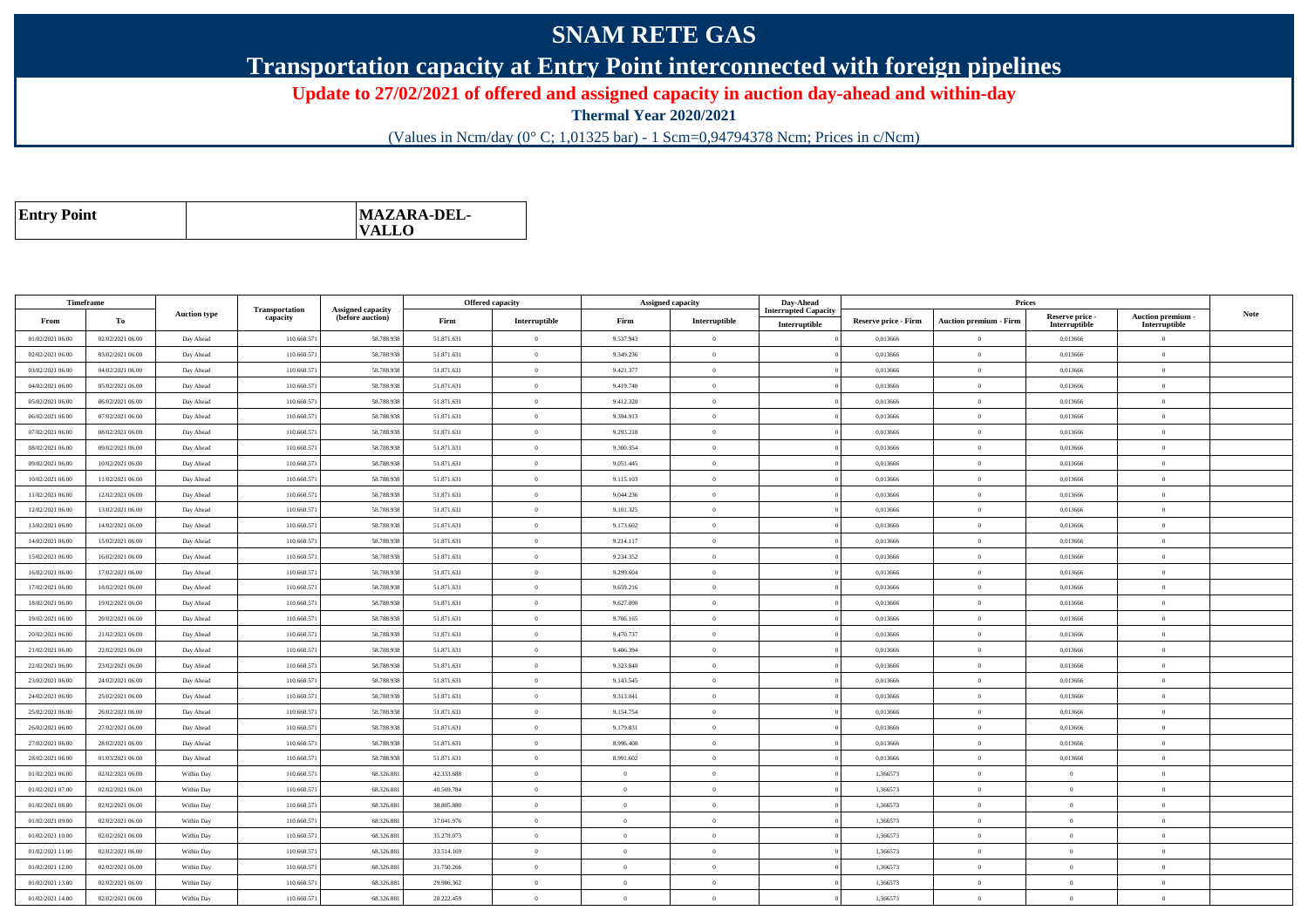| 01/02/2021 15:00 | 02/02/2021 06:00 | Within Day | 110.660.571 | 68.326.881 | 26.458.554 | $\overline{0}$ | $\overline{0}$ | $\Omega$       | 1,366573 | $\bf{0}$       | $\mathbf{0}$   | $\bf{0}$       |  |
|------------------|------------------|------------|-------------|------------|------------|----------------|----------------|----------------|----------|----------------|----------------|----------------|--|
| 01/02/2021 16:00 | 02/02/2021 06:00 | Within Day | 110.660.571 | 68.326.881 | 24.694.651 | $\mathbf{0}$   | $\overline{0}$ | $\overline{0}$ | 1,366573 | $\overline{0}$ | $\overline{0}$ | $\overline{0}$ |  |
| 01/02/2021 17:00 | 02/02/2021 06:00 | Within Day | 110.660.571 | 68.326.881 | 22.930.747 | $\,$ 0         | $\overline{0}$ | $\bf{0}$       | 1,366573 | $\,$ 0         | $\overline{0}$ | $\,$ 0 $\,$    |  |
| 01/02/2021 18:00 | 02/02/2021 06:00 | Within Day | 110,660.57  | 68.326.881 | 21.166.844 | $\bf{0}$       | $\overline{0}$ | $\Omega$       | 1,366573 | $\bf{0}$       | $\theta$       | $\theta$       |  |
| 01/02/2021 19:00 | 02/02/2021 06:00 | Within Dav | 110.660.571 | 68.326.881 | 19.402.940 | $\bf{0}$       | 273.124        | $\overline{0}$ | 1,366573 | $\overline{0}$ | $\overline{0}$ | $\overline{0}$ |  |
| 01/02/2021 20:00 | 02/02/2021 06:00 | Within Day | 110.660.571 | 68.600.004 | 17.390.742 | $\bf{0}$       | $\overline{0}$ | $\bf{0}$       | 1,366573 | $\,$ 0         | $\overline{0}$ | $\,$ 0 $\,$    |  |
| 01/02/2021 21:00 | 02/02/2021 06:00 | Within Day | 110.660.571 | 68,600,004 | 15.651.668 | $\bf{0}$       | $\overline{0}$ | $\Omega$       | 1,366573 | $\bf{0}$       | $\mathbf{0}$   | $\theta$       |  |
| 01/02/2021 22:00 | 02/02/2021 06:00 | Within Dav | 110.660.571 | 68.600.004 | 13.912.594 | $\overline{0}$ | $\overline{0}$ | $\overline{0}$ | 1,366573 | $\mathbf{0}$   | $\overline{0}$ | $\overline{0}$ |  |
| 01/02/2021 23:00 | 02/02/2021 06:00 | Within Day | 110.660.571 | 68.600.004 | 12.173.519 | $\bf{0}$       | $\overline{0}$ | $\bf{0}$       | 1,366572 | $\,$ 0         | $\overline{0}$ | $\,$ 0 $\,$    |  |
| 02/02/2021 00:00 | 02/02/2021 06:00 | Within Day | 110,660,571 | 68,600,004 | 10.434.445 | $\bf{0}$       | $\overline{0}$ | $\Omega$       | 1,366574 | $\theta$       | $\mathbf{0}$   | $\theta$       |  |
| 02/02/2021 01:00 | 02/02/2021 06:00 | Within Day | 110.660.571 | 68.600.004 | 8.695.371  | $\overline{0}$ | $\overline{0}$ | $\overline{0}$ | 1,366574 | $\mathbf{0}$   | $\overline{0}$ | $\overline{0}$ |  |
| 02/02/2021 02:00 | 02/02/2021 06:00 | Within Day | 110.660.571 | 68.600.004 | 6.956.297  | $\bf{0}$       | $\overline{0}$ | $\bf{0}$       | 1,366574 | $\,$ 0         | $\overline{0}$ | $\,$ 0 $\,$    |  |
| 02/02/2021 03:00 | 02/02/2021 06:00 | Within Day | 110,660,571 | 68,600,004 | 5.217.222  | $\bf{0}$       | $\overline{0}$ | $\Omega$       | 1.366574 | $\overline{0}$ | $\theta$       | $\theta$       |  |
| 02/02/2021 04:00 | 02/02/2021 06:00 | Within Dav | 110.660.571 | 68.600.004 | 3.478.148  | $\overline{0}$ | $\overline{0}$ | $\overline{0}$ | 1,366574 | $\mathbf{0}$   | $\overline{0}$ | $\overline{0}$ |  |
| 02/02/2021 05:00 | 02/02/2021 06:00 | Within Day | 110.660.571 | 68.600.004 | 1.739.074  | $\bf{0}$       | $\overline{0}$ | $\bf{0}$       | 1,366574 | $\,$ 0         | $\overline{0}$ | $\,$ 0 $\,$    |  |
| 02/02/2021 06:00 | 03/02/2021 06:00 | Within Day | 110.660.571 | 68.138.174 | 42.522.395 | $\bf{0}$       | $\overline{0}$ | $\overline{0}$ | 1,366573 | $\bf{0}$       | $\mathbf{0}$   | $\bf{0}$       |  |
| 02/02/2021 07:00 | 03/02/2021 06:00 | Within Day | 110.660.571 | 68.138.174 | 40.750.629 | $\overline{0}$ | $\overline{0}$ | $\overline{0}$ | 1,366573 | $\mathbf{0}$   | $\overline{0}$ | $\overline{0}$ |  |
| 02/02/2021 08:00 | 03/02/2021 06:00 | Within Day | 110.660.571 | 68.138.174 | 38.978.862 | $\bf{0}$       | $\overline{0}$ | $\bf{0}$       | 1,366573 | $\,$ 0         | $\overline{0}$ | $\,$ 0 $\,$    |  |
| 02/02/2021 09:00 | 03/02/2021 06:00 | Within Day | 110,660,571 | 68.138.174 | 37.207.096 | $\bf{0}$       | $\overline{0}$ | $\Omega$       | 1,366573 | $\theta$       | $\mathbf{0}$   | $\theta$       |  |
| 02/02/2021 10:00 | 03/02/2021 06:00 | Within Day | 110.660.571 | 68.138.174 | 35.435.329 | $\overline{0}$ | $\overline{0}$ | $\overline{0}$ | 1,366573 | $\mathbf{0}$   | $\overline{0}$ | $\overline{0}$ |  |
| 02/02/2021 11:00 | 03/02/2021 06:00 | Within Day | 110.660.571 | 68.138.174 | 33.663.563 | $\bf{0}$       | $\overline{0}$ | $\bf{0}$       | 1,366573 | $\,$ 0         | $\overline{0}$ | $\,$ 0 $\,$    |  |
| 02/02/2021 12:00 | 03/02/2021 06:00 | Within Day | 110,660.57  | 68.138.174 | 31.891.796 | $\bf{0}$       | $\overline{0}$ | $\Omega$       | 1,366573 | $\theta$       | $\theta$       | $\theta$       |  |
| 02/02/2021 13:00 | 03/02/2021 06:00 | Within Dav | 110.660.571 | 68.138.174 | 30.120.030 | $\overline{0}$ | $\overline{0}$ | $\overline{0}$ | 1,366573 | $\mathbf{0}$   | $\overline{0}$ | $\overline{0}$ |  |
| 02/02/2021 14:00 | 03/02/2021 06:00 | Within Day | 110.660.571 | 68.138.174 | 28.348.263 | $\bf{0}$       | $\overline{0}$ | $\bf{0}$       | 1,366573 | $\,$ 0         | $\overline{0}$ | $\,$ 0 $\,$    |  |
| 02/02/2021 15:00 | 03/02/2021 06:00 | Within Day | 110.660.571 | 68.138.174 | 26.576.497 | $\bf{0}$       | $\overline{0}$ | $\overline{0}$ | 1,366573 | $\bf{0}$       | $\bf{0}$       | $\bf{0}$       |  |
| 02/02/2021 16:00 | 03/02/2021 06:00 | Within Day | 110.660.571 | 68.138.174 | 24.804.731 | $\overline{0}$ | $\overline{0}$ | $\overline{0}$ | 1,366573 | $\mathbf{0}$   | $\overline{0}$ | $\overline{0}$ |  |
| 02/02/2021 17:00 | 03/02/2021 06:00 | Within Day | 110.660.571 | 68.138.174 | 23.032.964 | $\bf{0}$       | $\overline{0}$ | $\bf{0}$       | 1,366573 | $\,$ 0         | $\overline{0}$ | $\,$ 0 $\,$    |  |
| 02/02/2021 18:00 | 03/02/2021 06:00 | Within Day | 110,660,571 | 68.138.174 | 21.261.198 | $\bf{0}$       | $\overline{0}$ | $\Omega$       | 1,366573 | $\theta$       | $\mathbf{0}$   | $\theta$       |  |
| 02/02/2021 19:00 | 03/02/2021 06:00 | Within Day | 110.660.571 | 68.138.174 | 19.489.431 | $\overline{0}$ | 212.580        | $\overline{0}$ | 1,366573 | $\mathbf{0}$   | $\overline{0}$ | $\overline{0}$ |  |
| 02/02/2021 20:00 | 03/02/2021 06:00 | Within Day | 110.660.571 | 68.350.753 | 17.524.410 | $\bf{0}$       | $\overline{0}$ | $\bf{0}$       | 1,366573 | $\,$ 0         | $\overline{0}$ | $\,$ 0 $\,$    |  |
| 02/02/2021 21:00 | 03/02/2021 06:00 | Within Day | 110.660.571 | 68.350.753 | 15.771.969 | $\,$ 0         | $\bf{0}$       | $\overline{0}$ | 1,366573 | $\bf{0}$       | $\overline{0}$ | $\,0\,$        |  |
| 02/02/2021 22:00 | 03/02/2021 06:00 | Within Dav | 110.660.571 | 68.350.753 | 14.019.528 | $\overline{0}$ | $\overline{0}$ | $\overline{0}$ | 1,366573 | $\mathbf{0}$   | $\overline{0}$ | $\overline{0}$ |  |
| 02/02/2021 23:00 | 03/02/2021 06:00 | Within Day | 110.660.571 | 68.350.753 | 12.267.087 | $\bf{0}$       | $\overline{0}$ | $\bf{0}$       | 1,366572 | $\,$ 0         | $\overline{0}$ | $\,$ 0 $\,$    |  |
| 03/02/2021 00:00 | 03/02/2021 06:00 | Within Day | 110.660.571 | 68.350.753 | 10.514.646 | $\bf{0}$       | $\overline{0}$ | $\bf{0}$       | 1,366574 | $\bf{0}$       | $\overline{0}$ | $\,0\,$        |  |
| 03/02/2021 01:00 | 03/02/2021 06:00 | Within Day | 110.660.571 | 68.350.753 | 8.762.204  | $\overline{0}$ | $\overline{0}$ | $\overline{0}$ | 1,366574 | $\overline{0}$ | $\overline{0}$ | $\overline{0}$ |  |
| 03/02/2021 02:00 | 03/02/2021 06:00 | Within Day | 110.660.571 | 68.350.753 | 7.009.764  | $\bf{0}$       | $\overline{0}$ | $\bf{0}$       | 1,366574 | $\,$ 0         | $\overline{0}$ | $\,$ 0 $\,$    |  |
| 03/02/2021 03:00 | 03/02/2021 06:00 | Within Day | 110.660.571 | 68.350.753 | 5.257.322  | $\bf{0}$       | $\overline{0}$ | $\theta$       | 1,366574 | $\bf{0}$       | $\overline{0}$ | $\,0\,$        |  |
| 03/02/2021 04:00 | 03/02/2021 06:00 | Within Day | 110.660.571 | 68.350.753 | 3.504.882  | $\overline{0}$ | $\overline{0}$ | $\overline{0}$ | 1,366574 | $\mathbf{0}$   | $\overline{0}$ | $\overline{0}$ |  |
| 03/02/2021 05:00 | 03/02/2021 06:00 | Within Day | 110.660.571 | 68.350.753 | 1.752.440  | $\bf{0}$       | $\overline{0}$ | $\bf{0}$       | 1,366574 | $\,$ 0         | $\overline{0}$ | $\,$ 0 $\,$    |  |
| 03/02/2021 06:00 | 04/02/2021 06:00 | Within Day | 110.660.571 | 68.210.315 | 42.450.254 | $\bf{0}$       | $\overline{0}$ | $\overline{0}$ | 1,366573 | $\bf{0}$       | $\overline{0}$ | $\,0\,$        |  |
| 03/02/2021 07:00 | 04/02/2021 06:00 | Within Day | 110.660.571 | 68.210.315 | 40.681.494 | $\overline{0}$ | $\overline{0}$ | $\overline{0}$ | 1,366573 | $\overline{0}$ | $\overline{0}$ | $\overline{0}$ |  |
| 03/02/2021 08:00 | 04/02/2021 06:00 | Within Day | 110.660.571 | 68.210.315 | 38.912.733 | $\bf{0}$       | $\overline{0}$ | $\bf{0}$       | 1,366573 | $\,$ 0         | $\overline{0}$ | $\,$ 0 $\,$    |  |
| 03/02/2021 09:00 | 04/02/2021 06:00 | Within Day | 110.660.571 | 68.210.315 | 37.143.972 | $\bf{0}$       | $\overline{0}$ | $\bf{0}$       | 1,366573 | $\bf{0}$       | $\overline{0}$ | $\,0\,$        |  |
| 03/02/2021 10:00 | 04/02/2021 06:00 | Within Day | 110.660.571 | 68.210.315 | 35.375.212 | $\mathbf{0}$   | $\overline{0}$ | $\overline{0}$ | 1,366573 | $\mathbf{0}$   | $\overline{0}$ | $\overline{0}$ |  |
| 03/02/2021 11:00 | 04/02/2021 06:00 | Within Day | 110.660.571 | 68.210.315 | 33.606.451 | $\bf{0}$       | $\overline{0}$ | $\overline{0}$ | 1,366573 | $\overline{0}$ | $\theta$       | $\theta$       |  |
| 03/02/2021 12:00 | 04/02/2021 06:00 | Within Day | 110.660.571 | 68.210.315 | 31.837.691 | $\bf{0}$       | $\overline{0}$ | $\bf{0}$       | 1,366573 | $\bf{0}$       | $\overline{0}$ | $\,0\,$        |  |
| 03/02/2021 13:00 | 04/02/2021 06:00 | Within Day | 110.660.571 | 68.210.315 | 30.068.930 | $\overline{0}$ | $\overline{0}$ | $\overline{0}$ | 1,366573 | $\overline{0}$ | $\bf{0}$       | $\overline{0}$ |  |
| 03/02/2021 14:00 | 04/02/2021 06:00 | Within Day | 110.660.571 | 68.210.315 | 28.300.169 | $\,$ 0 $\,$    | $\overline{0}$ | $\overline{0}$ | 1,366573 | $\mathbf{0}$   | $\,$ 0 $\,$    | $\,$ 0 $\,$    |  |
| 03/02/2021 15:00 | 04/02/2021 06:00 | Within Day | 110.660.571 | 68.210.315 | 26.531.409 | $\bf{0}$       | $\overline{0}$ | $\overline{0}$ | 1,366573 | $\bf{0}$       | $\overline{0}$ | $\bf{0}$       |  |
| 03/02/2021 16:00 | 04/02/2021 06:00 | Within Day | 110.660.571 | 68.210.315 | 24.762.648 | $\overline{0}$ | $\overline{0}$ | $\overline{0}$ | 1,366573 | $\overline{0}$ | $\overline{0}$ | $\overline{0}$ |  |
| 03/02/2021 17:00 | 04/02/2021 06:00 | Within Day | 110.660.571 | 68.210.315 | 22.993.888 | $\,$ 0 $\,$    | $\overline{0}$ | $\overline{0}$ | 1,366573 | $\,$ 0 $\,$    | $\overline{0}$ | $\,$ 0 $\,$    |  |
| 03/02/2021 18:00 | 04/02/2021 06:00 | Within Day | 110.660.571 | 68.210.315 | 21.225.127 | $\overline{0}$ | $\overline{0}$ | $\overline{0}$ | 1,366573 | $\bf{0}$       | $\overline{0}$ | $\overline{0}$ |  |
| 03/02/2021 19:00 | 04/02/2021 06:00 | Within Day | 110.660.571 | 68.210.315 | 19.456.366 | $\overline{0}$ | 214.664        | $\overline{0}$ | 1,366573 | $\overline{0}$ | $\bf{0}$       | $\mathbf{0}$   |  |
| 03/02/2021 20:00 | 04/02/2021 06:00 | Within Day | 110.660.571 | 68.424.979 | 17.492.456 | $\,$ 0 $\,$    | $\overline{0}$ | $\overline{0}$ | 1,366573 | $\,$ 0 $\,$    | $\,$ 0 $\,$    | $\,$ 0 $\,$    |  |
| 03/02/2021 21:00 | 04/02/2021 06:00 | Within Day | 110.660.571 | 68.424.979 | 15.743.211 | $\bf{0}$       | $\overline{0}$ | $\overline{0}$ | 1,366573 | $\mathbf{0}$   | $\overline{0}$ | $\bf{0}$       |  |
| 03/02/2021 22:00 | 04/02/2021 06:00 | Within Day | 110.660.571 | 68.424.979 | 13.993.965 | $\overline{0}$ | $\overline{0}$ | $\overline{0}$ | 1,366573 | $\mathbf{0}$   | $\bf{0}$       | $\overline{0}$ |  |
| 03/02/2021 23:00 | 04/02/2021 06:00 | Within Day | 110.660.571 | 68.424.979 | 12.244.720 | $\,0\,$        | $\overline{0}$ | $\overline{0}$ | 1,366572 | $\,$ 0         | $\overline{0}$ | $\,$ 0 $\,$    |  |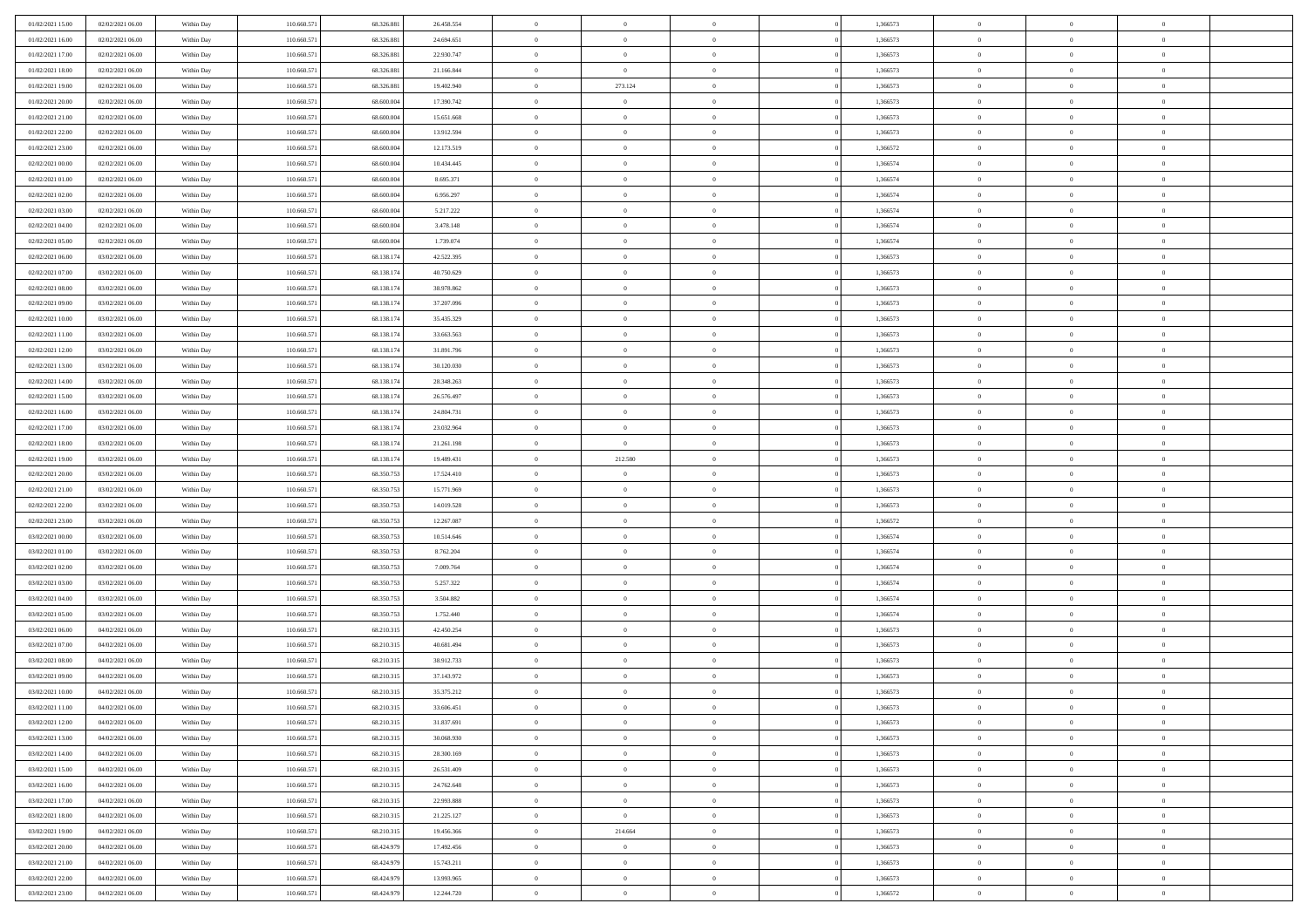| 04/02/2021 00:00 | 04/02/2021 06:00 | Within Day | 110.660.571 | 68.424.979 | 10.495.474 | $\overline{0}$ | $\overline{0}$ | $\Omega$       | 1,366574 | $\bf{0}$       | $\mathbf{0}$   | $\bf{0}$       |  |
|------------------|------------------|------------|-------------|------------|------------|----------------|----------------|----------------|----------|----------------|----------------|----------------|--|
| 04/02/2021 01:00 | 04/02/2021 06:00 | Within Day | 110.660.571 | 68.424.979 | 8.746.228  | $\mathbf{0}$   | $\overline{0}$ | $\overline{0}$ | 1,366574 | $\overline{0}$ | $\overline{0}$ | $\theta$       |  |
| 04/02/2021 02:00 | 04/02/2021 06:00 | Within Day | 110.660.571 | 68.424.979 | 6.996.982  | $\,$ 0         | $\overline{0}$ | $\bf{0}$       | 1,366574 | $\,$ 0         | $\overline{0}$ | $\,$ 0 $\,$    |  |
| 04/02/2021 03:00 | 04/02/2021 06:00 | Within Day | 110,660.57  | 68.424.979 | 5.247.736  | $\bf{0}$       | $\overline{0}$ | $\Omega$       | 1,366574 | $\bf{0}$       | $\theta$       | $\theta$       |  |
| 04/02/2021 04:00 | 04/02/2021 06:00 | Within Dav | 110.660.571 | 68.424.979 | 3.498.491  | $\bf{0}$       | $\overline{0}$ | $\overline{0}$ | 1,366574 | $\mathbf{0}$   | $\overline{0}$ | $\overline{0}$ |  |
| 04/02/2021 05:00 | 04/02/2021 06:00 | Within Day | 110.660.571 | 68.424.979 | 1.749.245  | $\bf{0}$       | $\overline{0}$ | $\bf{0}$       | 1,366574 | $\,$ 0         | $\overline{0}$ | $\,$ 0 $\,$    |  |
| 04/02/2021 06:00 | 05/02/2021 06:00 | Within Day | 110.660.571 | 68.208.678 | 42.451.891 | $\bf{0}$       | $\overline{0}$ | $\Omega$       | 1,366573 | $\bf{0}$       | $\mathbf{0}$   | $\theta$       |  |
| 04/02/2021 07:00 | 05/02/2021 06:00 | Within Dav | 110.660.571 | 68.208.678 | 40.683.062 | $\overline{0}$ | $\overline{0}$ | $\overline{0}$ | 1,366573 | $\mathbf{0}$   | $\overline{0}$ | $\overline{0}$ |  |
| 04/02/2021 08:00 | 05/02/2021 06:00 | Within Day | 110.660.571 | 68.208.678 | 38.914.234 | $\bf{0}$       | $\overline{0}$ | $\bf{0}$       | 1,366573 | $\,$ 0         | $\overline{0}$ | $\,$ 0 $\,$    |  |
| 04/02/2021 09:00 | 05/02/2021 06:00 | Within Day | 110,660,571 | 68.208.678 | 37.145.404 | $\bf{0}$       | $\overline{0}$ | $\Omega$       | 1,366573 | $\theta$       | $\mathbf{0}$   | $\theta$       |  |
| 04/02/2021 10:00 | 05/02/2021 06:00 | Within Day | 110.660.571 | 68.208.678 | 35.376.576 | $\overline{0}$ | $\overline{0}$ | $\overline{0}$ | 1,366573 | $\mathbf{0}$   | $\overline{0}$ | $\overline{0}$ |  |
| 04/02/2021 11:00 | 05/02/2021 06:00 | Within Day | 110.660.571 | 68.208.678 | 33.607.747 | $\,$ 0         | $\overline{0}$ | $\bf{0}$       | 1,366573 | $\,$ 0         | $\overline{0}$ | $\,$ 0 $\,$    |  |
| 04/02/2021 12:00 | 05/02/2021 06:00 | Within Day | 110,660.57  | 68.208.678 | 31.838.918 | $\bf{0}$       | $\overline{0}$ | $\Omega$       | 1,366573 | $\overline{0}$ | $\theta$       | $\theta$       |  |
| 04/02/2021 13:00 | 05/02/2021 06:00 | Within Dav | 110.660.571 | 68.208.678 | 30.070.089 | $\overline{0}$ | $\overline{0}$ | $\overline{0}$ | 1,366573 | $\mathbf{0}$   | $\overline{0}$ | $\overline{0}$ |  |
| 04/02/2021 14:00 | 05/02/2021 06:00 | Within Day | 110.660.57  | 68.208.678 | 28.301.261 | $\bf{0}$       | $\overline{0}$ | $\bf{0}$       | 1,366573 | $\,$ 0         | $\overline{0}$ | $\,$ 0 $\,$    |  |
| 04/02/2021 15:00 | 05/02/2021 06:00 | Within Day | 110.660.571 | 68.208.678 | 26.532.432 | $\bf{0}$       | $\overline{0}$ | $\overline{0}$ | 1,366573 | $\bf{0}$       | $\mathbf{0}$   | $\bf{0}$       |  |
| 04/02/2021 16:00 | 05/02/2021 06:00 | Within Day | 110.660.571 | 68.208.678 | 24.763.603 | $\overline{0}$ | $\overline{0}$ | $\overline{0}$ | 1,366573 | $\mathbf{0}$   | $\overline{0}$ | $\overline{0}$ |  |
| 04/02/2021 17:00 | 05/02/2021 06:00 | Within Day | 110.660.571 | 68.208.678 | 22.994.774 | $\bf{0}$       | $\overline{0}$ | $\bf{0}$       | 1,366573 | $\,$ 0         | $\overline{0}$ | $\,0\,$        |  |
| 04/02/2021 18:00 | 05/02/2021 06:00 | Within Day | 110,660,571 | 68.208.678 | 21.225.945 | $\bf{0}$       | $\overline{0}$ | $\overline{0}$ | 1,366573 | $\theta$       | $\mathbf{0}$   | $\theta$       |  |
| 04/02/2021 19:00 | 05/02/2021 06:00 | Within Day | 110.660.571 | 68.208.678 | 19.457.117 | $\overline{0}$ | $\overline{0}$ | $\overline{0}$ | 1,366573 | $\mathbf{0}$   | $\overline{0}$ | $\overline{0}$ |  |
| 04/02/2021 20:00 | 05/02/2021 06:00 | Within Day | 110.660.571 | 68.208.678 | 17.688.287 | $\bf{0}$       | 214.096        | $\bf{0}$       | 1,366573 | $\,$ 0         | $\overline{0}$ | $\,$ 0 $\,$    |  |
| 04/02/2021 21:00 | 05/02/2021 06:00 | Within Day | 110,660.57  | 68.422.773 | 15.726.773 | $\bf{0}$       | $\overline{0}$ | $\Omega$       | 1,366573 | $\overline{0}$ | $\theta$       | $\theta$       |  |
| 04/02/2021 22:00 | 05/02/2021 06:00 | Within Dav | 110.660.571 | 68.422.773 | 13.979.353 | $\overline{0}$ | $\overline{0}$ | $\overline{0}$ | 1,366573 | $\mathbf{0}$   | $\overline{0}$ | $\overline{0}$ |  |
| 04/02/2021 23:00 | 05/02/2021 06:00 | Within Day | 110.660.571 | 68.422.773 | 12.231.934 | $\bf{0}$       | $\overline{0}$ | $\bf{0}$       | 1,366572 | $\,$ 0         | $\overline{0}$ | $\,$ 0 $\,$    |  |
| 05/02/2021 00:00 | 05/02/2021 06:00 | Within Day | 110.660.571 | 68.422.773 | 10.484.515 | $\bf{0}$       | $\overline{0}$ | $\overline{0}$ | 1,366574 | $\bf{0}$       | $\bf{0}$       | $\bf{0}$       |  |
| 05/02/2021 01:00 | 05/02/2021 06:00 | Within Day | 110.660.571 | 68.422.773 | 8.737.096  | $\overline{0}$ | $\overline{0}$ | $\overline{0}$ | 1,366574 | $\overline{0}$ | $\overline{0}$ | $\overline{0}$ |  |
| 05/02/2021 02:00 | 05/02/2021 06:00 | Within Day | 110.660.571 | 68.422.773 | 6.989.676  | $\bf{0}$       | $\overline{0}$ | $\bf{0}$       | 1,366574 | $\,$ 0         | $\overline{0}$ | $\,$ 0 $\,$    |  |
| 05/02/2021 03:00 | 05/02/2021 06:00 | Within Day | 110,660,571 | 68.422.773 | 5.242.257  | $\bf{0}$       | $\overline{0}$ | $\Omega$       | 1,366574 | $\bf{0}$       | $\mathbf{0}$   | $\theta$       |  |
| 05/02/2021 04:00 | 05/02/2021 06:00 | Within Day | 110.660.571 | 68.422.773 | 3.494.838  | $\overline{0}$ | $\overline{0}$ | $\overline{0}$ | 1,366574 | $\mathbf{0}$   | $\overline{0}$ | $\overline{0}$ |  |
| 05/02/2021 05:00 | 05/02/2021 06:00 | Within Day | 110.660.571 | 68.422.773 | 1.747.419  | $\bf{0}$       | $\overline{0}$ | $\bf{0}$       | 1,366574 | $\,$ 0         | $\overline{0}$ | $\,$ 0 $\,$    |  |
| 05/02/2021 06:00 | 06/02/2021 06:00 | Within Day | 110.660.571 | 68.201.266 | 42.459.303 | $\,$ 0         | $\bf{0}$       | $\overline{0}$ | 1,366573 | $\bf{0}$       | $\overline{0}$ | $\,0\,$        |  |
| 05/02/2021 07:00 | 06/02/2021 06:00 | Within Dav | 110.660.571 | 68.201.266 | 40.690.165 | $\overline{0}$ | $\overline{0}$ | $\overline{0}$ | 1,366573 | $\mathbf{0}$   | $\overline{0}$ | $\overline{0}$ |  |
| 05/02/2021 08:00 | 06/02/2021 06:00 | Within Day | 110.660.571 | 68.201.266 | 38.921.028 | $\bf{0}$       | $\overline{0}$ | $\bf{0}$       | 1,366573 | $\,$ 0         | $\overline{0}$ | $\,$ 0 $\,$    |  |
| 05/02/2021 09:00 | 06/02/2021 06:00 | Within Day | 110.660.571 | 68.201.266 | 37.151.890 | $\bf{0}$       | $\bf{0}$       | $\bf{0}$       | 1,366573 | $\bf{0}$       | $\overline{0}$ | $\,0\,$        |  |
| 05/02/2021 10:00 | 06/02/2021 06:00 | Within Day | 110.660.571 | 68.201.266 | 35.382.752 | $\overline{0}$ | $\overline{0}$ | $\overline{0}$ | 1,366573 | $\overline{0}$ | $\overline{0}$ | $\overline{0}$ |  |
| 05/02/2021 11:00 | 06/02/2021 06:00 | Within Day | 110.660.571 | 68.201.266 | 33.613.615 | $\bf{0}$       | $\overline{0}$ | $\bf{0}$       | 1,366573 | $\,$ 0         | $\overline{0}$ | $\,$ 0 $\,$    |  |
| 05/02/2021 12:00 | 06/02/2021 06:00 | Within Day | 110.660.571 | 68.201.266 | 31.844.477 | $\,$ 0         | $\bf{0}$       | $\theta$       | 1,366573 | $\bf{0}$       | $\overline{0}$ | $\,0\,$        |  |
| 05/02/2021 13:00 | 06/02/2021 06:00 | Within Day | 110.660.571 | 68.201.266 | 30.075.339 | $\overline{0}$ | $\overline{0}$ | $\overline{0}$ | 1,366573 | $\mathbf{0}$   | $\overline{0}$ | $\overline{0}$ |  |
| 05/02/2021 14:00 | 06/02/2021 06:00 | Within Day | 110.660.571 | 68.201.266 | 28.306.202 | $\bf{0}$       | $\overline{0}$ | $\bf{0}$       | 1,366573 | $\,$ 0         | $\overline{0}$ | $\,$ 0 $\,$    |  |
| 05/02/2021 15:00 | 06/02/2021 06:00 | Within Day | 110.660.571 | 68.201.266 | 26.537.064 | $\bf{0}$       | $\bf{0}$       | $\overline{0}$ | 1,366573 | $\bf{0}$       | $\overline{0}$ | $\,0\,$        |  |
| 05/02/2021 16:00 | 06/02/2021 06:00 | Within Dav | 110.660.571 | 68.201.266 | 24.767.927 | $\overline{0}$ | $\overline{0}$ | $\overline{0}$ | 1,366573 | $\overline{0}$ | $\overline{0}$ | $\overline{0}$ |  |
| 05/02/2021 17:00 | 06/02/2021 06:00 | Within Day | 110.660.571 | 68.201.266 | 22.998.789 | $\bf{0}$       | $\overline{0}$ | $\bf{0}$       | 1,366573 | $\,$ 0         | $\overline{0}$ | $\,$ 0 $\,$    |  |
| 05/02/2021 18:00 | 06/02/2021 06:00 | Within Day | 110.660.571 | 68.201.266 | 21.229.651 | $\bf{0}$       | $\overline{0}$ | $\bf{0}$       | 1,366573 | $\bf{0}$       | $\overline{0}$ | $\,0\,$        |  |
| 05/02/2021 19:00 | 06/02/2021 06:00 | Within Day | 110.660.571 | 68.201.266 | 19.460.514 | $\mathbf{0}$   | 212.580        | $\overline{0}$ | 1,366573 | $\overline{0}$ | $\overline{0}$ | $\overline{0}$ |  |
| 05/02/2021 20:00 | 06/02/2021 06:00 | Within Day | 110.660.571 | 68.413.845 | 17.498.121 | $\bf{0}$       | $\overline{0}$ | $\theta$       | 1,366573 | $\overline{0}$ | $\theta$       | $\theta$       |  |
| 05/02/2021 21:00 | 06/02/2021 06:00 | Within Day | 110.660.571 | 68.413.845 | 15.748.309 | $\bf{0}$       | $\bf{0}$       | $\bf{0}$       | 1,366573 | $\bf{0}$       | $\overline{0}$ | $\,0\,$        |  |
| 05/02/2021 22:00 | 06/02/2021 06:00 | Within Day | 110.660.571 | 68.413.845 | 13.998.497 | $\overline{0}$ | $\overline{0}$ | $\overline{0}$ | 1,366573 | $\overline{0}$ | $\bf{0}$       | $\overline{0}$ |  |
| 05/02/2021 23:00 | 06/02/2021 06:00 | Within Day | 110.660.571 | 68.413.845 | 12.248.685 | $\,$ 0 $\,$    | $\overline{0}$ | $\overline{0}$ | 1,366572 | $\,$ 0 $\,$    | $\,$ 0 $\,$    | $\,$ 0 $\,$    |  |
| 06/02/2021 00:00 | 06/02/2021 06:00 | Within Day | 110.660.571 | 68.413.845 | 10.498.873 | $\bf{0}$       | $\bf{0}$       | $\overline{0}$ | 1,366574 | $\bf{0}$       | $\overline{0}$ | $\bf{0}$       |  |
| 06/02/2021 01:00 | 06/02/2021 06:00 | Within Day | 110.660.571 | 68.413.845 | 8.749.060  | $\bf{0}$       | $\overline{0}$ | $\overline{0}$ | 1,366574 | $\overline{0}$ | $\overline{0}$ | $\overline{0}$ |  |
| 06/02/2021 02:00 | 06/02/2021 06:00 | Within Day | 110.660.571 | 68.413.845 | 6.999.248  | $\,$ 0 $\,$    | $\overline{0}$ | $\overline{0}$ | 1,366574 | $\,$ 0 $\,$    | $\overline{0}$ | $\,$ 0 $\,$    |  |
| 06/02/2021 03:00 | 06/02/2021 06:00 | Within Day | 110.660.571 | 68.413.845 | 5.249.436  | $\bf{0}$       | $\overline{0}$ | $\overline{0}$ | 1,366574 | $\bf{0}$       | $\overline{0}$ | $\overline{0}$ |  |
| 06/02/2021 04:00 | 06/02/2021 06:00 | Within Day | 110.660.571 | 68.413.845 | 3.499.624  | $\overline{0}$ | $\overline{0}$ | $\overline{0}$ | 1,366574 | $\overline{0}$ | $\bf{0}$       | $\mathbf{0}$   |  |
| 06/02/2021 05:00 | 06/02/2021 06:00 | Within Day | 110.660.571 | 68.413.845 | 1.749.812  | $\,$ 0 $\,$    | $\overline{0}$ | $\overline{0}$ | 1,366574 | $\,$ 0 $\,$    | $\,$ 0 $\,$    | $\,$ 0 $\,$    |  |
| 06/02/2021 06:00 | 07/02/2021 06:00 | Within Day | 110.660.571 | 68.183.851 | 42.476.718 | $\bf{0}$       | $\bf{0}$       | $\overline{0}$ | 1,366573 | $\mathbf{0}$   | $\overline{0}$ | $\bf{0}$       |  |
| 06/02/2021 07:00 | 07/02/2021 06:00 | Within Day | 110.660.571 | 68.183.851 | 40.706.855 | $\bf{0}$       | $\overline{0}$ | $\overline{0}$ | 1,366573 | $\mathbf{0}$   | $\bf{0}$       | $\overline{0}$ |  |
| 06/02/2021 08:00 | 07/02/2021 06:00 | Within Day | 110.660.571 | 68.183.851 | 38.936.992 | $\,0\,$        | $\overline{0}$ | $\overline{0}$ | 1,366573 | $\,$ 0         | $\overline{0}$ | $\,$ 0 $\,$    |  |
|                  |                  |            |             |            |            |                |                |                |          |                |                |                |  |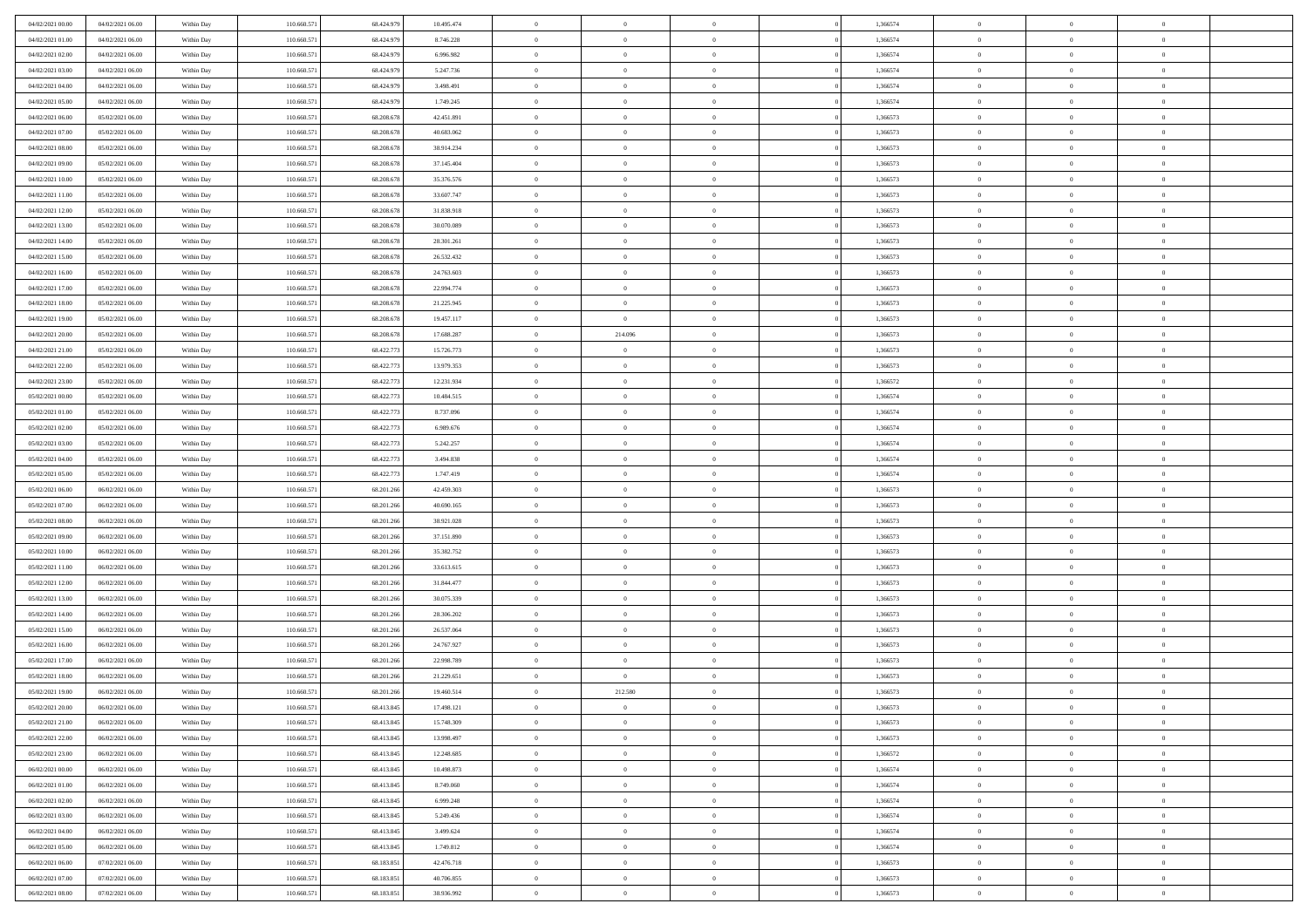| 06/02/2021 09:00                     | 07/02/2021 06:00                     | Within Day               | 110.660.571                | 68.183.851               | 37.167.128               | $\,$ 0                   | $\bf{0}$                         | $\theta$                         |          | 1,366573             | $\bf{0}$                 | $\overline{0}$                   | $\,0\,$                          |  |
|--------------------------------------|--------------------------------------|--------------------------|----------------------------|--------------------------|--------------------------|--------------------------|----------------------------------|----------------------------------|----------|----------------------|--------------------------|----------------------------------|----------------------------------|--|
| 06/02/2021 10:00                     | 07/02/2021 06:00                     | Within Day               | 110.660.571                | 68.183.851               | 35.397.266               | $\overline{0}$           | $\overline{0}$                   | $\overline{0}$                   |          | 1,366573             | $\overline{0}$           | $\overline{0}$                   | $\theta$                         |  |
| 06/02/2021 11:00                     | 07/02/2021 06:00                     | Within Dav               | 110.660.571                | 68.183.851               | 33.627.402               | $\mathbf{0}$             | $\overline{0}$                   | $\overline{0}$                   |          | 1,366573             | $\mathbf{0}$             | $\overline{0}$                   | $\overline{0}$                   |  |
| 06/02/2021 12:00                     | 07/02/2021 06:00                     | Within Day               | 110.660.571                | 68.183.851               | 31.857.539               | $\bf{0}$                 | $\overline{0}$                   | $\bf{0}$                         |          | 1,366573             | $\bf{0}$                 | $\overline{0}$                   | $\,0\,$                          |  |
| 06/02/2021 13:00                     | 07/02/2021 06:00                     | Within Day               | 110.660.571                | 68.183.851               | 30.087.676               | $\bf{0}$                 | $\bf{0}$                         | $\overline{0}$                   |          | 1,366573             | $\bf{0}$                 | $\theta$                         | $\,0\,$                          |  |
| 06/02/2021 14:00                     | 07/02/2021 06:00                     | Within Dav               | 110.660.571                | 68.183.851               | 28.317.812               | $\mathbf{0}$             | $\overline{0}$                   | $\overline{0}$                   |          | 1,366573             | $\mathbf{0}$             | $\overline{0}$                   | $\overline{0}$                   |  |
| 06/02/2021 15:00                     | 07/02/2021 06:00                     | Within Day               | 110.660.571                | 68.183.851               | 26.547.949               | $\bf{0}$                 | $\bf{0}$                         | $\overline{0}$                   |          | 1,366573             | $\bf{0}$                 | $\overline{0}$                   | $\,0\,$                          |  |
| 06/02/2021 16:00                     | 07/02/2021 06:00                     | Within Day               | 110.660.571                | 68.183.851               | 24.778.085               | $\overline{0}$           | $\overline{0}$                   | $\overline{0}$                   |          | 1,366573             | $\,$ 0 $\,$              | $\overline{0}$                   | $\theta$                         |  |
| 06/02/2021 17:00                     | 07/02/2021 06:00                     | Within Day               | 110.660.571                | 68.183.851               | 23.008.222               | $\mathbf{0}$             | $\overline{0}$                   | $\overline{0}$                   |          | 1,366573             | $\mathbf{0}$             | $\overline{0}$                   | $\overline{0}$                   |  |
| 06/02/2021 18:00                     | 07/02/2021 06:00                     | Within Day               | 110.660.571                | 68.183.851               | 21.238.359               | $\bf{0}$                 | $\bf{0}$                         | $\theta$                         |          | 1,366573             | $\bf{0}$                 | $\overline{0}$                   | $\,0\,$                          |  |
| 06/02/2021 19:00                     | 07/02/2021 06:00                     | Within Day               | 110.660.571                | 68.183.851               | 19.468.495               | $\overline{0}$           | 209.453                          | $\overline{0}$                   |          | 1,366573             | $\bf{0}$                 | $\overline{0}$                   | $\theta$                         |  |
| 06/02/2021 20:00                     | 07/02/2021 06:00                     | Within Dav               | 110.660.571                | 68.393.304               | 17.508.220               | $\mathbf{0}$             | $\overline{0}$                   | $\overline{0}$                   |          | 1,366573             | $\mathbf{0}$             | $\overline{0}$                   | $\overline{0}$                   |  |
| 06/02/2021 21:00                     | 07/02/2021 06:00                     | Within Day               | 110.660.571                | 68.393.304               | 15.757.398               | $\bf{0}$                 | $\overline{0}$                   | $\bf{0}$                         |          | 1,366573             | $\bf{0}$                 | $\overline{0}$                   | $\bf{0}$                         |  |
| 06/02/2021 22:00                     | 07/02/2021 06:00                     | Within Day               | 110.660.571                | 68.393.304               | 14.006.576               | $\bf{0}$                 | $\overline{0}$                   | $\overline{0}$                   |          | 1,366573             | $\bf{0}$                 | $\theta$                         | $\,0\,$                          |  |
| 06/02/2021 23:00                     | 07/02/2021 06:00                     | Within Dav               | 110.660.571                | 68.393.304               | 12.255.754               | $\overline{0}$           | $\overline{0}$                   | $\overline{0}$                   |          | 1,366572             | $\mathbf{0}$             | $\overline{0}$                   | $\overline{0}$                   |  |
| 07/02/2021 00:00                     | 07/02/2021 06:00                     | Within Day               | 110.660.571                | 68.393.304               | 10.504.932               | $\bf{0}$                 | $\bf{0}$                         | $\overline{0}$                   |          | 1,366574             | $\bf{0}$                 | $\overline{0}$                   | $\,0\,$                          |  |
| 07/02/2021 01:00                     | 07/02/2021 06:00                     | Within Day               | 110.660.571                | 68.393.304               | 8.754.110                | $\overline{0}$           | $\overline{0}$                   | $\overline{0}$                   |          | 1,366574             | $\,$ 0 $\,$              | $\overline{0}$                   | $\theta$                         |  |
| 07/02/2021 02:00                     | 07/02/2021 06:00                     | Within Day               | 110.660.571                | 68.393.304               | 7.003.288                | $\mathbf{0}$             | $\overline{0}$                   | $\overline{0}$                   |          | 1,366574             | $\mathbf{0}$             | $\overline{0}$                   | $\overline{0}$                   |  |
| 07/02/2021 03:00                     | 07/02/2021 06:00                     | Within Day               | 110.660.571                | 68.393.304               | 5.252.465                | $\bf{0}$                 | $\bf{0}$                         | $\overline{0}$                   |          | 1,366574             | $\bf{0}$                 | $\overline{0}$                   | $\,0\,$                          |  |
| 07/02/2021 04:00                     | 07/02/2021 06:00                     | Within Day               | 110.660.571                | 68.393.304               | 3.501.643                | $\bf{0}$                 | $\overline{0}$                   | $\overline{0}$                   |          | 1,366574             | $\bf{0}$                 | $\overline{0}$                   | $\overline{0}$                   |  |
| 07/02/2021 05:00                     | 07/02/2021 06:00                     | Within Dav               | 110.660.571                | 68.393.304               | 1.750.821                | $\mathbf{0}$             | $\overline{0}$                   | $\overline{0}$                   |          | 1,366574             | $\mathbf{0}$             | $\overline{0}$                   | $\overline{0}$                   |  |
| 07/02/2021 06:00                     | 08/02/2021 06:00                     | Within Day               | 110.660.571                | 68.082.156               | 42.578.413               | $\bf{0}$                 | $\overline{0}$                   | $\bf{0}$                         |          | 1,366573             | $\bf{0}$                 | $\overline{0}$                   | $\bf{0}$                         |  |
|                                      | 08/02/2021 06:00                     |                          | 110.660.571                | 68.082.156               | 40.804.313               | $\bf{0}$                 | $\bf{0}$                         | $\overline{0}$                   |          | 1,366573             | $\bf{0}$                 | $\bf{0}$                         | $\,0\,$                          |  |
| 07/02/2021 07:00<br>07/02/2021 08:00 | 08/02/2021 06:00                     | Within Day<br>Within Dav | 110.660.571                | 68.082.156               | 39.030.212               | $\mathbf{0}$             | $\overline{0}$                   | $\overline{0}$                   |          | 1,366573             | $\mathbf{0}$             | $\overline{0}$                   | $\overline{0}$                   |  |
| 07/02/2021 09:00                     | 08/02/2021 06:00                     | Within Day               | 110.660.571                | 68.082.156               | 37.256.111               | $\bf{0}$                 | $\bf{0}$                         | $\overline{0}$                   |          | 1,366573             | $\bf{0}$                 | $\overline{0}$                   | $\,0\,$                          |  |
|                                      |                                      |                          |                            |                          |                          | $\overline{0}$           | $\overline{0}$                   | $\overline{0}$                   |          |                      | $\,$ 0 $\,$              | $\overline{0}$                   | $\overline{0}$                   |  |
| 07/02/2021 11:00<br>07/02/2021 12:00 | 08/02/2021 06:00                     | Within Day               | 110.660.571                | 68.082.156               | 33.707.910               | $\mathbf{0}$             |                                  |                                  |          | 1,366573             | $\mathbf{0}$             |                                  | $\overline{0}$                   |  |
| 07/02/2021 13:00                     | 08/02/2021 06:00                     | Within Day               | 110.660.571                | 68.082.156               | 31.933.810               |                          | $\overline{0}$                   | $\overline{0}$<br>$\overline{0}$ |          | 1,366573             |                          | $\bf{0}$<br>$\overline{0}$       |                                  |  |
|                                      | 08/02/2021 06:00                     | Within Day               | 110.660.571<br>110.660.571 | 68.082.156               | 30.159.709               | $\bf{0}$                 | $\bf{0}$<br>$\overline{0}$       |                                  |          | 1,366573             | $\bf{0}$                 | $\mathbf{0}$                     | $\,0\,$                          |  |
| 07/02/2021 14:00<br>07/02/2021 15:00 | 08/02/2021 06:00<br>08/02/2021 06:00 | Within Day<br>Within Dav | 110.660.571                | 68.082.156<br>68.082.156 | 28.385.608<br>26.611.509 | $\bf{0}$<br>$\mathbf{0}$ | $\overline{0}$                   | $\overline{0}$<br>$\overline{0}$ |          | 1,366573<br>1,366573 | $\bf{0}$<br>$\mathbf{0}$ | $\overline{0}$                   | $\bf{0}$<br>$\overline{0}$       |  |
|                                      |                                      |                          |                            |                          |                          |                          |                                  |                                  |          |                      |                          |                                  | $\theta$                         |  |
| 07/02/2021 16:00                     | 08/02/2021 06:00                     | Within Day               | 110.660.571                | 68.082.156               | 24.837.408               | $\bf{0}$                 | $\overline{0}$                   | $\theta$                         |          | 1,366573             | $\,$ 0                   | $\overline{0}$<br>$\mathbf{0}$   |                                  |  |
| 07/02/2021 17:00                     | 08/02/2021 06:00                     | Within Day               | 110.660.571                | 68.082.156               | 23.063.308               | $\bf{0}$<br>$\mathbf{0}$ | $\bf{0}$                         | $\overline{0}$                   |          | 1,366573             | $\bf{0}$<br>$\mathbf{0}$ |                                  | $\bf{0}$<br>$\overline{0}$       |  |
| 07/02/2021 18:00                     | 08/02/2021 06:00                     | Within Dav               | 110.660.571                | 68.082.156               | 21.289.207               | $\bf{0}$                 | $\overline{0}$                   | $\overline{0}$                   |          | 1,366573             |                          | $\overline{0}$                   | $\theta$                         |  |
| 07/02/2021 19:00                     | 08/02/2021 06:00                     | Within Day               | 110.660.571                | 68.082.156               | 19.515.106               |                          | 510.692<br>$\overline{0}$        | $\theta$<br>$\overline{0}$       |          | 1,366573             | $\,$ 0                   | $\overline{0}$<br>$\overline{0}$ | $\overline{0}$                   |  |
| 07/02/2021 20:00<br>07/02/2021 21:00 | 08/02/2021 06:00<br>08/02/2021 06:00 | Within Day<br>Within Day | 110.660.571<br>110.660.571 | 68.592.846<br>68.592.846 | 17.276.740<br>15.549.067 | $\bf{0}$<br>$\mathbf{0}$ | $\overline{0}$                   |                                  |          | 1,366573<br>1,366573 | $\bf{0}$<br>$\mathbf{0}$ | $\overline{0}$                   | $\overline{0}$                   |  |
|                                      |                                      |                          |                            |                          |                          | $\bf{0}$                 |                                  | $\overline{0}$                   |          |                      |                          |                                  | $\theta$                         |  |
| 07/02/2021 22:00                     | 08/02/2021 06:00                     | Within Day               | 110.660.571                | 68.592.846               | 13.821.392               |                          | $\overline{0}$                   | $\theta$                         |          | 1,366573             | $\,$ 0                   | $\overline{0}$<br>$\mathbf{0}$   |                                  |  |
| 07/02/2021 23.00<br>08/02/2021 00:00 | 08/02/2021 06:00                     | Within Day               | 110.660.571                | 68.592.846               | 12.093.718               | $\bf{0}$<br>$\mathbf{0}$ | $\overline{0}$                   | $\overline{0}$                   |          | 1,366572             | $\bf{0}$<br>$\mathbf{0}$ |                                  | $\overline{0}$<br>$\overline{0}$ |  |
|                                      | 08/02/2021 06:00                     | Within Dav               | 110.660.571                | 68.592.846               | 10.366.044               |                          | $\overline{0}$                   | $\overline{0}$                   |          | 1,366574             |                          | $\overline{0}$                   | $\theta$                         |  |
| 08/02/2021 01:00                     | 08/02/2021 06:00                     | Within Day               | 110.660.571                | 68.592.846               | 8.638.370                | $\,0\,$                  | $\overline{0}$                   | $\theta$                         |          | 1,366574             | $\,$ 0                   | $\overline{0}$                   |                                  |  |
| 08/02/2021 02:00<br>08/02/2021 03:00 | 08/02/2021 06:00<br>08/02/2021 06:00 | Within Day<br>Within Dav | 110.660.571<br>110.660.571 | 68.592.846<br>68.592.846 | 6.910.696<br>5.183.022   | $\bf{0}$<br>$\mathbf{0}$ | $\overline{0}$<br>$\overline{0}$ | $\overline{0}$                   |          | 1,366574<br>1,366574 | $\bf{0}$<br>$\mathbf{0}$ | $\overline{0}$<br>$\overline{0}$ | $\overline{0}$<br>$\overline{0}$ |  |
| 08/02/2021 04:00                     | 08/02/2021 06:00                     | Within Day               | 110.660.571                | 68.592.846               | 3.455.347                | $\bf{0}$                 | $\overline{0}$                   | $\overline{0}$<br>$\theta$       |          | 1,366574             | $\,$ 0                   | $\overline{0}$                   | $\theta$                         |  |
|                                      | 08/02/2021 06:00                     |                          |                            |                          |                          |                          |                                  | $\overline{0}$                   |          |                      | $\,$ 0 $\,$              | $\overline{0}$                   |                                  |  |
| 08/02/2021 05:00<br>08/02/2021 06:00 | 09/02/2021 06:00                     | Within Day<br>Within Day | 110.660.57<br>110.660.571  | 68.592.846<br>68.089.292 | 1.727.673<br>42.571.277  | $\bf{0}$<br>$\bf{0}$     | $\overline{0}$<br>$\overline{0}$ |                                  |          | 1,366574<br>1,366573 | $\overline{0}$           | $\theta$                         | $\overline{0}$<br>$\theta$       |  |
|                                      |                                      |                          |                            |                          |                          |                          |                                  |                                  |          |                      |                          |                                  | $\theta$                         |  |
| 08/02/2021 07:00                     | 09/02/2021 06:00<br>09/02/2021 06:00 | Within Day               | 110.660.571                | 68.089.292<br>68.089.29  | 40.797.473               | $\,0\,$                  | $\overline{0}$                   | $\theta$<br>$\overline{0}$       |          | 1,366573             | $\,$ 0 $\,$              | $\overline{0}$<br>$\overline{0}$ |                                  |  |
| 08/02/2021 08:00                     |                                      | Within Day               | 110.660.571                |                          | 39.023.671               | $\overline{0}$           | $\overline{0}$                   |                                  |          | 1,366573             | $\overline{0}$           |                                  | $\overline{0}$                   |  |
| 08/02/2021 09:00                     | 09/02/2021 06:00                     | Within Day               | 110.660.571                | 68.089.292               | 37.249.867               | $\bf{0}$                 | $\overline{0}$                   | $\overline{0}$                   |          | 1,366573             | $\overline{0}$           | $\bf{0}$                         | $\mathbf{0}$                     |  |
| 08/02/2021 10:00                     | 09/02/2021 06:00                     | Within Day               | 110.660.571                | 68.089.292               | 35.476.064               | $\bf{0}$                 | $\overline{0}$                   | $\overline{0}$                   | $\theta$ | 1,366573             | $\,$ 0 $\,$              | $\overline{0}$                   | $\,$ 0 $\,$                      |  |
| 08/02/2021 11:00                     | 09/02/2021 06:00                     | Within Day               | 110.660.571                | 68.089.292               | 33.702.260               | $\bf{0}$                 | $\overline{0}$                   | $\overline{0}$                   |          | 1,366573             | $\,$ 0 $\,$              | $\overline{0}$                   | $\overline{0}$                   |  |
| 08/02/2021 12:00                     | 09/02/2021 06:00                     | Within Day               | 110.660.571                | 68.089.292               | 31.928.458               | $\bf{0}$                 | $\overline{0}$                   | $\overline{0}$                   |          | 1,366573             | $\mathbf{0}$             | $\overline{0}$                   | $\overline{0}$                   |  |
| 08/02/2021 13:00                     | 09/02/2021 06:00                     | Within Day               | 110.660.571                | 68.089.292               | 30.154.654               | $\,0\,$                  | $\overline{0}$                   | $\mathbf{0}$                     | $\theta$ | 1,366573             | $\,$ 0 $\,$              | $\overline{0}$                   | $\overline{0}$                   |  |
| 08/02/2021 14:00                     | 09/02/2021 06:00                     | Within Day               | 110.660.571                | 68.089.292               | 28.380.851               | $\bf{0}$                 | $\overline{0}$                   | $\overline{0}$                   |          | 1,366573             | $\overline{0}$           | $\overline{0}$                   | $\overline{0}$                   |  |
| 08/02/2021 15:00                     | 09/02/2021 06:00                     | Within Day               | 110.660.571                | 68.089.292               | 26.607.047               | $\bf{0}$                 | $\overline{0}$                   | $\overline{0}$                   |          | 1,366573             | $\mathbf{0}$             | $\overline{0}$                   | $\mathbf{0}$                     |  |
| 08/02/2021 16:00                     | 09/02/2021 06:00                     | Within Day               | 110.660.571                | 68.089.292               | 24.833.245               | $\,0\,$                  | $\overline{0}$                   | $\overline{0}$                   |          | 1,366573             | $\,$ 0 $\,$              | $\overline{0}$                   | $\theta$                         |  |
| 08/02/2021 17:00                     | 09/02/2021 06:00                     | Within Day               | 110.660.571                | 68.089.292               | 23.059.441               | $\bf{0}$                 | $\bf{0}$                         | $\overline{0}$                   |          | 1,366573             | $\mathbf 0$              | $\mathbf{0}$                     | $\overline{0}$                   |  |
| 08/02/2021 18:00                     | 09/02/2021 06:00                     | Within Day               | 110.660.571                | 68.089.292               | 21.285.638               | $\mathbf{0}$             | $\overline{0}$                   | $\overline{0}$                   |          | 1,366573             | $\mathbf{0}$             | $\overline{0}$                   | $\overline{0}$                   |  |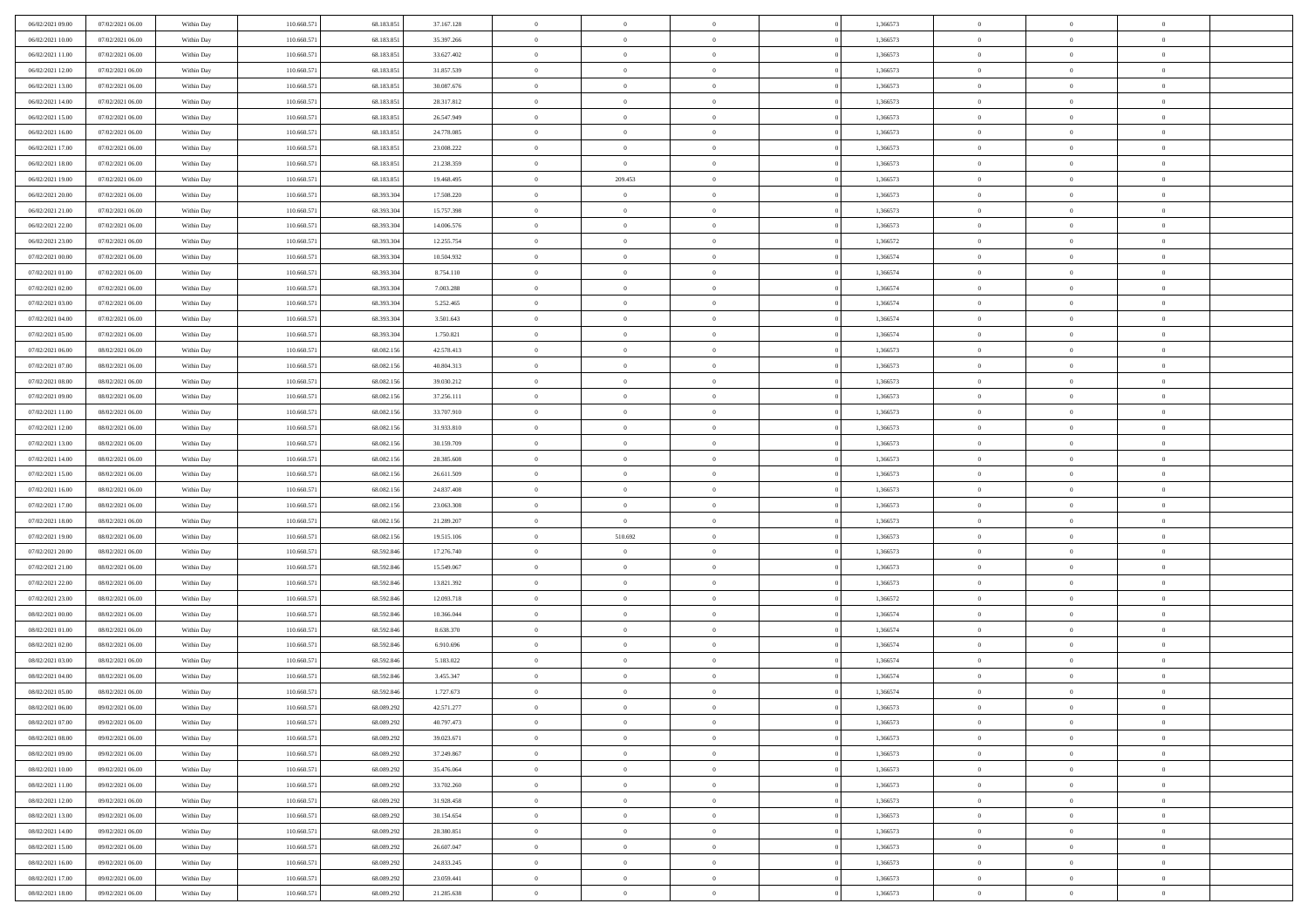| 08/02/2021 19:00 | 09/02/2021 06:00 | Within Day | 110.660.571 | 68.089.29  | 19.511.835 | $\theta$       | 195.907        | $\overline{0}$ | 1,366573 | $\bf{0}$       | $\overline{0}$ | $\bf{0}$       |  |
|------------------|------------------|------------|-------------|------------|------------|----------------|----------------|----------------|----------|----------------|----------------|----------------|--|
| 08/02/2021 20:00 | 09/02/2021 06:00 | Within Day | 110.660.571 | 68.285.198 | 17.559.935 | $\overline{0}$ | 232.385        | $\overline{0}$ | 1,366573 | $\theta$       | $\overline{0}$ | $\theta$       |  |
| 08/02/2021 21:00 | 09/02/2021 06:00 | Within Day | 110.660.571 | 68.517.583 | 15.594.795 | $\,$ 0 $\,$    | $\overline{0}$ | $\bf{0}$       | 1,366573 | $\,$ 0 $\,$    | $\overline{0}$ | $\,$ 0 $\,$    |  |
| 08/02/2021 22:00 | 09/02/2021 06:00 | Within Day | 110,660.57  | 68.517.58  | 13.862.039 | $\mathbf{0}$   | $\Omega$       | $\overline{0}$ | 1,366573 | $\theta$       | $\theta$       | $\theta$       |  |
| 08/02/2021 23:00 | 09/02/2021 06:00 | Within Day | 110.660.571 | 68.517.583 | 12.129.285 | $\overline{0}$ | $\overline{0}$ | $\overline{0}$ | 1,366572 | $\mathbf{0}$   | $\overline{0}$ | $\overline{0}$ |  |
| 09/02/2021 00:00 | 09/02/2021 06:00 | Within Day | 110.660.571 | 68.517.583 | 10.396.530 | $\,$ 0 $\,$    | $\overline{0}$ | $\bf{0}$       | 1,366574 | $\,$ 0 $\,$    | $\overline{0}$ | $\,$ 0 $\,$    |  |
| 09/02/2021 01:00 | 09/02/2021 06:00 | Within Day | 110.660.571 | 68.517.58  | 8.663.774  | $\bf{0}$       | $\overline{0}$ | $\overline{0}$ | 1,366574 | $\bf{0}$       | $\overline{0}$ | $\theta$       |  |
| 09/02/2021 02:00 | 09/02/2021 06:00 | Within Day | 110.660.571 | 68.517.583 | 6.931.020  | $\overline{0}$ | $\overline{0}$ | $\overline{0}$ | 1,366574 | $\mathbf{0}$   | $\overline{0}$ | $\overline{0}$ |  |
| 09/02/2021 03:00 | 09/02/2021 06:00 | Within Day | 110.660.571 | 68.517.583 | 5.198.265  | $\,$ 0 $\,$    | $\overline{0}$ | $\bf{0}$       | 1,366574 | $\,$ 0 $\,$    | $\overline{0}$ | $\bf{0}$       |  |
| 09/02/2021 04:00 | 09/02/2021 06:00 | Within Day | 110,660.57  | 68.517.58  | 3.465.509  | $\overline{0}$ | $\Omega$       | $\overline{0}$ | 1,366574 | $\theta$       | $\mathbf{0}$   | $\theta$       |  |
| 09/02/2021 05:00 | 09/02/2021 06:00 | Within Day | 110.660.571 | 68.517.583 | 1.732.755  | $\overline{0}$ | $\overline{0}$ | $\overline{0}$ | 1,366574 | $\mathbf{0}$   | $\overline{0}$ | $\overline{0}$ |  |
| 09/02/2021 06:00 | 10/02/2021 06:00 | Within Day | 110.660.571 | 67.840.383 | 42.820.186 | $\,$ 0 $\,$    | $\overline{0}$ | $\bf{0}$       | 1,366573 | $\,$ 0 $\,$    | $\overline{0}$ | $\,$ 0 $\,$    |  |
| 09/02/2021 07:00 | 10/02/2021 06:00 | Within Day | 110.660.571 | 67.840.383 | 41.036.012 | $\bf{0}$       | $\overline{0}$ | $\overline{0}$ | 1,366573 | $\bf{0}$       | $\overline{0}$ | $\theta$       |  |
| 09/02/2021 08:00 | 10/02/2021 06:00 | Within Day | 110.660.571 | 67.840.383 | 39.251.837 | $\overline{0}$ | $\overline{0}$ | $\overline{0}$ | 1,366573 | $\mathbf{0}$   | $\overline{0}$ | $\overline{0}$ |  |
| 09/02/2021 09:00 | 10/02/2021 06:00 | Within Day | 110.660.571 | 67.840.383 | 37.467.663 | $\,$ 0 $\,$    | $\overline{0}$ | $\bf{0}$       | 1,366573 | $\,$ 0 $\,$    | $\overline{0}$ | $\,$ 0 $\,$    |  |
| 09/02/2021 10:00 | 10/02/2021 06:00 | Within Day | 110,660.57  | 67.840.38  | 35.683.489 | $\mathbf{0}$   | $\mathbf{0}$   | $\overline{0}$ | 1,366573 | $\theta$       | $\mathbf{0}$   | $\theta$       |  |
| 09/02/2021 11:00 | 10/02/2021 06:00 | Within Day | 110.660.571 | 67.840.383 | 33.899.314 | $\overline{0}$ | $\overline{0}$ | $\overline{0}$ | 1,366573 | $\mathbf{0}$   | $\overline{0}$ | $\overline{0}$ |  |
| 09/02/2021 12:00 | 10/02/2021 06:00 | Within Day | 110.660.571 | 67.840.383 | 32.115.140 | $\,$ 0 $\,$    | $\overline{0}$ | $\bf{0}$       | 1,366573 | $\,$ 0 $\,$    | $\overline{0}$ | $\,$ 0 $\,$    |  |
| 09/02/2021 13:00 | 10/02/2021 06:00 | Within Day | 110.660.571 | 67.840.38  | 30.330.965 | $\mathbf{0}$   | $\Omega$       | $\overline{0}$ | 1,366573 | $\theta$       | $\theta$       | $\theta$       |  |
| 09/02/2021 14:00 | 10/02/2021 06:00 | Within Day | 110.660.571 | 67.840.383 | 28.546.791 | $\overline{0}$ | $\overline{0}$ | $\overline{0}$ | 1,366573 | $\mathbf{0}$   | $\overline{0}$ | $\overline{0}$ |  |
| 09/02/2021 15:00 | 10/02/2021 06:00 | Within Day | 110.660.571 | 67.840.383 | 26.762.616 | $\,$ 0 $\,$    | $\overline{0}$ | $\bf{0}$       | 1,366573 | $\,$ 0 $\,$    | $\overline{0}$ | $\,$ 0 $\,$    |  |
| 09/02/2021 16:00 | 10/02/2021 06:00 | Within Day | 110.660.57  | 67.840.38  | 24.978.441 | $\overline{0}$ | $\overline{0}$ | $\overline{0}$ | 1,366573 | $\bf{0}$       | $\mathbf{0}$   | $\theta$       |  |
| 09/02/2021 17:00 | 10/02/2021 06:00 | Within Day | 110.660.571 | 67.840.383 | 23.194.267 | $\overline{0}$ | $\overline{0}$ | $\overline{0}$ | 1,366573 | $\mathbf{0}$   | $\overline{0}$ | $\overline{0}$ |  |
| 09/02/2021 18:00 | 10/02/2021 06:00 | Within Day | 110.660.571 | 67.840.383 | 21.410.092 | $\,$ 0 $\,$    | $\overline{0}$ | $\bf{0}$       | 1,366573 | $\,$ 0 $\,$    | $\overline{0}$ | $\bf{0}$       |  |
| 09/02/2021 19:00 | 10/02/2021 06:00 | Within Day | 110,660,571 | 67.840.38  | 19.625.918 | $\overline{0}$ | $\mathbf{0}$   | $\overline{0}$ | 1,366573 | $\theta$       | $\mathbf{0}$   | $\theta$       |  |
| 09/02/2021 20:00 | 10/02/2021 06:00 | Within Day | 110.660.571 | 67.840.383 | 17.841.744 | $\overline{0}$ | 196.096        | $\overline{0}$ | 1,366573 | $\mathbf{0}$   | $\overline{0}$ | $\overline{0}$ |  |
| 09/02/2021 21:00 | 10/02/2021 06:00 | Within Day | 110.660.571 | 68.036.479 | 15.881.083 | $\,$ 0 $\,$    | $\overline{0}$ | $\bf{0}$       | 1,366573 | $\,$ 0 $\,$    | $\overline{0}$ | $\,$ 0 $\,$    |  |
| 09/02/2021 22.00 | 10/02/2021 06:00 | Within Day | 110.660.571 | 68.036.47  | 14.116.518 | $\bf{0}$       | $\overline{0}$ | $\overline{0}$ | 1,366573 | $\bf{0}$       | $\mathbf{0}$   | $\bf{0}$       |  |
| 09/02/2021 23:00 | 10/02/2021 06:00 | Within Day | 110.660.571 | 68.036.479 | 12.351.953 | $\overline{0}$ | $\overline{0}$ | $\overline{0}$ | 1,366572 | $\mathbf{0}$   | $\overline{0}$ | $\theta$       |  |
| 10/02/2021 00:00 | 10/02/2021 06:00 | Within Day | 110.660.571 | 68.036.479 | 10.587.388 | $\,$ 0 $\,$    | $\overline{0}$ | $\bf{0}$       | 1,366574 | $\,$ 0 $\,$    | $\overline{0}$ | $\,$ 0 $\,$    |  |
| 10/02/2021 01:00 | 10/02/2021 06:00 | Within Day | 110.660.571 | 68.036.479 | 8.822.824  | $\,0\,$        | $\overline{0}$ | $\bf{0}$       | 1,366574 | $\,$ 0 $\,$    | $\overline{0}$ | $\bf{0}$       |  |
| 10/02/2021 02:00 | 10/02/2021 06:00 | Within Day | 110.660.571 | 68.036.479 | 7.058.258  | $\overline{0}$ | $\overline{0}$ | $\overline{0}$ | 1,366574 | $\overline{0}$ | $\overline{0}$ | $\overline{0}$ |  |
| 10/02/2021 03:00 | 10/02/2021 06:00 | Within Day | 110.660.571 | 68.036.479 | 5.293.694  | $\,$ 0 $\,$    | $\overline{0}$ | $\bf{0}$       | 1,366574 | $\,$ 0 $\,$    | $\overline{0}$ | $\,$ 0 $\,$    |  |
| 10/02/2021 04:00 | 10/02/2021 06:00 | Within Day | 110.660.571 | 68.036.479 | 3.529.129  | $\,0\,$        | $\overline{0}$ | $\bf{0}$       | 1,366574 | $\bf{0}$       | $\overline{0}$ | $\bf{0}$       |  |
| 10/02/2021 05:00 | 10/02/2021 06:00 | Within Day | 110.660.571 | 68.036.479 | 1.764.565  | $\overline{0}$ | $\overline{0}$ | $\overline{0}$ | 1,366574 | $\theta$       | $\overline{0}$ | $\theta$       |  |
| 10/02/2021 06:00 | 11/02/2021 06:00 | Within Day | 110.660.571 | 67.904.041 | 42.756.528 | $\,$ 0 $\,$    | $\overline{0}$ | $\bf{0}$       | 1,366573 | $\,$ 0 $\,$    | $\overline{0}$ | $\,$ 0 $\,$    |  |
| 10/02/2021 07:00 | 11/02/2021 06:00 | Within Day | 110.660.571 | 67.904.041 | 40.975.006 | $\bf{0}$       | $\overline{0}$ | $\bf{0}$       | 1,366573 | $\bf{0}$       | $\overline{0}$ | $\bf{0}$       |  |
| 10/02/2021 08:00 | 11/02/2021 06:00 | Within Day | 110.660.571 | 67.904.041 | 39.193.484 | $\overline{0}$ | $\overline{0}$ | $\overline{0}$ | 1,366573 | $\overline{0}$ | $\overline{0}$ | $\overline{0}$ |  |
| 10/02/2021 09:00 | 11/02/2021 06:00 | Within Day | 110.660.571 | 67.904.041 | 37.411.962 | $\,$ 0 $\,$    | $\overline{0}$ | $\bf{0}$       | 1,366573 | $\,$ 0 $\,$    | $\overline{0}$ | $\,$ 0 $\,$    |  |
| 10/02/2021 10:00 | 11/02/2021 06:00 | Within Day | 110.660.571 | 67.904.041 | 35.630.440 | $\mathbf{0}$   | $\overline{0}$ | $\bf{0}$       | 1,366573 | $\bf{0}$       | $\overline{0}$ | $\bf{0}$       |  |
| 10/02/2021 11:00 | 11/02/2021 06:00 | Within Day | 110.660.571 | 67.904.041 | 33.848.918 | $\overline{0}$ | $\overline{0}$ | $\overline{0}$ | 1,366573 | $\overline{0}$ | $\overline{0}$ | $\overline{0}$ |  |
| 10/02/2021 12:00 | 11/02/2021 06:00 | Within Day | 110.660.571 | 67.904.041 | 32.067.396 | $\,$ 0 $\,$    | $\overline{0}$ | $\bf{0}$       | 1,366573 | $\,$ 0 $\,$    | $\overline{0}$ | $\,$ 0 $\,$    |  |
| 10/02/2021 13:00 | 11/02/2021 06:00 | Within Day | 110.660.571 | 67.904.041 | 30.285.874 | $\bf{0}$       | $\overline{0}$ | $\bf{0}$       | 1,366573 | $\bf{0}$       | $\overline{0}$ | $\bf{0}$       |  |
| 10/02/2021 14:00 | 11/02/2021 06:00 | Within Day | 110.660.571 | 67.904.041 | 28.504.352 | $\mathbf{0}$   | $\overline{0}$ | $\overline{0}$ | 1,366573 | $\theta$       | $\overline{0}$ | $\overline{0}$ |  |
| 10/02/2021 15:00 | 11/02/2021 06:00 | Within Day | 110.660.571 | 67.904.041 | 26.722.829 | $\mathbf{0}$   | $\overline{0}$ | $\theta$       | 1,366573 | $\overline{0}$ | $\theta$       | $\theta$       |  |
| 10/02/2021 16:00 | 11/02/2021 06:00 | Within Day | 110.660.571 | 67.904.041 | 24.941.308 | $\bf{0}$       | $\overline{0}$ | $\bf{0}$       | 1,366573 | $\bf{0}$       | $\overline{0}$ | $\bf{0}$       |  |
| 10/02/2021 17:00 | 11/02/2021 06:00 | Within Day | 110.660.571 | 67.904.041 | 23.159.786 | $\bf{0}$       | $\overline{0}$ | $\overline{0}$ | 1,366573 | $\overline{0}$ | $\overline{0}$ | $\overline{0}$ |  |
| 10/02/2021 18:00 | 11/02/2021 06:00 | Within Day | 110.660.571 | 67.904.041 | 21.378.264 | $\,$ 0         | $\overline{0}$ | $\overline{0}$ | 1,366573 | $\,$ 0 $\,$    | $\,$ 0 $\,$    | $\,$ 0 $\,$    |  |
| 10/02/2021 19:00 | 11/02/2021 06:00 | Within Day | 110.660.571 | 67.904.041 | 19.596.741 | $\bf{0}$       | 182.360        | $\overline{0}$ | 1,366573 | $\mathbf{0}$   | $\overline{0}$ | $\bf{0}$       |  |
| 10/02/2021 20:00 | 11/02/2021 06:00 | Within Day | 110.660.571 | 68.086.401 | 17.649.438 | $\overline{0}$ | $\overline{0}$ | $\overline{0}$ | 1,366573 | $\mathbf{0}$   | $\overline{0}$ | $\overline{0}$ |  |
| 10/02/2021 21:00 | 11/02/2021 06:00 | Within Day | 110.660.571 | 68.086.401 | 15.884.494 | $\,$ 0         | $\overline{0}$ | $\overline{0}$ | 1,366573 | $\,$ 0 $\,$    | $\overline{0}$ | $\,$ 0 $\,$    |  |
| 10/02/2021 22:00 | 11/02/2021 06:00 | Within Day | 110.660.571 | 68.086.401 | 14.119.550 | $\overline{0}$ | $\overline{0}$ | $\overline{0}$ | 1,366573 | $\overline{0}$ | $\overline{0}$ | $\overline{0}$ |  |
| 10/02/2021 23:00 | 11/02/2021 06:00 | Within Day | 110.660.571 | 68.086.401 | 12.354.606 | $\mathbf{0}$   | $\overline{0}$ | $\overline{0}$ | 1,366572 | $\overline{0}$ | $\overline{0}$ | $\overline{0}$ |  |
| 11/02/2021 00:00 | 11/02/2021 06:00 | Within Day | 110.660.571 | 68.086.401 | 10.589.663 | $\,$ 0         | $\overline{0}$ | $\overline{0}$ | 1,366574 | $\,$ 0 $\,$    | $\,$ 0 $\,$    | $\,$ 0 $\,$    |  |
| 11/02/2021 01:00 | 11/02/2021 06:00 | Within Day | 110.660.571 | 68.086.401 | 8.824.718  | $\bf{0}$       | $\overline{0}$ | $\overline{0}$ | 1,366574 | $\mathbf{0}$   | $\overline{0}$ | $\bf{0}$       |  |
| 11/02/2021 02:00 | 11/02/2021 06:00 | Within Day | 110.660.571 | 68.086.401 | 7.059.775  | $\mathbf{0}$   | $\overline{0}$ | $\overline{0}$ | 1,366574 | $\overline{0}$ | $\overline{0}$ | $\overline{0}$ |  |
| 11/02/2021 03:00 | 11/02/2021 06:00 | Within Day | 110.660.571 | 68.086.401 | 5.294.831  | $\,$ 0 $\,$    | $\overline{0}$ | $\overline{0}$ | 1,366574 | $\,$ 0 $\,$    | $\overline{0}$ | $\,$ 0 $\,$    |  |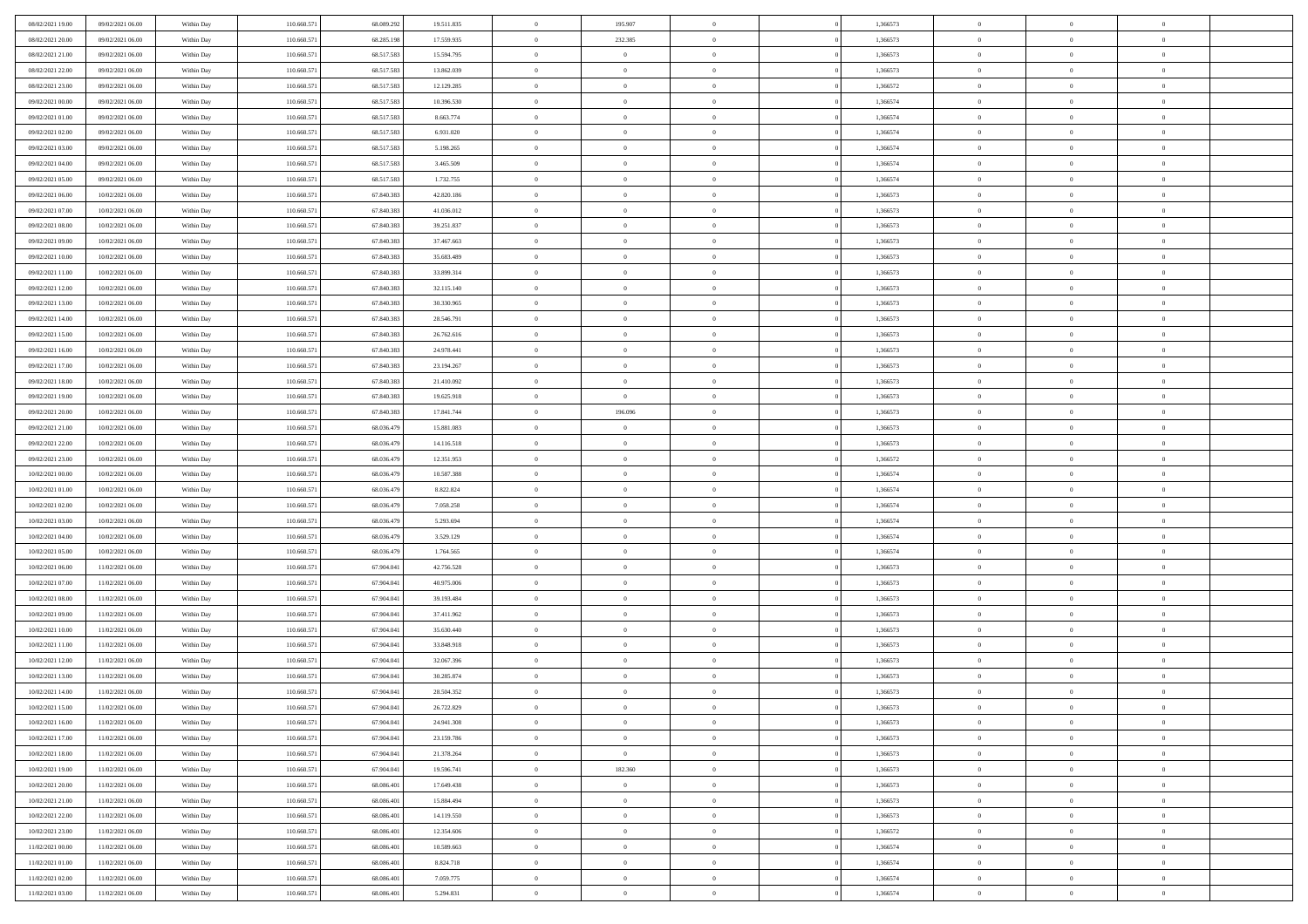| 11/02/2021 04:00 | 11/02/2021 06:00 | Within Day | 110.660.571 | 68,086,401 | 3.529.888  | $\overline{0}$ | $\overline{0}$ | $\Omega$       | 1,366574 | $\bf{0}$       | $\mathbf{0}$   | $\bf{0}$       |  |
|------------------|------------------|------------|-------------|------------|------------|----------------|----------------|----------------|----------|----------------|----------------|----------------|--|
| 11/02/2021 05:00 | 11/02/2021 06:00 | Within Day | 110.660.571 | 68.086.401 | 1.764.943  | $\mathbf{0}$   | $\overline{0}$ | $\overline{0}$ | 1,366574 | $\overline{0}$ | $\overline{0}$ | $\overline{0}$ |  |
| 11/02/2021 06:00 | 12/02/2021 06:00 | Within Day | 110.660.571 | 67.833.174 | 42.827.395 | $\,$ 0         | $\overline{0}$ | $\bf{0}$       | 1,366573 | $\,$ 0         | $\overline{0}$ | $\,$ 0 $\,$    |  |
| 11/02/2021 07:00 | 12/02/2021 06:00 | Within Day | 110,660.57  | 67.833.174 | 41.042.920 | $\bf{0}$       | $\overline{0}$ | $\Omega$       | 1,366573 | $\bf{0}$       | $\theta$       | $\theta$       |  |
| 11/02/2021 08:00 | 12/02/2021 06:00 | Within Dav | 110.660.571 | 67.833.174 | 39.258.446 | $\bf{0}$       | $\overline{0}$ | $\overline{0}$ | 1,366573 | $\mathbf{0}$   | $\overline{0}$ | $\overline{0}$ |  |
| 11/02/2021 09:00 | 12/02/2021 06:00 | Within Day | 110.660.571 | 67.833.174 | 37.473.971 | $\bf{0}$       | $\overline{0}$ | $\bf{0}$       | 1,366573 | $\,$ 0         | $\overline{0}$ | $\,$ 0 $\,$    |  |
| 11/02/2021 10:00 | 12/02/2021 06:00 | Within Day | 110.660.571 | 67.833.174 | 35.689.496 | $\bf{0}$       | $\overline{0}$ | $\overline{0}$ | 1,366573 | $\bf{0}$       | $\bf{0}$       | $\theta$       |  |
| 11/02/2021 11:00 | 12/02/2021 06:00 | Within Day | 110.660.571 | 67.833.174 | 33.905.021 | $\overline{0}$ | $\overline{0}$ | $\overline{0}$ | 1,366573 | $\mathbf{0}$   | $\overline{0}$ | $\overline{0}$ |  |
| 11/02/2021 12:00 | 12/02/2021 06:00 | Within Day | 110.660.571 | 67.833.174 | 32.120.546 | $\bf{0}$       | $\overline{0}$ | $\bf{0}$       | 1,366573 | $\,$ 0         | $\overline{0}$ | $\,$ 0 $\,$    |  |
| 11/02/2021 13:00 | 12/02/2021 06:00 | Within Day | 110,660,571 | 67.833.174 | 30.336.072 | $\bf{0}$       | $\overline{0}$ | $\Omega$       | 1,366573 | $\theta$       | $\mathbf{0}$   | $\theta$       |  |
| 11/02/2021 14:00 | 12/02/2021 06:00 | Within Day | 110.660.571 | 67.833.174 | 28.551.597 | $\overline{0}$ | $\overline{0}$ | $\overline{0}$ | 1,366573 | $\mathbf{0}$   | $\overline{0}$ | $\overline{0}$ |  |
| 11/02/2021 15:00 | 12/02/2021 06:00 | Within Day | 110.660.571 | 67.833.174 | 26.767.122 | $\bf{0}$       | $\overline{0}$ | $\bf{0}$       | 1,366573 | $\,$ 0         | $\overline{0}$ | $\,$ 0 $\,$    |  |
| 11/02/2021 16:00 | 12/02/2021 06:00 | Within Day | 110,660.57  | 67.833.174 | 24.982.647 | $\bf{0}$       | $\overline{0}$ | $\Omega$       | 1,366573 | $\theta$       | $\mathbf{0}$   | $\theta$       |  |
| 11/02/2021 17:00 | 12/02/2021 06:00 | Within Day | 110.660.571 | 67.833.174 | 23.198.172 | $\overline{0}$ | $\overline{0}$ | $\overline{0}$ | 1,366573 | $\overline{0}$ | $\overline{0}$ | $\overline{0}$ |  |
| 11/02/2021 18:00 | 12/02/2021 06:00 | Within Day | 110.660.571 | 67.833.174 | 21.413.697 | $\bf{0}$       | $\overline{0}$ | $\bf{0}$       | 1,366573 | $\,$ 0         | $\overline{0}$ | $\,$ 0 $\,$    |  |
| 11/02/2021 19:00 | 12/02/2021 06:00 | Within Day | 110.660.571 | 67.833.174 | 19.629.223 | $\bf{0}$       | 187.570        | $\overline{0}$ | 1,366573 | $\bf{0}$       | $\mathbf{0}$   | $\bf{0}$       |  |
| 11/02/2021 20:00 | 12/02/2021 06:00 | Within Day | 110.660.571 | 68.020.744 | 17.674.230 | $\overline{0}$ | 327.099        | $\overline{0}$ | 1,366573 | $\mathbf{0}$   | $\overline{0}$ | $\overline{0}$ |  |
| 11/02/2021 21:00 | 12/02/2021 06:00 | Within Day | 110.660.571 | 68.347.841 | 15.612.418 | $\bf{0}$       | $\overline{0}$ | $\bf{0}$       | 1,366573 | $\,$ 0         | $\overline{0}$ | $\,$ 0 $\,$    |  |
| 11/02/2021 22.00 | 12/02/2021 06:00 | Within Day | 110,660,571 | 68.347.841 | 13.877.705 | $\bf{0}$       | $\overline{0}$ | $\Omega$       | 1,366573 | $\theta$       | $\mathbf{0}$   | $\theta$       |  |
| 11/02/2021 23:00 | 12/02/2021 06:00 | Within Day | 110.660.571 | 68.347.841 | 12.142.991 | $\overline{0}$ | $\overline{0}$ | $\overline{0}$ | 1,366572 | $\mathbf{0}$   | $\overline{0}$ | $\overline{0}$ |  |
| 12/02/2021 00:00 | 12/02/2021 06:00 | Within Day | 110.660.571 | 68.347.841 | 10.408.279 | $\bf{0}$       | $\overline{0}$ | $\bf{0}$       | 1,366574 | $\,$ 0         | $\overline{0}$ | $\,$ 0 $\,$    |  |
| 12/02/2021 01:00 | 12/02/2021 06:00 | Within Day | 110,660.57  | 68.347.841 | 8.673.565  | $\bf{0}$       | $\overline{0}$ | $\Omega$       | 1,366574 | $\theta$       | $\theta$       | $\theta$       |  |
| 12/02/2021 02:00 | 12/02/2021 06:00 | Within Day | 110.660.571 | 68.347.841 | 6.938.852  | $\overline{0}$ | $\overline{0}$ | $\overline{0}$ | 1,366574 | $\mathbf{0}$   | $\overline{0}$ | $\overline{0}$ |  |
| 12/02/2021 03:00 | 12/02/2021 06:00 | Within Day | 110.660.571 | 68.347.841 | 5.204.139  | $\bf{0}$       | $\overline{0}$ | $\bf{0}$       | 1,366574 | $\,$ 0         | $\overline{0}$ | $\,$ 0 $\,$    |  |
| 12/02/2021 04:00 | 12/02/2021 06:00 | Within Day | 110.660.571 | 68.347.841 | 3.469.426  | $\bf{0}$       | $\overline{0}$ | $\overline{0}$ | 1,366574 | $\bf{0}$       | $\bf{0}$       | $\bf{0}$       |  |
| 12/02/2021 05:00 | 12/02/2021 06:00 | Within Day | 110.660.571 | 68.347.841 | 1.734.713  | $\overline{0}$ | $\overline{0}$ | $\overline{0}$ | 1,366574 | $\mathbf{0}$   | $\overline{0}$ | $\overline{0}$ |  |
| 12/02/2021 06:00 | 13/02/2021 06:00 | Within Day | 110.660.571 | 67.890.262 | 42.770.306 | $\bf{0}$       | $\overline{0}$ | $\bf{0}$       | 1,366573 | $\,$ 0         | $\overline{0}$ | $\,$ 0 $\,$    |  |
| 12/02/2021 07:00 | 13/02/2021 06:00 | Within Day | 110,660,571 | 67.890.262 | 40.988.210 | $\bf{0}$       | $\overline{0}$ | $\Omega$       | 1,366573 | $\theta$       | $\mathbf{0}$   | $\theta$       |  |
| 12/02/2021 08:00 | 13/02/2021 06:00 | Within Day | 110.660.571 | 67.890.262 | 39.206.114 | $\overline{0}$ | $\overline{0}$ | $\overline{0}$ | 1,366573 | $\mathbf{0}$   | $\overline{0}$ | $\overline{0}$ |  |
| 12/02/2021 09:00 | 13/02/2021 06:00 | Within Day | 110.660.571 | 67.890.262 | 37.424.018 | $\bf{0}$       | $\overline{0}$ | $\bf{0}$       | 1,366573 | $\,$ 0         | $\overline{0}$ | $\,$ 0 $\,$    |  |
| 12/02/2021 10:00 | 13/02/2021 06:00 | Within Day | 110.660.571 | 67.890.262 | 35.641.922 | $\,$ 0         | $\bf{0}$       | $\overline{0}$ | 1,366573 | $\bf{0}$       | $\overline{0}$ | $\,0\,$        |  |
| 12/02/2021 11:00 | 13/02/2021 06:00 | Within Day | 110.660.571 | 67.890.262 | 33.859.826 | $\overline{0}$ | $\overline{0}$ | $\overline{0}$ | 1,366573 | $\mathbf{0}$   | $\overline{0}$ | $\overline{0}$ |  |
| 12/02/2021 12:00 | 13/02/2021 06:00 | Within Day | 110.660.571 | 67.890.262 | 32.077.729 | $\bf{0}$       | $\overline{0}$ | $\bf{0}$       | 1,366573 | $\,$ 0         | $\overline{0}$ | $\,$ 0 $\,$    |  |
| 12/02/2021 13:00 | 13/02/2021 06:00 | Within Day | 110.660.571 | 67.890.262 | 30.295.633 | $\bf{0}$       | $\bf{0}$       | $\bf{0}$       | 1,366573 | $\bf{0}$       | $\overline{0}$ | $\,0\,$        |  |
| 12/02/2021 14:00 | 13/02/2021 06:00 | Within Day | 110.660.571 | 67.890.262 | 28.513.537 | $\overline{0}$ | $\overline{0}$ | $\overline{0}$ | 1,366573 | $\overline{0}$ | $\overline{0}$ | $\overline{0}$ |  |
| 12/02/2021 15:00 | 13/02/2021 06:00 | Within Day | 110.660.571 | 67.890.262 | 26.731.441 | $\bf{0}$       | $\overline{0}$ | $\bf{0}$       | 1,366573 | $\,$ 0         | $\overline{0}$ | $\,$ 0 $\,$    |  |
| 12/02/2021 16:00 | 13/02/2021 06:00 | Within Day | 110.660.571 | 67.890.262 | 24.949.345 | $\bf{0}$       | $\bf{0}$       | $\overline{0}$ | 1,366573 | $\bf{0}$       | $\overline{0}$ | $\,0\,$        |  |
| 12/02/2021 17:00 | 13/02/2021 06:00 | Within Day | 110.660.571 | 67.890.262 | 23.167.248 | $\overline{0}$ | $\overline{0}$ | $\overline{0}$ | 1,366573 | $\mathbf{0}$   | $\overline{0}$ | $\overline{0}$ |  |
| 12/02/2021 18:00 | 13/02/2021 06:00 | Within Day | 110.660.571 | 67.890.262 | 21.385.153 | $\bf{0}$       | $\overline{0}$ | $\bf{0}$       | 1,366573 | $\,$ 0         | $\overline{0}$ | $\,$ 0 $\,$    |  |
| 12/02/2021 19:00 | 13/02/2021 06:00 | Within Day | 110.660.571 | 67.890.262 | 19.603.057 | $\bf{0}$       | $\bf{0}$       | $\overline{0}$ | 1,366573 | $\bf{0}$       | $\overline{0}$ | $\,0\,$        |  |
| 12/02/2021 20:00 | 13/02/2021 06:00 | Within Day | 110.660.571 | 67.890.262 | 17.820.961 | $\overline{0}$ | 190.412        | $\overline{0}$ | 1,366573 | $\mathbf{0}$   | $\overline{0}$ | $\overline{0}$ |  |
| 12/02/2021 21:00 | 13/02/2021 06:00 | Within Day | 110.660.571 | 68.080.675 | 15.867.494 | $\bf{0}$       | $\overline{0}$ | $\bf{0}$       | 1,366573 | $\,$ 0         | $\overline{0}$ | $\,$ 0 $\,$    |  |
| 12/02/2021 22.00 | 13/02/2021 06:00 | Within Day | 110.660.571 | 68.080.675 | 14.104.439 | $\bf{0}$       | $\bf{0}$       | $\bf{0}$       | 1,366573 | $\bf{0}$       | $\overline{0}$ | $\,0\,$        |  |
| 12/02/2021 23:00 | 13/02/2021 06:00 | Within Day | 110.660.571 | 68.080.675 | 12.341.384 | $\mathbf{0}$   | $\overline{0}$ | $\overline{0}$ | 1,366572 | $\mathbf{0}$   | $\overline{0}$ | $\overline{0}$ |  |
| 13/02/2021 00:00 | 13/02/2021 06:00 | Within Day | 110.660.571 | 68.080.675 | 10.578.329 | $\bf{0}$       | $\overline{0}$ | $\overline{0}$ | 1,366574 | $\overline{0}$ | $\theta$       | $\theta$       |  |
| 13/02/2021 01:00 | 13/02/2021 06:00 | Within Day | 110.660.571 | 68.080.675 | 8.815.274  | $\bf{0}$       | $\bf{0}$       | $\bf{0}$       | 1,366574 | $\bf{0}$       | $\overline{0}$ | $\,0\,$        |  |
| 13/02/2021 02:00 | 13/02/2021 06:00 | Within Day | 110.660.571 | 68.080.675 | 7.052.219  | $\overline{0}$ | $\overline{0}$ | $\overline{0}$ | 1,366574 | $\overline{0}$ | $\bf{0}$       | $\overline{0}$ |  |
| 13/02/2021 03:00 | 13/02/2021 06:00 | Within Day | 110.660.571 | 68.080.675 | 5.289.164  | $\,$ 0 $\,$    | $\overline{0}$ | $\overline{0}$ | 1,366574 | $\mathbf{0}$   | $\,$ 0 $\,$    | $\,$ 0 $\,$    |  |
| 13/02/2021 04:00 | 13/02/2021 06:00 | Within Day | 110.660.571 | 68.080.675 | 3.526.109  | $\bf{0}$       | $\bf{0}$       | $\overline{0}$ | 1,366574 | $\bf{0}$       | $\overline{0}$ | $\bf{0}$       |  |
| 13/02/2021 05:00 | 13/02/2021 06:00 | Within Day | 110.660.571 | 68.080.675 | 1.763.054  | $\bf{0}$       | $\overline{0}$ | $\overline{0}$ | 1,366574 | $\overline{0}$ | $\overline{0}$ | $\overline{0}$ |  |
| 13/02/2021 06:00 | 14/02/2021 06:00 | Within Day | 110.660.571 | 67.962.540 | 42.698.029 | $\,$ 0 $\,$    | $\overline{0}$ | $\overline{0}$ | 1,366573 | $\,$ 0 $\,$    | $\overline{0}$ | $\,$ 0 $\,$    |  |
| 13/02/2021 07:00 | 14/02/2021 06:00 | Within Day | 110.660.571 | 67.962.540 | 40.918.945 | $\bf{0}$       | $\overline{0}$ | $\overline{0}$ | 1,366573 | $\bf{0}$       | $\overline{0}$ | $\overline{0}$ |  |
| 13/02/2021 08:00 | 14/02/2021 06:00 | Within Day | 110.660.571 | 67.962.540 | 39.139.860 | $\overline{0}$ | $\overline{0}$ | $\overline{0}$ | 1,366573 | $\overline{0}$ | $\bf{0}$       | $\overline{0}$ |  |
| 13/02/2021 09:00 | 14/02/2021 06:00 | Within Day | 110.660.571 | 67.962.540 | 37.360.775 | $\,$ 0 $\,$    | $\overline{0}$ | $\overline{0}$ | 1,366573 | $\,$ 0 $\,$    | $\,$ 0 $\,$    | $\,$ 0 $\,$    |  |
| 13/02/2021 10:00 | 14/02/2021 06:00 | Within Day | 110.660.571 | 67.962.540 | 35.581.690 | $\bf{0}$       | $\bf{0}$       | $\overline{0}$ | 1,366573 | $\mathbf{0}$   | $\overline{0}$ | $\bf{0}$       |  |
| 13/02/2021 11:00 | 14/02/2021 06:00 | Within Day | 110.660.571 | 67.962.540 | 33.802.606 | $\bf{0}$       | $\overline{0}$ | $\overline{0}$ | 1,366573 | $\mathbf{0}$   | $\bf{0}$       | $\overline{0}$ |  |
| 13/02/2021 12:00 | 14/02/2021 06:00 | Within Day | 110.660.571 | 67.962.540 | 32.023.521 | $\,0\,$        | $\overline{0}$ | $\overline{0}$ | 1,366573 | $\,$ 0         | $\overline{0}$ | $\,$ 0 $\,$    |  |
|                  |                  |            |             |            |            |                |                |                |          |                |                |                |  |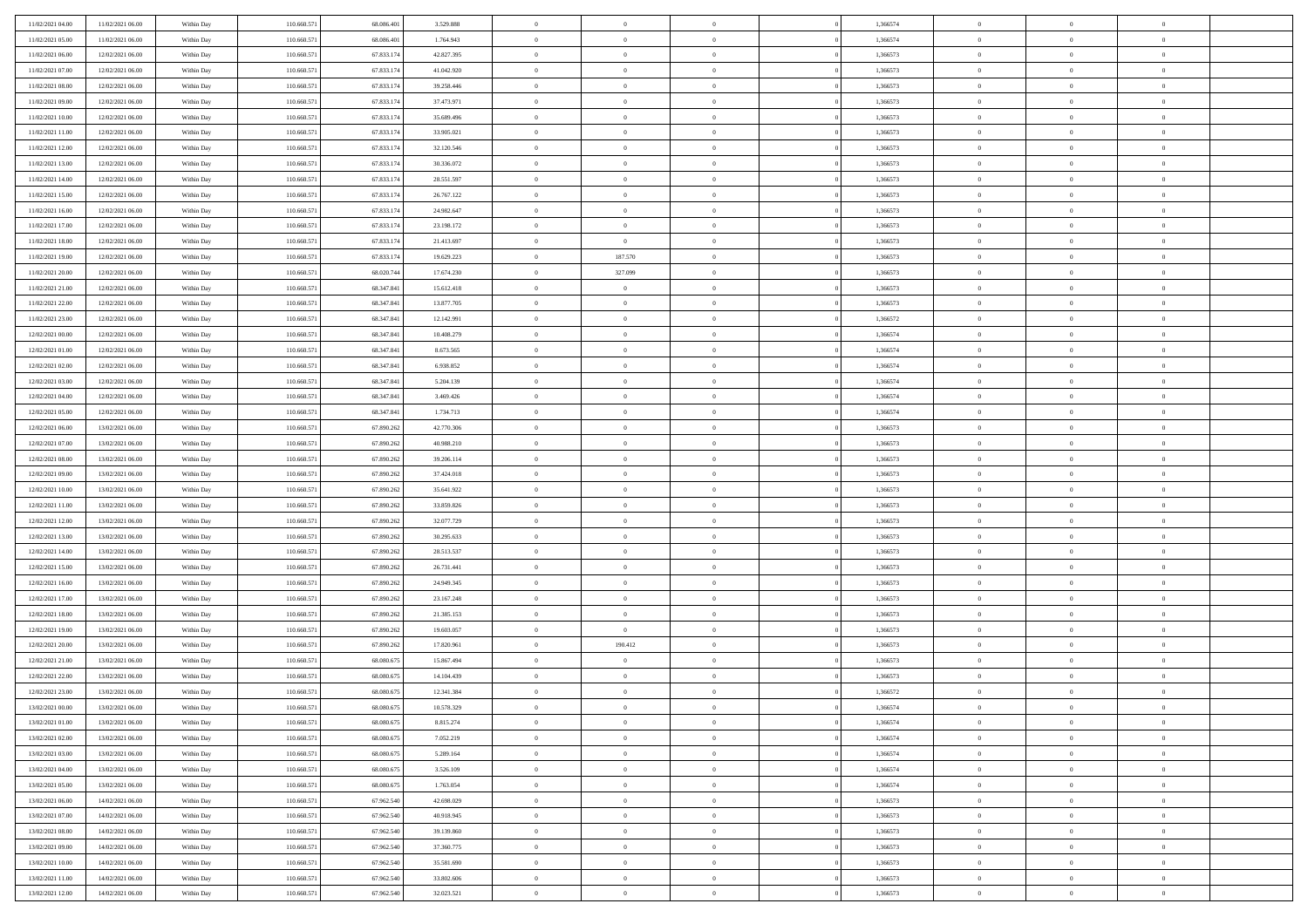| 13/02/2021 13:00                     | 14/02/2021 06:00                     | Within Day               | 110.660.571                | 67.962.540               | 30.244.437               | $\,$ 0                     | $\bf{0}$                         | $\overline{0}$                   |          | 1,366573             | $\bf{0}$                         | $\overline{0}$             | $\,0\,$                        |  |
|--------------------------------------|--------------------------------------|--------------------------|----------------------------|--------------------------|--------------------------|----------------------------|----------------------------------|----------------------------------|----------|----------------------|----------------------------------|----------------------------|--------------------------------|--|
| 13/02/2021 14:00                     | 14/02/2021 06:00                     | Within Day               | 110.660.571                | 67.962.540               | 28.465.353               | $\overline{0}$             | $\overline{0}$                   | $\Omega$                         |          | 1,366573             | $\overline{0}$                   | $\overline{0}$             | $\theta$                       |  |
| 13/02/2021 15:00                     | 14/02/2021 06:00                     | Within Dav               | 110.660.571                | 67.962.540               | 26.686.268               | $\mathbf{0}$               | $\overline{0}$                   | $\overline{0}$                   |          | 1,366573             | $\mathbf{0}$                     | $\overline{0}$             | $\overline{0}$                 |  |
| 13/02/2021 16:00                     | 14/02/2021 06:00                     | Within Day               | 110.660.571                | 67.962.540               | 24.907.183               | $\bf{0}$                   | $\overline{0}$                   | $\bf{0}$                         |          | 1,366573             | $\bf{0}$                         | $\overline{0}$             | $\,0\,$                        |  |
| 13/02/2021 17:00                     | 14/02/2021 06:00                     | Within Day               | 110.660.571                | 67.962.540               | 23.128.098               | $\bf{0}$                   | $\bf{0}$                         | $\overline{0}$                   |          | 1,366573             | $\bf{0}$                         | $\theta$                   | $\,0\,$                        |  |
| 13/02/2021 18:00                     | 14/02/2021 06:00                     | Within Dav               | 110.660.571                | 67.962.540               | 21.349.014               | $\overline{0}$             | $\overline{0}$                   | $\overline{0}$                   |          | 1,366573             | $\mathbf{0}$                     | $\overline{0}$             | $\overline{0}$                 |  |
| 13/02/2021 19:00                     | 14/02/2021 06:00                     | Within Day               | 110.660.571                | 67.962.540               | 19.569.930               | $\bf{0}$                   | $\bf{0}$                         | $\overline{0}$                   |          | 1,366573             | $\bf{0}$                         | $\overline{0}$             | $\,0\,$                        |  |
| 13/02/2021 20:00                     | 14/02/2021 06:00                     | Within Day               | 110.660.571                | 67.962.540               | 17.790.845               | $\overline{0}$             | 194.205                          | $\overline{0}$                   |          | 1,366573             | $\,$ 0 $\,$                      | $\overline{0}$             | $\theta$                       |  |
| 13/02/2021 21:00                     | 14/02/2021 06:00                     | Within Day               | 110.660.571                | 68.156.743               | 15.836.976               | $\mathbf{0}$               | $\overline{0}$                   | $\overline{0}$                   |          | 1,366573             | $\mathbf{0}$                     | $\bf{0}$                   | $\overline{0}$                 |  |
|                                      | 14/02/2021 06:00                     |                          | 110.660.571                | 68.156.743               | 14.077.313               | $\bf{0}$                   | $\bf{0}$                         | $\overline{0}$                   |          | 1,366573             | $\bf{0}$                         | $\overline{0}$             | $\,0\,$                        |  |
| 13/02/2021 22:00                     |                                      | Within Day               |                            |                          |                          |                            | $\overline{0}$                   |                                  |          |                      |                                  | $\overline{0}$             | $\theta$                       |  |
| 13/02/2021 23:00<br>14/02/2021 00:00 | 14/02/2021 06:00                     | Within Day               | 110.660.571                | 68.156.743               | 12.317.648               | $\bf{0}$                   |                                  | $\overline{0}$                   |          | 1,366572             | $\bf{0}$                         |                            |                                |  |
|                                      | 14/02/2021 06:00                     | Within Dav               | 110.660.571                | 68.156.743               | 10.557.984               | $\mathbf{0}$               | $\overline{0}$                   | $\overline{0}$                   |          | 1,366574             | $\mathbf{0}$                     | $\overline{0}$             | $\overline{0}$                 |  |
| 14/02/2021 01:00                     | 14/02/2021 06:00                     | Within Day               | 110.660.571                | 68.156.743               | 8.798.320                | $\bf{0}$                   | $\overline{0}$                   | $\bf{0}$                         |          | 1,366574             | $\bf{0}$                         | $\overline{0}$             | $\,0\,$                        |  |
| 14/02/2021 02:00                     | 14/02/2021 06:00                     | Within Day               | 110.660.571                | 68.156.743               | 7.038.656                | $\bf{0}$                   | $\overline{0}$                   | $\overline{0}$                   |          | 1,366574             | $\bf{0}$                         | $\theta$                   | $\,0\,$                        |  |
| 14/02/2021 03:00                     | 14/02/2021 06:00                     | Within Dav               | 110.660.571                | 68.156.743               | 5.278.991                | $\overline{0}$             | $\overline{0}$                   | $\overline{0}$                   |          | 1,366574             | $\mathbf{0}$                     | $\overline{0}$             | $\overline{0}$                 |  |
| 14/02/2021 04:00                     | 14/02/2021 06:00                     | Within Day               | 110.660.571                | 68.156.743               | 3.519.328                | $\bf{0}$                   | $\bf{0}$                         | $\overline{0}$                   |          | 1,366574             | $\bf{0}$                         | $\overline{0}$             | $\,0\,$                        |  |
| 14/02/2021 05:00                     | 14/02/2021 06:00                     | Within Day               | 110.660.571                | 68.156.743               | 1.759.663                | $\bf{0}$                   | $\overline{0}$                   | $\overline{0}$                   |          | 1,366574             | $\,$ 0 $\,$                      | $\overline{0}$             | $\theta$                       |  |
| 14/02/2021 06:00                     | 15/02/2021 06:00                     | Within Day               | 110.660.571                | 68.003.055               | 42.657.514               | $\mathbf{0}$               | $\overline{0}$                   | $\overline{0}$                   |          | 1,366573             | $\mathbf{0}$                     | $\overline{0}$             | $\overline{0}$                 |  |
| 14/02/2021 07:00                     | 15/02/2021 06:00                     | Within Day               | 110.660.571                | 68.003.055               | 40.880.117               | $\bf{0}$                   | $\bf{0}$                         | $\overline{0}$                   |          | 1,366573             | $\bf{0}$                         | $\overline{0}$             | $\,0\,$                        |  |
| 14/02/2021 08:00                     | 15/02/2021 06:00                     | Within Day               | 110.660.571                | 68,003,055               | 39.102.721               | $\bf{0}$                   | $\overline{0}$                   | $\overline{0}$                   |          | 1,366573             | $\bf{0}$                         | $\overline{0}$             | $\theta$                       |  |
| 14/02/2021 09:00                     | 15/02/2021 06:00                     | Within Dav               | 110.660.571                | 68.003.055               | 37.325.324               | $\mathbf{0}$               | $\overline{0}$                   | $\overline{0}$                   |          | 1,366573             | $\mathbf{0}$                     | $\overline{0}$             | $\overline{0}$                 |  |
| 14/02/2021 11:00                     | 15/02/2021 06:00                     | Within Day               | 110.660.571                | 68.003.055               | 33.770.531               | $\bf{0}$                   | $\bf{0}$                         | $\bf{0}$                         |          | 1,366573             | $\bf{0}$                         | $\overline{0}$             | $\bf{0}$                       |  |
| 14/02/2021 12:00                     | 15/02/2021 06:00                     | Within Day               | 110.660.571                | 68,003,055               | 31.993.135               | $\bf{0}$                   | $\bf{0}$                         | $\overline{0}$                   |          | 1,366573             | $\bf{0}$                         | $\bf{0}$                   | $\,0\,$                        |  |
| 14/02/2021 13:00                     | 15/02/2021 06:00                     | Within Dav               | 110.660.571                | 68.003.055               | 30.215.739               | $\mathbf{0}$               | $\overline{0}$                   | $\overline{0}$                   |          | 1,366573             | $\mathbf{0}$                     | $\overline{0}$             | $\theta$                       |  |
| 14/02/2021 14:00                     | 15/02/2021 06:00                     | Within Day               | 110.660.571                | 68.003.055               | 28.438.343               | $\bf{0}$                   | $\overline{0}$                   | $\overline{0}$                   |          | 1,366573             | $\bf{0}$                         | $\overline{0}$             | $\,0\,$                        |  |
| 14/02/2021 15:00                     | 15/02/2021 06:00                     | Within Day               | 110.660.571                | 68,003,055               | 26.660.946               | $\bf{0}$                   | $\overline{0}$                   | $\overline{0}$                   |          | 1,366573             | $\bf{0}$                         | $\overline{0}$             | $\overline{0}$                 |  |
| 14/02/2021 16:00                     | 15/02/2021 06:00                     | Within Dav               | 110.660.571                | 68.003.055               | 24.883.550               | $\mathbf{0}$               | $\overline{0}$                   | $\overline{0}$                   |          | 1,366573             | $\mathbf{0}$                     | $\bf{0}$                   | $\overline{0}$                 |  |
| 14/02/2021 17:00                     | 15/02/2021 06:00                     | Within Day               | 110.660.571                | 68.003.055               | 23.106.153               | $\bf{0}$                   | $\overline{0}$                   | $\overline{0}$                   |          | 1,366573             | $\bf{0}$                         | $\overline{0}$             | $\,0\,$                        |  |
| 14/02/2021 18:00                     | 15/02/2021 06:00                     | Within Day               | 110.660.571                | 68,003,055               | 21.328.756               | $\bf{0}$                   | $\overline{0}$                   | $\overline{0}$                   |          | 1,366573             | $\bf{0}$                         | $\mathbf{0}$               | $\overline{0}$                 |  |
| 14/02/2021 19:00                     | 15/02/2021 06:00                     | Within Day               | 110.660.571                | 68.003.055               | 19.551.360               | $\mathbf{0}$               | $\overline{0}$                   | $\overline{0}$                   |          | 1,366573             | $\mathbf{0}$                     | $\overline{0}$             | $\overline{0}$                 |  |
| 14/02/2021 20:00                     | 15/02/2021 06:00                     | Within Day               | 110.660.571                | 68.003.055               | 17.773.963               | $\bf{0}$                   | $\overline{0}$                   | $\theta$                         |          | 1,366573             | $\,$ 0                           | $\overline{0}$             | $\theta$                       |  |
| 14/02/2021 21:00                     | 15/02/2021 06:00                     | Within Day               | 110.660.571                | 68,003,055               | 15.996.567               | $\bf{0}$                   | 200.185                          | $\overline{0}$                   |          | 1,366573             | $\bf{0}$                         | $\mathbf{0}$               | $\bf{0}$                       |  |
| 14/02/2021 22:00                     | 15/02/2021 06:00                     | Within Dav               | 110.660.571                | 68.203.239               | 14.041.229               | $\overline{0}$             | $\overline{0}$                   | $\overline{0}$                   |          | 1,366573             | $\mathbf{0}$                     | $\overline{0}$             | $\overline{0}$                 |  |
| 14/02/2021 23:00                     | 15/02/2021 06:00                     | Within Day               | 110.660.571                | 68.203.239               | 12.286.076               | $\bf{0}$                   | $\overline{0}$                   | $\theta$                         |          | 1,366572             | $\,$ 0                           | $\overline{0}$             | $\theta$                       |  |
| 15/02/2021 00:00                     | 15/02/2021 06:00                     | Within Day               | 110.660.571                | 68.203.239               | 10.530.922               | $\bf{0}$                   | $\overline{0}$                   | $\overline{0}$                   |          | 1,366574             | $\bf{0}$                         | $\overline{0}$             | $\overline{0}$                 |  |
| 15/02/2021 01:00                     | 15/02/2021 06:00                     | Within Day               | 110.660.571                | 68.203.239               | 8.775.768                | $\mathbf{0}$               | $\overline{0}$                   | $\overline{0}$                   |          | 1,366574             | $\mathbf{0}$                     | $\overline{0}$             | $\overline{0}$                 |  |
| 15/02/2021 02:00                     | 15/02/2021 06:00                     | Within Day               | 110.660.571                | 68.203.239               | 7.020.615                | $\bf{0}$                   | $\overline{0}$                   | $\theta$                         |          | 1,366574             | $\,$ 0                           | $\overline{0}$             | $\theta$                       |  |
| 15/02/2021 03:00                     | 15/02/2021 06:00                     | Within Day               | 110.660.571                | 68.203.239               | 5.265.461                | $\bf{0}$                   | $\overline{0}$                   | $\overline{0}$                   |          | 1,366574             | $\bf{0}$                         | $\mathbf{0}$               | $\bf{0}$                       |  |
| 15/02/2021 04:00                     | 15/02/2021 06:00                     | Within Dav               | 110.660.571                | 68.203.239               | 3.510.307                | $\mathbf{0}$               | $\overline{0}$                   | $\overline{0}$                   |          | 1,366574             | $\mathbf{0}$                     | $\overline{0}$             | $\overline{0}$                 |  |
| 15/02/2021 05:00                     | 15/02/2021 06:00                     | Within Day               | 110.660.571                | 68.203.239               | 1.755.154                | $\bf{0}$                   | $\overline{0}$                   | $\theta$                         |          | 1,366574             | $\,$ 0                           | $\overline{0}$             | $\theta$                       |  |
| 15/02/2021 06:00                     | 16/02/2021 06:00                     | Within Day               | 110.660.571                | 68.023.290               | 42.637.279               | $\bf{0}$                   | $\overline{0}$                   | $\overline{0}$                   |          | 1,366573             | $\bf{0}$                         | $\overline{0}$             | $\bf{0}$                       |  |
| 15/02/2021 07:00                     | 16/02/2021 06:00                     | Within Dav               | 110.660.571                | 68.023.290               | 40.860.726               | $\mathbf{0}$               | $\overline{0}$                   | $\overline{0}$                   |          | 1,366573             | $\mathbf{0}$                     | $\overline{0}$             | $\theta$                       |  |
| 15/02/2021 08:00                     | 16/02/2021 06:00                     | Within Day               | 110.660.571                | 68.023.290               | 39.084.172               | $\bf{0}$                   | $\overline{0}$                   | $\theta$                         |          | 1,366573             | $\,$ 0                           | $\overline{0}$             | $\theta$                       |  |
| 15/02/2021 09:00                     | 16/02/2021 06:00                     | Within Day               | 110.660.57                 | 68.023.290               | 37.307.619               | $\bf{0}$                   | $\overline{0}$                   | $\overline{0}$                   |          | 1,366573             | $\,$ 0 $\,$                      | $\overline{0}$             | $\bf{0}$                       |  |
| 15/02/2021 10:00                     | 16/02/2021 06:00                     | Within Day               | 110.660.571                | 68.023.290               | 35.531.066               | $\overline{0}$             | $\overline{0}$                   |                                  |          | 1,366573             | $\overline{0}$                   | $\theta$                   | $\theta$                       |  |
| 15/02/2021 11:00                     | 16/02/2021 06:00                     |                          | 110.660.571                | 68.023.290               | 33.754.512               | $\,0\,$                    | $\overline{0}$                   | $\theta$                         |          | 1,366573             | $\,$ 0 $\,$                      | $\bf{0}$                   | $\theta$                       |  |
|                                      |                                      | Within Day               |                            |                          |                          |                            |                                  |                                  |          |                      |                                  |                            |                                |  |
| 15/02/2021 12:00<br>15/02/2021 13:00 | 16/02/2021 06:00<br>16/02/2021 06:00 | Within Day<br>Within Day | 110.660.571<br>110.660.571 | 68.023.290<br>68.023.290 | 31.977.959<br>30.201.406 | $\overline{0}$<br>$\bf{0}$ | $\overline{0}$<br>$\overline{0}$ | $\overline{0}$<br>$\overline{0}$ |          | 1,366573<br>1,366573 | $\overline{0}$<br>$\overline{0}$ | $\overline{0}$<br>$\bf{0}$ | $\overline{0}$<br>$\mathbf{0}$ |  |
|                                      |                                      |                          |                            |                          |                          |                            |                                  |                                  |          |                      |                                  |                            |                                |  |
| 15/02/2021 14:00                     | 16/02/2021 06:00                     | Within Day               | 110.660.571                | 68.023.290               | 28.424.852               | $\bf{0}$                   | 197.802                          | $\overline{0}$                   | $\theta$ | 1,366573             | $\,$ 0 $\,$                      | $\bf{0}$                   | $\,$ 0 $\,$                    |  |
| 15/02/2021 15:00                     | 16/02/2021 06:00                     | Within Day               | 110.660.571                | 68.221.091               | 26.462.860               | $\bf{0}$                   | $\overline{0}$                   | $\overline{0}$                   |          | 1,366573             | $\,$ 0 $\,$                      | $\overline{0}$             | $\overline{0}$                 |  |
| 15/02/2021 16:00                     | 16/02/2021 06:00                     | Within Day               | 110.660.571                | 68.221.091               | 24.698.669               | $\bf{0}$                   | $\overline{0}$                   | $\overline{0}$                   |          | 1,366573             | $\mathbf{0}$                     | $\overline{0}$             | $\overline{0}$                 |  |
| 15/02/2021 17:00                     | 16/02/2021 06:00                     | Within Day               | 110.660.571                | 68.221.091               | 22.934.478               | $\,0\,$                    | $\overline{0}$                   | $\mathbf{0}$                     | $\theta$ | 1,366573             | $\,$ 0 $\,$                      | $\overline{0}$             | $\overline{0}$                 |  |
| 15/02/2021 18:00                     | 16/02/2021 06:00                     | Within Day               | 110.660.571                | 68.221.091               | 21.170.288               | $\bf{0}$                   | $\overline{0}$                   | $\overline{0}$                   |          | 1,366573             | $\overline{0}$                   | $\overline{0}$             | $\overline{0}$                 |  |
| 15/02/2021 19:00                     | 16/02/2021 06:00                     | Within Day               | 110.660.571                | 68.221.091               | 19.406.097               | $\bf{0}$                   | $\overline{0}$                   | $\overline{0}$                   |          | 1,366573             | $\mathbf{0}$                     | $\overline{0}$             | $\mathbf{0}$                   |  |
| 15/02/2021 20:00                     | 16/02/2021 06:00                     | Within Day               | 110.660.571                | 68.221.091               | 17.641.907               | $\,0\,$                    | $\overline{0}$                   | $\overline{0}$                   |          | 1,366573             | $\,$ 0 $\,$                      | $\mathbf{0}$               | $\overline{0}$                 |  |
| 15/02/2021 21:00                     | 16/02/2021 06:00                     | Within Day               | 110.660.571                | 68.221.091               | 15.877.716               | $\bf{0}$                   | $\bf{0}$                         | $\overline{0}$                   |          | 1,366573             | $\mathbf{0}$                     | $\mathbf{0}$               | $\overline{0}$                 |  |
| 15/02/2021 22:00                     | 16/02/2021 06:00                     | Within Day               | 110.660.571                | 68.221.091               | 14.113.525               | $\mathbf{0}$               | $\overline{0}$                   | $\overline{0}$                   |          | 1,366573             | $\mathbf{0}$                     | $\overline{0}$             | $\overline{0}$                 |  |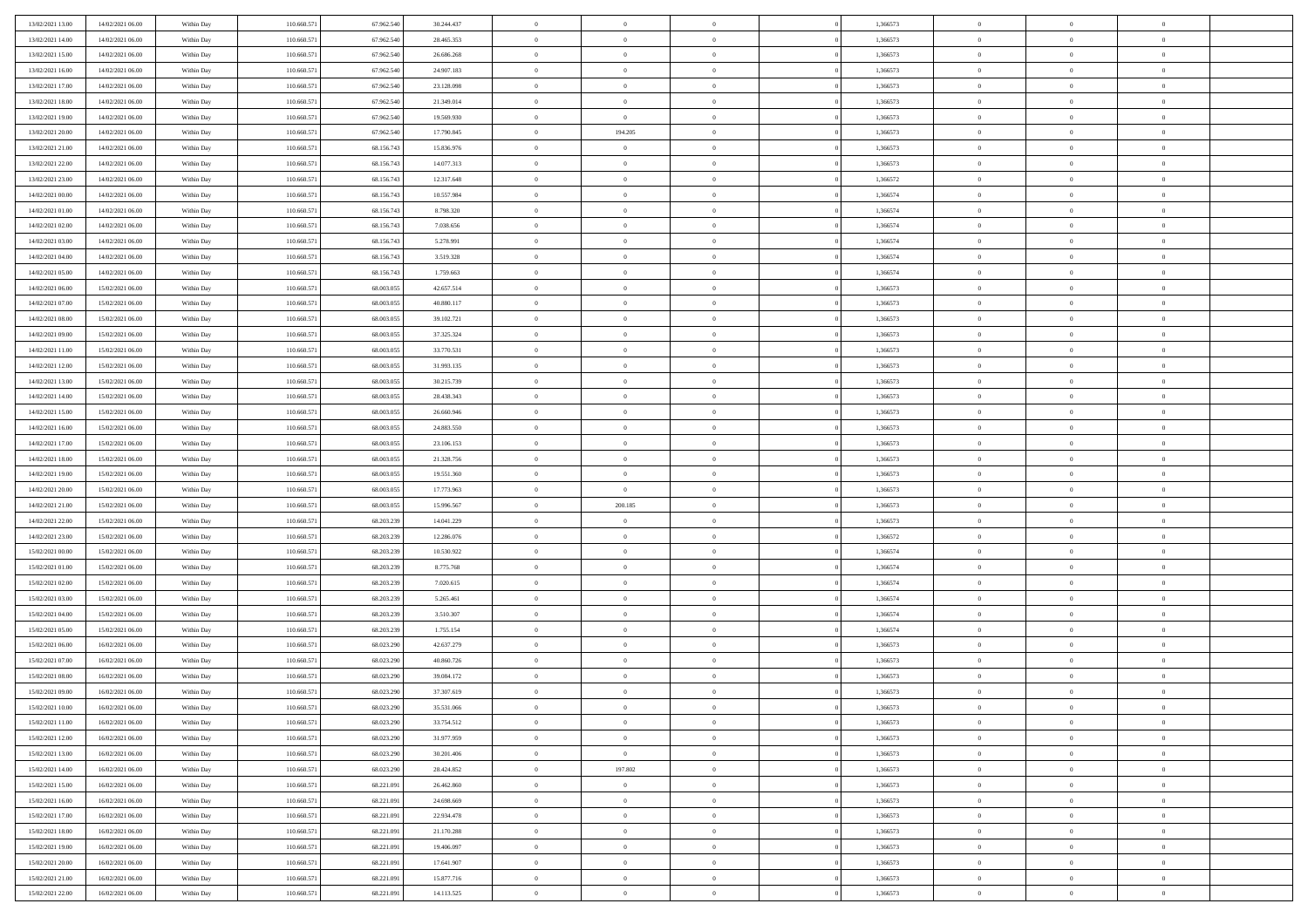| 15/02/2021 23.00 | 16/02/2021 06:00 | Within Day | 110.660.571 | 68.221.091 | 12.349.335 | $\overline{0}$ | $\overline{0}$ | $\Omega$       | 1,366572 | $\bf{0}$       | $\mathbf{0}$   | $\bf{0}$       |  |
|------------------|------------------|------------|-------------|------------|------------|----------------|----------------|----------------|----------|----------------|----------------|----------------|--|
| 16/02/2021 00:00 | 16/02/2021 06:00 | Within Day | 110.660.571 | 68.221.091 | 10.585.144 | $\mathbf{0}$   | $\overline{0}$ | $\overline{0}$ | 1,366574 | $\overline{0}$ | $\overline{0}$ | $\overline{0}$ |  |
| 16/02/2021 01:00 | 16/02/2021 06:00 | Within Day | 110.660.571 | 68.221.091 | 8.820.953  | $\,$ 0         | $\overline{0}$ | $\bf{0}$       | 1,366574 | $\,$ 0         | $\overline{0}$ | $\,$ 0 $\,$    |  |
| 16/02/2021 02:00 | 16/02/2021 06:00 | Within Day | 110,660.57  | 68.221.091 | 7.056.762  | $\bf{0}$       | $\overline{0}$ | $\Omega$       | 1,366574 | $\bf{0}$       | $\theta$       | $\theta$       |  |
| 16/02/2021 03:00 | 16/02/2021 06:00 | Within Dav | 110.660.571 | 68.221.091 | 5.292.571  | $\bf{0}$       | $\overline{0}$ | $\overline{0}$ | 1,366574 | $\overline{0}$ | $\overline{0}$ | $\overline{0}$ |  |
| 16/02/2021 04:00 | 16/02/2021 06:00 | Within Day | 110.660.571 | 68.221.091 | 3.528.381  | $\bf{0}$       | $\overline{0}$ | $\bf{0}$       | 1,366574 | $\,$ 0         | $\overline{0}$ | $\,$ 0 $\,$    |  |
| 16/02/2021 05:00 | 16/02/2021 06:00 | Within Day | 110.660.571 | 68.221.091 | 1.764.190  | $\bf{0}$       | $\overline{0}$ | $\overline{0}$ | 1,366574 | $\bf{0}$       | $\overline{0}$ | $\theta$       |  |
| 16/02/2021 06:00 | 17/02/2021 06:00 | Within Day | 110.660.571 | 68.088.542 | 42.572.027 | $\overline{0}$ | $\overline{0}$ | $\overline{0}$ | 1,366573 | $\mathbf{0}$   | $\overline{0}$ | $\overline{0}$ |  |
| 16/02/2021 07:00 | 17/02/2021 06:00 | Within Day | 110.660.571 | 68.088.542 | 40.798.193 | $\bf{0}$       | $\overline{0}$ | $\bf{0}$       | 1,366573 | $\,$ 0         | $\overline{0}$ | $\,$ 0 $\,$    |  |
| 16/02/2021 08:00 | 17/02/2021 06:00 | Within Day | 110,660,571 | 68,088,542 | 39.024.359 | $\bf{0}$       | $\overline{0}$ | $\Omega$       | 1,366573 | $\theta$       | $\mathbf{0}$   | $\theta$       |  |
| 16/02/2021 09:00 | 17/02/2021 06:00 | Within Day | 110.660.571 | 68.088.542 | 37.250.523 | $\overline{0}$ | $\overline{0}$ | $\overline{0}$ | 1,366573 | $\mathbf{0}$   | $\overline{0}$ | $\overline{0}$ |  |
| 16/02/2021 10:00 | 17/02/2021 06:00 | Within Day | 110.660.571 | 68.088.542 | 35.476.689 | $\bf{0}$       | $\overline{0}$ | $\bf{0}$       | 1,366573 | $\,$ 0         | $\overline{0}$ | $\,$ 0 $\,$    |  |
| 16/02/2021 11:00 | 17/02/2021 06:00 | Within Day | 110,660.57  | 68.088.542 | 33.702.854 | $\bf{0}$       | $\overline{0}$ | $\Omega$       | 1,366573 | $\overline{0}$ | $\theta$       | $\theta$       |  |
| 16/02/2021 12:00 | 17/02/2021 06:00 | Within Day | 110.660.571 | 68.088.542 | 31.929.020 | $\overline{0}$ | $\overline{0}$ | $\overline{0}$ | 1,366573 | $\overline{0}$ | $\overline{0}$ | $\overline{0}$ |  |
| 16/02/2021 13:00 | 17/02/2021 06:00 | Within Day | 110.660.571 | 68.088.542 | 30.155.186 | $\bf{0}$       | $\overline{0}$ | $\bf{0}$       | 1,366573 | $\,$ 0         | $\overline{0}$ | $\,$ 0 $\,$    |  |
| 16/02/2021 14:00 | 17/02/2021 06:00 | Within Day | 110.660.571 | 68.088.542 | 28.381.351 | $\bf{0}$       | $\overline{0}$ | $\overline{0}$ | 1,366573 | $\bf{0}$       | $\mathbf{0}$   | $\bf{0}$       |  |
| 16/02/2021 15:00 | 17/02/2021 06:00 | Within Day | 110.660.571 | 68.088.542 | 26.607.517 | $\overline{0}$ | $\overline{0}$ | $\overline{0}$ | 1,366573 | $\mathbf{0}$   | $\overline{0}$ | $\overline{0}$ |  |
| 16/02/2021 16:00 | 17/02/2021 06:00 | Within Day | 110.660.571 | 68.088.542 | 24.833.683 | $\bf{0}$       | 303.334        | $\bf{0}$       | 1,366573 | $\,$ 0         | $\overline{0}$ | $\,$ 0 $\,$    |  |
| 16/02/2021 17:00 | 17/02/2021 06:00 | Within Day | 110,660,571 | 68.391.877 | 22.778.180 | $\bf{0}$       | $\overline{0}$ | $\Omega$       | 1,366573 | $\theta$       | $\mathbf{0}$   | $\theta$       |  |
| 16/02/2021 18:00 | 17/02/2021 06:00 | Within Day | 110.660.571 | 68.391.877 | 21.026.013 | $\overline{0}$ | 207.464        | $\overline{0}$ | 1,366573 | $\mathbf{0}$   | $\overline{0}$ | $\overline{0}$ |  |
| 16/02/2021 19:00 | 17/02/2021 06:00 | Within Day | 110.660.571 | 68.599.340 | 19.083.669 | $\bf{0}$       | $\overline{0}$ | $\bf{0}$       | 1,366573 | $\,$ 0         | $\overline{0}$ | $\,$ 0 $\,$    |  |
| 16/02/2021 20:00 | 17/02/2021 06:00 | Within Day | 110,660.57  | 68.599.340 | 17.348.790 | $\bf{0}$       | $\overline{0}$ | $\Omega$       | 1,366573 | $\theta$       | $\theta$       | $\theta$       |  |
| 16/02/2021 21:00 | 17/02/2021 06:00 | Within Day | 110.660.571 | 68.599.340 | 15.613.911 | $\overline{0}$ | $\overline{0}$ | $\overline{0}$ | 1,366573 | $\mathbf{0}$   | $\overline{0}$ | $\overline{0}$ |  |
| 16/02/2021 22:00 | 17/02/2021 06:00 | Within Day | 110.660.571 | 68.599.340 | 13.879.032 | $\bf{0}$       | $\overline{0}$ | $\bf{0}$       | 1,366573 | $\,$ 0         | $\overline{0}$ | $\,$ 0 $\,$    |  |
| 16/02/2021 23:00 | 17/02/2021 06:00 | Within Day | 110.660.571 | 68.599.340 | 12.144.153 | $\bf{0}$       | $\overline{0}$ | $\overline{0}$ | 1,366572 | $\bf{0}$       | $\overline{0}$ | $\bf{0}$       |  |
| 17/02/2021 00:00 | 17/02/2021 06:00 | Within Day | 110.660.571 | 68.599.340 | 10.409.273 | $\overline{0}$ | $\overline{0}$ | $\overline{0}$ | 1,366574 | $\mathbf{0}$   | $\overline{0}$ | $\overline{0}$ |  |
| 17/02/2021 01:00 | 17/02/2021 06:00 | Within Day | 110.660.571 | 68.599.340 | 8.674.395  | $\bf{0}$       | $\overline{0}$ | $\bf{0}$       | 1,366574 | $\,$ 0         | $\overline{0}$ | $\,$ 0 $\,$    |  |
| 17/02/2021 02:00 | 17/02/2021 06:00 | Within Day | 110,660,571 | 68,599,340 | 6.939.516  | $\bf{0}$       | $\overline{0}$ | $\Omega$       | 1,366574 | $\theta$       | $\mathbf{0}$   | $\theta$       |  |
| 17/02/2021 03:00 | 17/02/2021 06:00 | Within Day | 110.660.571 | 68.599.340 | 5.204.637  | $\overline{0}$ | $\overline{0}$ | $\overline{0}$ | 1,366574 | $\mathbf{0}$   | $\overline{0}$ | $\overline{0}$ |  |
| 17/02/2021 04:00 | 17/02/2021 06:00 | Within Day | 110.660.571 | 68.599.340 | 3.469.757  | $\bf{0}$       | $\overline{0}$ | $\bf{0}$       | 1,366574 | $\,$ 0         | $\overline{0}$ | $\,$ 0 $\,$    |  |
| 17/02/2021 05:00 | 17/02/2021 06:00 | Within Day | 110.660.571 | 68.599.340 | 1.734.878  | $\,$ 0         | $\overline{0}$ | $\overline{0}$ | 1,366574 | $\bf{0}$       | $\overline{0}$ | $\,0\,$        |  |
| 17/02/2021 06:00 | 18/02/2021 06:00 | Within Dav | 110.660.571 | 68.448.154 | 42.212.415 | $\overline{0}$ | $\overline{0}$ | $\overline{0}$ | 1,366573 | $\mathbf{0}$   | $\overline{0}$ | $\overline{0}$ |  |
| 17/02/2021 07:00 | 18/02/2021 06:00 | Within Day | 110.660.571 | 68.448.154 | 40.453.565 | $\bf{0}$       | $\overline{0}$ | $\bf{0}$       | 1,366573 | $\,$ 0         | $\overline{0}$ | $\,$ 0 $\,$    |  |
| 17/02/2021 08:00 | 18/02/2021 06:00 | Within Day | 110.660.571 | 68.448.154 | 38.694.714 | $\bf{0}$       | $\overline{0}$ | $\bf{0}$       | 1,366573 | $\bf{0}$       | $\overline{0}$ | $\,0\,$        |  |
| 17/02/2021 09:00 | 18/02/2021 06:00 | Within Day | 110.660.571 | 68.448.154 | 36.935.862 | $\overline{0}$ | $\overline{0}$ | $\overline{0}$ | 1,366573 | $\overline{0}$ | $\overline{0}$ | $\overline{0}$ |  |
| 17/02/2021 10:00 | 18/02/2021 06:00 | Within Day | 110.660.571 | 68.448.154 | 35.177.012 | $\bf{0}$       | $\overline{0}$ | $\bf{0}$       | 1,366573 | $\,$ 0         | $\overline{0}$ | $\,$ 0 $\,$    |  |
| 17/02/2021 11:00 | 18/02/2021 06:00 | Within Day | 110.660.571 | 68.448.154 | 33.418.161 | $\bf{0}$       | $\overline{0}$ | $\theta$       | 1,366573 | $\bf{0}$       | $\overline{0}$ | $\,0\,$        |  |
| 17/02/2021 12:00 | 18/02/2021 06:00 | Within Day | 110.660.571 | 68.448.154 | 31.659.311 | $\overline{0}$ | $\overline{0}$ | $\overline{0}$ | 1,366573 | $\mathbf{0}$   | $\overline{0}$ | $\overline{0}$ |  |
| 17/02/2021 13:00 | 18/02/2021 06:00 | Within Day | 110.660.571 | 68.448.154 | 29.900.460 | $\bf{0}$       | $\overline{0}$ | $\bf{0}$       | 1,366573 | $\,$ 0         | $\overline{0}$ | $\,$ 0 $\,$    |  |
| 17/02/2021 14:00 | 18/02/2021 06:00 | Within Day | 110.660.571 | 68.448.154 | 28.141.610 | $\bf{0}$       | $\overline{0}$ | $\overline{0}$ | 1,366573 | $\bf{0}$       | $\overline{0}$ | $\,0\,$        |  |
| 17/02/2021 15:00 | 18/02/2021 06:00 | Within Day | 110.660.571 | 68.448.154 | 26.382.759 | $\overline{0}$ | $\overline{0}$ | $\overline{0}$ | 1,366573 | $\overline{0}$ | $\overline{0}$ | $\overline{0}$ |  |
| 17/02/2021 16:00 | 18/02/2021 06:00 | Within Day | 110.660.571 | 68.448.154 | 24.623.909 | $\bf{0}$       | $\overline{0}$ | $\bf{0}$       | 1,366573 | $\,$ 0         | $\overline{0}$ | $\,$ 0 $\,$    |  |
| 17/02/2021 17:00 | 18/02/2021 06:00 | Within Day | 110.660.571 | 68.448.154 | 22.865.057 | $\bf{0}$       | $\overline{0}$ | $\bf{0}$       | 1,366573 | $\bf{0}$       | $\overline{0}$ | $\,0\,$        |  |
| 17/02/2021 18:00 | 18/02/2021 06:00 | Within Day | 110.660.571 | 68.448.154 | 21.106.207 | $\mathbf{0}$   | $\overline{0}$ | $\overline{0}$ | 1,366573 | $\mathbf{0}$   | $\overline{0}$ | $\overline{0}$ |  |
| 17/02/2021 19:00 | 18/02/2021 06:00 | Within Day | 110.660.571 | 68.448.154 | 19.347.356 | $\bf{0}$       | 203.201        | $\theta$       | 1,366573 | $\overline{0}$ | $\theta$       | $\theta$       |  |
| 17/02/2021 20:00 | 18/02/2021 06:00 | Within Day | 110.660.571 | 68.651.355 | 17.403.778 | $\bf{0}$       | $\overline{0}$ | $\bf{0}$       | 1,366573 | $\bf{0}$       | $\overline{0}$ | $\,0\,$        |  |
| 17/02/2021 21:00 | 18/02/2021 06:00 | Within Day | 110.660.571 | 68.651.355 | 15.663.399 | $\overline{0}$ | $\overline{0}$ | $\overline{0}$ | 1,366573 | $\overline{0}$ | $\bf{0}$       | $\overline{0}$ |  |
| 17/02/2021 22.00 | 18/02/2021 06:00 | Within Day | 110.660.571 | 68.651.355 | 13.923.022 | $\,$ 0 $\,$    | $\overline{0}$ | $\overline{0}$ | 1,366573 | $\,$ 0 $\,$    | $\,$ 0 $\,$    | $\,$ 0 $\,$    |  |
| 17/02/2021 23.00 | 18/02/2021 06:00 | Within Day | 110.660.571 | 68.651.355 | 12.182.644 | $\bf{0}$       | $\bf{0}$       | $\overline{0}$ | 1,366572 | $\bf{0}$       | $\overline{0}$ | $\bf{0}$       |  |
| 18/02/2021 00:00 | 18/02/2021 06:00 | Within Day | 110.660.571 | 68.651.355 | 10.442.266 | $\bf{0}$       | $\overline{0}$ | $\overline{0}$ | 1,366574 | $\overline{0}$ | $\overline{0}$ | $\overline{0}$ |  |
| 18/02/2021 01:00 | 18/02/2021 06:00 | Within Day | 110.660.571 | 68.651.355 | 8.701.888  | $\,$ 0 $\,$    | $\overline{0}$ | $\overline{0}$ | 1,366574 | $\,$ 0 $\,$    | $\overline{0}$ | $\,$ 0 $\,$    |  |
| 18/02/2021 02:00 | 18/02/2021 06:00 | Within Day | 110.660.571 | 68.651.355 | 6.961.511  | $\bf{0}$       | $\overline{0}$ | $\overline{0}$ | 1,366574 | $\bf{0}$       | $\overline{0}$ | $\overline{0}$ |  |
| 18/02/2021 03:00 | 18/02/2021 06:00 | Within Day | 110.660.571 | 68.651.355 | 5.221.132  | $\overline{0}$ | $\overline{0}$ | $\overline{0}$ | 1,366574 | $\overline{0}$ | $\bf{0}$       | $\overline{0}$ |  |
| 18/02/2021 04:00 | 18/02/2021 06:00 | Within Day | 110.660.571 | 68.651.355 | 3.480.755  | $\,$ 0 $\,$    | $\overline{0}$ | $\overline{0}$ | 1,366574 | $\,$ 0 $\,$    | $\,$ 0 $\,$    | $\,$ 0 $\,$    |  |
| 18/02/2021 05:00 | 18/02/2021 06:00 | Within Day | 110.660.571 | 68.651.355 | 1.740.377  | $\bf{0}$       | $\bf{0}$       | $\overline{0}$ | 1,366574 | $\mathbf{0}$   | $\overline{0}$ | $\bf{0}$       |  |
| 18/02/2021 06:00 | 19/02/2021 06:00 | Within Day | 110.660.571 | 68.416.028 | 42.244.540 | $\bf{0}$       | $\overline{0}$ | $\overline{0}$ | 1,366573 | $\mathbf{0}$   | $\bf{0}$       | $\overline{0}$ |  |
| 18/02/2021 07:00 | 19/02/2021 06:00 | Within Day | 110.660.571 | 68.416.028 | 40.484.351 | $\,0\,$        | $\overline{0}$ | $\overline{0}$ | 1,366573 | $\,$ 0         | $\overline{0}$ | $\,$ 0 $\,$    |  |
|                  |                  |            |             |            |            |                |                |                |          |                |                |                |  |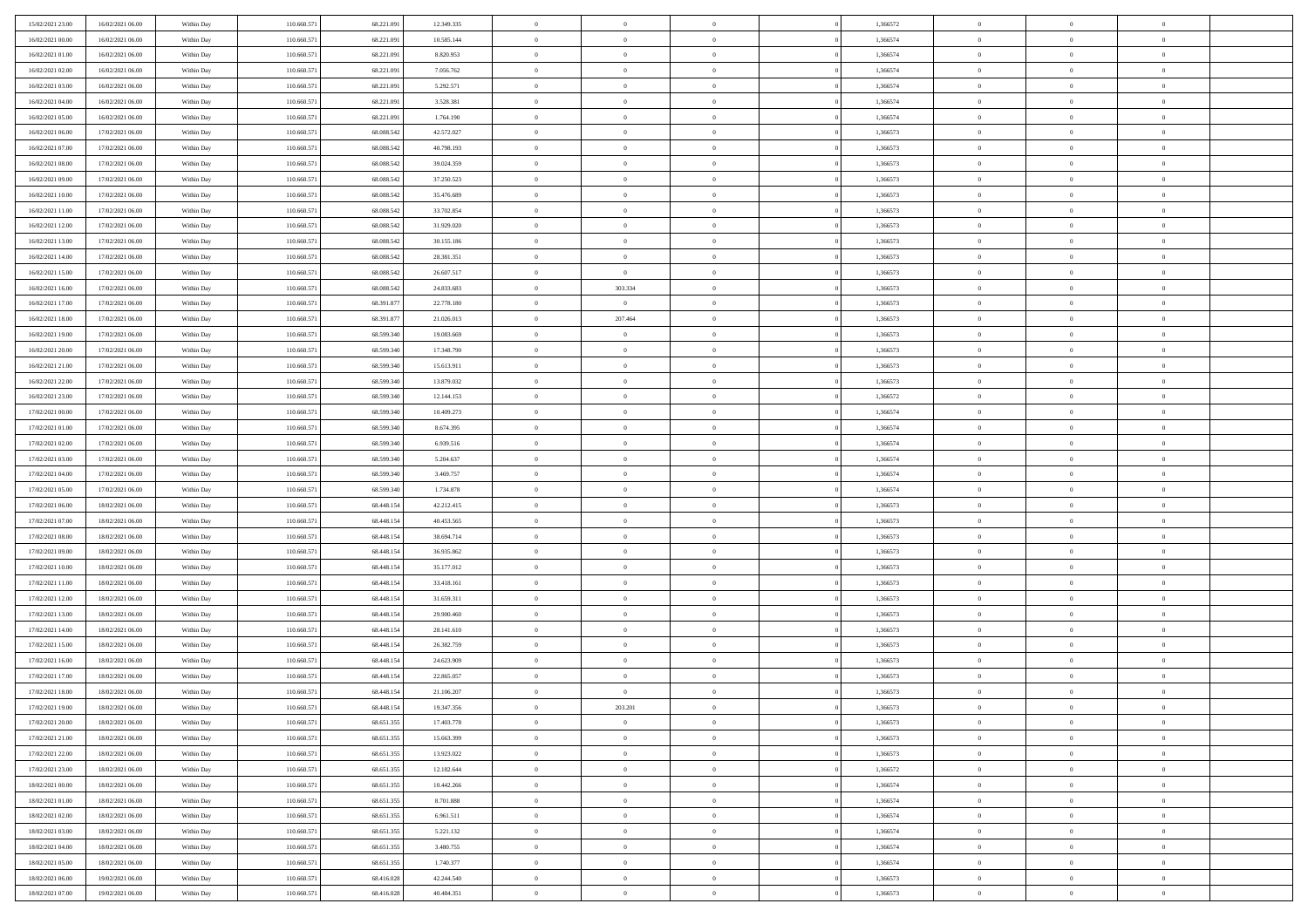| 18/02/2021 08:00                     | 19/02/2021 06:00                     | Within Day               | 110.660.571                | 68.416.028               | 38.724.163               | $\,$ 0                     | $\bf{0}$                         | $\theta$                         |          | 1,366573             | $\bf{0}$                 | $\overline{0}$                   | $\,0\,$                          |  |
|--------------------------------------|--------------------------------------|--------------------------|----------------------------|--------------------------|--------------------------|----------------------------|----------------------------------|----------------------------------|----------|----------------------|--------------------------|----------------------------------|----------------------------------|--|
| 18/02/2021 09:00                     | 19/02/2021 06:00                     | Within Day               | 110.660.57                 | 68.416.028               | 36.963.973               | $\overline{0}$             | $\overline{0}$                   | $\overline{0}$                   |          | 1,366573             | $\overline{0}$           | $\overline{0}$                   | $\theta$                         |  |
| 18/02/2021 10:00                     | 19/02/2021 06:00                     | Within Dav               | 110.660.571                | 68.416.028               | 35.203.784               | $\mathbf{0}$               | $\overline{0}$                   | $\overline{0}$                   |          | 1,366573             | $\mathbf{0}$             | $\overline{0}$                   | $\overline{0}$                   |  |
| 18/02/2021 11:00                     | 19/02/2021 06:00                     | Within Day               | 110.660.571                | 68.416.028               | 33.443.594               | $\bf{0}$                   | $\overline{0}$                   | $\bf{0}$                         |          | 1,366573             | $\bf{0}$                 | $\overline{0}$                   | $\bf{0}$                         |  |
| 18/02/2021 12:00                     | 19/02/2021 06:00                     | Within Day               | 110.660.571                | 68.416.028               | 31.683.405               | $\bf{0}$                   | $\bf{0}$                         | $\overline{0}$                   |          | 1,366573             | $\bf{0}$                 | $\bf{0}$                         | $\,0\,$                          |  |
| 18/02/2021 13:00                     | 19/02/2021 06:00                     | Within Dav               | 110.660.571                | 68.416.028               | 29.923.217               | $\mathbf{0}$               | $\overline{0}$                   | $\overline{0}$                   |          | 1,366573             | $\mathbf{0}$             | $\overline{0}$                   | $\overline{0}$                   |  |
| 18/02/2021 14:00                     | 19/02/2021 06:00                     | Within Day               | 110.660.571                | 68.416.028               | 28.163.027               | $\bf{0}$                   | $\bf{0}$                         | $\overline{0}$                   |          | 1,366573             | $\bf{0}$                 | $\overline{0}$                   | $\,0\,$                          |  |
| 18/02/2021 15:00                     | 19/02/2021 06:00                     | Within Day               | 110.660.571                | 68.416.028               | 26.402.838               | $\overline{0}$             | $\overline{0}$                   | $\overline{0}$                   |          | 1,366573             | $\,$ 0 $\,$              | $\overline{0}$                   | $\theta$                         |  |
| 18/02/2021 16:00                     | 19/02/2021 06:00                     | Within Dav               | 110.660.571                | 68.416.028               | 24.642.648               | $\mathbf{0}$               | $\overline{0}$                   | $\overline{0}$                   |          | 1,366573             | $\mathbf{0}$             | $\overline{0}$                   | $\overline{0}$                   |  |
| 18/02/2021 17:00                     | 19/02/2021 06:00                     | Within Day               | 110.660.571                | 68.416.028               | 22.882.459               | $\bf{0}$                   | $\bf{0}$                         | $\theta$                         |          | 1,366573             | $\bf{0}$                 | $\overline{0}$                   | $\,0\,$                          |  |
| 18/02/2021 18:00                     | 19/02/2021 06:00                     | Within Day               | 110.660.571                | 68.416.028               | 21.122.270               | $\bf{0}$                   | 206.896                          | $\overline{0}$                   |          | 1,366573             | $\bf{0}$                 | $\overline{0}$                   | $\theta$                         |  |
| 18/02/2021 19:00                     | 19/02/2021 06:00                     | Within Dav               | 110.660.571                | 68.622.923               | 19.172.426               | $\mathbf{0}$               | $\overline{0}$                   | $\overline{0}$                   |          | 1,366573             | $\mathbf{0}$             | $\overline{0}$                   | $\overline{0}$                   |  |
| 18/02/2021 20:00                     | 19/02/2021 06:00                     | Within Day               | 110.660.571                | 68.622.923               | 17.429.479               | $\bf{0}$                   | 947                              | $\bf{0}$                         |          | 1,366573             | $\bf{0}$                 | $\overline{0}$                   | $\bf{0}$                         |  |
| 18/02/2021 21:00                     | 19/02/2021 06:00                     | Within Day               | 110.660.571                | 68.623.870               | 15.685.678               | $\bf{0}$                   | $\overline{0}$                   | $\overline{0}$                   |          | 1,366573             | $\bf{0}$                 | $\theta$                         | $\,0\,$                          |  |
| 18/02/2021 22:00                     | 19/02/2021 06:00                     | Within Dav               | 110.660.571                | 68.623.870               | 13.942.825               | $\overline{0}$             | $\overline{0}$                   | $\overline{0}$                   |          | 1,366573             | $\mathbf{0}$             | $\overline{0}$                   | $\overline{0}$                   |  |
| 18/02/2021 23:00                     | 19/02/2021 06:00                     | Within Day               | 110.660.571                | 68.623.870               | 12.199.971               | $\bf{0}$                   | $\bf{0}$                         | $\overline{0}$                   |          | 1,366572             | $\bf{0}$                 | $\overline{0}$                   | $\,0\,$                          |  |
| 19/02/2021 00:00                     | 19/02/2021 06:00                     | Within Day               | 110.660.571                | 68.623.870               | 10.457.118               | $\overline{0}$             | $\overline{0}$                   | $\overline{0}$                   |          | 1,366574             | $\,$ 0 $\,$              | $\overline{0}$                   | $\theta$                         |  |
| 19/02/2021 01:00                     | 19/02/2021 06:00                     | Within Day               | 110.660.571                | 68.623.870               | 8.714.266                | $\mathbf{0}$               | $\overline{0}$                   | $\overline{0}$                   |          | 1,366574             | $\mathbf{0}$             | $\overline{0}$                   | $\overline{0}$                   |  |
| 19/02/2021 02:00                     | 19/02/2021 06:00                     | Within Day               | 110.660.571                | 68.623.870               | 6.971.412                | $\bf{0}$                   | $\bf{0}$                         | $\overline{0}$                   |          | 1,366574             | $\bf{0}$                 | $\overline{0}$                   | $\,0\,$                          |  |
| 19/02/2021 03:00                     | 19/02/2021 06:00                     | Within Day               | 110.660.571                | 68.623.870               | 5.228.559                | $\bf{0}$                   | $\overline{0}$                   | $\overline{0}$                   |          | 1,366574             | $\bf{0}$                 | $\overline{0}$                   | $\overline{0}$                   |  |
| 19/02/2021 04:00                     | 19/02/2021 06:00                     | Within Dav               | 110.660.571                | 68.623.870               | 3.485.706                | $\mathbf{0}$               | $\overline{0}$                   | $\overline{0}$                   |          | 1,366574             | $\mathbf{0}$             | $\overline{0}$                   | $\overline{0}$                   |  |
| 19/02/2021 05:00                     | 19/02/2021 06:00                     | Within Day               | 110.660.571                | 68.623.870               | 1.742.852                | $\bf{0}$                   | $\overline{0}$                   | $\bf{0}$                         |          | 1,366574             | $\bf{0}$                 | $\overline{0}$                   | $\bf{0}$                         |  |
|                                      | 20/02/2021 06:00                     |                          | 110.660.571                | 68.495.103               |                          | $\bf{0}$                   | $\bf{0}$                         | $\overline{0}$                   |          | 1,366573             | $\bf{0}$                 | $\bf{0}$                         | $\,0\,$                          |  |
| 19/02/2021 06:00<br>19/02/2021 07:00 | 20/02/2021 06:00                     | Within Day<br>Within Dav | 110.660.571                | 68.495.103               | 42.165.466<br>40.408.571 | $\mathbf{0}$               | $\overline{0}$                   | $\overline{0}$                   |          | 1,366573             | $\mathbf{0}$             | $\overline{0}$                   | $\theta$                         |  |
| 19/02/2021 08:00                     | 20/02/2021 06:00                     | Within Day               | 110.660.571                | 68.495.103               | 38.651.676               | $\bf{0}$                   | $\bf{0}$                         | $\overline{0}$                   |          | 1,366573             | $\bf{0}$                 | $\overline{0}$                   | $\,0\,$                          |  |
|                                      |                                      |                          |                            | 68,495.10                |                          | $\bf{0}$                   | $\overline{0}$                   | $\overline{0}$                   |          |                      | $\,$ 0 $\,$              | $\overline{0}$                   | $\overline{0}$                   |  |
| 19/02/2021 09:00                     | 20/02/2021 06:00                     | Within Day               | 110.660.571                |                          | 36.894.782               | $\mathbf{0}$               |                                  |                                  |          | 1,366573             | $\mathbf{0}$             |                                  | $\overline{0}$                   |  |
| 19/02/2021 10:00                     | 20/02/2021 06:00<br>20/02/2021 06:00 | Within Dav               | 110.660.571                | 68.495.103               | 35.137.888               |                            | $\overline{0}$                   | $\overline{0}$<br>$\overline{0}$ |          | 1,366573             |                          | $\bf{0}$<br>$\overline{0}$       |                                  |  |
| 19/02/2021 11:00                     |                                      | Within Day               | 110.660.571                | 68.495.103               | 33.380.993               | $\bf{0}$                   | $\bf{0}$                         |                                  |          | 1,366573             | $\bf{0}$                 |                                  | $\,0\,$                          |  |
| 19/02/2021 12:00                     | 20/02/2021 06:00                     | Within Day               | 110.660.571                | 68,495.103               | 31.624.099               | $\bf{0}$<br>$\mathbf{0}$   | $\bf{0}$                         | $\overline{0}$                   |          | 1,366573             | $\bf{0}$<br>$\mathbf{0}$ | $\mathbf{0}$                     | $\overline{0}$<br>$\overline{0}$ |  |
| 19/02/2021 13:00                     | 20/02/2021 06:00                     | Within Dav               | 110.660.571                | 68.495.103               | 29.867.205               |                            | $\overline{0}$                   | $\overline{0}$                   |          | 1,366573             |                          | $\overline{0}$                   | $\theta$                         |  |
| 19/02/2021 14:00                     | 20/02/2021 06:00                     | Within Day               | 110.660.571                | 68.495.103               | 28.110.311               | $\bf{0}$                   | $\overline{0}$                   | $\theta$                         |          | 1,366573             | $\,$ 0                   | $\overline{0}$<br>$\mathbf{0}$   |                                  |  |
| 19/02/2021 15:00                     | 20/02/2021 06:00                     | Within Day               | 110.660.571                | 68.495.103               | 26.353.415               | $\bf{0}$<br>$\overline{0}$ | $\bf{0}$                         | $\overline{0}$                   |          | 1,366573             | $\bf{0}$<br>$\mathbf{0}$ |                                  | $\bf{0}$<br>$\overline{0}$       |  |
| 19/02/2021 16:00                     | 20/02/2021 06:00                     | Within Dav               | 110.660.571                | 68.495.103               | 24.596.521               | $\bf{0}$                   | $\overline{0}$                   | $\overline{0}$                   |          | 1,366573             |                          | $\overline{0}$                   | $\theta$                         |  |
| 19/02/2021 17:00                     | 20/02/2021 06:00                     | Within Day               | 110.660.571                | 68.495.103<br>68,495.103 | 22.839.627               |                            | $\overline{0}$                   | $\theta$<br>$\overline{0}$       |          | 1,366573             | $\,$ 0                   | $\overline{0}$<br>$\overline{0}$ | $\overline{0}$                   |  |
| 19/02/2021 18:00                     | 20/02/2021 06:00                     | Within Day               | 110.660.571                |                          | 21.082.732               | $\bf{0}$<br>$\mathbf{0}$   | $\overline{0}$                   |                                  |          | 1,366573             | $\bf{0}$<br>$\mathbf{0}$ |                                  | $\overline{0}$                   |  |
| 19/02/2021 19:00                     | 20/02/2021 06:00                     | Within Day               | 110.660.571                | 68.495.103               | 19.325.838               |                            | 213.621                          | $\overline{0}$                   |          | 1,366573             |                          | $\overline{0}$                   |                                  |  |
| 19/02/2021 20:00                     | 20/02/2021 06:00                     | Within Day               | 110.660.571                | 68.708.724               | 17.374.742               | $\bf{0}$                   | $\overline{0}$                   | $\theta$                         |          | 1,366573             | $\,$ 0                   | $\overline{0}$                   | $\theta$                         |  |
| 19/02/2021 21:00                     | 20/02/2021 06:00                     | Within Day               | 110.660.571                | 68.708.724               | 15.637.268               | $\bf{0}$<br>$\mathbf{0}$   | $\overline{0}$                   | $\overline{0}$                   |          | 1,366573             | $\bf{0}$<br>$\mathbf{0}$ | $\mathbf{0}$                     | $\bf{0}$<br>$\overline{0}$       |  |
| 19/02/2021 22:00                     | 20/02/2021 06:00                     | Within Dav               | 110.660.571                | 68.708.724               | 13.899.794               |                            | $\overline{0}$                   | $\overline{0}$                   |          | 1,366573             |                          | $\overline{0}$                   |                                  |  |
| 19/02/2021 23:00                     | 20/02/2021 06:00                     | Within Day               | 110.660.571                | 68.708.724               | 12.162.319               | $\bf{0}$                   | $\overline{0}$                   | $\theta$                         |          | 1,366572             | $\,$ 0                   | $\overline{0}$<br>$\overline{0}$ | $\theta$                         |  |
| 20/02/2021 00:00<br>20/02/2021 01:00 | 20/02/2021 06:00<br>20/02/2021 06:00 | Within Day<br>Within Dav | 110.660.571<br>110.660.571 | 68.708.724<br>68.708.724 | 10.424.845<br>8.687.371  | $\bf{0}$<br>$\mathbf{0}$   | $\overline{0}$<br>$\overline{0}$ | $\overline{0}$                   |          | 1,366574<br>1,366574 | $\bf{0}$<br>$\mathbf{0}$ | $\overline{0}$                   | $\bf{0}$<br>$\overline{0}$       |  |
|                                      |                                      |                          |                            |                          |                          | $\bf{0}$                   | $\overline{0}$                   | $\overline{0}$<br>$\theta$       |          |                      | $\,$ 0                   | $\overline{0}$                   | $\theta$                         |  |
| 20/02/2021 02:00<br>20/02/2021 03:00 | 20/02/2021 06:00<br>20/02/2021 06:00 | Within Day               | 110.660.571<br>110.660.57  | 68.708.724<br>68.708.724 | 6.949.896                | $\bf{0}$                   | $\overline{0}$                   | $\overline{0}$                   |          | 1,366574<br>1,366574 | $\,$ 0 $\,$              | $\overline{0}$                   | $\bf{0}$                         |  |
| 20/02/2021 04:00                     | 20/02/2021 06:00                     | Within Day<br>Within Day | 110.660.571                | 68.708.724               | 5.212.422<br>3.474.948   | $\bf{0}$                   | $\overline{0}$                   |                                  |          | 1,366574             | $\overline{0}$           | $\theta$                         | $\theta$                         |  |
|                                      |                                      |                          |                            |                          |                          |                            |                                  |                                  |          |                      |                          |                                  | $\theta$                         |  |
| 20/02/2021 05:00                     | 20/02/2021 06:00                     | Within Day               | 110.660.571                | 68.708.724<br>68.259.675 | 1.737.473                | $\,0\,$                    | $\overline{0}$                   | $\theta$                         |          | 1,366574             | $\,$ 0 $\,$              | $\bf{0}$<br>$\overline{0}$       |                                  |  |
| 20/02/2021 06:00                     | 21/02/2021 06:00                     | Within Day               | 110.660.571                |                          | 42.400.894               | $\overline{0}$             | $\overline{0}$                   | $\overline{0}$                   |          | 1,366573             | $\,$ 0 $\,$              |                                  | $\overline{0}$                   |  |
| 20/02/2021 07:00                     | 21/02/2021 06:00                     | Within Day               | 110.660.571                | 68.259.675               | 40.634.190               | $\bf{0}$                   | $\overline{0}$                   | $\overline{0}$                   |          | 1,366573             | $\overline{0}$           | $\bf{0}$                         | $\mathbf{0}$                     |  |
| 20/02/2021 08:00                     | 21/02/2021 06:00                     | Within Day               | 110.660.571                | 68.259.675               | 38.867.486               | $\bf{0}$                   | $\overline{0}$                   | $\overline{0}$                   | $\theta$ | 1,366573             | $\mathbf{0}$             | $\bf{0}$                         | $\,$ 0 $\,$                      |  |
| 20/02/2021 09:00                     | 21/02/2021 06:00                     | Within Day               | 110.660.571                | 68.259.675               | 37.100.782               | $\bf{0}$                   | $\overline{0}$                   | $\overline{0}$                   |          | 1,366573             | $\,$ 0 $\,$              | $\overline{0}$                   | $\overline{0}$                   |  |
| 20/02/2021 10:00                     | 21/02/2021 06:00                     | Within Day               | 110.660.571                | 68.259.675               | 35.334.079               | $\bf{0}$                   | $\overline{0}$                   | $\overline{0}$                   |          | 1,366573             | $\mathbf{0}$             | $\overline{0}$                   | $\overline{0}$                   |  |
| 20/02/2021 11:00                     | 21/02/2021 06:00                     | Within Day               | 110.660.571                | 68.259.675               | 33.567.375               | $\,0\,$                    | $\overline{0}$                   | $\overline{0}$                   | $\theta$ | 1,366573             | $\mathbf{0}$             | $\mathbf{0}$                     | $\overline{0}$                   |  |
| 20/02/2021 12:00                     | 21/02/2021 06:00                     | Within Day               | 110.660.571                | 68.259.675               | 31.800.671               | $\bf{0}$                   | $\overline{0}$                   | $\overline{0}$                   |          | 1,366573             | $\mathbf{0}$             | $\overline{0}$                   | $\overline{0}$                   |  |
| 20/02/2021 13:00                     | 21/02/2021 06:00                     | Within Day               | 110.660.571                | 68.259.675               | 30.033.967               | $\bf{0}$                   | $\overline{0}$                   | $\overline{0}$                   |          | 1,366573             | $\overline{0}$           | $\bf{0}$                         | $\overline{0}$                   |  |
| 20/02/2021 14:00                     | 21/02/2021 06:00                     | Within Day               | 110.660.571                | 68.259.675               | 28.267.263               | $\,0\,$                    | $\overline{0}$                   | $\overline{0}$                   |          | 1,366573             | $\mathbf{0}$             | $\mathbf{0}$                     | $\overline{0}$                   |  |
| 20/02/2021 15:00                     | 21/02/2021 06:00                     | Within Day               | 110.660.571                | 68.259.675               | 26.500.559               | $\bf{0}$                   | $\bf{0}$                         | $\overline{0}$                   |          | 1,366573             | $\mathbf{0}$             | $\mathbf{0}$                     | $\overline{0}$                   |  |
| 20/02/2021 16:00                     | 21/02/2021 06:00                     | Within Day               | 110.660.571                | 68.259.675               | 24.733.855               | $\mathbf{0}$               | $\overline{0}$                   | $\overline{0}$                   |          | 1,366573             | $\mathbf{0}$             | $\overline{0}$                   | $\overline{0}$                   |  |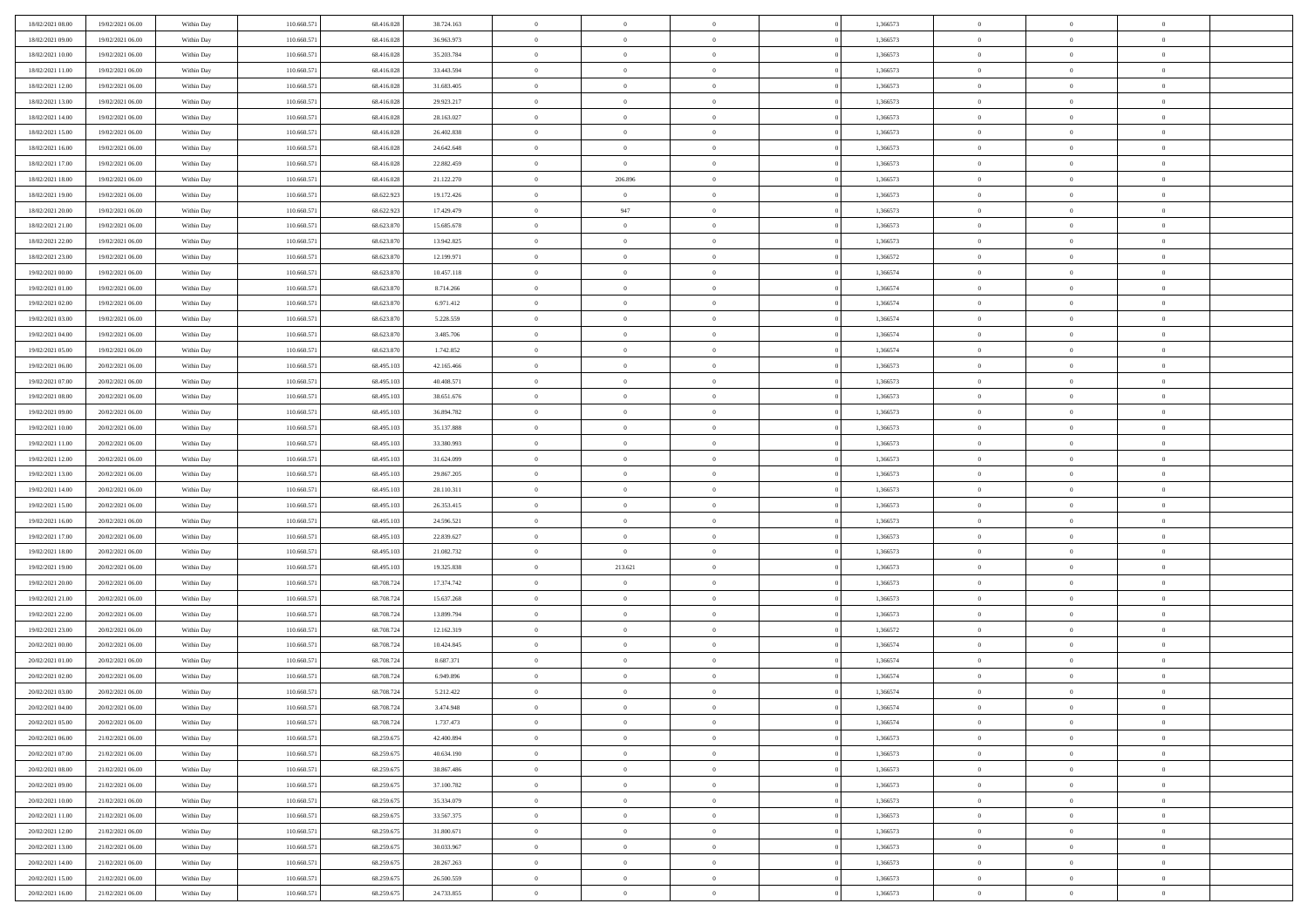| 20/02/2021 17:00                     | 21/02/2021 06:00 | Within Day               | 110.660.571 | 68.259.675 | 22.967.151               | $\,0\,$                | $\bf{0}$       | $\bf{0}$       |                | 1,366573 | $\,$ 0 $\,$    | $\overline{0}$             | $\bf{0}$       |  |
|--------------------------------------|------------------|--------------------------|-------------|------------|--------------------------|------------------------|----------------|----------------|----------------|----------|----------------|----------------------------|----------------|--|
| 20/02/2021 18:00                     | 21/02/2021 06:00 | Within Day               | 110,660.57  | 68.259.67  | 21.200.447               | $\overline{0}$         | 208,083        | $\overline{0}$ |                | 1,366573 | $\bf{0}$       | $\overline{0}$             | $\theta$       |  |
| 20/02/2021 19:00                     | 21/02/2021 06:00 | Within Day               | 110.660.571 | 68.467.757 | 19.243.001               | $\mathbf{0}$           | $\overline{0}$ | $\overline{0}$ |                | 1,366573 | $\theta$       | $\overline{0}$             | $\overline{0}$ |  |
| 20/02/2021 20:00                     | 21/02/2021 06:00 | Within Day               | 110.660.571 | 68.467.757 | 17.493.637               | $\bf{0}$               | $\overline{0}$ | $\bf{0}$       |                | 1,366573 | $\bf{0}$       | $\overline{0}$             | $\bf{0}$       |  |
| 20/02/2021 21:00                     | 21/02/2021 06:00 | Within Day               | 110.660.571 | 68.467.757 | 15.744.273               | $\bf{0}$               | $\overline{0}$ | $\overline{0}$ |                | 1,366573 | $\bf{0}$       | $\bf{0}$                   | $\bf{0}$       |  |
| 20/02/2021 22:00                     | 21/02/2021 06:00 | Within Day               | 110.660.571 | 68.467.757 | 13.994.909               | $\mathbf{0}$           | $\overline{0}$ | $\overline{0}$ |                | 1,366573 | $\theta$       | $\bf{0}$                   | $\theta$       |  |
| 20/02/2021 23:00                     | 21/02/2021 06:00 | Within Day               | 110.660.571 | 68.467.757 | 12.245.546               | $\,0\,$                | $\overline{0}$ | $\overline{0}$ |                | 1,366572 | $\bf{0}$       | $\overline{0}$             | $\theta$       |  |
| 21/02/2021 00:00                     | 21/02/2021 06:00 | Within Day               | 110,660.57  | 68.467.75  | 10.496.182               | $\bf{0}$               | $\overline{0}$ | $\overline{0}$ |                | 1,366574 | $\,$ 0 $\,$    | $\overline{0}$             | $\theta$       |  |
| 21/02/2021 01:00                     | 21/02/2021 06:00 | Within Day               | 110.660.571 | 68.467.757 | 8.746.818                | $\mathbf{0}$           | $\overline{0}$ | $\overline{0}$ |                | 1,366574 | $\theta$       | $\overline{0}$             | $\overline{0}$ |  |
| 21/02/2021 02:00                     | 21/02/2021 06:00 | Within Day               | 110.660.571 | 68.467.757 | 6.997.454                | $\bf{0}$               | $\overline{0}$ | $\bf{0}$       |                | 1,366574 | $\bf{0}$       | $\overline{0}$             | $\bf{0}$       |  |
|                                      | 21/02/2021 06:00 |                          | 110.660.571 | 68.467.757 |                          | $\bf{0}$               | $\overline{0}$ | $\overline{0}$ |                | 1,366574 | $\bf{0}$       | $\theta$                   | $\bf{0}$       |  |
| 21/02/2021 03:00<br>21/02/2021 04:00 | 21/02/2021 06:00 | Within Day<br>Within Day | 110.660.571 | 68.467.757 | 5.248.091<br>3.498.726   | $\mathbf{0}$           | $\overline{0}$ | $\overline{0}$ |                | 1,366574 | $\theta$       | $\overline{0}$             | $\overline{0}$ |  |
| 21/02/2021 05:00                     | 21/02/2021 06:00 | Within Day               | 110.660.571 | 68.467.757 | 1.749.363                | $\,0\,$                | $\overline{0}$ | $\bf{0}$       |                | 1,366574 | $\bf{0}$       | $\overline{0}$             | $\bf{0}$       |  |
|                                      | 22/02/2021 06:00 |                          | 110.660.571 | 68.195.332 |                          | $\bf{0}$               | $\overline{0}$ | $\overline{0}$ |                | 1,366573 | $\,$ 0 $\,$    | $\overline{0}$             | $\theta$       |  |
| 21/02/2021 06:00<br>21/02/2021 07:00 | 22/02/2021 06:00 | Within Day<br>Within Day | 110.660.571 | 68.195.332 | 42.465.237<br>40.695.852 | $\mathbf{0}$           | $\overline{0}$ | $\overline{0}$ |                | 1,366573 | $\theta$       |                            | $\overline{0}$ |  |
|                                      |                  |                          |             |            |                          |                        | $\overline{0}$ | $\overline{0}$ |                |          |                | $\bf{0}$<br>$\overline{0}$ |                |  |
| 21/02/2021 08:00                     | 22/02/2021 06:00 | Within Day               | 110.660.571 | 68.195.332 | 38.926.467               | $\,0\,$                |                |                |                | 1,366573 | $\bf{0}$       |                            | $\bf{0}$       |  |
| 21/02/2021 09:00                     | 22/02/2021 06:00 | Within Day               | 110.660.571 | 68.195.332 | 37.157.082               | $\bf{0}$               | $\overline{0}$ | $\overline{0}$ |                | 1,366573 | $\bf{0}$       | $\overline{0}$             | $\overline{0}$ |  |
| 21/02/2021 11:00                     | 22/02/2021 06:00 | Within Day               | 110.660.571 | 68.195.332 | 33.618.312               | $\mathbf{0}$           | $\overline{0}$ | $\overline{0}$ |                | 1,366573 | $\theta$       | $\overline{0}$             | $\overline{0}$ |  |
| 21/02/2021 12:00                     | 22/02/2021 06:00 | Within Day               | 110.660.571 | 68.195.332 | 31.848.928               | $\bf{0}$               | $\overline{0}$ | $\bf{0}$       |                | 1,366573 | $\bf{0}$       | $\overline{0}$             | $\bf{0}$       |  |
| 21/02/2021 13:00                     | 22/02/2021 06:00 | Within Day               | 110.660.57  | 68.195.332 | 30.079.542               | $\bf{0}$               | $\overline{0}$ | $\overline{0}$ |                | 1,366573 | $\,$ 0 $\,$    | $\overline{0}$             | $\bf{0}$       |  |
| 21/02/2021 14:00                     | 22/02/2021 06:00 | Within Day               | 110.660.571 | 68.195.332 | 28.310.158               | $\overline{0}$         | $\overline{0}$ | $\overline{0}$ |                | 1,366573 | $\theta$       | $\bf{0}$                   | $\overline{0}$ |  |
| 21/02/2021 15:00                     | 22/02/2021 06:00 | Within Day               | 110.660.571 | 68.195.332 | 26.540.773               | $\,0\,$                | $\overline{0}$ | $\overline{0}$ |                | 1,366573 | $\bf{0}$       | $\overline{0}$             | $\theta$       |  |
| 21/02/2021 16:00                     | 22/02/2021 06:00 | Within Day               | 110.660.571 | 68.195.332 | 24.771.388               | $\bf{0}$               | $\overline{0}$ | $\overline{0}$ |                | 1,366573 | $\,$ 0 $\,$    | $\overline{0}$             | $\overline{0}$ |  |
| 21/02/2021 17:00                     | 22/02/2021 06:00 | Within Day               | 110.660.571 | 68.195.332 | 23.002.003               | $\mathbf{0}$           | $\overline{0}$ | $\overline{0}$ |                | 1,366573 | $\theta$       | $\overline{0}$             | $\overline{0}$ |  |
| 21/02/2021 18:00                     | 22/02/2021 06:00 | Within Day               | 110.660.571 | 68.195.332 | 21.232.618               | $\bf{0}$               | 201.501        | $\overline{0}$ |                | 1,366573 | $\bf{0}$       | $\overline{0}$             | $\bf{0}$       |  |
| 21/02/2021 19:00                     | 22/02/2021 06:00 | Within Day               | 110.660.571 | 68.396.834 | 19.278.523               | $\bf{0}$               | $\overline{0}$ | $\overline{0}$ |                | 1,366573 | $\,$ 0 $\,$    | $\overline{0}$             | $\bf{0}$       |  |
| 21/02/2021 20:00                     | 22/02/2021 06:00 | Within Day               | 110.660.571 | 68.396.834 | 17.525.931               | $\mathbf{0}$           | $\overline{0}$ | $\overline{0}$ |                | 1,366573 | $\theta$       | $\overline{0}$             | $\overline{0}$ |  |
| 21/02/2021 21:00                     | 22/02/2021 06:00 | Within Day               | 110.660.571 | 68.396.834 | 15.773.337               | $\,0\,$                | $\overline{0}$ | $\bf{0}$       |                | 1,366573 | $\bf{0}$       | $\overline{0}$             | $\bf{0}$       |  |
| 21/02/2021 22:00                     | 22/02/2021 06:00 | Within Day               | 110.660.571 | 68.396.834 | 14.020.744               | $\overline{0}$         | $\overline{0}$ | $\overline{0}$ |                | 1,366573 | $\,$ 0 $\,$    | $\overline{0}$             | $\overline{0}$ |  |
| 21/02/2021 23:00                     | 22/02/2021 06:00 | Within Day               | 110.660.571 | 68.396.834 | 12.268.151               | $\mathbf{0}$           | $\overline{0}$ | $\overline{0}$ |                | 1,366572 | $\theta$       | $\overline{0}$             | $\overline{0}$ |  |
| 22/02/2021 00:00                     | 22/02/2021 06:00 | Within Day               | 110.660.571 | 68.396.834 | 10.515.558               | $\mathbf{0}$           | $\overline{0}$ | $\overline{0}$ |                | 1,366574 | $\,$ 0 $\,$    | $\overline{0}$             | $\theta$       |  |
| 22/02/2021 01:00                     | 22/02/2021 06:00 | Within Day               | 110.660.57  | 68.396.834 | 8.762.965                | $\bf{0}$               | $\overline{0}$ | $\overline{0}$ |                | 1,366574 | $\bf{0}$       | $\overline{0}$             | $\overline{0}$ |  |
| 22/02/2021 02:00                     | 22/02/2021 06:00 | Within Day               | 110.660.571 | 68.396.834 | 7.010.371                | $\mathbf{0}$           | $\overline{0}$ | $\overline{0}$ |                | 1,366574 | $\theta$       | $\overline{0}$             | $\overline{0}$ |  |
| 22/02/2021 03:00                     | 22/02/2021 06:00 | Within Day               | 110.660.571 | 68.396.834 | 5.257.779                | $\mathbf{0}$           | $\overline{0}$ | $\overline{0}$ |                | 1,366574 | $\,$ 0 $\,$    | $\overline{0}$             | $\theta$       |  |
| 22/02/2021 04:00                     | 22/02/2021 06:00 | Within Day               | 110.660.571 | 68.396.834 | 3.505.186                | $\bf{0}$               | $\overline{0}$ | $\overline{0}$ |                | 1,366574 | $\,$ 0 $\,$    | $\overline{0}$             | $\overline{0}$ |  |
| 22/02/2021 05:00                     | 22/02/2021 06:00 | Within Day               | 110.660.571 | 68.396.834 | 1.752.592                | $\mathbf{0}$           | $\overline{0}$ | $\overline{0}$ |                | 1,366574 | $\theta$       | $\overline{0}$             | $\overline{0}$ |  |
| 22/02/2021 06:00                     | 23/02/2021 06:00 | Within Day               | 110.660.571 | 68.112.778 | 42.547.791               | $\mathbf{0}$           | $\overline{0}$ | $\theta$       |                | 1,366573 | $\,$ 0 $\,$    | $\overline{0}$             | $\theta$       |  |
| 22/02/2021 07:00                     | 23/02/2021 06:00 | Within Day               | 110.660.57  | 68.112.77  | 40.774.966               | $\bf{0}$               | $\overline{0}$ | $\overline{0}$ |                | 1,366573 | $\,$ 0 $\,$    | $\overline{0}$             | $\overline{0}$ |  |
| 22/02/2021 08:00                     | 23/02/2021 06:00 | Within Day               | 110.660.571 | 68.112.778 | 39.002.141               | $\mathbf{0}$           | $\overline{0}$ | $\overline{0}$ |                | 1,366573 | $\theta$       | $\overline{0}$             | $\overline{0}$ |  |
| 22/02/2021 09:00                     | 23/02/2021 06:00 | Within Day               | 110.660.571 | 68.112.778 | 37.229.316               | $\,$ 0 $\,$            | $\overline{0}$ | $\bf{0}$       |                | 1,366573 | $\,$ 0 $\,$    | $\overline{0}$             | $\theta$       |  |
| 22/02/2021 10:00                     | 23/02/2021 06:00 | Within Day               | 110.660.57  | 68.112.778 | 35.456.492               | $\bf{0}$               | $\overline{0}$ | $\overline{0}$ |                | 1,366573 | $\bf{0}$       | $\overline{0}$             | $\overline{0}$ |  |
| 22/02/2021 11:00                     | 23/02/2021 06:00 | Within Day               | 110.660.571 | 68.112.778 | 33.683.667               | $\mathbf{0}$           | $\overline{0}$ | $\overline{0}$ |                | 1,366573 | $\theta$       | $\overline{0}$             | $\overline{0}$ |  |
| 22/02/2021 12:00                     | 23/02/2021 06:00 | Within Day               | 110.660.571 | 68.112.778 | 31.910.843               | $\mathbf{0}$           | $\overline{0}$ | $\overline{0}$ |                | 1,366573 | $\,$ 0 $\,$    | $\overline{0}$             | $\theta$       |  |
| 22/02/2021 13:00                     | 23/02/2021 06:00 | Within Day               | 110.660.57  | 68.112.77  | 30.138.018               | $\bf{0}$               | $\overline{0}$ | $\overline{0}$ |                | 1,366573 | $\,$ 0 $\,$    | $\overline{0}$             | $\overline{0}$ |  |
| 22/02/2021 14:00                     | 23/02/2021 06:00 | Within Day               | 110.660.571 | 68.112.778 | 28.365.194               | $\bf{0}$               | $\overline{0}$ | $\Omega$       |                | 1,366573 | $\overline{0}$ | $^{\circ}$                 | $\theta$       |  |
| 22/02/2021 15:00                     | 23/02/2021 06:00 | Within Day               | 110.660.571 | 68.112.778 | 26.592.369               | $\,$ 0 $\,$            | 194.675        | $\overline{0}$ |                | 1,366573 | $\,$ 0 $\,$    | $\overline{0}$             | $\theta$       |  |
| 22/02/2021 16:00                     | 23/02/2021 06:00 | Within Day               | 110.660.571 | 68.307.45  | 24.637.847               | $\mathbf{0}$           | $\overline{0}$ | $\overline{0}$ |                | 1,366573 | $\,$ 0 $\,$    | $\overline{0}$             | $\overline{0}$ |  |
| 22/02/2021 17:00                     | 23/02/2021 06:00 | Within Day               | 110.660.571 | 68.307.453 | 22.878.001               | $\mathbf{0}$           | $\overline{0}$ | $\overline{0}$ |                | 1,366573 | $\mathbf{0}$   | $\overline{0}$             | $\mathbf{0}$   |  |
| 22/02/2021 18:00                     | 23/02/2021 06:00 | Within Day               | 110.660.571 | 68.307.453 | 21.118.154               | $\,$ 0                 | $\overline{0}$ | $\bf{0}$       | $\overline{0}$ | 1,366573 | $\,$ 0 $\,$    | $\bf{0}$                   | $\theta$       |  |
| 22/02/2021 19:00                     | 23/02/2021 06:00 | Within Day               | 110.660.571 | 68.307.453 | 19.358.308               | $\hspace{0.1mm}\bm{0}$ | $\overline{0}$ | $\overline{0}$ |                | 1,366573 | $\,$ 0 $\,$    | $\overline{0}$             | $\mathbf{0}$   |  |
| 22/02/2021 20:00                     | 23/02/2021 06:00 | Within Day               | 110.660.571 | 68.307.453 | 17.598.462               | $\mathbf{0}$           | $\overline{0}$ | $\overline{0}$ |                | 1,366573 | $\overline{0}$ | $\overline{0}$             | $\overline{0}$ |  |
| 22/02/2021 21:00                     | 23/02/2021 06:00 | Within Day               | 110.660.571 | 68.307.453 | 15.838.615               | $\,$ 0 $\,$            | $\overline{0}$ | $\overline{0}$ |                | 1,366573 | $\,$ 0 $\,$    | $\overline{0}$             | $\theta$       |  |
| 22/02/2021 22:00                     | 23/02/2021 06:00 | Within Day               | 110.660.571 | 68.307.45  | 14.078.770               | $\overline{0}$         | $\overline{0}$ | $\overline{0}$ |                | 1,366573 | $\overline{0}$ | $\overline{0}$             | $\bf{0}$       |  |
| 22/02/2021 23:00                     | 23/02/2021 06:00 | Within Day               | 110.660.571 | 68.307.453 | 12.318.924               | $\mathbf{0}$           | $\overline{0}$ | $\overline{0}$ |                | 1,366572 | $\mathbf{0}$   | $\overline{0}$             | $\mathbf{0}$   |  |
| 23/02/2021 00:00                     | 23/02/2021 06:00 | Within Day               | 110.660.571 | 68.307.453 | 10.559.077               | $\,$ 0 $\,$            | $\overline{0}$ | $\bf{0}$       |                | 1,366574 | $\,$ 0 $\,$    | $\bf{0}$                   | $\,$ 0 $\,$    |  |
| 23/02/2021 01:00                     | 23/02/2021 06:00 | Within Day               | 110.660.571 | 68.307.453 | 8.799.231                | $\bf{0}$               | $\overline{0}$ | $\overline{0}$ |                | 1,366574 | $\,$ 0 $\,$    | $\mathbf{0}$               | $\bf{0}$       |  |
| 23/02/2021 02:00                     | 23/02/2021 06:00 | Within Day               | 110.660.571 | 68.307.453 | 7.039.385                | $\overline{0}$         | $\overline{0}$ | $\overline{0}$ |                | 1,366574 | $\mathbf{0}$   | $\overline{0}$             | $\overline{0}$ |  |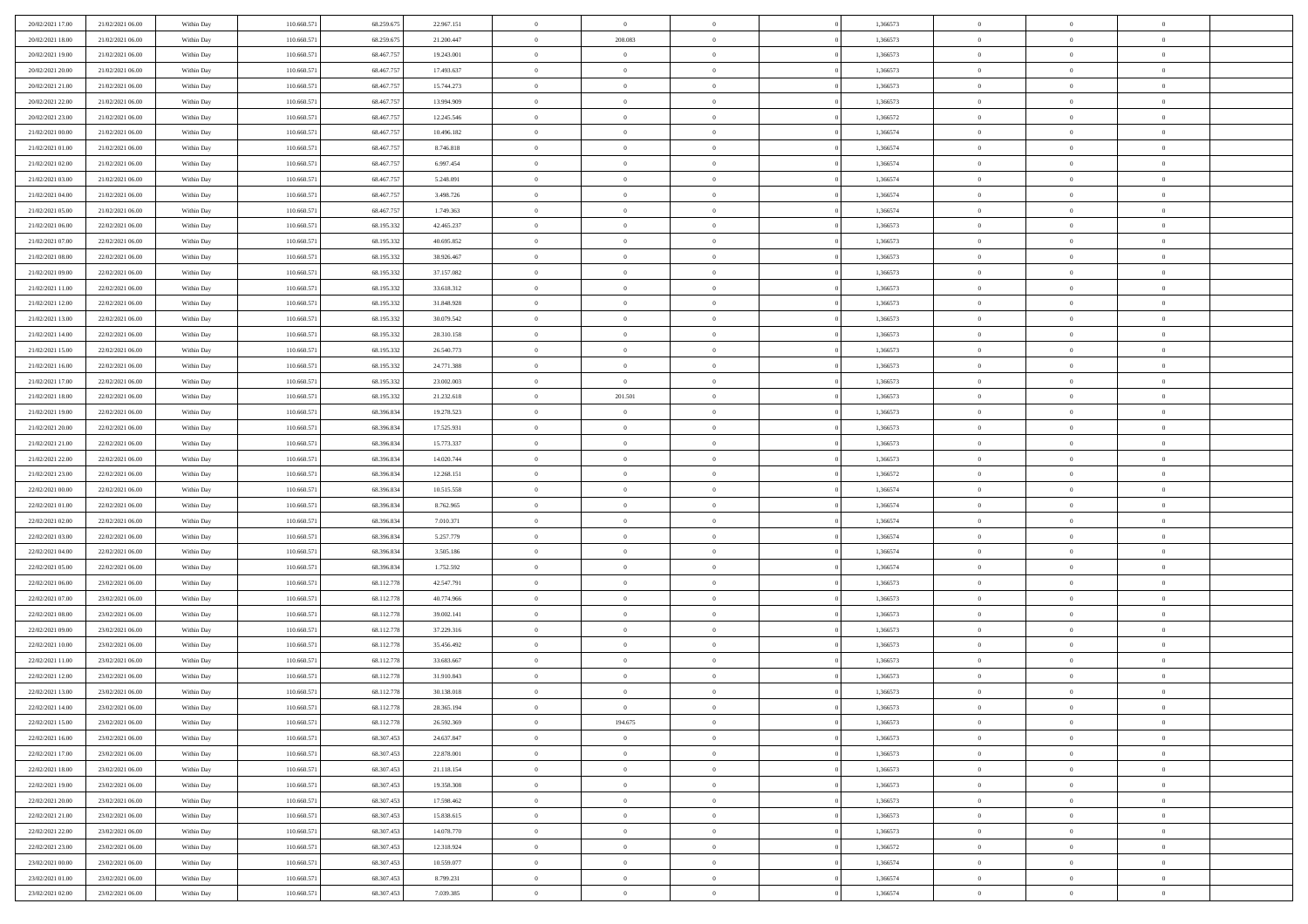| 23/02/2021 03:00 | 23/02/2021 06:00 | Within Day | 110.660.571 | 68.307.453 | 5.279.538  | $\bf{0}$       | $\overline{0}$ | $\Omega$       | 1,366574 | $\bf{0}$       | $\mathbf{0}$   | $\bf{0}$       |  |
|------------------|------------------|------------|-------------|------------|------------|----------------|----------------|----------------|----------|----------------|----------------|----------------|--|
| 23/02/2021 04:00 | 23/02/2021 06:00 | Within Day | 110.660.571 | 68.307.453 | 3.519.692  | $\mathbf{0}$   | $\overline{0}$ | $\overline{0}$ | 1,366574 | $\overline{0}$ | $\overline{0}$ | $\overline{0}$ |  |
| 23/02/2021 05:00 | 23/02/2021 06:00 | Within Day | 110.660.571 | 68.307.453 | 1.759.846  | $\,$ 0         | $\overline{0}$ | $\bf{0}$       | 1,366574 | $\,$ 0         | $\overline{0}$ | $\,$ 0 $\,$    |  |
| 23/02/2021 06:00 | 24/02/2021 06:00 | Within Day | 110,660.57  | 67.932.483 | 42.728.086 | $\bf{0}$       | $\overline{0}$ | $\Omega$       | 1,366573 | $\bf{0}$       | $\theta$       | $\theta$       |  |
| 23/02/2021 07:00 | 24/02/2021 06:00 | Within Day | 110.660.571 | 67.932.483 | 40.947.749 | $\bf{0}$       | $\overline{0}$ | $\overline{0}$ | 1,366573 | $\overline{0}$ | $\overline{0}$ | $\overline{0}$ |  |
| 23/02/2021 08:00 | 24/02/2021 06:00 | Within Day | 110.660.571 | 67.932.483 | 39.167.411 | $\bf{0}$       | $\overline{0}$ | $\bf{0}$       | 1,366573 | $\,$ 0         | $\overline{0}$ | $\,$ 0 $\,$    |  |
| 23/02/2021 09:00 | 24/02/2021 06:00 | Within Day | 110.660.571 | 67.932.483 | 37.387.075 | $\bf{0}$       | $\overline{0}$ | $\overline{0}$ | 1,366573 | $\bf{0}$       | $\overline{0}$ | $\theta$       |  |
| 23/02/2021 10:00 | 24/02/2021 06:00 | Within Day | 110.660.571 | 67.932.483 | 35.606.738 | $\overline{0}$ | $\overline{0}$ | $\overline{0}$ | 1,366573 | $\mathbf{0}$   | $\overline{0}$ | $\overline{0}$ |  |
| 23/02/2021 11:00 | 24/02/2021 06:00 | Within Day | 110.660.571 | 67.932.483 | 33.826.401 | $\bf{0}$       | $\overline{0}$ | $\bf{0}$       | 1,366573 | $\,$ 0         | $\overline{0}$ | $\,$ 0 $\,$    |  |
| 23/02/2021 12:00 | 24/02/2021 06:00 | Within Day | 110,660,571 | 67.932.483 | 32.046.064 | $\bf{0}$       | $\overline{0}$ | $\Omega$       | 1,366573 | $\theta$       | $\mathbf{0}$   | $\theta$       |  |
| 23/02/2021 13:00 | 24/02/2021 06:00 | Within Day | 110.660.571 | 67.932.483 | 30.265.727 | $\overline{0}$ | $\overline{0}$ | $\overline{0}$ | 1,366573 | $\mathbf{0}$   | $\overline{0}$ | $\overline{0}$ |  |
| 23/02/2021 14:00 | 24/02/2021 06:00 | Within Day | 110.660.571 | 67.932.483 | 28.485.390 | $\bf{0}$       | $\overline{0}$ | $\bf{0}$       | 1,366573 | $\,$ 0         | $\overline{0}$ | $\,$ 0 $\,$    |  |
| 23/02/2021 15:00 | 24/02/2021 06:00 | Within Day | 110,660.57  | 67.932.483 | 26.705.053 | $\bf{0}$       | $\overline{0}$ | $\Omega$       | 1,366573 | $\overline{0}$ | $\mathbf{0}$   | $\theta$       |  |
| 23/02/2021 16:00 | 24/02/2021 06:00 | Within Day | 110.660.571 | 67.932.483 | 24.924.717 | $\overline{0}$ | $\overline{0}$ | $\overline{0}$ | 1,366573 | $\overline{0}$ | $\overline{0}$ | $\overline{0}$ |  |
| 23/02/2021 17:00 | 24/02/2021 06:00 | Within Day | 110.660.571 | 67.932.483 | 23.144.380 | $\bf{0}$       | 190.886        | $\bf{0}$       | 1,366573 | $\,$ 0         | $\overline{0}$ | $\,$ 0 $\,$    |  |
| 23/02/2021 18:00 | 24/02/2021 06:00 | Within Day | 110.660.571 | 68.123.369 | 21.187.840 | $\bf{0}$       | $\overline{0}$ | $\overline{0}$ | 1,366573 | $\bf{0}$       | $\mathbf{0}$   | $\bf{0}$       |  |
| 23/02/2021 19:00 | 24/02/2021 06:00 | Within Day | 110.660.571 | 68.123.369 | 19.422.187 | $\overline{0}$ | $\overline{0}$ | $\overline{0}$ | 1,366573 | $\mathbf{0}$   | $\overline{0}$ | $\overline{0}$ |  |
| 23/02/2021 20:00 | 24/02/2021 06:00 | Within Day | 110.660.571 | 68.123.369 | 17.656.533 | $\bf{0}$       | $\overline{0}$ | $\bf{0}$       | 1,366573 | $\,$ 0         | $\overline{0}$ | $\,$ 0 $\,$    |  |
| 23/02/2021 21:00 | 24/02/2021 06:00 | Within Day | 110,660,571 | 68.123.369 | 15,890,880 | $\bf{0}$       | $\overline{0}$ | $\overline{0}$ | 1,366573 | $\theta$       | $\mathbf{0}$   | $\theta$       |  |
| 23/02/2021 22:00 | 24/02/2021 06:00 | Within Day | 110.660.571 | 68.123.369 | 14.125.227 | $\overline{0}$ | $\overline{0}$ | $\overline{0}$ | 1,366573 | $\mathbf{0}$   | $\overline{0}$ | $\overline{0}$ |  |
| 23/02/2021 23:00 | 24/02/2021 06:00 | Within Day | 110.660.571 | 68.123.369 | 12.359.573 | $\bf{0}$       | $\overline{0}$ | $\bf{0}$       | 1,366572 | $\,$ 0         | $\overline{0}$ | $\,$ 0 $\,$    |  |
| 24/02/2021 00:00 | 24/02/2021 06:00 | Within Day | 110,660.57  | 68.123.369 | 10.593.919 | $\bf{0}$       | $\overline{0}$ | $\Omega$       | 1,366574 | $\theta$       | $\theta$       | $\theta$       |  |
| 24/02/2021 01:00 | 24/02/2021 06:00 | Within Day | 110.660.571 | 68.123.369 | 8.828.266  | $\overline{0}$ | $\overline{0}$ | $\overline{0}$ | 1,366574 | $\mathbf{0}$   | $\overline{0}$ | $\overline{0}$ |  |
| 24/02/2021 02:00 | 24/02/2021 06:00 | Within Day | 110.660.571 | 68.123.369 | 7.062.613  | $\bf{0}$       | $\overline{0}$ | $\bf{0}$       | 1,366574 | $\,$ 0         | $\overline{0}$ | $\,$ 0 $\,$    |  |
| 24/02/2021 03:00 | 24/02/2021 06:00 | Within Day | 110.660.571 | 68.123.369 | 5.296.960  | $\bf{0}$       | $\overline{0}$ | $\overline{0}$ | 1,366574 | $\bf{0}$       | $\overline{0}$ | $\bf{0}$       |  |
| 24/02/2021 04:00 | 24/02/2021 06:00 | Within Day | 110.660.571 | 68.123.369 | 3.531.306  | $\overline{0}$ | $\overline{0}$ | $\overline{0}$ | 1,366574 | $\mathbf{0}$   | $\overline{0}$ | $\overline{0}$ |  |
| 24/02/2021 05:00 | 24/02/2021 06:00 | Within Day | 110.660.571 | 68.123.369 | 1.765.653  | $\bf{0}$       | $\overline{0}$ | $\bf{0}$       | 1,366574 | $\,$ 0         | $\overline{0}$ | $\,$ 0 $\,$    |  |
| 24/02/2021 06:00 | 25/02/2021 06:00 | Within Day | 110,660,571 | 68.101.979 | 42.558.590 | $\bf{0}$       | $\overline{0}$ | $\Omega$       | 1,366573 | $\theta$       | $\mathbf{0}$   | $\theta$       |  |
| 24/02/2021 07:00 | 25/02/2021 06:00 | Within Day | 110.660.571 | 68.101.979 | 40.785.315 | $\overline{0}$ | $\overline{0}$ | $\overline{0}$ | 1,366573 | $\mathbf{0}$   | $\overline{0}$ | $\overline{0}$ |  |
| 24/02/2021 08:00 | 25/02/2021 06:00 | Within Day | 110.660.571 | 68.101.979 | 39.012.041 | $\bf{0}$       | $\overline{0}$ | $\bf{0}$       | 1,366573 | $\,$ 0         | $\overline{0}$ | $\,$ 0 $\,$    |  |
| 24/02/2021 09:00 | 25/02/2021 06:00 | Within Day | 110.660.571 | 68.101.979 | 37.238.766 | $\,$ 0         | $\bf{0}$       | $\overline{0}$ | 1,366573 | $\bf{0}$       | $\overline{0}$ | $\,0\,$        |  |
| 24/02/2021 10:00 | 25/02/2021 06:00 | Within Day | 110.660.571 | 68.101.979 | 35.465.491 | $\overline{0}$ | $\overline{0}$ | $\overline{0}$ | 1,366573 | $\mathbf{0}$   | $\overline{0}$ | $\overline{0}$ |  |
| 24/02/2021 11:00 | 25/02/2021 06:00 | Within Day | 110.660.571 | 68.101.979 | 33.692.217 | $\bf{0}$       | $\overline{0}$ | $\bf{0}$       | 1,366573 | $\,$ 0         | $\overline{0}$ | $\,$ 0 $\,$    |  |
| 24/02/2021 12:00 | 25/02/2021 06:00 | Within Day | 110.660.571 | 68.101.979 | 31.918.942 | $\bf{0}$       | $\bf{0}$       | $\bf{0}$       | 1,366573 | $\bf{0}$       | $\overline{0}$ | $\,0\,$        |  |
| 24/02/2021 13:00 | 25/02/2021 06:00 | Within Day | 110.660.571 | 68.101.979 | 30.145.667 | $\overline{0}$ | $\overline{0}$ | $\overline{0}$ | 1,366573 | $\mathbf{0}$   | $\overline{0}$ | $\overline{0}$ |  |
| 24/02/2021 14:00 | 25/02/2021 06:00 | Within Day | 110.660.571 | 68.101.979 | 28.372.394 | $\bf{0}$       | $\overline{0}$ | $\bf{0}$       | 1,366573 | $\,$ 0         | $\overline{0}$ | $\,$ 0 $\,$    |  |
| 24/02/2021 15:00 | 25/02/2021 06:00 | Within Day | 110.660.571 | 68.101.979 | 26.599.119 | $\,$ 0         | $\bf{0}$       | $\theta$       | 1,366573 | $\bf{0}$       | $\overline{0}$ | $\,0\,$        |  |
| 24/02/2021 16:00 | 25/02/2021 06:00 | Within Day | 110.660.571 | 68.101.979 | 24.825.844 | $\overline{0}$ | $\overline{0}$ | $\overline{0}$ | 1,366573 | $\mathbf{0}$   | $\overline{0}$ | $\overline{0}$ |  |
| 24/02/2021 17:00 | 25/02/2021 06:00 | Within Day | 110.660.571 | 68.101.979 | 23.052.570 | $\bf{0}$       | $\overline{0}$ | $\bf{0}$       | 1,366573 | $\,$ 0         | $\overline{0}$ | $\,$ 0 $\,$    |  |
| 24/02/2021 18:00 | 25/02/2021 06:00 | Within Day | 110.660.571 | 68.101.979 | 21.279.295 | $\bf{0}$       | $\bf{0}$       | $\overline{0}$ | 1,366573 | $\bf{0}$       | $\overline{0}$ | $\,0\,$        |  |
| 24/02/2021 19:00 | 25/02/2021 06:00 | Within Day | 110.660.571 | 68.101.979 | 19.506.021 | $\overline{0}$ | $\overline{0}$ | $\overline{0}$ | 1,366573 | $\mathbf{0}$   | $\overline{0}$ | $\overline{0}$ |  |
| 24/02/2021 20:00 | 25/02/2021 06:00 | Within Day | 110.660.571 | 68.101.979 | 17.732.746 | $\bf{0}$       | $\overline{0}$ | $\bf{0}$       | 1,366573 | $\,$ 0         | $\overline{0}$ | $\,$ 0 $\,$    |  |
| 24/02/2021 21:00 | 25/02/2021 06:00 | Within Day | 110.660.571 | 68.101.979 | 15.959.471 | $\bf{0}$       | $\bf{0}$       | $\bf{0}$       | 1,366573 | $\bf{0}$       | $\overline{0}$ | $\,0\,$        |  |
| 24/02/2021 22:00 | 25/02/2021 06:00 | Within Day | 110.660.571 | 68.101.979 | 14.186.197 | $\mathbf{0}$   | $\overline{0}$ | $\overline{0}$ | 1,366573 | $\mathbf{0}$   | $\overline{0}$ | $\overline{0}$ |  |
| 24/02/2021 23:00 | 25/02/2021 06:00 | Within Day | 110.660.571 | 68.101.979 | 12.412.922 | $\bf{0}$       | $\overline{0}$ | $\theta$       | 1,366572 | $\overline{0}$ | $\theta$       | $\theta$       |  |
| 25/02/2021 00:00 | 25/02/2021 06:00 | Within Day | 110.660.571 | 68.101.979 | 10.639.647 | $\bf{0}$       | $\bf{0}$       | $\bf{0}$       | 1,366574 | $\bf{0}$       | $\overline{0}$ | $\,0\,$        |  |
| 25/02/2021 01:00 | 25/02/2021 06:00 | Within Day | 110.660.571 | 68.101.979 | 8.866.373  | $\overline{0}$ | $\overline{0}$ | $\overline{0}$ | 1,366574 | $\overline{0}$ | $\bf{0}$       | $\overline{0}$ |  |
| 25/02/2021 02:00 | 25/02/2021 06:00 | Within Day | 110.660.571 | 68.101.979 | 7.093.098  | $\,$ 0 $\,$    | $\overline{0}$ | $\overline{0}$ | 1,366574 | $\,$ 0 $\,$    | $\,$ 0 $\,$    | $\,$ 0 $\,$    |  |
| 25/02/2021 03:00 | 25/02/2021 06:00 | Within Day | 110.660.571 | 68.101.979 | 5.319.823  | $\bf{0}$       | $\bf{0}$       | $\overline{0}$ | 1,366574 | $\bf{0}$       | $\overline{0}$ | $\bf{0}$       |  |
| 25/02/2021 04:00 | 25/02/2021 06:00 | Within Day | 110.660.571 | 68.101.979 | 3.546.549  | $\bf{0}$       | $\overline{0}$ | $\overline{0}$ | 1,366574 | $\overline{0}$ | $\overline{0}$ | $\overline{0}$ |  |
| 25/02/2021 05:00 | 25/02/2021 06:00 | Within Day | 110.660.571 | 68.101.979 | 1.773.274  | $\,$ 0 $\,$    | $\overline{0}$ | $\overline{0}$ | 1,366574 | $\,$ 0 $\,$    | $\overline{0}$ | $\,$ 0 $\,$    |  |
| 25/02/2021 06:00 | 26/02/2021 06:00 | Within Day | 110.660.571 | 67.943.692 | 42.716.877 | $\bf{0}$       | $\overline{0}$ | $\overline{0}$ | 1,366573 | $\bf{0}$       | $\overline{0}$ | $\overline{0}$ |  |
| 25/02/2021 07:00 | 26/02/2021 06:00 | Within Day | 110.660.571 | 67.943.692 | 40.937.007 | $\overline{0}$ | $\overline{0}$ | $\overline{0}$ | 1,366573 | $\overline{0}$ | $\bf{0}$       | $\mathbf{0}$   |  |
| 25/02/2021 08:00 | 26/02/2021 06:00 | Within Day | 110.660.571 | 67.943.692 | 39.157.138 | $\,$ 0 $\,$    | $\overline{0}$ | $\overline{0}$ | 1,366573 | $\,$ 0 $\,$    | $\,$ 0 $\,$    | $\,$ 0 $\,$    |  |
| 25/02/2021 09:00 | 26/02/2021 06:00 | Within Day | 110.660.571 | 67.943.692 | 37.377.267 | $\bf{0}$       | $\bf{0}$       | $\overline{0}$ | 1,366573 | $\mathbf{0}$   | $\overline{0}$ | $\bf{0}$       |  |
| 25/02/2021 10:00 | 26/02/2021 06:00 | Within Day | 110.660.571 | 67.943.692 | 35.597.397 | $\bf{0}$       | $\overline{0}$ | $\overline{0}$ | 1,366573 | $\mathbf{0}$   | $\bf{0}$       | $\overline{0}$ |  |
| 25/02/2021 11:00 | 26/02/2021 06:00 | Within Day | 110.660.571 | 67.943.692 | 33.817.528 | $\,0\,$        | $\overline{0}$ | $\overline{0}$ | 1,366573 | $\,$ 0         | $\overline{0}$ | $\,$ 0 $\,$    |  |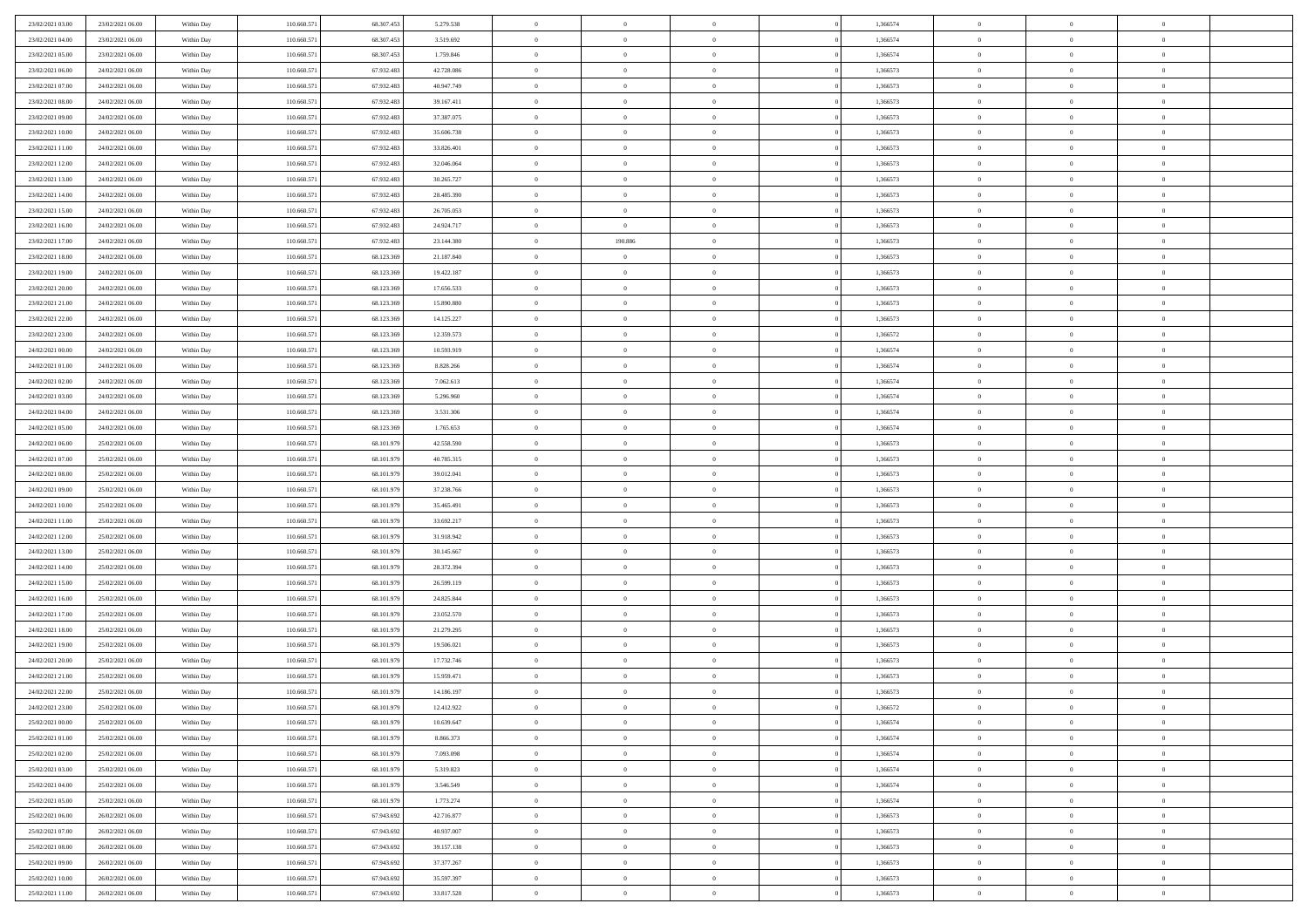| 25/02/2021 12:00 | 26/02/2021 06:00 | Within Day               | 110.660.571 | 67.943.692 | 32.037.657               | $\,$ 0         | $\bf{0}$       | $\theta$                         |          | 1,366573 | $\bf{0}$       | $\overline{0}$ | $\,0\,$        |  |
|------------------|------------------|--------------------------|-------------|------------|--------------------------|----------------|----------------|----------------------------------|----------|----------|----------------|----------------|----------------|--|
| 25/02/2021 13:00 | 26/02/2021 06:00 | Within Day               | 110.660.571 | 67.943.69  | 30.257.788               | $\theta$       | $\overline{0}$ | $\overline{0}$                   |          | 1,366573 | $\overline{0}$ | $\overline{0}$ | $\theta$       |  |
| 25/02/2021 14:00 | 26/02/2021 06:00 | Within Dav               | 110.660.571 | 67.943.692 | 28.477.918               | $\mathbf{0}$   | $\overline{0}$ | $\overline{0}$                   |          | 1,366573 | $\mathbf{0}$   | $\overline{0}$ | $\overline{0}$ |  |
| 25/02/2021 15:00 | 26/02/2021 06:00 | Within Day               | 110.660.571 | 67.943.692 | 26.698.047               | $\bf{0}$       | $\overline{0}$ | $\bf{0}$                         |          | 1,366573 | $\bf{0}$       | $\overline{0}$ | $\bf{0}$       |  |
| 25/02/2021 16:00 | 26/02/2021 06:00 | Within Day               | 110.660.571 | 67.943.692 | 24.918.178               | $\bf{0}$       | $\bf{0}$       | $\overline{0}$                   |          | 1,366573 | $\bf{0}$       | $\bf{0}$       | $\,0\,$        |  |
| 25/02/2021 17:00 | 26/02/2021 06:00 | Within Dav               | 110.660.571 | 67.943.692 | 23.138.308               | $\overline{0}$ | $\overline{0}$ | $\overline{0}$                   |          | 1,366573 | $\mathbf{0}$   | $\overline{0}$ | $\overline{0}$ |  |
| 25/02/2021 18:00 | 26/02/2021 06:00 | Within Day               | 110.660.571 | 67.943.692 | 21.358.439               | $\bf{0}$       | 190.981        | $\overline{0}$                   |          | 1,366573 | $\bf{0}$       | $\overline{0}$ | $\,0\,$        |  |
| 25/02/2021 19:00 | 26/02/2021 06:00 | Within Day               | 110.660.571 | 68.134.673 | 19.403.503               | $\overline{0}$ | $\overline{0}$ | $\overline{0}$                   |          | 1,366573 | $\,$ 0 $\,$    | $\overline{0}$ | $\overline{0}$ |  |
| 25/02/2021 20:00 | 26/02/2021 06:00 | Within Dav               | 110.660.571 | 68.134.673 | 17.639.548               | $\mathbf{0}$   | $\overline{0}$ | $\overline{0}$                   |          | 1,366573 | $\mathbf{0}$   | $\overline{0}$ | $\overline{0}$ |  |
| 25/02/2021 21:00 | 26/02/2021 06:00 | Within Day               | 110.660.571 | 68.134.673 | 15.875.593               | $\bf{0}$       | $\overline{0}$ | $\overline{0}$                   |          | 1,366573 | $\bf{0}$       | $\overline{0}$ | $\,0\,$        |  |
| 25/02/2021 22.00 | 26/02/2021 06:00 | Within Day               | 110.660.571 | 68.134.673 | 14.111.639               | $\bf{0}$       | $\overline{0}$ | $\overline{0}$                   |          | 1,366573 | $\bf{0}$       | $\overline{0}$ | $\theta$       |  |
| 25/02/2021 23:00 | 26/02/2021 06:00 | Within Dav               | 110.660.571 | 68.134.673 | 12.347.684               | $\mathbf{0}$   | $\overline{0}$ | $\overline{0}$                   |          | 1,366572 | $\mathbf{0}$   | $\overline{0}$ | $\overline{0}$ |  |
| 26/02/2021 00:00 | 26/02/2021 06:00 | Within Day               | 110.660.571 | 68.134.673 | 10.583.729               | $\bf{0}$       | $\overline{0}$ | $\bf{0}$                         |          | 1,366574 | $\bf{0}$       | $\overline{0}$ | $\bf{0}$       |  |
| 26/02/2021 01:00 | 26/02/2021 06:00 | Within Day               | 110.660.571 | 68.134.673 | 8.819.774                | $\bf{0}$       | $\overline{0}$ | $\overline{0}$                   |          | 1,366574 | $\bf{0}$       | $\theta$       | $\,0\,$        |  |
| 26/02/2021 02:00 | 26/02/2021 06:00 | Within Dav               | 110.660.571 | 68.134.673 | 7.055.819                | $\overline{0}$ | $\overline{0}$ | $\overline{0}$                   |          | 1,366574 | $\mathbf{0}$   | $\overline{0}$ | $\overline{0}$ |  |
| 26/02/2021 03:00 | 26/02/2021 06:00 | Within Day               | 110.660.571 | 68.134.673 | 5.291.864                | $\bf{0}$       | $\overline{0}$ | $\overline{0}$                   |          | 1,366574 | $\bf{0}$       | $\overline{0}$ | $\bf{0}$       |  |
| 26/02/2021 04:00 | 26/02/2021 06:00 |                          | 110.660.571 | 68.134.673 | 3.527.910                | $\bf{0}$       | $\overline{0}$ | $\overline{0}$                   |          | 1,366574 | $\,$ 0 $\,$    | $\overline{0}$ | $\theta$       |  |
| 26/02/2021 05:00 | 26/02/2021 06:00 | Within Day<br>Within Day | 110.660.571 | 68.134.673 | 1.763.955                | $\mathbf{0}$   | $\overline{0}$ |                                  |          | 1,366574 | $\mathbf{0}$   | $\overline{0}$ | $\overline{0}$ |  |
| 26/02/2021 06:00 | 27/02/2021 06:00 | Within Day               | 110.660.571 | 67.968.769 | 42.691.800               | $\bf{0}$       | $\overline{0}$ | $\overline{0}$<br>$\overline{0}$ |          | 1,366573 | $\bf{0}$       | $\overline{0}$ | $\,0\,$        |  |
| 26/02/2021 07:00 | 27/02/2021 06:00 |                          | 110.660.571 | 67.968.769 |                          | $\bf{0}$       | $\overline{0}$ | $\overline{0}$                   |          | 1,366573 | $\bf{0}$       | $\overline{0}$ | $\overline{0}$ |  |
| 26/02/2021 08:00 | 27/02/2021 06:00 | Within Day<br>Within Dav | 110.660.571 | 67.968.769 | 40.912.974<br>39.134.149 | $\mathbf{0}$   | $\overline{0}$ | $\overline{0}$                   |          | 1,366573 | $\mathbf{0}$   | $\overline{0}$ | $\overline{0}$ |  |
|                  |                  |                          |             |            |                          | $\bf{0}$       |                |                                  |          |          | $\bf{0}$       |                | $\bf{0}$       |  |
| 26/02/2021 09:00 | 27/02/2021 06:00 | Within Day               | 110.660.571 | 67.968.769 | 37.355.324               |                | $\overline{0}$ | $\bf{0}$                         |          | 1,366573 |                | $\overline{0}$ |                |  |
| 26/02/2021 10:00 | 27/02/2021 06:00 | Within Day               | 110.660.571 | 67.968.769 | 35.576.499               | $\bf{0}$       | $\overline{0}$ | $\overline{0}$                   |          | 1,366573 | $\bf{0}$       | $\bf{0}$       | $\,0\,$        |  |
| 26/02/2021 11:00 | 27/02/2021 06:00 | Within Dav               | 110.660.571 | 67.968.769 | 33.797.674               | $\mathbf{0}$   | $\overline{0}$ | $\overline{0}$                   |          | 1,366573 | $\mathbf{0}$   | $\overline{0}$ | $\theta$       |  |
| 26/02/2021 12:00 | 27/02/2021 06:00 | Within Day               | 110.660.571 | 67.968.769 | 32.018.849               | $\bf{0}$       | $\overline{0}$ | $\overline{0}$                   |          | 1,366573 | $\bf{0}$       | $\overline{0}$ | $\,0\,$        |  |
| 26/02/2021 13:00 | 27/02/2021 06:00 | Within Day               | 110.660.571 | 67.968.769 | 30.240.024               | $\bf{0}$       | $\overline{0}$ | $\overline{0}$                   |          | 1,366573 | $\bf{0}$       | $\overline{0}$ | $\overline{0}$ |  |
| 26/02/2021 14:00 | 27/02/2021 06:00 | Within Dav               | 110.660.571 | 67.968.769 | 28.461.199               | $\mathbf{0}$   | $\overline{0}$ | $\overline{0}$                   |          | 1,366573 | $\mathbf{0}$   | $\overline{0}$ | $\overline{0}$ |  |
| 26/02/2021 15:00 | 27/02/2021 06:00 | Within Day               | 110.660.571 | 67.968.769 | 26.682.375               | $\bf{0}$       | $\bf{0}$       | $\overline{0}$                   |          | 1,366573 | $\bf{0}$       | $\overline{0}$ | $\,0\,$        |  |
| 26/02/2021 16:00 | 27/02/2021 06:00 | Within Day               | 110.660.571 | 67.968.769 | 24.903.550               | $\bf{0}$       | 192.307        | $\overline{0}$                   |          | 1,366573 | $\bf{0}$       | $\bf{0}$       | $\overline{0}$ |  |
| 26/02/2021 17:00 | 27/02/2021 06:00 | Within Dav               | 110.660.571 | 68.161.076 | 22.946.154               | $\mathbf{0}$   | $\overline{0}$ | $\overline{0}$                   |          | 1,366573 | $\mathbf{0}$   | $\overline{0}$ | $\overline{0}$ |  |
| 26/02/2021 18:00 | 27/02/2021 06:00 | Within Day               | 110.660.571 | 68.161.076 | 21.181.065               | $\bf{0}$       | $\overline{0}$ | $\overline{0}$                   |          | 1,366573 | $\,$ 0         | $\overline{0}$ | $\theta$       |  |
| 26/02/2021 19:00 | 27/02/2021 06:00 | Within Day               | 110.660.571 | 68.161.076 | 19.415.976               | $\bf{0}$       | $\bf{0}$       | $\overline{0}$                   |          | 1,366573 | $\bf{0}$       | $\bf{0}$       | $\overline{0}$ |  |
| 26/02/2021 20:00 | 27/02/2021 06:00 | Within Dav               | 110.660.571 | 68.161.076 | 17.650.887               | $\overline{0}$ | $\overline{0}$ | $\overline{0}$                   |          | 1,366573 | $\mathbf{0}$   | $\overline{0}$ | $\overline{0}$ |  |
| 26/02/2021 21:00 | 27/02/2021 06:00 | Within Day               | 110.660.571 | 68.161.076 | 15.885.799               | $\bf{0}$       | $\overline{0}$ | $\overline{0}$                   |          | 1,366573 | $\,$ 0         | $\overline{0}$ | $\theta$       |  |
| 26/02/2021 22:00 | 27/02/2021 06:00 | Within Day               | 110.660.571 | 68.161.076 | 14.120.710               | $\bf{0}$       | $\overline{0}$ | $\overline{0}$                   |          | 1,366573 | $\bf{0}$       | $\overline{0}$ | $\overline{0}$ |  |
| 26/02/2021 23:00 | 27/02/2021 06:00 | Within Day               | 110.660.571 | 68.161.076 | 12.355.621               | $\mathbf{0}$   | $\overline{0}$ | $\overline{0}$                   |          | 1,366572 | $\mathbf{0}$   | $\overline{0}$ | $\overline{0}$ |  |
| 27/02/2021 00:00 | 27/02/2021 06:00 | Within Day               | 110.660.571 | 68.161.076 | 10.590.532               | $\bf{0}$       | $\overline{0}$ | $\overline{0}$                   |          | 1,366574 | $\,$ 0         | $\overline{0}$ | $\theta$       |  |
| 27/02/2021 01:00 | 27/02/2021 06:00 | Within Day               | 110.660.571 | 68.161.076 | 8.825.443                | $\bf{0}$       | $\bf{0}$       | $\overline{0}$                   |          | 1,366574 | $\bf{0}$       | $\bf{0}$       | $\overline{0}$ |  |
| 27/02/2021 02:00 | 27/02/2021 06:00 | Within Dav               | 110.660.571 | 68.161.076 | 7.060.354                | $\mathbf{0}$   | $\overline{0}$ | $\overline{0}$                   |          | 1,366574 | $\mathbf{0}$   | $\overline{0}$ | $\overline{0}$ |  |
| 27/02/2021 03:00 | 27/02/2021 06:00 | Within Day               | 110.660.571 | 68.161.076 | 5.295.266                | $\,0\,$        | $\overline{0}$ | $\overline{0}$                   |          | 1,366574 | $\,$ 0         | $\overline{0}$ | $\theta$       |  |
| 27/02/2021 04:00 | 27/02/2021 06:00 | Within Day               | 110.660.571 | 68.161.076 | 3.530.177                | $\bf{0}$       | $\overline{0}$ | $\overline{0}$                   |          | 1,366574 | $\bf{0}$       | $\overline{0}$ | $\bf{0}$       |  |
| 27/02/2021 05:00 | 27/02/2021 06:00 | Within Dav               | 110.660.571 | 68.161.076 | 1.765.088                | $\mathbf{0}$   | $\overline{0}$ | $\overline{0}$                   |          | 1,366574 | $\mathbf{0}$   | $\overline{0}$ | $\overline{0}$ |  |
| 27/02/2021 06:00 | 28/02/2021 06:00 | Within Day               | 110.660.571 | 67.785.337 | 42.875.231               | $\bf{0}$       | $\overline{0}$ | $\overline{0}$                   |          | 1,366573 | $\,$ 0         | $\overline{0}$ | $\theta$       |  |
| 27/02/2021 07:00 | 28/02/2021 06:00 | Within Day               | 110.660.57  | 67.785.337 | 41.088.764               | $\bf{0}$       | $\overline{0}$ | $\overline{0}$                   |          | 1,366573 | $\,$ 0 $\,$    | $\overline{0}$ | $\bf{0}$       |  |
| 27/02/2021 08:00 | 28/02/2021 06:00 | Within Day               | 110.660.571 | 67.785.337 | 39.302.296               | $\bf{0}$       | $\overline{0}$ |                                  |          | 1,366573 | $\overline{0}$ | $\theta$       | $\theta$       |  |
| 27/02/2021 09:00 | 28/02/2021 06:00 | Within Day               | 110.660.571 | 67.785.337 | 37.515.828               | $\,0\,$        | $\overline{0}$ | $\overline{0}$                   |          | 1,366573 | $\,$ 0 $\,$    | $\bf{0}$       | $\theta$       |  |
| 27/02/2021 10:00 | 28/02/2021 06:00 | Within Day               | 110.660.571 | 67.785.337 | 35.729.359               | $\overline{0}$ | $\overline{0}$ | $\overline{0}$                   |          | 1,366573 | $\overline{0}$ | $\overline{0}$ | $\overline{0}$ |  |
| 27/02/2021 11:00 | 28/02/2021 06:00 | Within Day               | 110.660.571 | 67.785.337 | 33.942.892               | $\bf{0}$       | $\overline{0}$ | $\overline{0}$                   |          | 1,366573 | $\overline{0}$ | $\bf{0}$       | $\mathbf{0}$   |  |
| 27/02/2021 12:00 | 28/02/2021 06:00 | Within Day               | 110.660.571 | 67.785.337 | 32.156.424               | $\bf{0}$       | $\overline{0}$ | $\overline{0}$                   | $\theta$ | 1,366573 | $\mathbf{0}$   | $\bf{0}$       | $\,$ 0 $\,$    |  |
| 27/02/2021 13:00 | 28/02/2021 06:00 | Within Day               | 110.660.571 | 67.785.337 | 30.369.956               | $\bf{0}$       | $\overline{0}$ | $\overline{0}$                   |          | 1,366573 | $\,$ 0 $\,$    | $\overline{0}$ | $\overline{0}$ |  |
| 27/02/2021 14:00 | 28/02/2021 06:00 | Within Day               | 110.660.571 | 67.785.337 | 28.583.487               | $\bf{0}$       | $\overline{0}$ | $\overline{0}$                   |          | 1,366573 | $\mathbf{0}$   | $\overline{0}$ | $\overline{0}$ |  |
| 27/02/2021 15:00 | 28/02/2021 06:00 | Within Day               | 110.660.571 | 67.785.337 | 26.797.020               | $\,0\,$        | $\overline{0}$ | $\mathbf{0}$                     | $\theta$ | 1,366573 | $\,$ 0 $\,$    | $\overline{0}$ | $\overline{0}$ |  |
| 27/02/2021 16:00 | 28/02/2021 06:00 | Within Day               | 110.660.571 | 67.785.337 | 25.010.552               | $\bf{0}$       | $\overline{0}$ | $\overline{0}$                   |          | 1,366573 | $\overline{0}$ | $\overline{0}$ | $\overline{0}$ |  |
| 27/02/2021 17:00 | 28/02/2021 06:00 | Within Day               | 110.660.571 | 67.785.337 | 23.224.084               | $\bf{0}$       | $\overline{0}$ | $\overline{0}$                   |          | 1,366573 | $\mathbf{0}$   | $\overline{0}$ | $\mathbf{0}$   |  |
| 27/02/2021 18:00 | 28/02/2021 06:00 | Within Day               | 110.660.571 | 67.785.337 | 21.437.615               | $\,0\,$        | 98.164         | $\overline{0}$                   |          | 1,366573 | $\,$ 0 $\,$    | $\overline{0}$ | $\overline{0}$ |  |
| 27/02/2021 19:00 | 28/02/2021 06:00 | Within Day               | 110.660.571 | 67.883.501 | 19.561.164               | $\bf{0}$       | 98.165         | $\overline{0}$                   |          | 1,366573 | $\mathbf{0}$   | $\mathbf{0}$   | $\overline{0}$ |  |
| 27/02/2021 20:00 | 28/02/2021 06:00 | Within Day               | 110.660.571 | 67.981.666 | 17.693.636               | $\mathbf{0}$   | $\overline{0}$ | $\overline{0}$                   |          | 1,366573 | $\mathbf{0}$   | $\overline{0}$ | $\overline{0}$ |  |